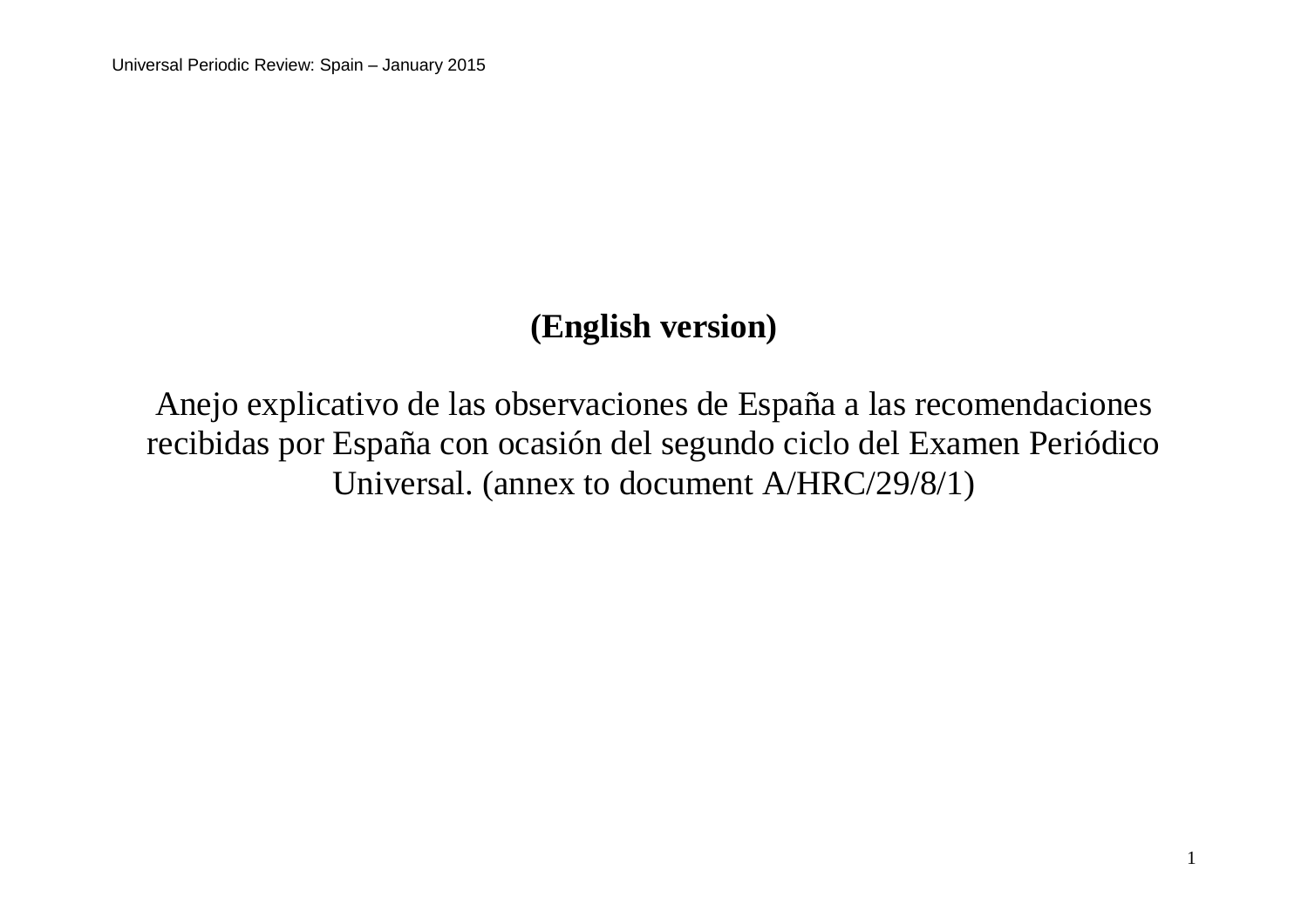| <b>RECOMMENDATIONS</b>                                                                                                                                                                         | <b>DECISION ADOPTED</b>                                                                                                                                                                                                                                                                                                                                                                                                                                                                                                                                                                                                                                       |
|------------------------------------------------------------------------------------------------------------------------------------------------------------------------------------------------|---------------------------------------------------------------------------------------------------------------------------------------------------------------------------------------------------------------------------------------------------------------------------------------------------------------------------------------------------------------------------------------------------------------------------------------------------------------------------------------------------------------------------------------------------------------------------------------------------------------------------------------------------------------|
| 131.1                                                                                                                                                                                          | Spain takes note of this recommendation.                                                                                                                                                                                                                                                                                                                                                                                                                                                                                                                                                                                                                      |
| <b>Ratify the International</b><br><b>Convention on the Rights of</b><br><b>Migrant Workers and</b><br><b>Members of Their Families</b><br>(ICRMW), as previously<br>recommended (Indonesia 3) | To date, the International Convention on the Rights of all Migrant Workers and Members of their Families has<br>been ratified by 47 States, none of which belong to the European Union.<br>Spain has at all times sought to guarantee the rights of foreign workers in our country. Spanish law provides<br>ample protection for the rights of migrants, under the Constitution, in the Act passed in 2000 on the Rights and<br>Freedoms of Foreigners in Spain and their Social Integration, and in the implementing regulations. Any decision<br>in this regard will be taken in the framework of coordination between Member States of the European Union. |
| 131.2<br><b>Continue considering</b><br>ratification of ICRMW<br>(Nicaragua)                                                                                                                   | Spain takes note of this recommendation.<br>See reply to recommendation 131.1.                                                                                                                                                                                                                                                                                                                                                                                                                                                                                                                                                                                |
| 131.3.<br><b>Consider taking specific</b><br>steps towards accession to<br>the migrant workers' rights<br>convention or the ICRMW<br>(Philippines)                                             | Spain takes note of this recommendation.<br>See reply to recommendation 131.1.                                                                                                                                                                                                                                                                                                                                                                                                                                                                                                                                                                                |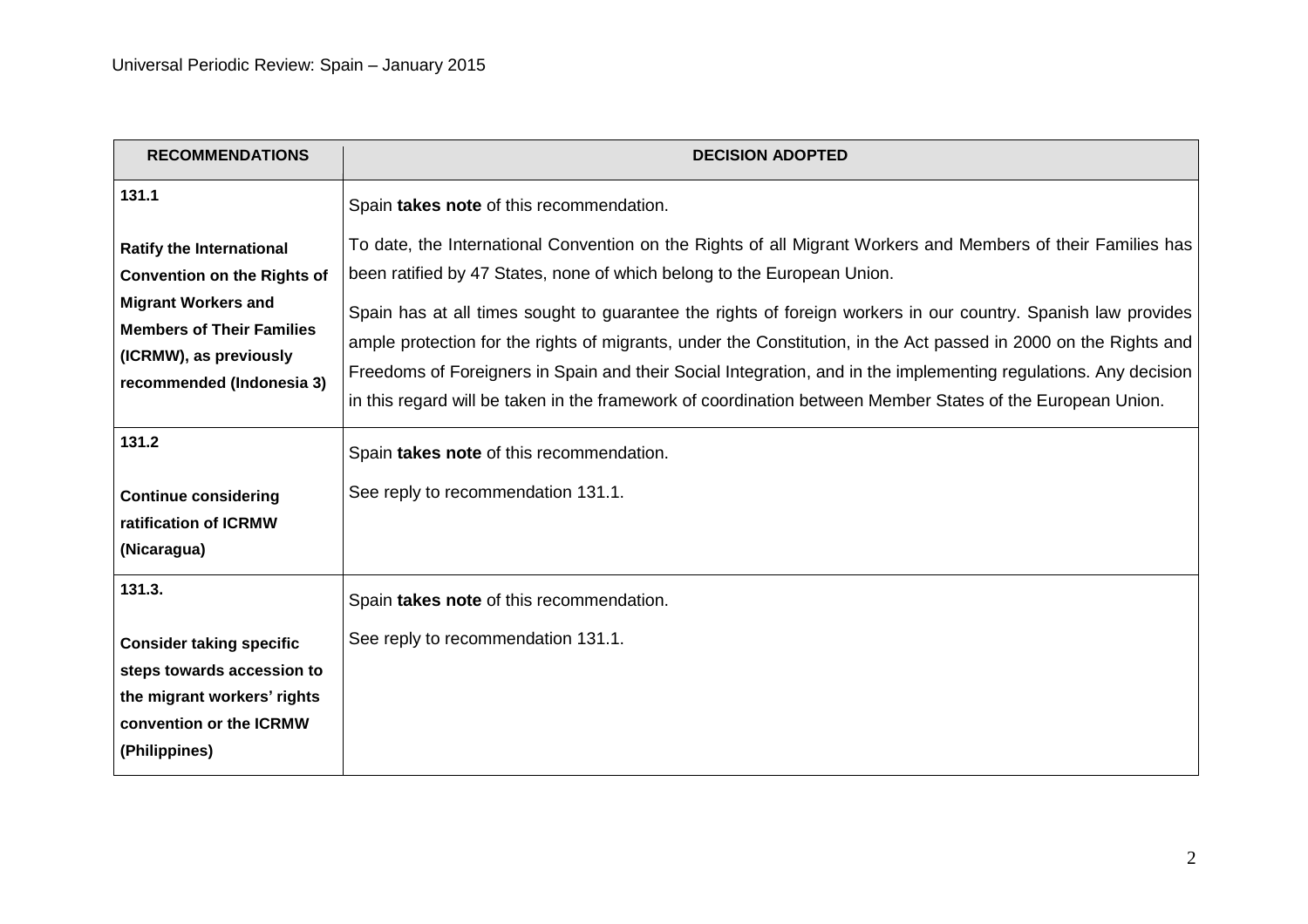| <b>RECOMMENDATIONS</b>                                                                                                                                                          | <b>DECISION ADOPTED</b>                                                                                                                                                                                                                                                                                                                                                                                                                                                                                                                                                                                                                                                                       |
|---------------------------------------------------------------------------------------------------------------------------------------------------------------------------------|-----------------------------------------------------------------------------------------------------------------------------------------------------------------------------------------------------------------------------------------------------------------------------------------------------------------------------------------------------------------------------------------------------------------------------------------------------------------------------------------------------------------------------------------------------------------------------------------------------------------------------------------------------------------------------------------------|
| 131.4                                                                                                                                                                           | Spain takes note of this recommendation.                                                                                                                                                                                                                                                                                                                                                                                                                                                                                                                                                                                                                                                      |
| <b>Consider the possibility of</b><br>ratifying the ICRMW of 1990,<br>and acceding to the<br><b>Convention on the</b><br><b>Reduction of Statelessness</b><br>of 1961 (Ecuador) | See the reply to the first part of recommendation 131.1.<br>In relation to the Convention on the Reduction of Statelessness, the corresponding Spanish legislation<br>addresses, in the terms included in the convention, the granting of citizenship to reduce statelessness and<br>establishes safeguards to ensure that in the case of the renunciation of nationality, its non-conservation or<br>withdrawal, the person in question shall not become stateless. Therefore, it is considered that the Convention<br>referred to does not, from a legal standpoint, constitute a regulatory reform to avoid statelessness in Spain, with<br>respect to the legislation currently in force. |
| 131.5                                                                                                                                                                           | Spain takes note of this recommendation.<br>See reply to recommendation 131.1.                                                                                                                                                                                                                                                                                                                                                                                                                                                                                                                                                                                                                |
| <b>Consider ratifying ICRMW</b><br>(Rwanda) (Sri Lanka)                                                                                                                         |                                                                                                                                                                                                                                                                                                                                                                                                                                                                                                                                                                                                                                                                                               |
| 131.6                                                                                                                                                                           | Spain takes note of this recommendation.                                                                                                                                                                                                                                                                                                                                                                                                                                                                                                                                                                                                                                                      |
| Ratify ICRMW, as a<br>fundamental step towards<br>the protection of human<br>rights in the country                                                                              | See reply to recommendation 131.1.                                                                                                                                                                                                                                                                                                                                                                                                                                                                                                                                                                                                                                                            |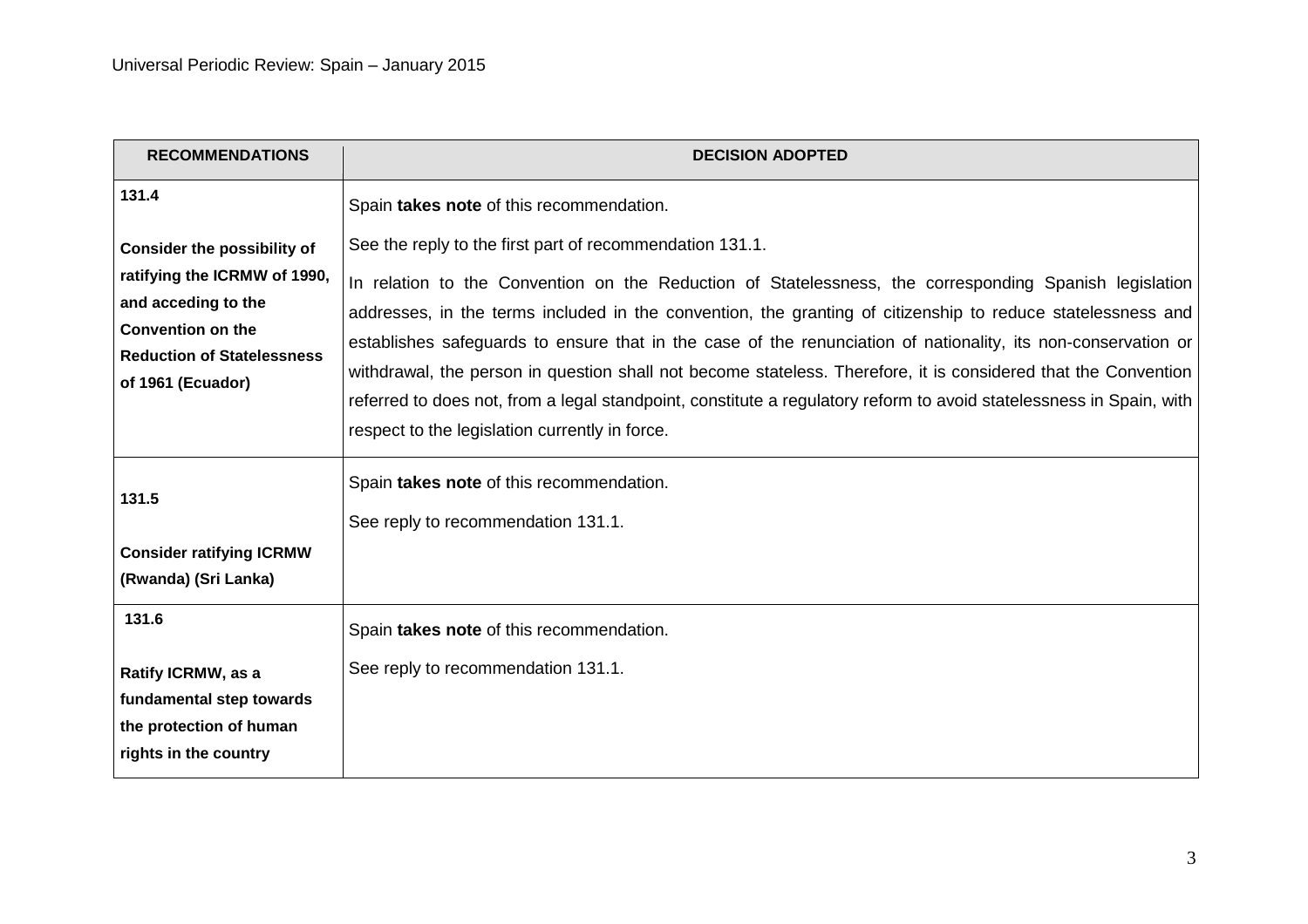| <b>RECOMMENDATIONS</b>         | <b>DECISION ADOPTED</b>                  |
|--------------------------------|------------------------------------------|
| (Guatemala)                    |                                          |
|                                |                                          |
|                                |                                          |
|                                |                                          |
| 131.7                          |                                          |
|                                | Spain takes note of this recommendation. |
| <b>Accede to ICRMW (Sudan)</b> | See reply to recommendation 131.1.       |
| 131.8                          | Spain takes note of this recommendation. |
| <b>Ratify ICRMW (Algeria)</b>  | See reply to recommendation 131.1.       |
| (Benin) (Côte d'Ivoire)        |                                          |
| (Gabon) (Ghana) (Honduras)     |                                          |
| (Iran) (Paraguay) (Senegal)    |                                          |
| (Sierra Leone) (Timor Leste)   |                                          |
| (Turkey) (Venezuela            |                                          |
| (Bolivarian Republic of))      |                                          |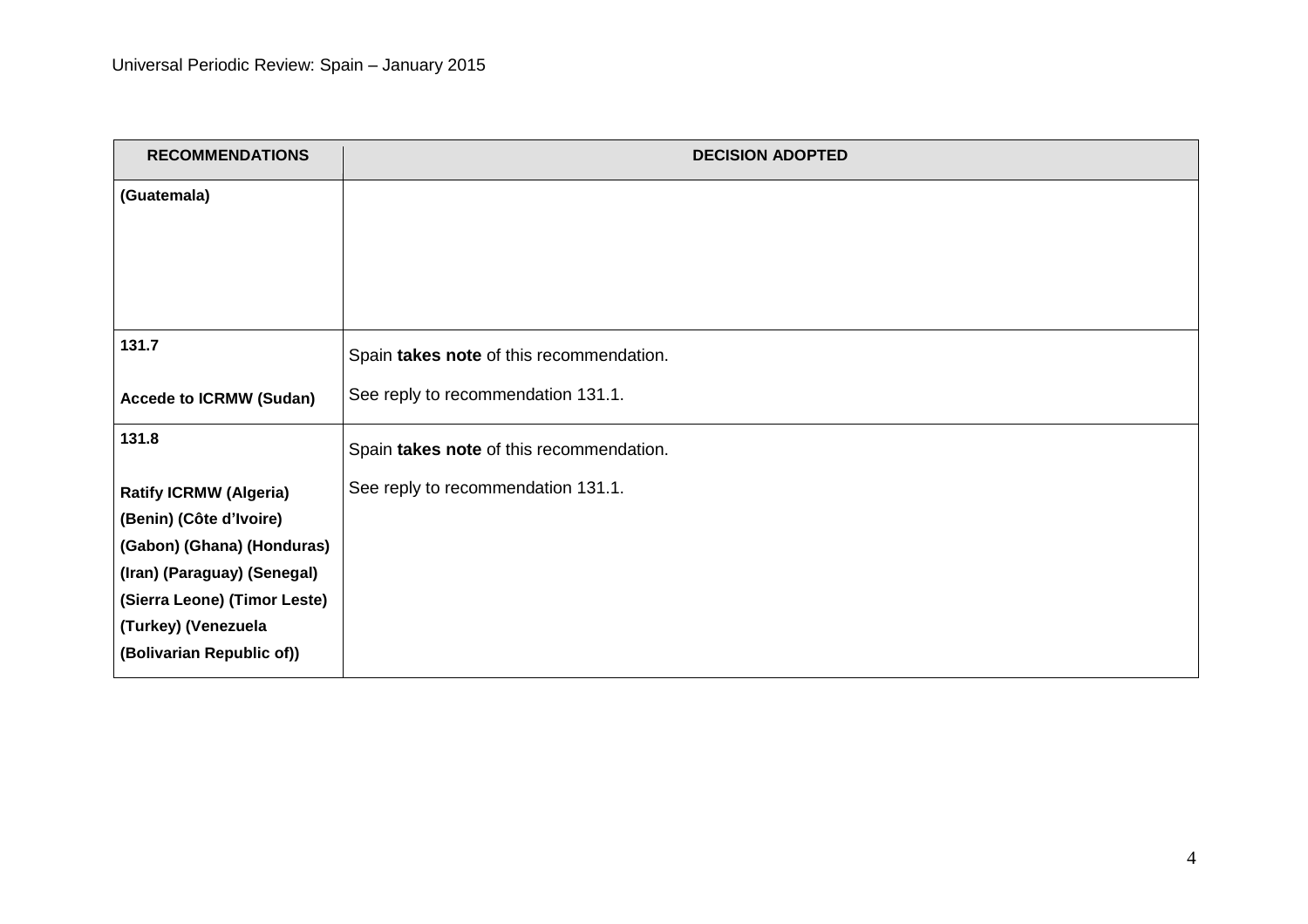| <b>DECISION ADOPTED</b>                                                                                         |
|-----------------------------------------------------------------------------------------------------------------|
| Spain takes note of this recommendation.                                                                        |
| See the reply to the second part of recommendation 131.4.                                                       |
|                                                                                                                 |
|                                                                                                                 |
|                                                                                                                 |
|                                                                                                                 |
| Spain supports this recommendation.                                                                             |
| In order to supply the necessary institutional framework for a better coordination of the various areas of the  |
| Spanish administration with the international system for the promotion and protection of human rights, work has |
| begun to identify which model of institutional structure is most appropriate.                                   |
|                                                                                                                 |
|                                                                                                                 |
|                                                                                                                 |
|                                                                                                                 |
|                                                                                                                 |
|                                                                                                                 |
|                                                                                                                 |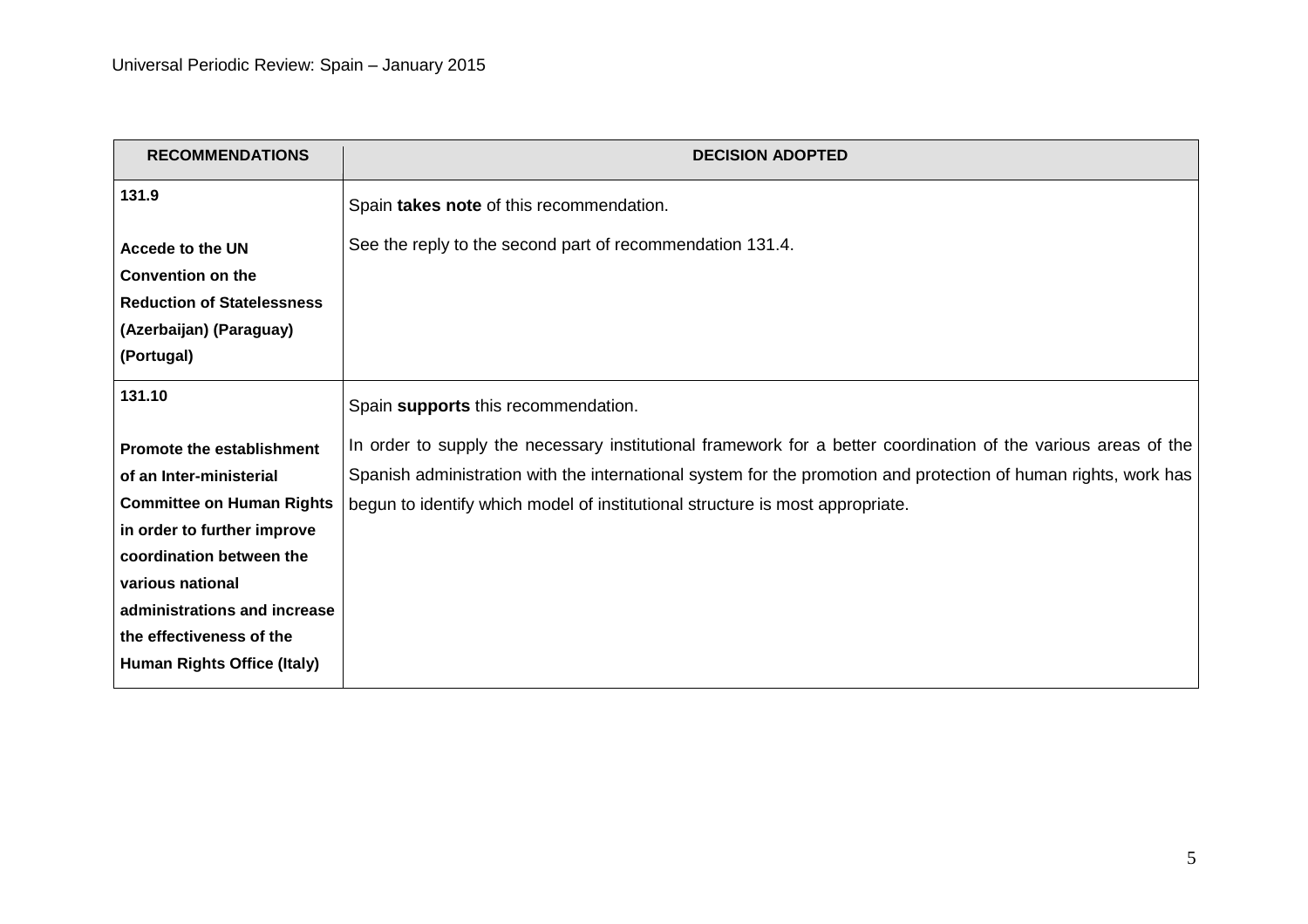| <b>RECOMMENDATIONS</b>                                                                                                                                                                                                                                               | <b>DECISION ADOPTED</b>             |
|----------------------------------------------------------------------------------------------------------------------------------------------------------------------------------------------------------------------------------------------------------------------|-------------------------------------|
| 131.11                                                                                                                                                                                                                                                               | Spain supports this recommendation. |
| Consider establishing an<br>inter-ministerial committee<br>responsible for the<br>implementation of its<br>international human rights<br>obligations, inter alia, for<br>coordinating the drafting of<br>the national reports to the<br><b>Treaty Bodies and for</b> | See reply to recommendation 131.10. |
| organizing country visits by<br>the Council's Special<br><b>Procedures (Portugal)</b>                                                                                                                                                                                |                                     |
| 131.12                                                                                                                                                                                                                                                               | Spain supports this recommendation. |
| Install a high-ranking<br>governmental working group<br>on human rights to ascertain<br>the smooth cooperation and<br>coordination of inter-                                                                                                                         | See reply to recommendation 131.10. |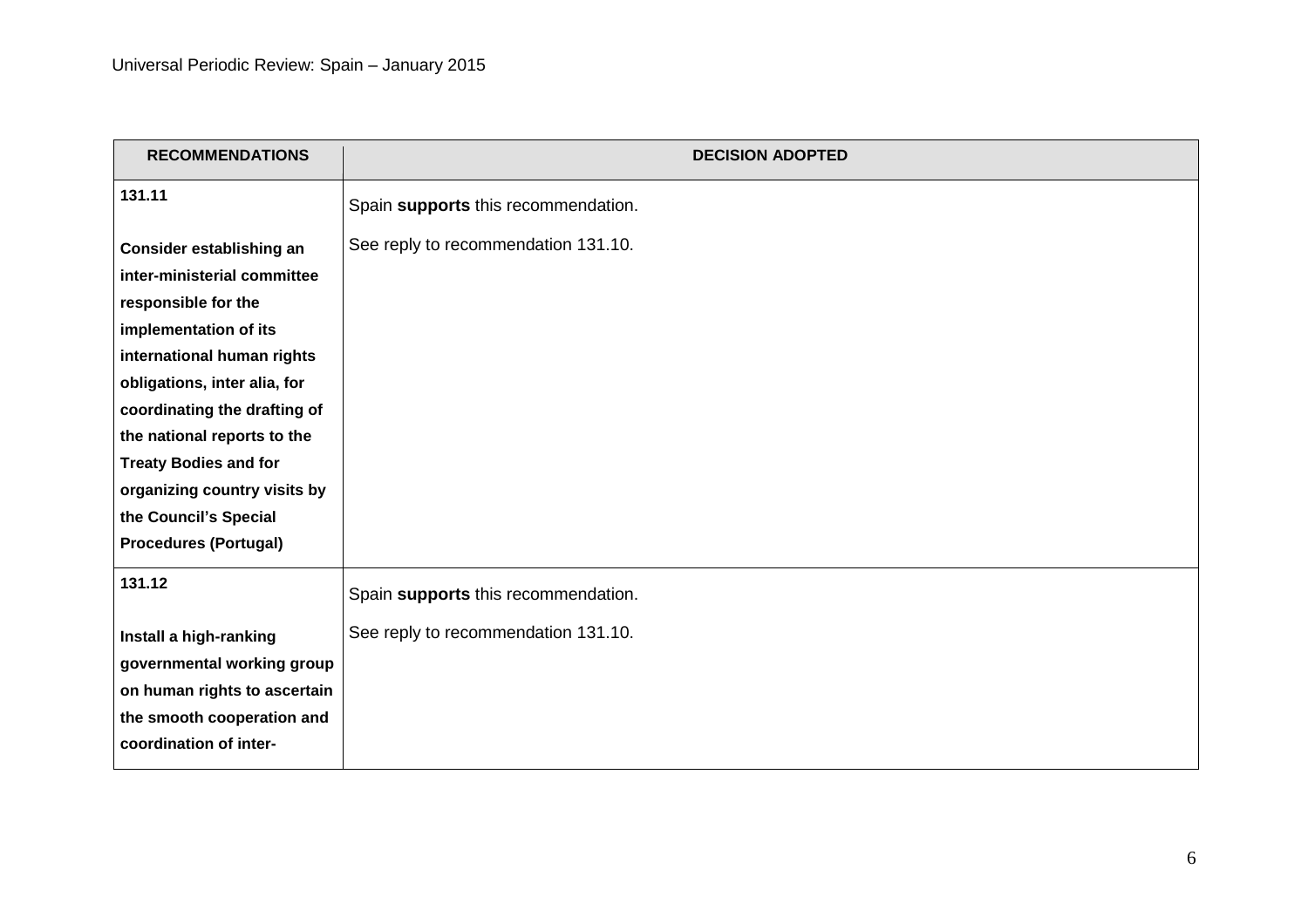| <b>RECOMMENDATIONS</b>             | <b>DECISION ADOPTED</b>             |
|------------------------------------|-------------------------------------|
| ministerial work in the field      |                                     |
| of human rights (Germany)          |                                     |
|                                    |                                     |
|                                    |                                     |
|                                    |                                     |
|                                    |                                     |
|                                    |                                     |
| 131.13                             | Spain supports this recommendation. |
| <b>Consider the possibility of</b> | See reply to recommendation 131.10. |
| establishing a public              |                                     |
| monitoring system of               |                                     |
| international                      |                                     |
| recommendations to                 |                                     |
| facilitate the systematization     |                                     |
| and follow-up of the               |                                     |
| recommendations of treaty          |                                     |
| bodies and mechanisms of           |                                     |
| the Human Rights Council           |                                     |
| (Paraguay)                         |                                     |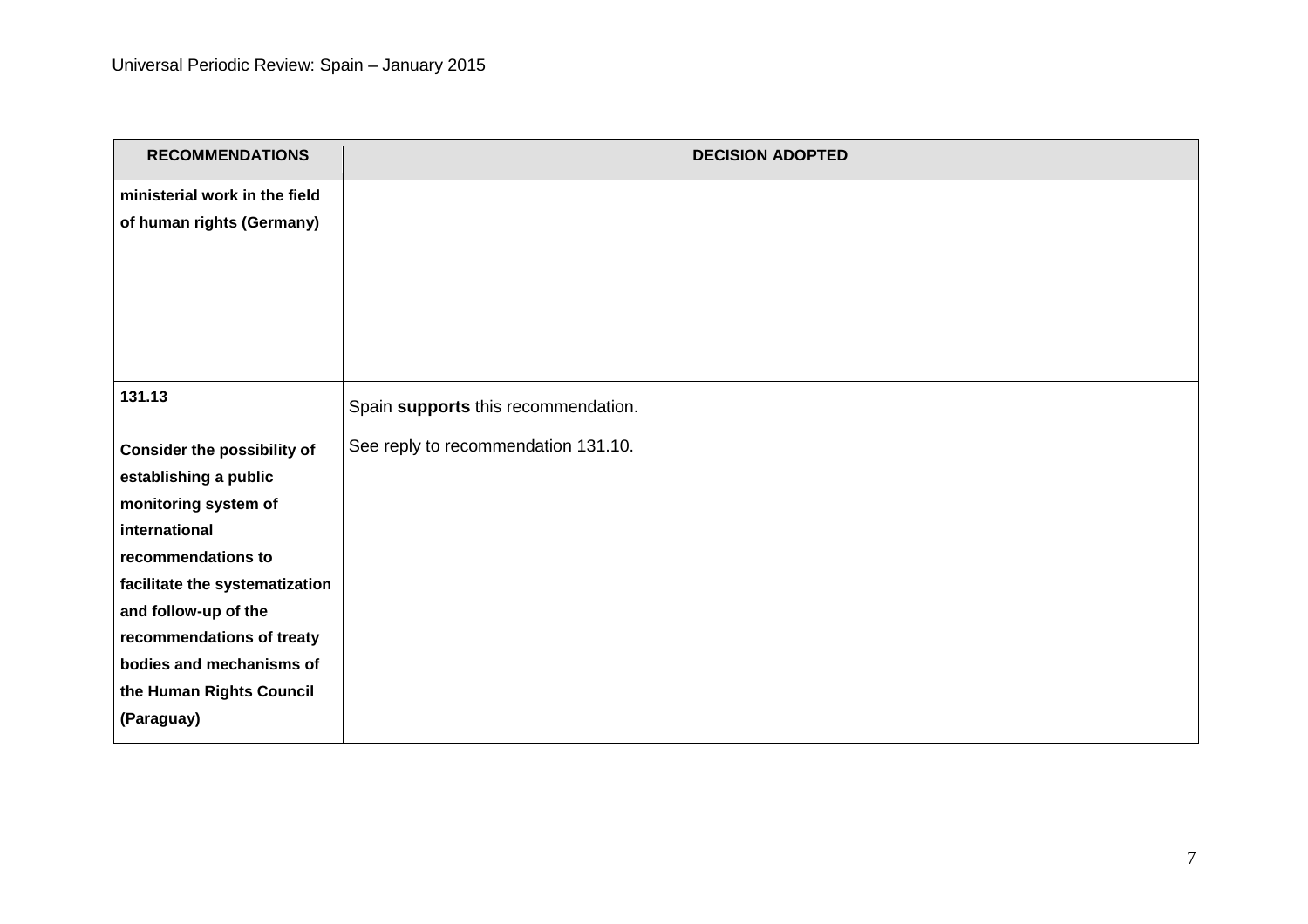| <b>RECOMMENDATIONS</b>              | <b>DECISION ADOPTED</b>                                                                                       |
|-------------------------------------|---------------------------------------------------------------------------------------------------------------|
| 131.14                              | Spain supports this recommendation.                                                                           |
| Continue the good practice          | In December 2008, Spain approved the First Human Rights Plan, to be applied during the Ninth Legislature. In  |
| of having a national Human          | December 2011, the degree of accomplishment of this Plan was assessed and a diagnostic report                 |
| <b>Rights Plan by formulating a</b> | commissioned from a government agency, namely the Centre for Political and Constitutional Studies. The draft  |
| comprehensive plan of               | diagnostic document is currently being subjected to comments and queries by various ministries, which have    |
| action or strategy                  | also proposed diverse measures to be included in the new plan. The goal of the work in progress is to develop |
| (Indonesia)                         | a long-term plan, one that is not subject to changes in government and therefore will last for more than four |
|                                     | years.                                                                                                        |
|                                     | In parallel with the development of the Second Plan, the Government is continuing to implement the            |
|                                     | outstanding measures of the First Plan and, moreover, is developing and/or implementing other instruments     |
|                                     | that have a direct impact in the field of human rights.                                                       |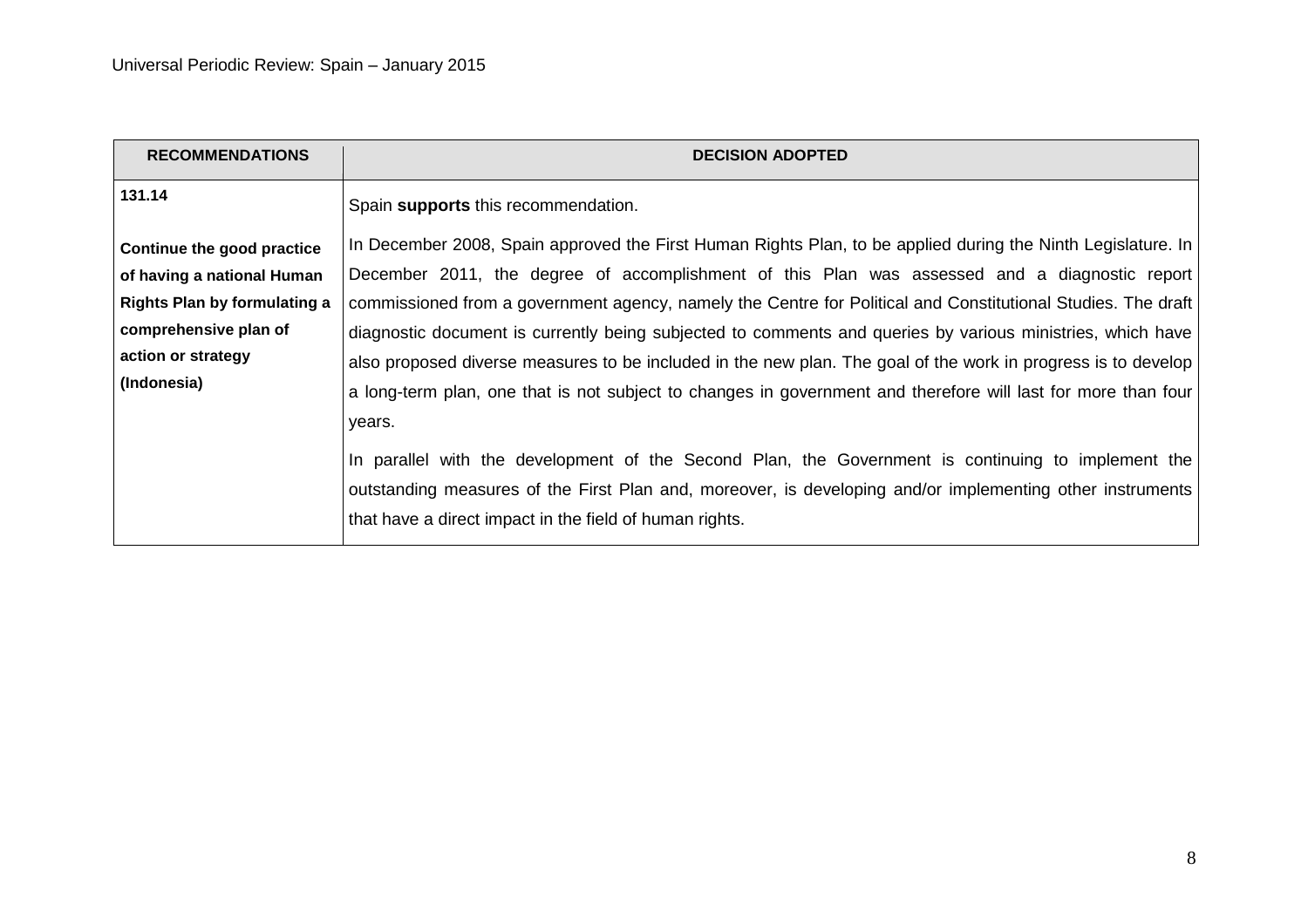| <b>RECOMMENDATIONS</b>                                                                                                                                                                                              | <b>DECISION ADOPTED</b>                                                                                                                                                                                                                                                                                                                                                                                                                                                                                                                                                                                                                                                                                                                                                                                                                                                                                                                                  |
|---------------------------------------------------------------------------------------------------------------------------------------------------------------------------------------------------------------------|----------------------------------------------------------------------------------------------------------------------------------------------------------------------------------------------------------------------------------------------------------------------------------------------------------------------------------------------------------------------------------------------------------------------------------------------------------------------------------------------------------------------------------------------------------------------------------------------------------------------------------------------------------------------------------------------------------------------------------------------------------------------------------------------------------------------------------------------------------------------------------------------------------------------------------------------------------|
| 131.15                                                                                                                                                                                                              | Spain supports this recommendation.                                                                                                                                                                                                                                                                                                                                                                                                                                                                                                                                                                                                                                                                                                                                                                                                                                                                                                                      |
| Proceed to the development<br>of a new National Human<br><b>Rights Plan and implement</b><br>the National Strategy on<br>elimination of violence<br>against women (Greece)                                          | See reply to the first part of recommendation 131.14.<br>In relation to the second part of the recommendation, the National Strategy for the Elimination of Violence<br>against Women 2013-2016 stipulates seven lines of action and includes 284 specific measures, which involve<br>the implementation of new actions and the improvement of existing resources and services, including legislative<br>measures to improve the response made to domestic violence and its victims, including their children, such as<br>those set out in the amended Penal Code, the Act on the Legal Status of Victims of Crime, the Bill on Improved<br>Legislation for the Protection of Children, the Legal Aid Bill and the Judicial Power Bill. In the third trimester of<br>the year, the First Report on the Implementation of the 2013-1016 National Strategy for the Elimination of<br>Violence against Women will be presented to the Council of Ministers. |
| 131.16                                                                                                                                                                                                              | Spain supports this recommendation.                                                                                                                                                                                                                                                                                                                                                                                                                                                                                                                                                                                                                                                                                                                                                                                                                                                                                                                      |
| <b>Consider developing human</b><br>rights indicators as<br>suggested by the OHCHR as<br>an instrument that allows for<br>a more precise and coherent<br>evaluation of national human<br>rights policies (Portugal) | Indicators already exist in areas such as gender issues. The Institute for Women and Equal Opportunities has a<br>database, "Women: the Facts and Figures", which is composed of a set of indicators that reflect the situation of<br>women in various fields. The information collected is used to produce various publications, including "Women"<br>and Men in Spain", produced by the Spanish Institute of Statistics (INE) in collaboration with the Institute for<br>Women. Furthermore, the EPSSCO Council has drawn conclusions on the various spheres of the Beijing<br>Platform for Action, which include a set of indicators for each sphere.                                                                                                                                                                                                                                                                                                 |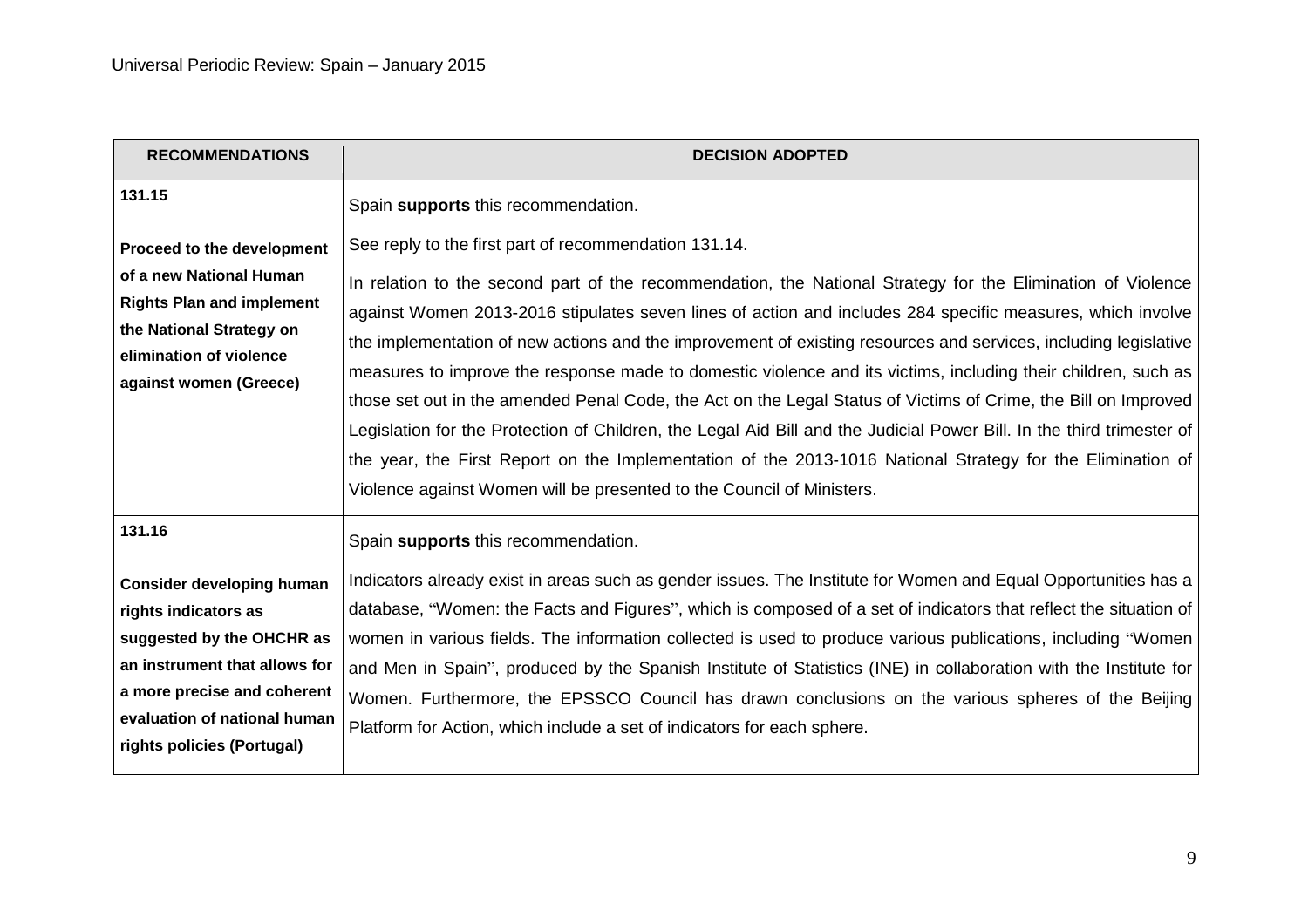| <b>RECOMMENDATIONS</b>                                                                                                               | <b>DECISION ADOPTED</b>                                                                                                                                                                                                                                                                                                                                                                                                                                                                                                                                                                                                                                                                                                                  |
|--------------------------------------------------------------------------------------------------------------------------------------|------------------------------------------------------------------------------------------------------------------------------------------------------------------------------------------------------------------------------------------------------------------------------------------------------------------------------------------------------------------------------------------------------------------------------------------------------------------------------------------------------------------------------------------------------------------------------------------------------------------------------------------------------------------------------------------------------------------------------------------|
|                                                                                                                                      | The development of additional indicators and the improvement of existing ones are among the tasks to be<br>accomplished by the future Interministerial Commission for Human Rights.                                                                                                                                                                                                                                                                                                                                                                                                                                                                                                                                                      |
| 131.17                                                                                                                               | Spain supports this recommendation.                                                                                                                                                                                                                                                                                                                                                                                                                                                                                                                                                                                                                                                                                                      |
| Pursue particular efforts to<br>spread awareness of human<br>rights and disseminate its<br>principles among its citizens<br>(Kuwait) | One of the principles on which the Spanish education system is based is the transmission and implementation<br>of values that favour personal freedom, responsibility, democratic citizenship, solidarity, tolerance, equality,<br>respect and justice, and which help overcome all kinds of discrimination. The Spanish education system is also<br>expected to prepare students for the exercise of citizenship and for active participation in economic, social and<br>cultural life, with a critical and responsible attitude and with the ability to adapt to changing situations in the<br>knowledge society.<br>According to Organic Act 8/2013, on Education Quality, it is essential to prepare students for active citizenship |
|                                                                                                                                      | and to transmit social and civic competences, as stipulated in the Recommendation of the European Parliament<br>and Council of 18 December 2006 on key competences for lifelong learning. In the context of the                                                                                                                                                                                                                                                                                                                                                                                                                                                                                                                          |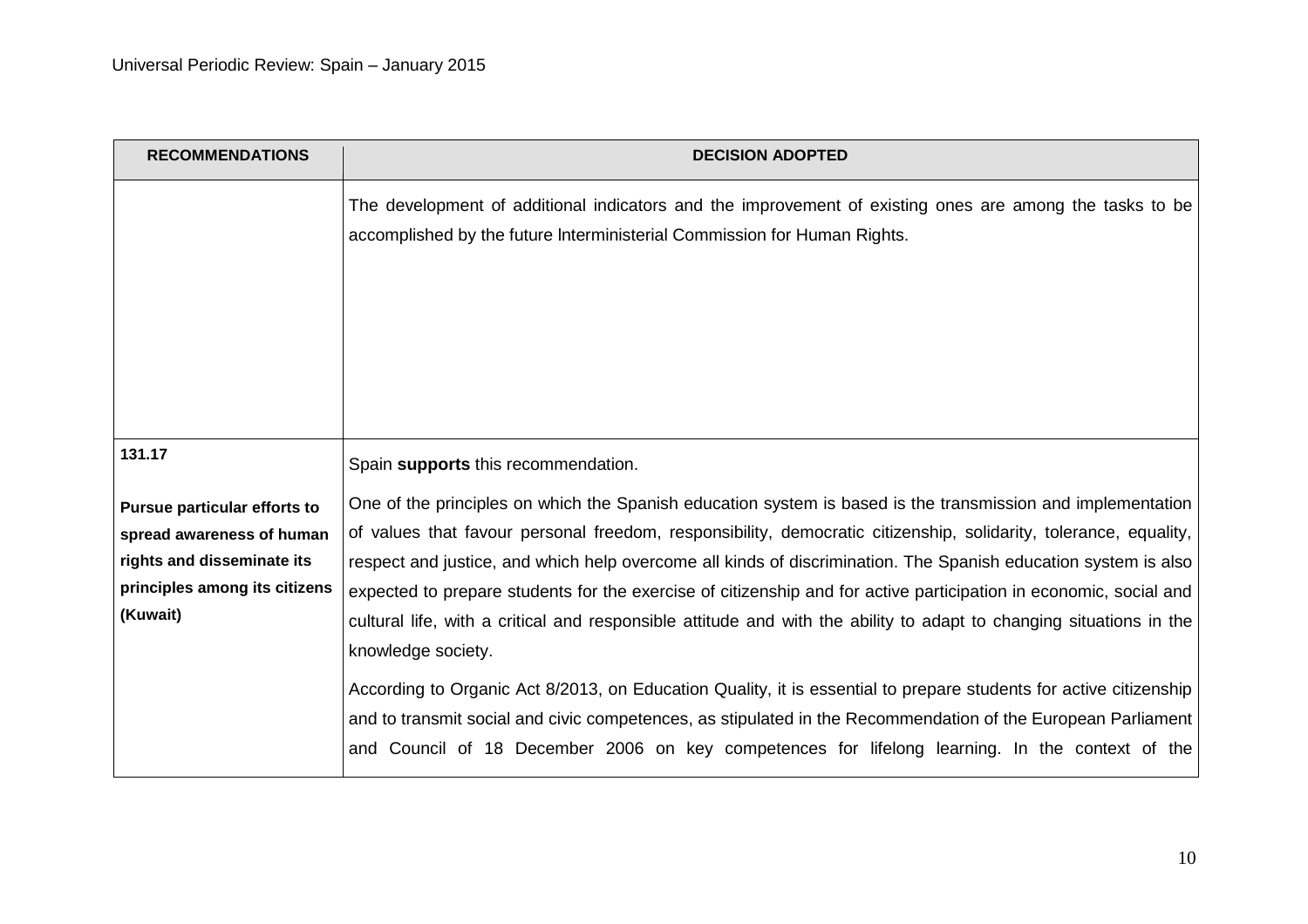| <b>RECOMMENDATIONS</b>         | <b>DECISION ADOPTED</b>                                                                                           |
|--------------------------------|-------------------------------------------------------------------------------------------------------------------|
|                                | methodological change advocated in this Organic Act, this requirement is addressed in a cross-cutting fashion,    |
|                                | with the incorporation of education for citizenship into all class subjects in pre-secondary education, such that |
|                                | the acquisition of social and civic competences is included in the everyday processes of teaching and learning,   |
|                                | thus enhancing, through a multi-faceted approach, their transferability and character-forming nature.             |
|                                |                                                                                                                   |
|                                |                                                                                                                   |
|                                |                                                                                                                   |
|                                |                                                                                                                   |
|                                |                                                                                                                   |
|                                |                                                                                                                   |
|                                |                                                                                                                   |
| 131.18                         | Spain supports this recommendation.                                                                               |
|                                | The different actions undertaken in the framework of the strategic plans for the protection of women and          |
| Make an assessment, by the     |                                                                                                                   |
| end of 2016, of the actions    | children are already being evaluated. It is emphasised that the 2014-2016 Strategic Plan for Equal                |
| undertaken in the framework    | Opportunities – including the area of violence against women – is designed for $ex$ post evaluation. This         |
| of the various strategic plans | evaluation is carried out annually through the Report of the Observatory on Violence against Women and            |
| on the Protection of Women     | through monitoring reports made of the 2013-2016 National Strategy for the Elimination of Violence against        |
| and Children (France)          | Women, which in 2016 will be submitted for assessment, in accordance with the schedule set out in the             |
|                                |                                                                                                                   |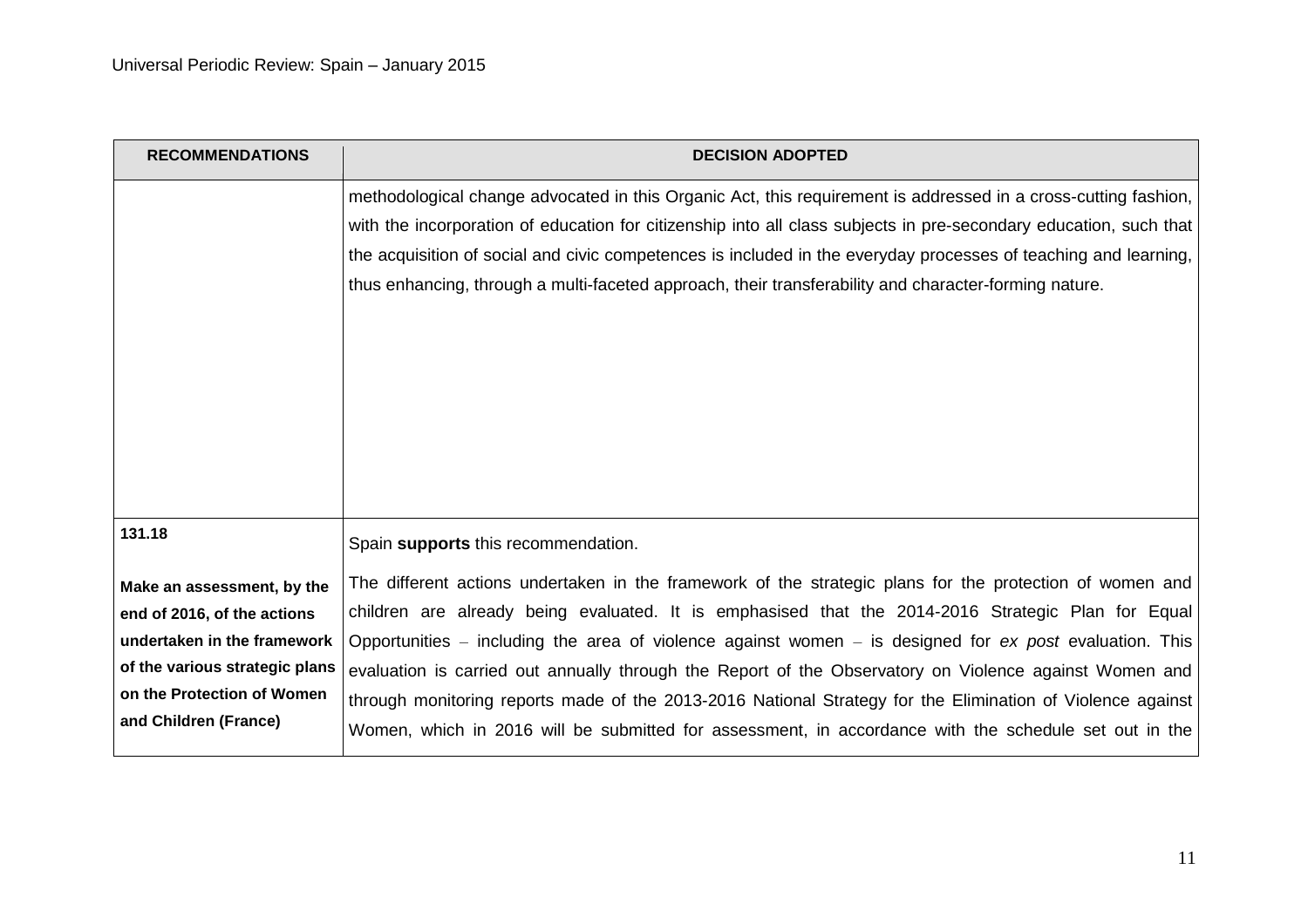| <b>RECOMMENDATIONS</b>      | <b>DECISION ADOPTED</b>                                                                                                                                        |
|-----------------------------|----------------------------------------------------------------------------------------------------------------------------------------------------------------|
|                             | Strategy. Moreover, the Second National Strategic Plan for Childhood and Adolescence is expected to be<br>evaluated when its term of application ends in 2016. |
| 131.19                      | Spain supports this recommendation.                                                                                                                            |
| Intensify efforts to foster | It is a government priority to promote dialogue and intercultural and interfaith respect, at a national level. The                                             |
| national unity and harmony, | Foundation for Pluralism and Coexistence, a public body, promotes actions to this end. An important instrument                                                 |
| including by promoting      | in this respect is the Observatory of Religious Pluralism in Spain, which seeks to assist local governments                                                    |
| dialogues among societies   | address the issues arising from religious diversity. The actions of this Observatory are recognised by the EU as                                               |
| of different ethnicity and  | "good practice". In addition, the Advisory Commission on Religious Freedom, part of the Justice Ministry, holds                                                |
| faith (Malaysia)            | regular meetings with representatives of the main faiths in Spain to work for the full development of religious                                                |
|                             | freedom.                                                                                                                                                       |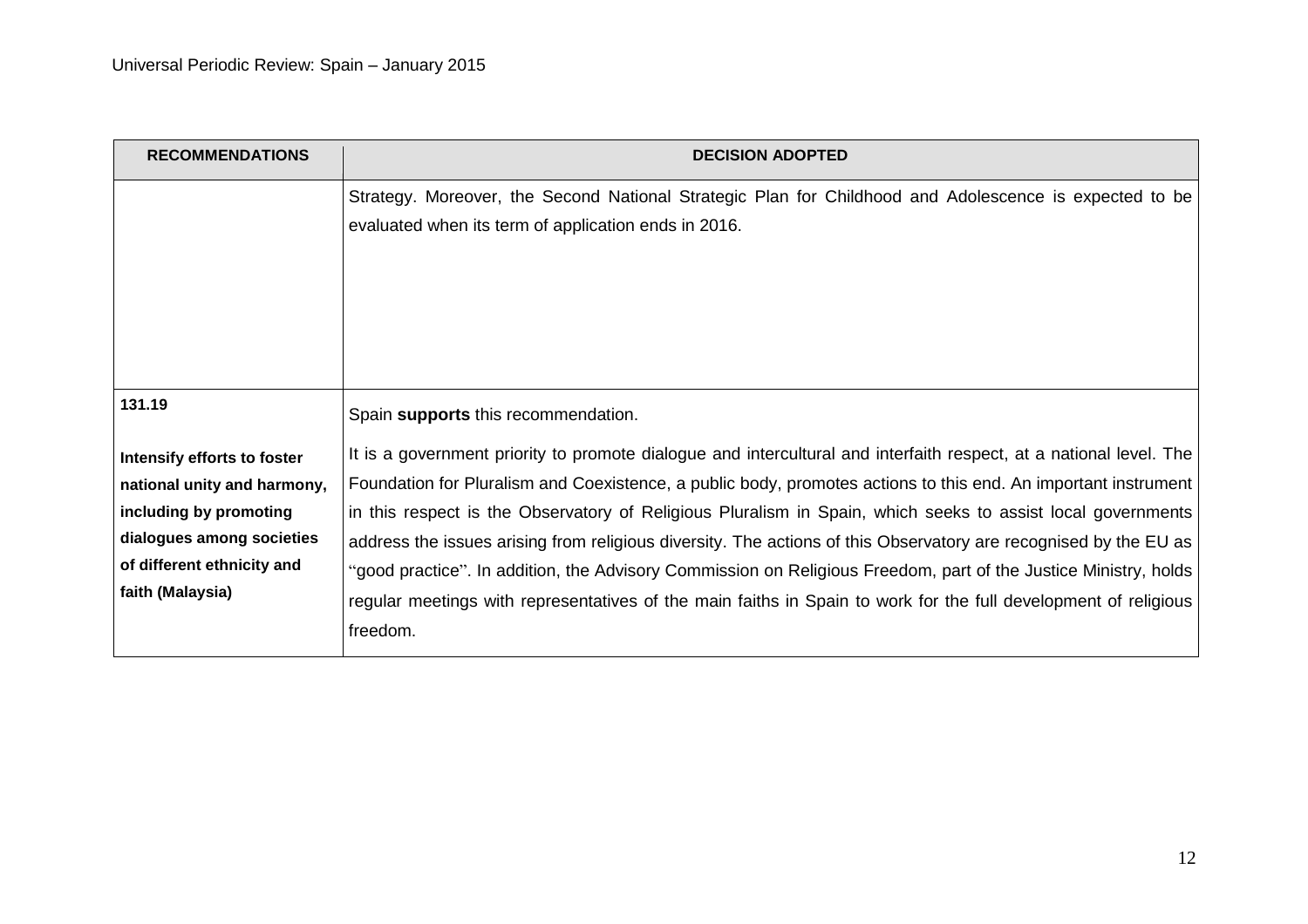| <b>RECOMMENDATIONS</b>       | <b>DECISION ADOPTED</b>                                                                                         |
|------------------------------|-----------------------------------------------------------------------------------------------------------------|
| 131.20                       | Spain supports this recommendation.                                                                             |
|                              | Spain is a co-sponsor of the UN Alliance of Civilisations, an initiative that regularly promotes meetings,      |
| Step up efforts within the   | programmes and projects for dialogue and rapprochement among religions and peoples. In this respect,            |
| framework of the Alliance of | intercultural projects are promoted in the fields of education, youth, the media and migration; in addition, an |
| <b>Civilizations for the</b> | extensive global network has been established of youth organisations, summer schools, a programme with          |
| promotion of the dialogue    | young leaders of different cultures, programmes aimed at media professionals, teacher training and social       |
| and rapprochement between    | inclusion, as well as the "PeaceApp" programme to produce videos and mobile phone apps that foster              |
| religions and peoples        | intercultural respect.                                                                                          |
| (Morocco)                    |                                                                                                                 |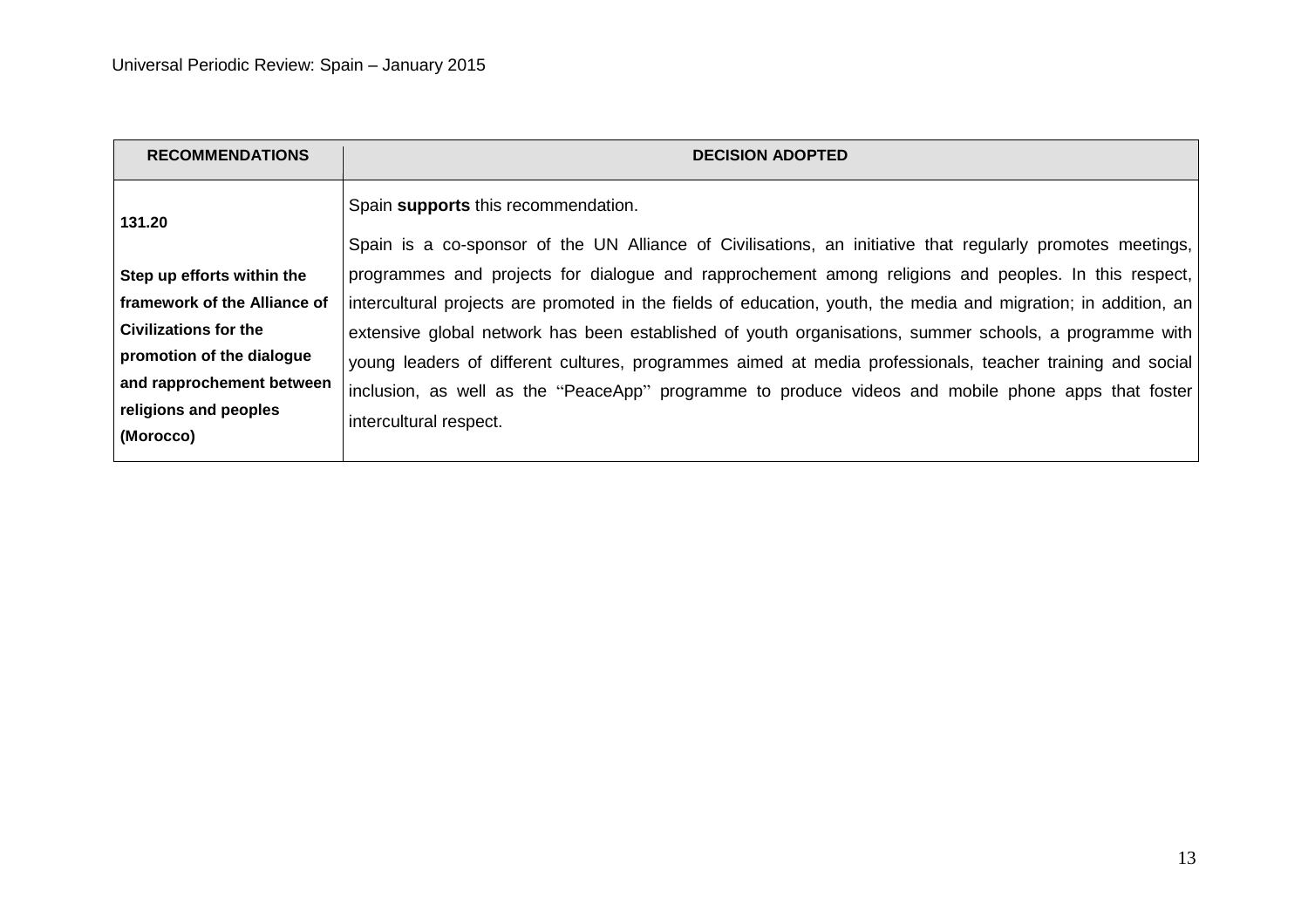| <b>RECOMMENDATIONS</b>                                                                                                                                                      | <b>DECISION ADOPTED</b>                                                                                                                                                                                                                                                                                                                                                                                                                                                                                                                                   |
|-----------------------------------------------------------------------------------------------------------------------------------------------------------------------------|-----------------------------------------------------------------------------------------------------------------------------------------------------------------------------------------------------------------------------------------------------------------------------------------------------------------------------------------------------------------------------------------------------------------------------------------------------------------------------------------------------------------------------------------------------------|
| 131.21                                                                                                                                                                      | Spain supports this recommendation.                                                                                                                                                                                                                                                                                                                                                                                                                                                                                                                       |
| <b>Consider the Caribbean</b>                                                                                                                                               | The 2013-2016 Master Plan for Spanish Cooperation states that the efforts made by the Kingdom of Spain in                                                                                                                                                                                                                                                                                                                                                                                                                                                 |
| region among those                                                                                                                                                          | the field of development cooperation will be concentrated on geographic areas where Spanish Cooperation                                                                                                                                                                                                                                                                                                                                                                                                                                                   |
| geographical areas of                                                                                                                                                       | provides added value, in accordance with the guidelines established by the Development Assistance                                                                                                                                                                                                                                                                                                                                                                                                                                                         |
| priority for the overseas and                                                                                                                                               | Committee, in order to combine joint efforts and take advantage of potential synergies.                                                                                                                                                                                                                                                                                                                                                                                                                                                                   |
| international development<br>cooperation programmes<br>that have been newly<br>prioritized as a consequence<br>of Spain's belt-tightening in<br>face of the economic crisis | The Fourth Master Plan sets out its priorities, in terms of geographic concentration, in 23 countries, primarily in<br>three geographic areas, of which the region comprising Latin America and Caribbean is the most significant for<br>Spanish Cooperation.<br>Although the Caribbean is not listed in itself as a priority geographic area for Spanish Cooperation, Spain                                                                                                                                                                              |
| (Trinidad and Tobago)                                                                                                                                                       | highlights the importance of this region for our policies as regards development cooperation. This statement is<br>underlined by the fact that of the twelve priority countries for Spanish Cooperation within Latin America and the<br>Caribbean, seven are Caribbean countries, representing over 58% of the LAC countries and 30.4% of all<br>priority countries for the EC.<br>The Caribbean countries that are considered of priority in the Fourth Master Plan are Cuba, Haiti, Dominican<br>Republic, Guatemala, Honduras, Nicaragua and Colombia. |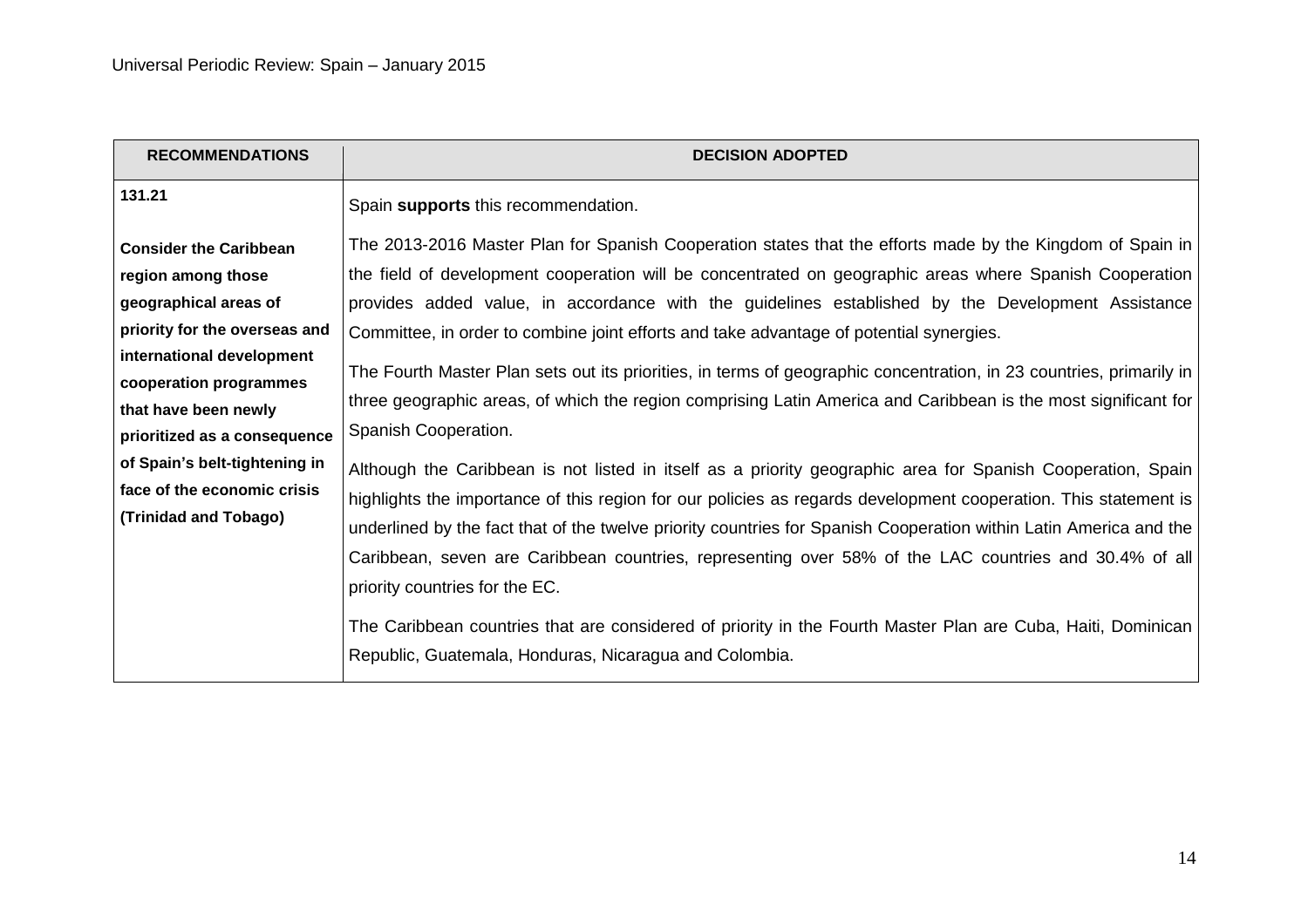| <b>RECOMMENDATIONS</b>          | <b>DECISION ADOPTED</b>                                                                                           |
|---------------------------------|-------------------------------------------------------------------------------------------------------------------|
| 131.22                          | Spain supports this recommendation.                                                                               |
| <b>Continue the cooperation</b> | In recent years, Spain has cooperated closely with the UN in the field of human rights and will continue to do so |
| with the UN in the area of      | in the future.                                                                                                    |
| human rights (Romania)          |                                                                                                                   |
| 131.23                          | Spain supports this recommendation.                                                                               |
| Submit its overdue report to    | Reports Nos. 21-23 by Spain to the Committee on the Elimination of Racial Discrimination were submitted in        |
| the Committee on the            | August 2014.                                                                                                      |
| <b>Elimination of Racial</b>    |                                                                                                                   |
| <b>Discrimination (Sierra</b>   |                                                                                                                   |
| Leone)                          |                                                                                                                   |
| 131.24                          | Spain supports this recommendation.                                                                               |
| Encourage closer civil          | This recommendation has been interpreted in relation to the recommendations arising from the Universal            |
| society participation in the    | Periodic Review. Several consultations have been made with elements of civil society in relation to the           |
| follow-up on the                | response to be made and the acceptance or rejection of the recommendations made to Spain. This                    |
| recommendations of the          | consultative process will continue in the future in order to make the exercise as inclusive as possible.          |
| <b>Human Rights Council</b>     |                                                                                                                   |
| (Trinidad and Tobago)           |                                                                                                                   |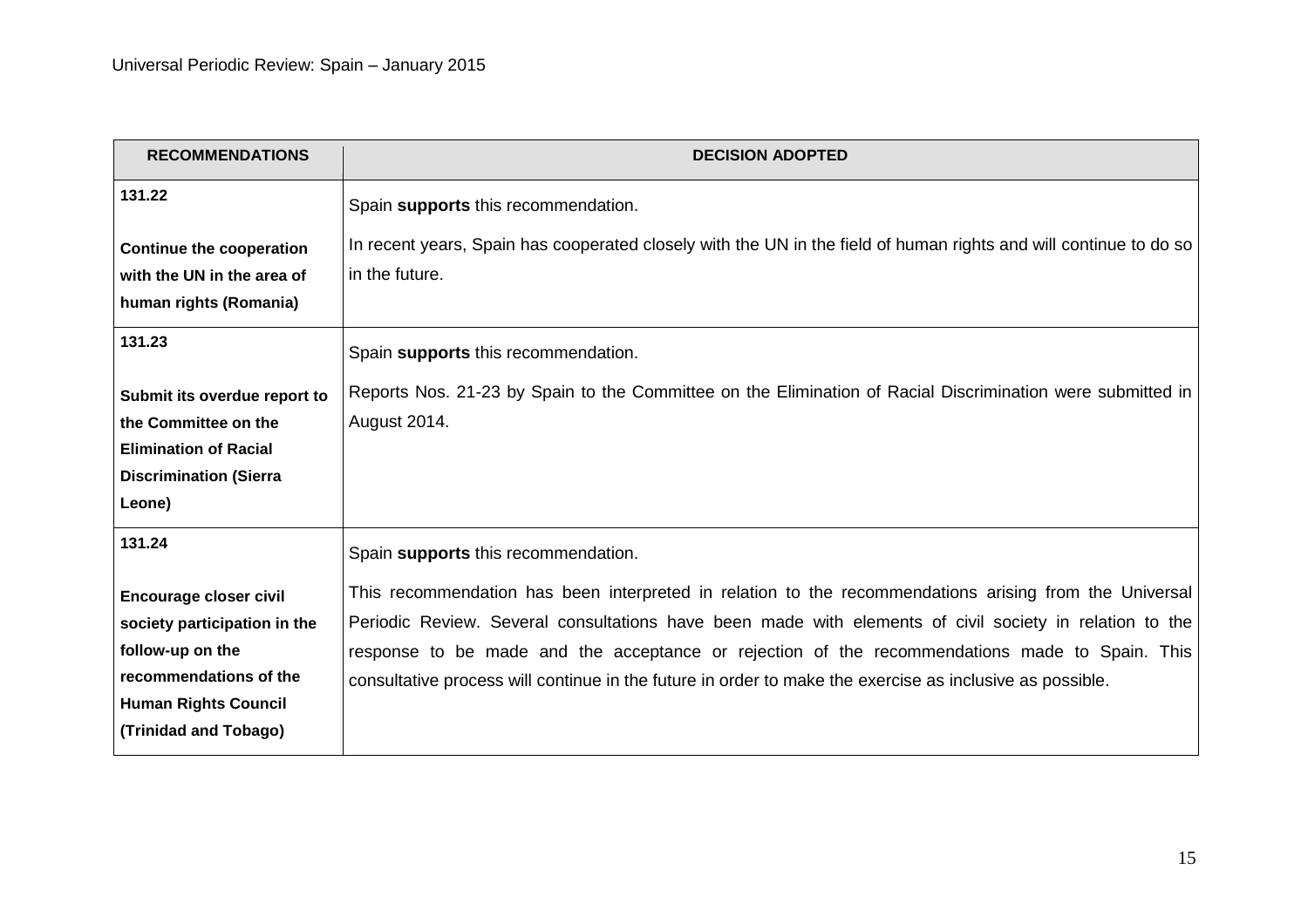| <b>RECOMMENDATIONS</b>                                                                                                                                                                                               | <b>DECISION ADOPTED</b>                                                                                                                                                                                                                                                                                                                                                                                                                                          |
|----------------------------------------------------------------------------------------------------------------------------------------------------------------------------------------------------------------------|------------------------------------------------------------------------------------------------------------------------------------------------------------------------------------------------------------------------------------------------------------------------------------------------------------------------------------------------------------------------------------------------------------------------------------------------------------------|
| 131.25                                                                                                                                                                                                               | Spain supports this recommendation.                                                                                                                                                                                                                                                                                                                                                                                                                              |
| <b>Implement the Strategic Plan</b><br>for Equality of Opportunity<br>2014-2016 with the aim to<br>eliminate any remaining<br>gender-based discrimination<br>(Montenegro)                                            | The Strategic Plan for Equal Opportunities has been approved by the Council of Ministers. The Government is<br>committed to its execution.                                                                                                                                                                                                                                                                                                                       |
| 131.26                                                                                                                                                                                                               | Spain supports this recommendation.                                                                                                                                                                                                                                                                                                                                                                                                                              |
| <b>Continue the implementation</b><br>of the Strategic Plan on<br><b>Equality of Opportunity</b><br>2014-2016 to achieve equal<br>opportunity for women and<br>men, in particular to reduce<br>the pay gap (Myanmar) | See reply to recommendation 131.25.<br>Moreover, the Strategic Plan for Equal Opportunities provides for the approval of the Special Plan for Equality<br>of Women and Men in the Workplace and to Prevent Wage Discrimination. The strategic objectives of this Plan<br>are to ensure effective equality between women and men in access to employment, in continuing employment<br>and in working conditions, and to prevent and eliminate the gender pay gap. |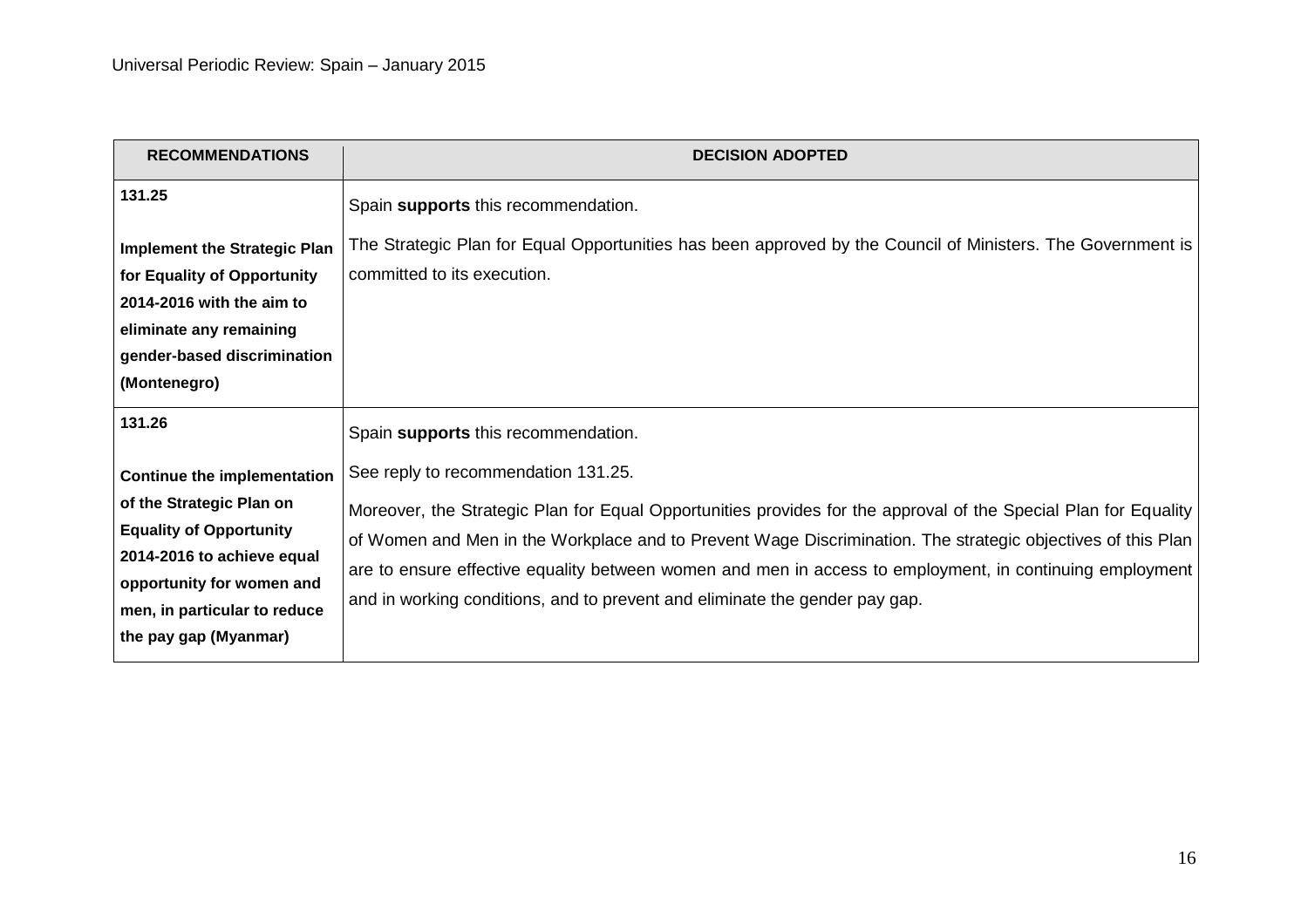| <b>RECOMMENDATIONS</b>                | <b>DECISION ADOPTED</b>                           |
|---------------------------------------|---------------------------------------------------|
| 131.27                                | Spain supports this recommendation. .             |
| <b>Continue implementing the</b>      | See reply to recommendation 131.25.               |
| measures provided in the              |                                                   |
| <b>Strategic Plan for Equality of</b> |                                                   |
| Opportunity 2014-2016                 |                                                   |
| (Albania)                             |                                                   |
| 131.28                                | Spain supports this recommendation.               |
| Continue its efforts to               | See replies to recommendations 131.15 and 131.25. |
| implement the adopted                 |                                                   |
| <b>Strategies to eliminate any</b>    |                                                   |
| remaining gender-based                |                                                   |
| discrimination (Sudan)                |                                                   |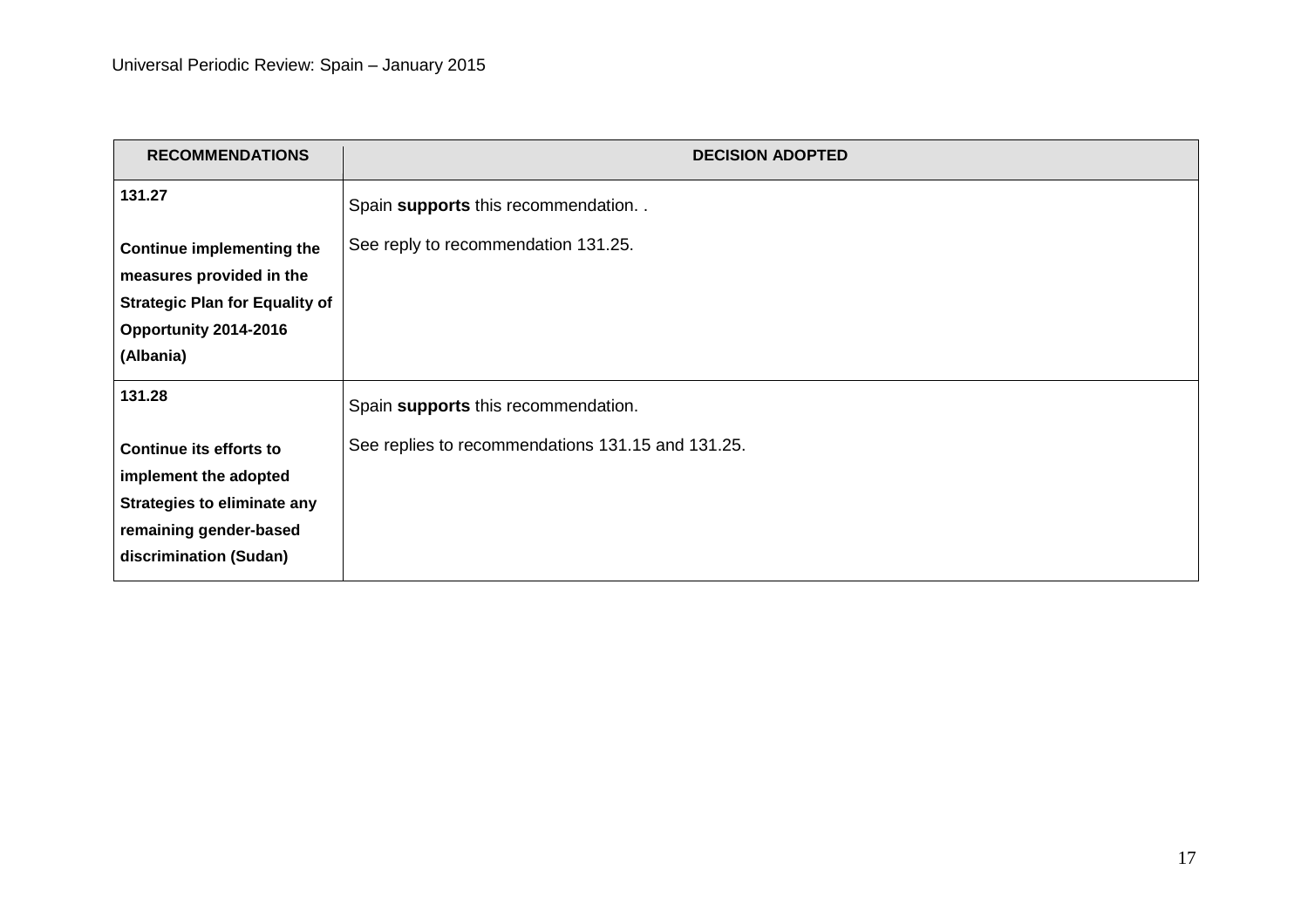| <b>RECOMMENDATIONS</b>           | <b>DECISION ADOPTED</b>                                                                                           |
|----------------------------------|-------------------------------------------------------------------------------------------------------------------|
| 131.29                           | Spain supports this recommendation.                                                                               |
| <b>Continue with efforts for</b> | One focus of the Strategic Plan for Equal Opportunities is that of the instruments to be applied to incorporate   |
| mainstreaming of gender          | the principle of equal treatment and opportunities into government policies and actions. Moreover, according to   |
| equality into laws and           | the 2013-2016 National Strategy for the Elimination of Violence against Women, the Ministry of Health, Social     |
| policies and assign              | Services and Equality, together with the Ministries of Justice, the Interior, Public Administration and Finance,  |
| sufficient resources for the     | Employment and Social Security, Foreign Affairs and Cooperation, and Agriculture, as well as the Autonomous       |
| implementation of the Law        | Communities (regions), will each, in its area of responsibility, take specific actions aimed at the prevention of |
| on comprehensive                 | gender violence and at ensuring assistance and protection for its victims, in accordance with the principle of    |
| protection measures against      | mainstreaming. To do so, the necessary credit will be made available in the respective expenditure budgets.       |
| gender based violence            |                                                                                                                   |
| (Serbia)                         |                                                                                                                   |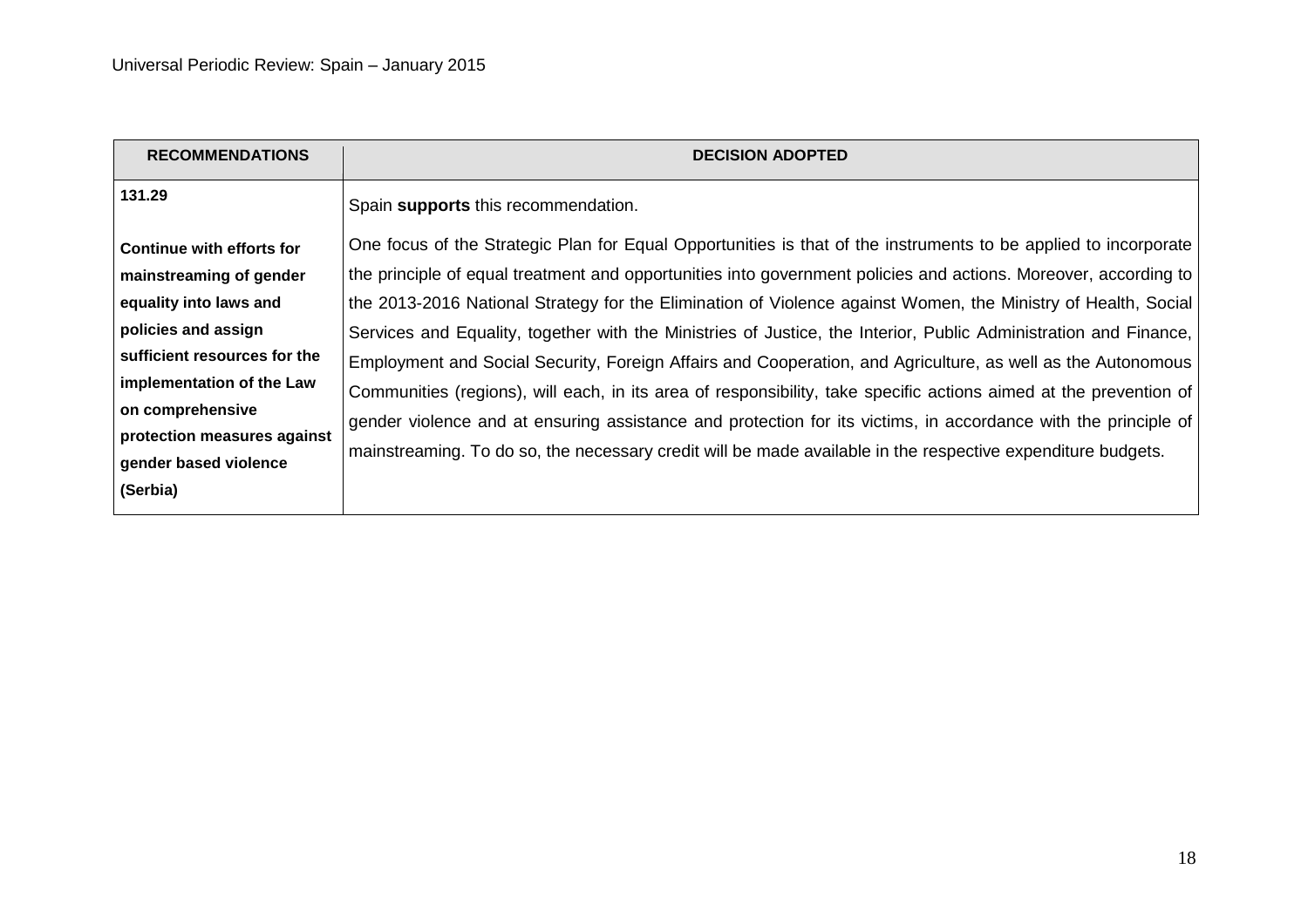| <b>RECOMMENDATIONS</b>                                                                                                                                    | <b>DECISION ADOPTED</b>                                                                                                                                                                                                                                                                                                                                                                                                                                                                                                                                                                                                                                                                                                                                                                                                                                                                                                                                                                                                                                                                                                                                                                                                                                                                                                                                                                                          |
|-----------------------------------------------------------------------------------------------------------------------------------------------------------|------------------------------------------------------------------------------------------------------------------------------------------------------------------------------------------------------------------------------------------------------------------------------------------------------------------------------------------------------------------------------------------------------------------------------------------------------------------------------------------------------------------------------------------------------------------------------------------------------------------------------------------------------------------------------------------------------------------------------------------------------------------------------------------------------------------------------------------------------------------------------------------------------------------------------------------------------------------------------------------------------------------------------------------------------------------------------------------------------------------------------------------------------------------------------------------------------------------------------------------------------------------------------------------------------------------------------------------------------------------------------------------------------------------|
| 131.30                                                                                                                                                    | Spain takes note of this recommendation.                                                                                                                                                                                                                                                                                                                                                                                                                                                                                                                                                                                                                                                                                                                                                                                                                                                                                                                                                                                                                                                                                                                                                                                                                                                                                                                                                                         |
| Consider adopting a new<br>legislation that compels<br>public companies to reserve<br>a quota of their non-<br>executive board seats for<br>women (Italy) | On 3 December 2014, the Spanish Parliament approved Act 31/2014, amending the Corporations Act to<br>improve corporate governance. This Act states that boards of directors should seek to ensure that their<br>selection procedures promote the diversity of gender, experience and knowledge, and are not subject to implicit<br>bias that might give rise to any kind of discrimination. In particular, the selection of female directors should be<br>facilitated. The Act also states that companies must provide information on the measures taken to ensure that<br>sufficient numbers of women are included in their boards to achieve a balanced representation of women and<br>men.<br>In addition, in February 2015, the National Securities Market Commission approved the new Code of Good<br>Governance of Listed Companies, which urges companies to ensure that proposals for the appointment or<br>renewal of directors are based on a prior analysis of the needs of the board and on enhancing the diversity of<br>knowledge, experience and gender on the board. More importantly, this Code recommends that the board<br>member selection policy should promote achievement of the goal that by 2020 the number of female directors<br>represents at least 30% of the total members of the board.<br>These measures are considered sufficient and alternative to the reservation of quotas. |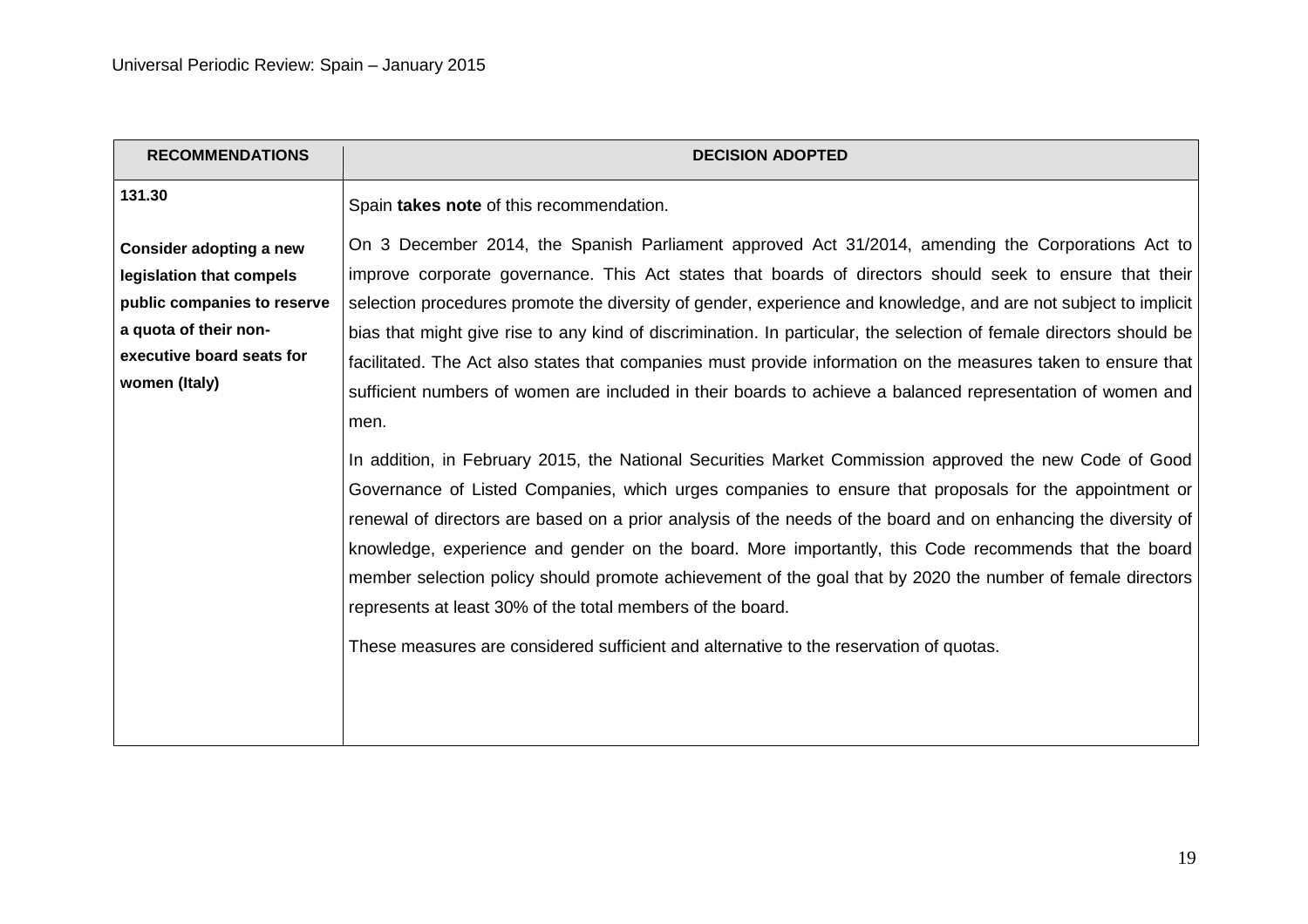| <b>RECOMMENDATIONS</b>      | <b>DECISION ADOPTED</b>                                                                                          |
|-----------------------------|------------------------------------------------------------------------------------------------------------------|
| 131.31                      | Spain supports this recommendation.                                                                              |
| Continue efforts aimed at   | The participation of women in political, economic and social spheres is one of the pillars of the Strategic Plan |
| reinforcing women access to | for Equal Opportunities.                                                                                         |
| positions of responsibility |                                                                                                                  |
| and decision-making         |                                                                                                                  |
| (Morocco)                   |                                                                                                                  |
| 131.32                      | Spain supports this recommendation.                                                                              |
| Increase women in decision  |                                                                                                                  |
| making process (Rwanda)     | See reply to recommendation 131.31.                                                                              |
| 131.33                      | Spain supports this recommendation.                                                                              |
| Close gender gaps by        | See reply to recommendation 131.31.                                                                              |
| promoting and monitoring    |                                                                                                                  |
| the equal representation of |                                                                                                                  |
| women in decision-making    |                                                                                                                  |
| positions (Sierra Leone)    |                                                                                                                  |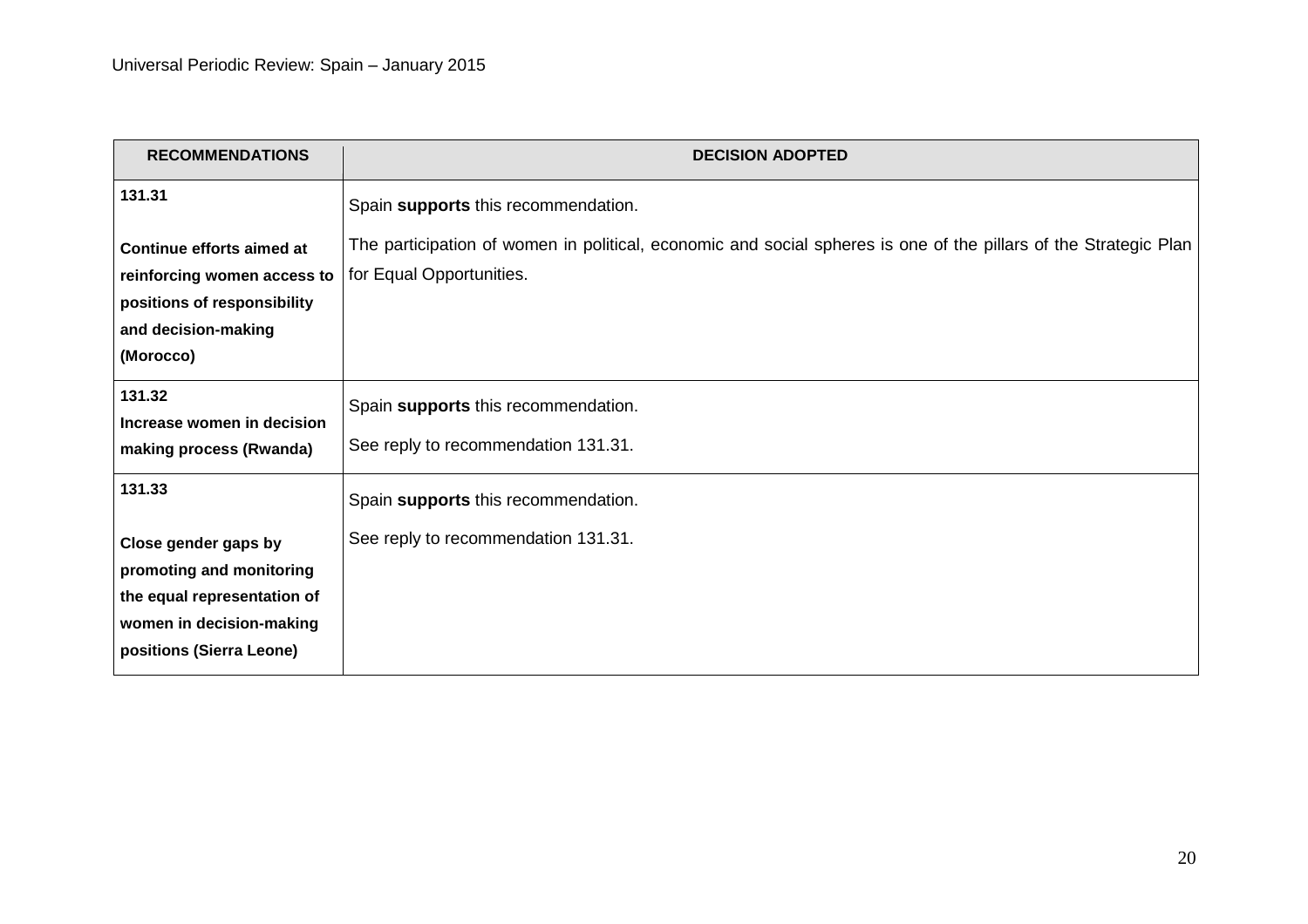| <b>RECOMMENDATIONS</b>             | <b>DECISION ADOPTED</b>                                                                                                                                                                                               |
|------------------------------------|-----------------------------------------------------------------------------------------------------------------------------------------------------------------------------------------------------------------------|
| 131.34                             | Spain supports this recommendation.                                                                                                                                                                                   |
| Promote vigorously that            | See reply to recommendation 131.31.                                                                                                                                                                                   |
| participation of women in          |                                                                                                                                                                                                                       |
| decision-making positions          |                                                                                                                                                                                                                       |
| both in the public and             |                                                                                                                                                                                                                       |
| private sectors (Ghana)            |                                                                                                                                                                                                                       |
| 131.35                             | Spain supports this recommendation.                                                                                                                                                                                   |
| <b>Enhance legislations in the</b> | In Spain, the standards of the legislation on racial discrimination and incitement to hatred are very high.                                                                                                           |
| field of racial discrimination,    | Therefore, although specific legislative improvements to enhance the existing structure can always be                                                                                                                 |
| racism and hatred to               | envisaged, the priority that has been established is to ensure the correct implementation of the advanced                                                                                                             |
| foreigners (Lebanon)               | legislation currently in place. We emphasise that the development of a comprehensive law on racial                                                                                                                    |
|                                    | discrimination is not a current goal, given the limited added value this would provide to the Spanish legal<br>system and the need, as mentioned above, to continue working to better implement existing legislation. |
|                                    | On 30 March 2015, the Organic Act on the Reform of the Penal Code was approved. This Act reviews and                                                                                                                  |
|                                    | modifies the regulation of the incitement to hatred or violence against groups or minorities. These forms of                                                                                                          |
|                                    | behaviour are regulated jointly and, in accordance with Framework Decision 2008/913/JHA, more extensive                                                                                                               |
|                                    | than the current rules contained in Articles 510 and 607 of the Penal Code. It will enter into force on 1 July                                                                                                        |
|                                    | 2015.                                                                                                                                                                                                                 |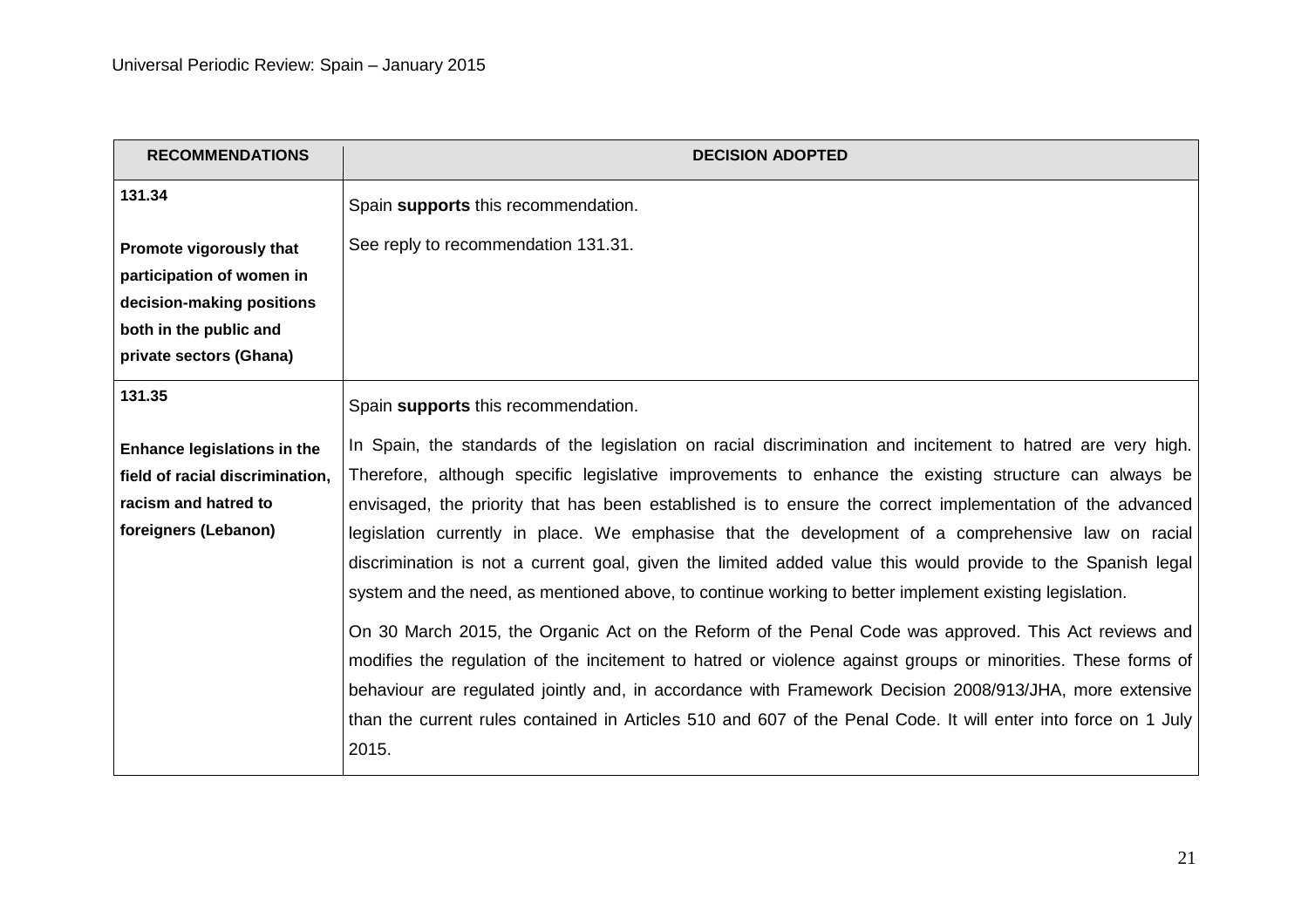| <b>RECOMMENDATIONS</b>                                                                                                                                                                                                                 | <b>DECISION ADOPTED</b>                                                                                                                                                                                                                                                                                                                                                                                                                                                                                                                                                                                                                                                                                                                                                                                                                                                                                                                                                                                                                                                                           |
|----------------------------------------------------------------------------------------------------------------------------------------------------------------------------------------------------------------------------------------|---------------------------------------------------------------------------------------------------------------------------------------------------------------------------------------------------------------------------------------------------------------------------------------------------------------------------------------------------------------------------------------------------------------------------------------------------------------------------------------------------------------------------------------------------------------------------------------------------------------------------------------------------------------------------------------------------------------------------------------------------------------------------------------------------------------------------------------------------------------------------------------------------------------------------------------------------------------------------------------------------------------------------------------------------------------------------------------------------|
|                                                                                                                                                                                                                                        | The fight against discrimination, racism and xenophobia is addressed not only in criminal law but also in the<br>Spanish Constitution, in Organic Act 4/2000 on the rights and freedoms of foreigners in Spain and their social<br>integration, and in the 2011 Comprehensive Strategy against Racism, Racial Discrimination, Xenophobia and<br>Related Intolerance. The latter strategy takes into account the international conventions ratified by Spain in this<br>field, as well as the relevant European and Spanish legislation and recommendations made by international<br>organizations (the Universal Periodic Review, the Committee on the Elimination of Racial Discrimination and<br>the Durban Programme of Action of the World Conference against racism, racial discrimination, xenophobia<br>and related intolerance). It also considers the recommendations, reports and surveys produced by the EU<br>Fundamental Rights Agency, the Council of Europe and its Commission against Racism and Intolerance and<br>the OCSE Office for Democratic Institutions and Human Rights. |
| 131.36                                                                                                                                                                                                                                 | Spain supports this recommendation.                                                                                                                                                                                                                                                                                                                                                                                                                                                                                                                                                                                                                                                                                                                                                                                                                                                                                                                                                                                                                                                               |
| <b>Further strengthen</b><br>measures, including existing<br>legislation, to prevent and<br>combat racism, racial<br>discrimination, xenophobia<br>and related forms of<br>intolerance, and continue to<br>improve national statistics | With regard to the legislative context and the existence of a Comprehensive Strategy Against Racism, Racial<br>Discrimination, Xenophobia and Related Forms of Intolerance, see reply to recommendation 131.35, to the<br>effect that efforts will be focused on the better implementation of existing legislation.<br>For many years, Spain has had laws criminalising hate crimes. The prosecution of this type of crime was<br>strengthened in 2009 with the creation of prosecution offices specialising in this field. These specialist offices<br>have now been extended to all Spanish provinces. Furthermore, hate crime statistics have been published<br>since 2013. The recent reform of the Penal Code incorporates recent advances in legislation in this area to                                                                                                                                                                                                                                                                                                                    |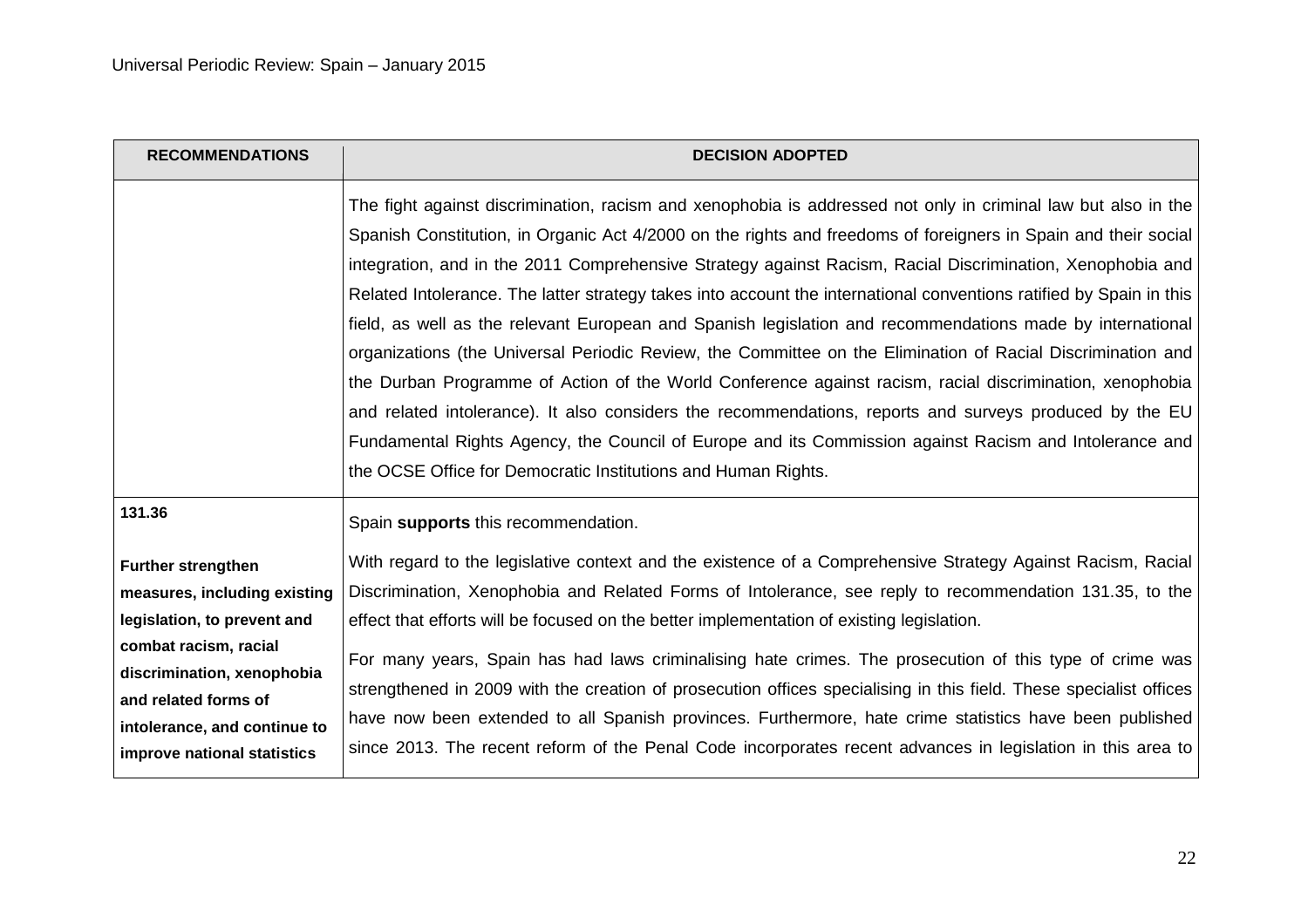| <b>RECOMMENDATIONS</b> | <b>DECISION ADOPTED</b>                                                                                              |
|------------------------|----------------------------------------------------------------------------------------------------------------------|
| (Brazil)               | ensure an adequate response is made to this criminal activity. In addition, the Comprehensive Strategy against       |
|                        | Racism, Racial Discrimination, Xenophobia and Related Forms of Intolerance sets out the need to work further         |
|                        | in prosecuting hate crimes, in particular, those committed in the form of hate speech. As examples of the            |
|                        | coordination that exists in this area, one training project has been implemented for the identification and          |
|                        | registration of racist incidents, in collaboration with police and security forces, and another has been created, in |
|                        | collaboration with the Ministry of Education, Culture and Sport, to prevent and detect racism, xenophobia and        |
|                        | related intolerance in the classroom.                                                                                |
|                        | No person or group in Spain is denied access to justice in Spain. Indeed, religious groups enjoy specific            |
|                        | protection under the Penal Code (art. 522 et seq) and are fully entitled to appear before the courts and to          |
|                        | initiate a criminal prosecution in matters that may affect them.                                                     |
|                        | Article 16 of the Spanish Constitution guarantees the freedom of worship. This right is implemented by Organic       |
|                        | Act 7/1980 on religious freedom and is the object of a specific provision in Act 27/2013, of 27 December, on         |
|                        | local government rationalisation and sustainability, which facilitates the opening of places of worship (Additional  |
|                        | Provision No. 17).                                                                                                   |
|                        | In another area of attention, the Institute for Women and Equal Opportunities will continue to intensify actions to  |
|                        | combat racial discrimination and hate speech and to improve our statistical knowledge of these questions.            |
|                        | Putting into practice its high legislative standards in this matter, Spain is undertaking the important task of      |
|                        | providing adequate police protection and assistance to victims or witnesses of hate crimes motivated by racism,      |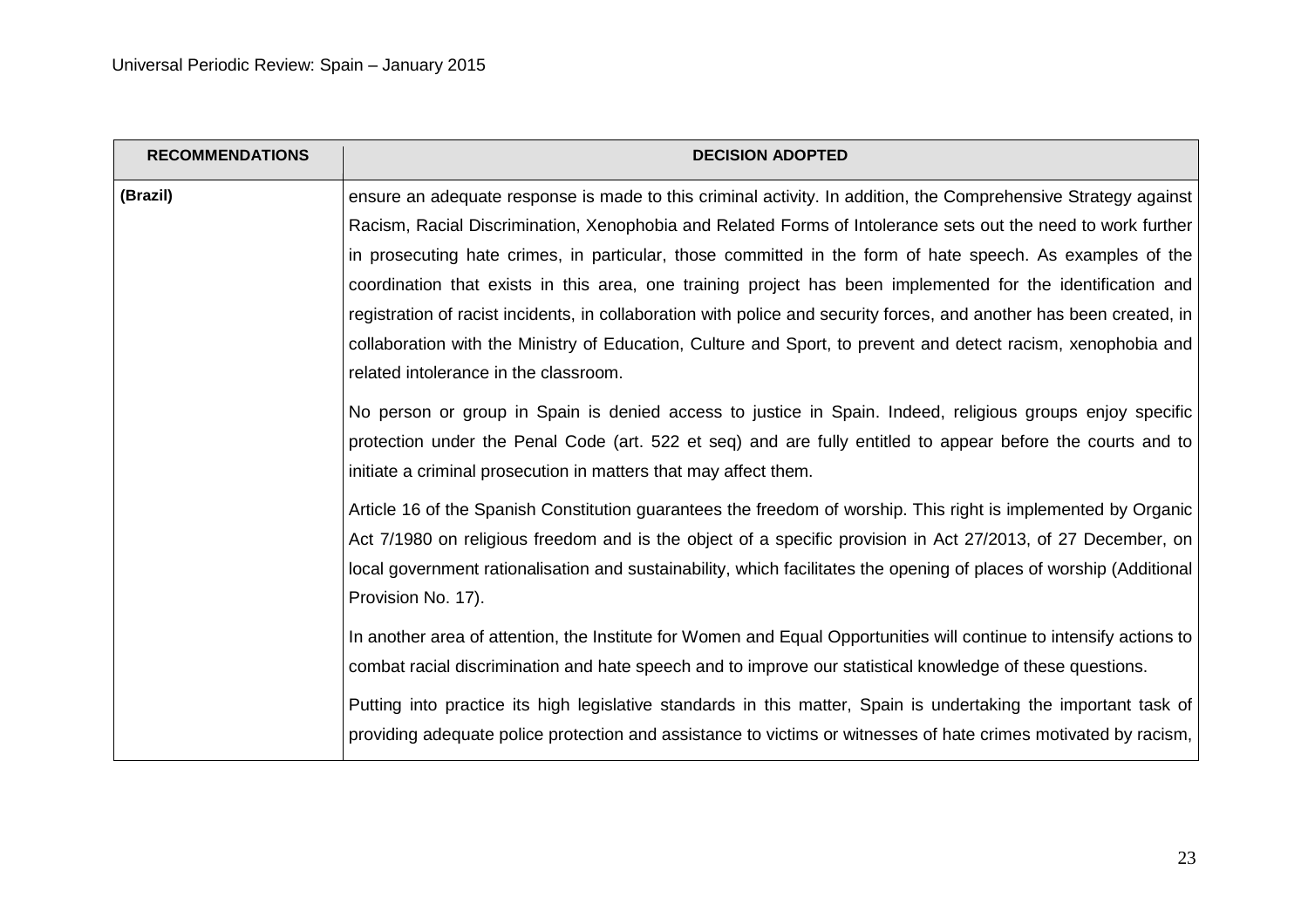| <b>RECOMMENDATIONS</b>        | <b>DECISION ADOPTED</b>                                                                                                                                                                                                                                                                                                                                                                                  |
|-------------------------------|----------------------------------------------------------------------------------------------------------------------------------------------------------------------------------------------------------------------------------------------------------------------------------------------------------------------------------------------------------------------------------------------------------|
|                               | anti-semitism or other reasons related to ideology, religion or beliefs, sexual orientation, illness or disability, or<br>other discriminatory acts.                                                                                                                                                                                                                                                     |
|                               | Spain offers such victims or witnesses the information necessary to respond to actions of this nature, specifying<br>issues such as the definition of hate crime under Spanish law, the institutions to which they can report what has<br>happened and the measures that could be taken by a victim or a witness of a hate crime.                                                                        |
|                               | As regards the statistical system, in 2011 the Crime Statistics System (SEC, Spanish initials) was restructured<br>under the Cooperation Agreement on Information Systems of Incidents Related to Racism and Xenophobia.<br>One of the changes made was to include the extensive, universalist definition of racism or xenophobia<br>proposed by the European Commission against Racism and Intolerance. |
|                               | The European Fundamental Rights Agency has acknowledged that Spain is one of only five EU countries<br>which provides comprehensive data on these forms of intolerance.                                                                                                                                                                                                                                  |
| 131.37                        | Spain takes note of this recommendation.                                                                                                                                                                                                                                                                                                                                                                 |
| <b>Strengthen legislation</b> | In general, see reply to recommendation 131.35. Although we share the spirit of the recommendation, namely                                                                                                                                                                                                                                                                                               |
| against discrimination by     | to reinforce the fight against discrimination, it is not considered appropriate to develop a comprehensive law                                                                                                                                                                                                                                                                                           |
| adopting a comprehensive      | against racism, racial discrimination, xenophobia and other forms of intolerance, given the high legislative                                                                                                                                                                                                                                                                                             |
| law against racism, racial    | standards already established in this respect in Spain.                                                                                                                                                                                                                                                                                                                                                  |
| discrimination, xenophobia    |                                                                                                                                                                                                                                                                                                                                                                                                          |
| and related intolerance (Côte |                                                                                                                                                                                                                                                                                                                                                                                                          |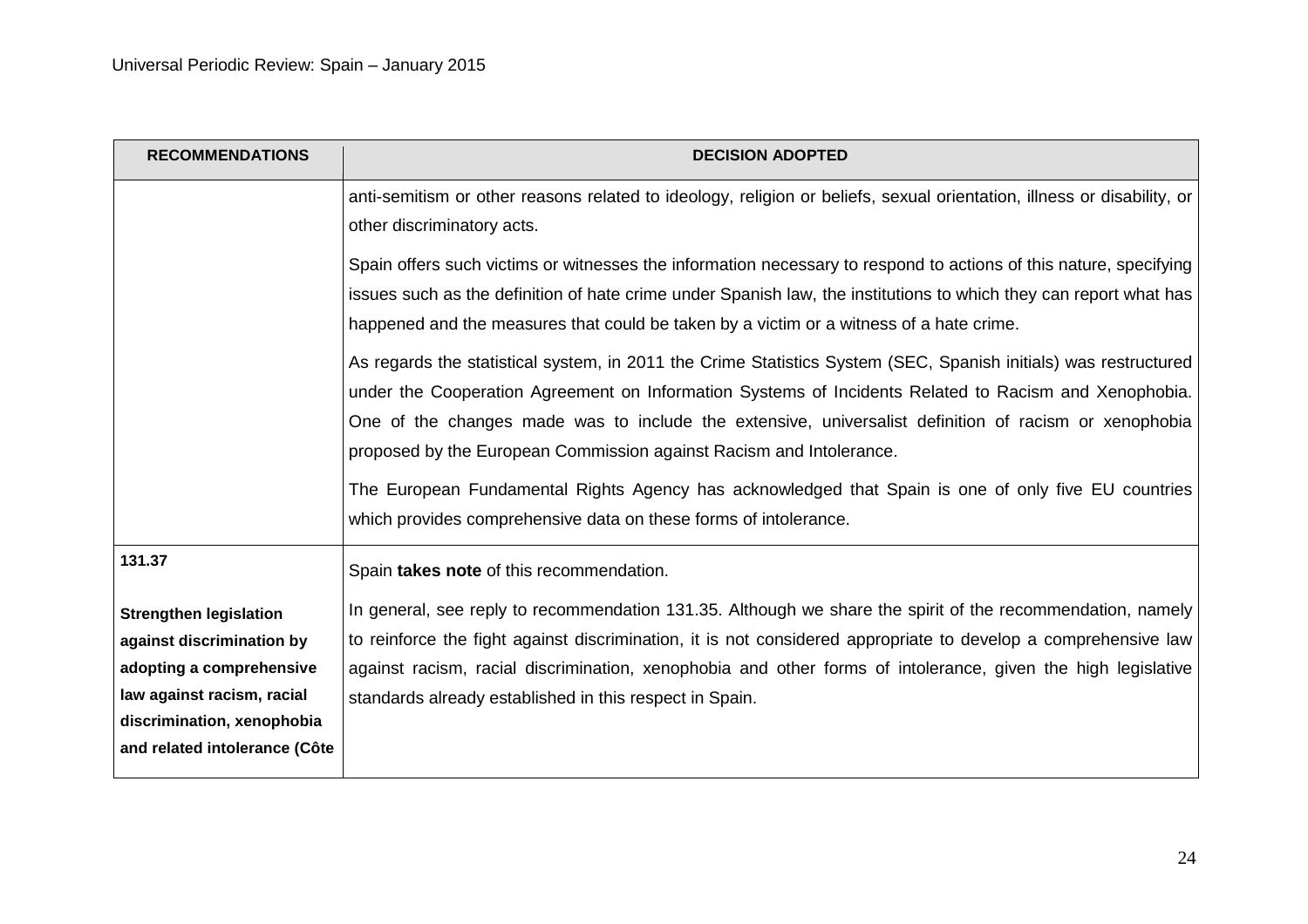| <b>RECOMMENDATIONS</b>       | <b>DECISION ADOPTED</b>                                 |
|------------------------------|---------------------------------------------------------|
| d'Ivoire)                    |                                                         |
|                              |                                                         |
|                              |                                                         |
|                              |                                                         |
|                              |                                                         |
| 131.38                       | Spain supports this recommendation.                     |
| Double its efforts in        | See reply to recommendations 131.35, 131.36 and 131.37. |
| combating contemporary       |                                                         |
| forms of racism, racial      |                                                         |
| discrimination, xenophobia   |                                                         |
| and related intolerance      |                                                         |
| including criminalizing hate |                                                         |
| speech, and all forms of     |                                                         |
| incitement to hatred and     |                                                         |
| violence (Malaysia)          |                                                         |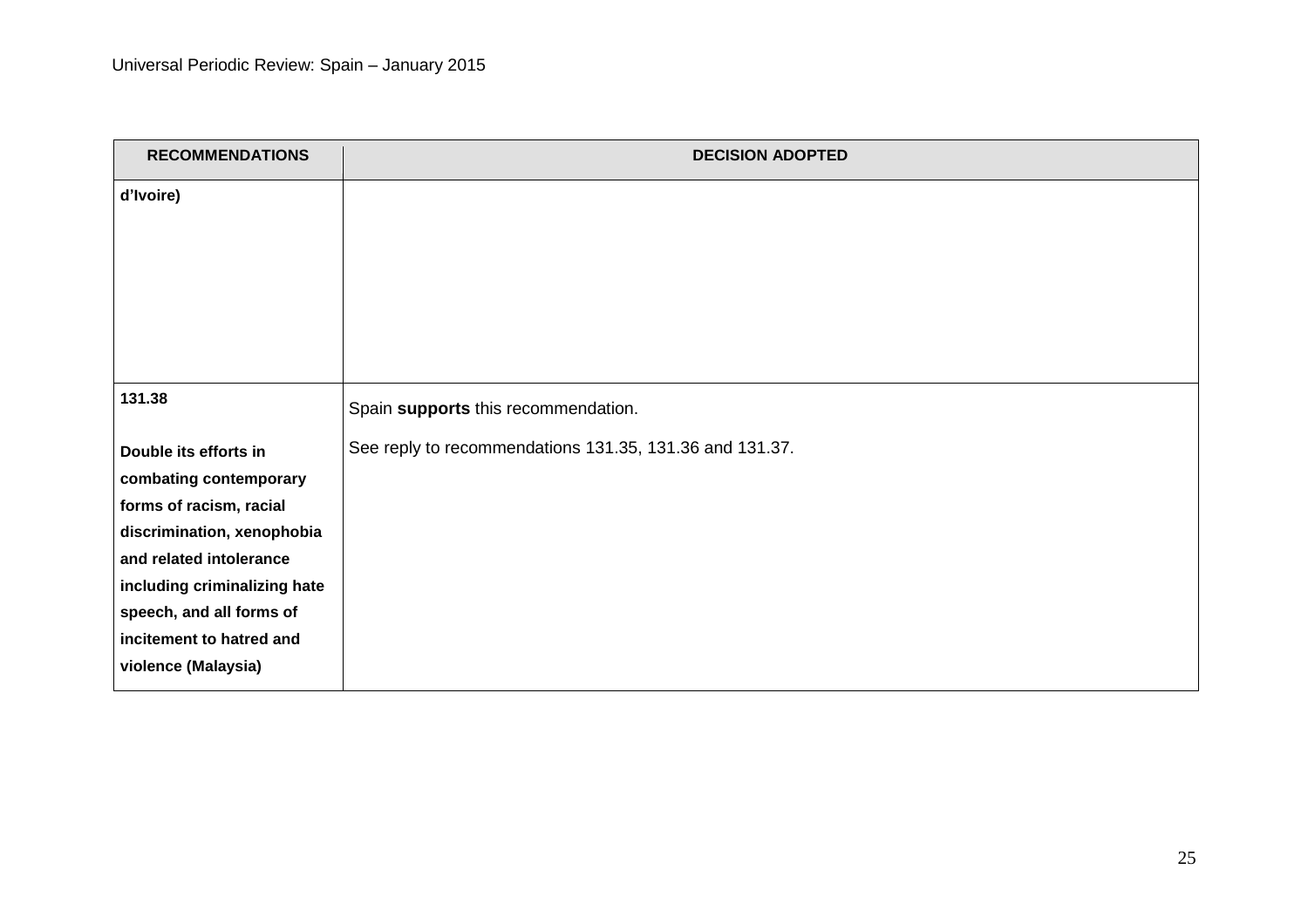| <b>RECOMMENDATIONS</b>                                                                                                                        | <b>DECISION ADOPTED</b>                                                                        |
|-----------------------------------------------------------------------------------------------------------------------------------------------|------------------------------------------------------------------------------------------------|
| 131.39                                                                                                                                        | Spain supports this recommendation.                                                            |
| Improve policies against<br>discrimination through<br>legislation regulating hate<br>crimes, racism, xenophobia<br>and anti-Semitism (Israel) | See reply to recommendations 131.35, 131.36 and 131.37.                                        |
| 131.40                                                                                                                                        | Spain supports this recommendation.<br>See reply to recommendations 131.35, 131.36 and 131.37. |
| Continue efforts to enhance<br>the work of departments in<br>relation to hate crimes and<br>discrimination (Qatar)                            |                                                                                                |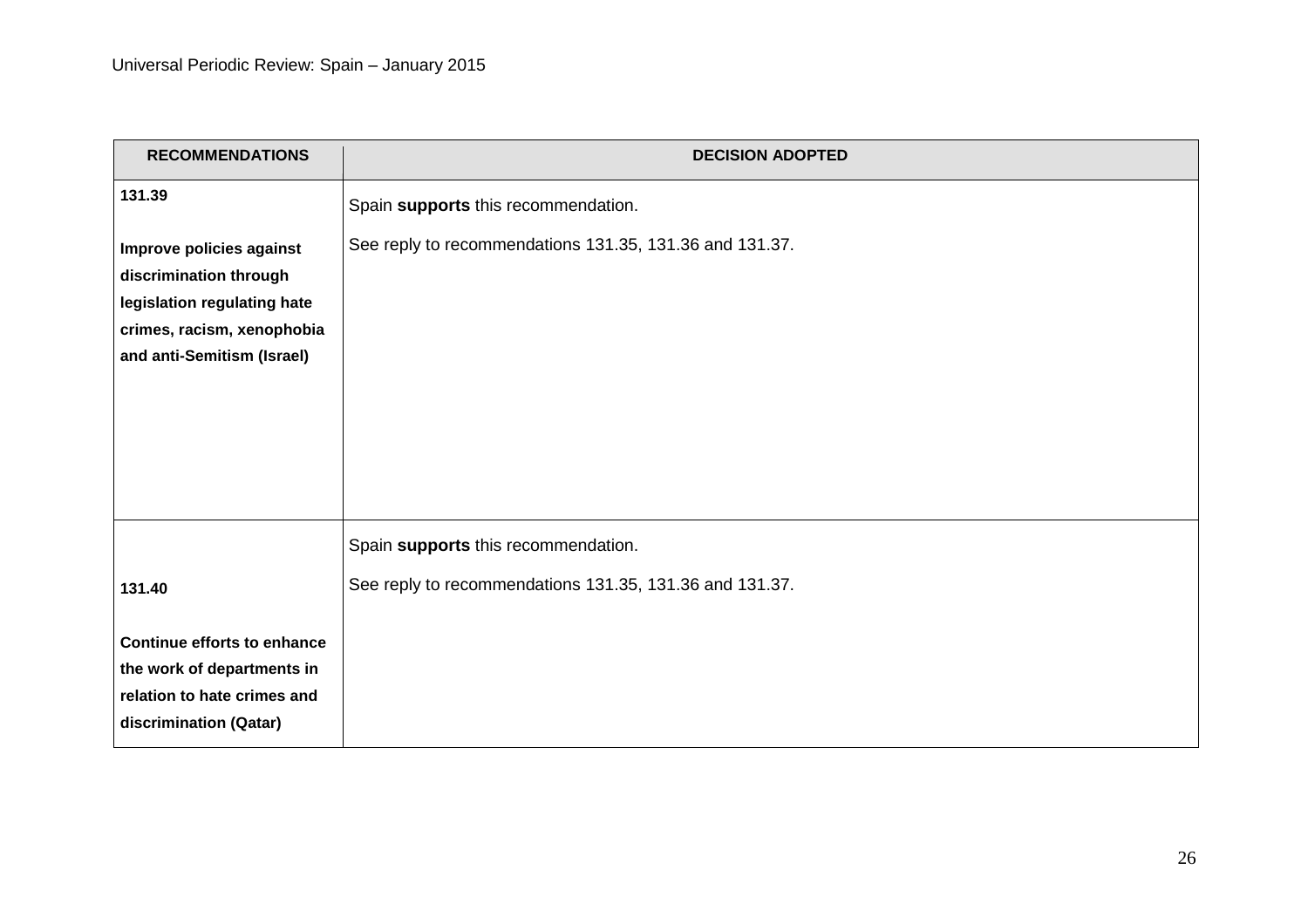| <b>RECOMMENDATIONS</b>          | <b>DECISION ADOPTED</b>                                 |
|---------------------------------|---------------------------------------------------------|
| 131.41                          | Spain supports this recommendation.                     |
| Strengthen measures taken       | See reply to recommendations 131.35, 131.36 and 131.37. |
| to combat hate                  |                                                         |
| speech/discourse (Bahrain)      |                                                         |
| 131.42                          | Spain supports this recommendation.                     |
| Take effective measures to      | See reply to recommendations 131.35, 131.36 and 131.37. |
| curb racial hatred and          |                                                         |
| religious intolerance, hate     |                                                         |
| speech and xenophobic           |                                                         |
| discourses (Bangladesh)         |                                                         |
| 131.43                          | Spain supports this recommendation.                     |
| Do all its best in order to put | See reply to recommendations 131.35, 131.36 and 131.37. |
| an end to hatred speech         |                                                         |
| based on xenophobia and try     |                                                         |
| to do all it can in order to    |                                                         |
| tackle this matter within the   |                                                         |
| institutions of the entire      |                                                         |
| country (Libya)                 |                                                         |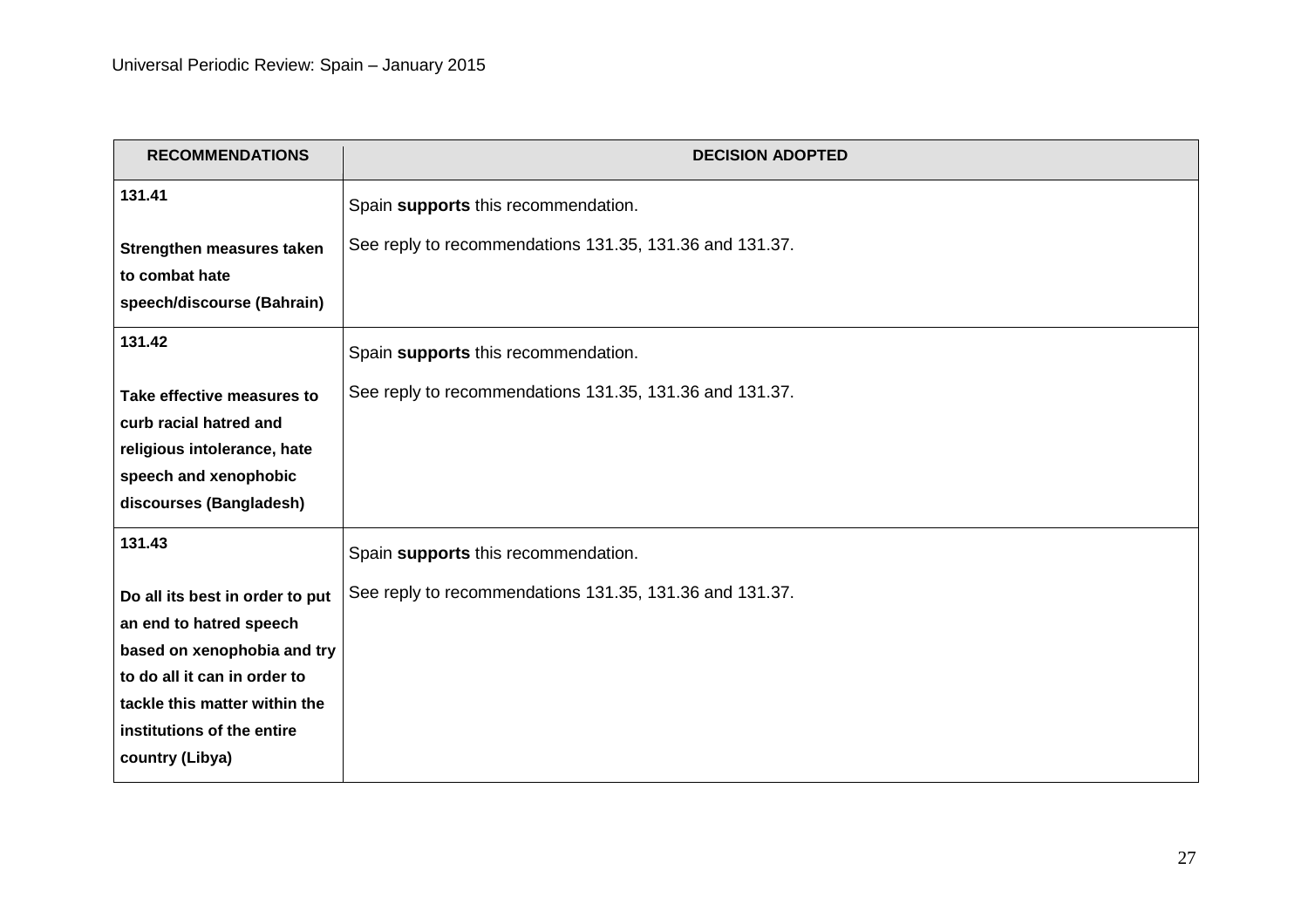| <b>RECOMMENDATIONS</b>           | <b>DECISION ADOPTED</b>                                 |
|----------------------------------|---------------------------------------------------------|
| 131.44                           | Spain supports this recommendation.                     |
| <b>Enhance efforts to combat</b> | See reply to recommendations 131.35, 131.36 and 131.37. |
| discrimination against           |                                                         |
| minority groups in the           |                                                         |
| country, by effectively          |                                                         |
| investigating and adequately     |                                                         |
| punishing any racially           |                                                         |
| motivated conduct (Namibia)      |                                                         |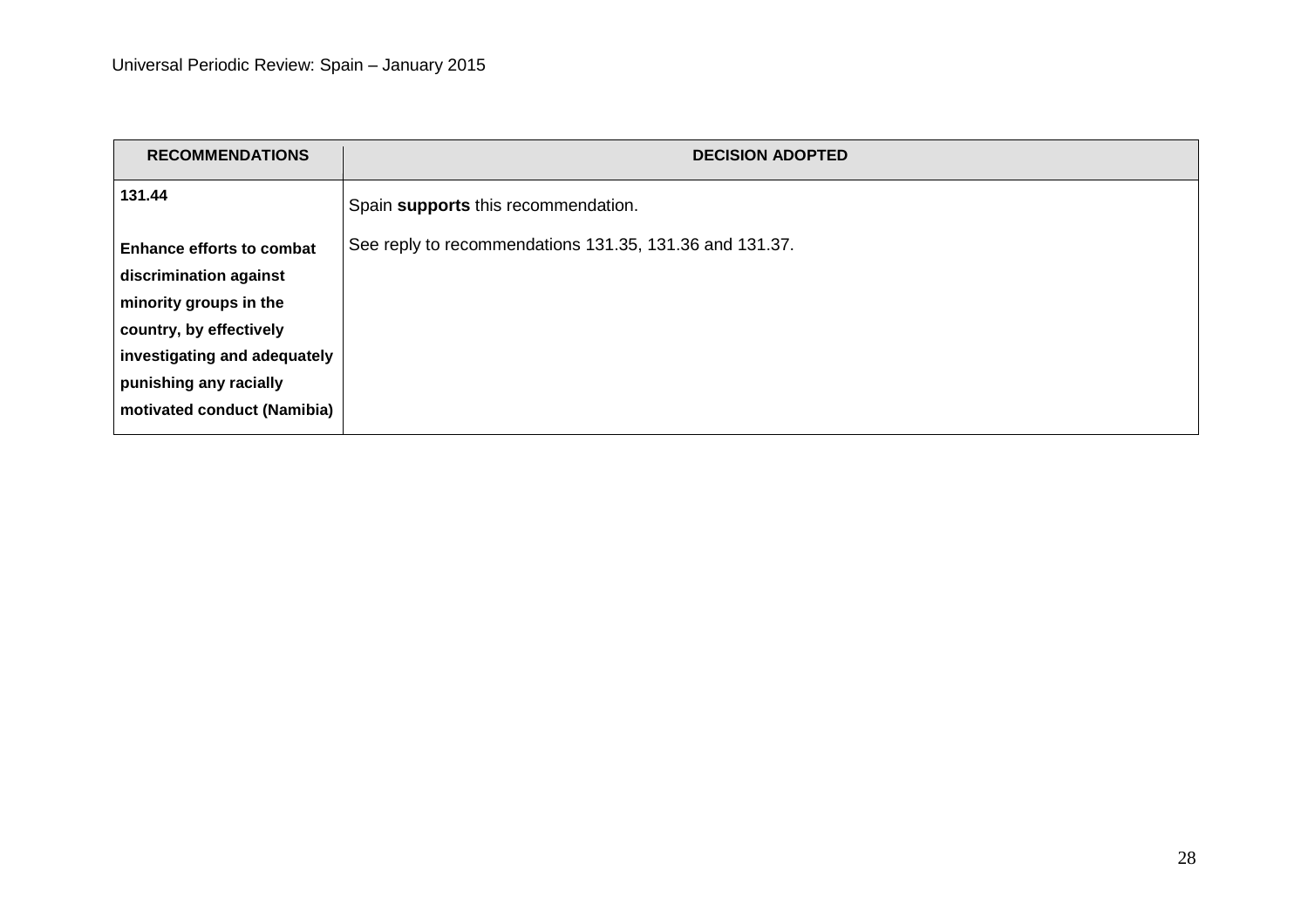| <b>RECOMMENDATIONS</b>                | <b>DECISION ADOPTED</b>                                                                                                 |
|---------------------------------------|-------------------------------------------------------------------------------------------------------------------------|
| 131.45                                | Spain partially supports this recommendation.                                                                           |
| <b>Provide full access to justice</b> | See reply to recommendations 131.35, 131.36 and 131.37.                                                                 |
| to people belonging to racial         | Spain's support is only partial because, although we share the spirit of the recommendation, namely to                  |
| and religious minorities and          | reinforce the fight against discrimination, it is not considered appropriate to develop a comprehensive law             |
| to combat racial and                  | against racism, racial discrimination, xenophobia and other forms of intolerance, given the high legislative            |
| religious profiling and               | standards already established in this respect in Spain.                                                                 |
| strengthen anti-                      |                                                                                                                         |
| discrimination legislation            | As regards identification procedures, Article 16.1 of Organic Act 4/2015, of 30 March, on the protection of public      |
| through adoption of a                 | safety, states that " in the practice of identification procedures, strict respect shall be granted to the principles   |
| comprehensive law on                  | of proportionality, equal treatment and non-discrimination on grounds of birth, nationality, racial or ethnic origin,   |
| racism, racial discrimination,        | sex, religion or belief, age, disability, sexual orientation or identity, opinion or any other condition or personal or |
| xenophobia and related                | social circumstance". In addition, Circular 2/2012 issued by the Directorate General of Police concerning the           |
| intolerances which                    |                                                                                                                         |
| addresses hate speech and             | identification of citizens is directly applicable in police actions and in preventive operational plans to maintain     |
| includes measures to                  | public safety, designed and developed from an analysis of policy in criminal matters. These plans are aimed             |
| effectively investigate and           | primarily at eradicating networks facilitating illegal immigration and trafficking. The plans also seek to enable       |
| prosecute such offences               | the expulsion of illegal immigrants subject to criminal proceedings. Such actions, in all cases, are fully subject      |
| (Pakistan)                            | to the rule of law and judicial control.                                                                                |
|                                       |                                                                                                                         |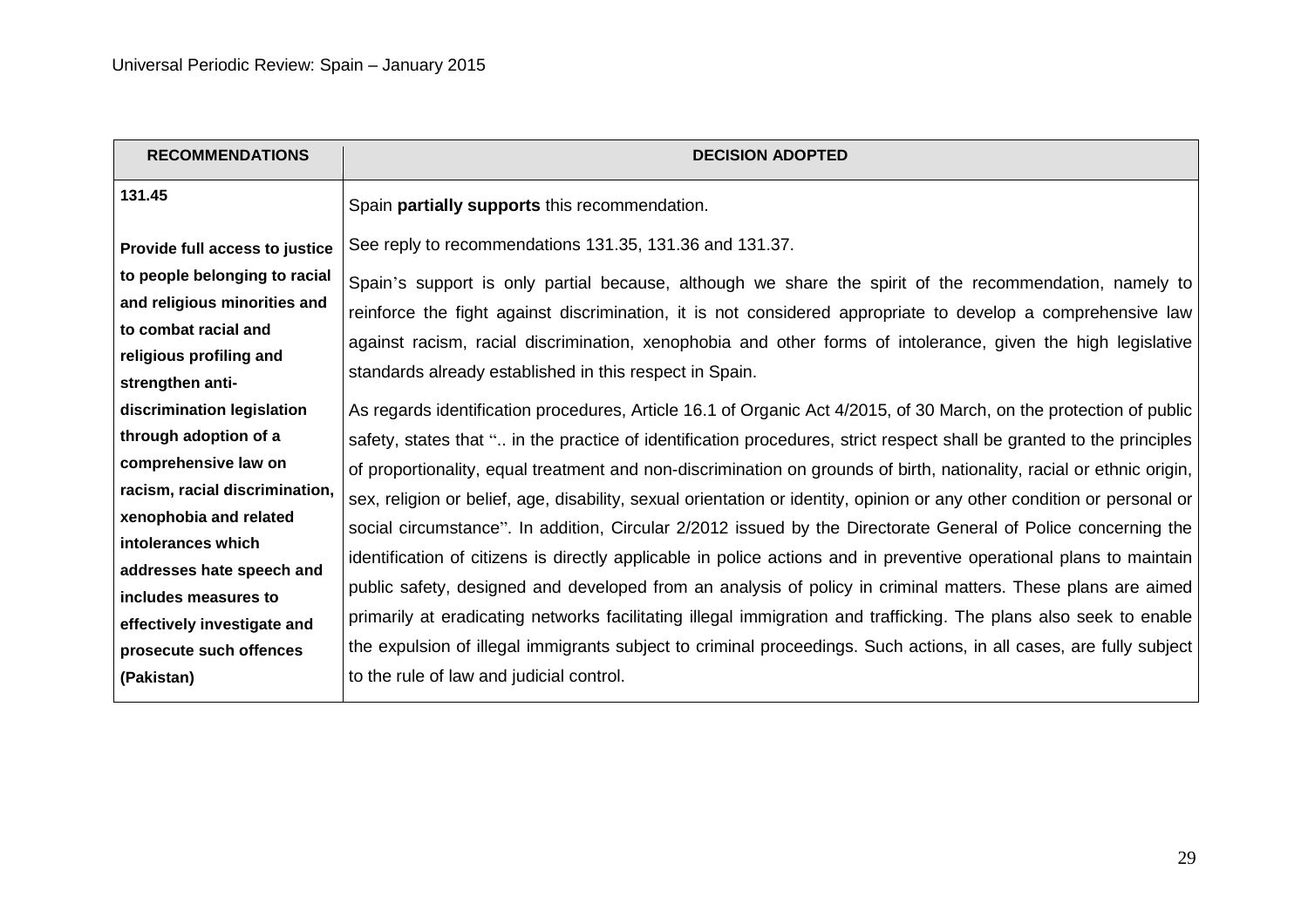| <b>RECOMMENDATIONS</b>         | <b>DECISION ADOPTED</b>                                                                                    |
|--------------------------------|------------------------------------------------------------------------------------------------------------|
| 131.46                         | Spain supports this recommendation.                                                                        |
| <b>Ensure that all racist</b>  | See reply to recommendations 131.35, 131.36 and 131.37.                                                    |
| behaviour is effectively       |                                                                                                            |
| investigated and duly          |                                                                                                            |
| punished (Togo)                |                                                                                                            |
| 131.47                         | Spain supports this recommendation.                                                                        |
| Continue to strengthen the     | See reply to recommendations 131.35, 131.36 and 131.37.                                                    |
| combat against racial          |                                                                                                            |
| discrimination and             |                                                                                                            |
| intolerance in all             |                                                                                                            |
| manifestations and protect     |                                                                                                            |
| the legitimate rights of the   |                                                                                                            |
| migrants and minority          |                                                                                                            |
| groups (China)                 |                                                                                                            |
| 131.48                         | Spain supports this recommendation.                                                                        |
| <b>Strengthen the measures</b> | In November 2011, in response to a UN appeal and the recommendations of other international organisations, |
| against discrimination,        | Spain approved the Comprehensive Strategy against Racism, Racial Discrimination, Xenophobia and Related    |
| racism and xenophobia          |                                                                                                            |
|                                |                                                                                                            |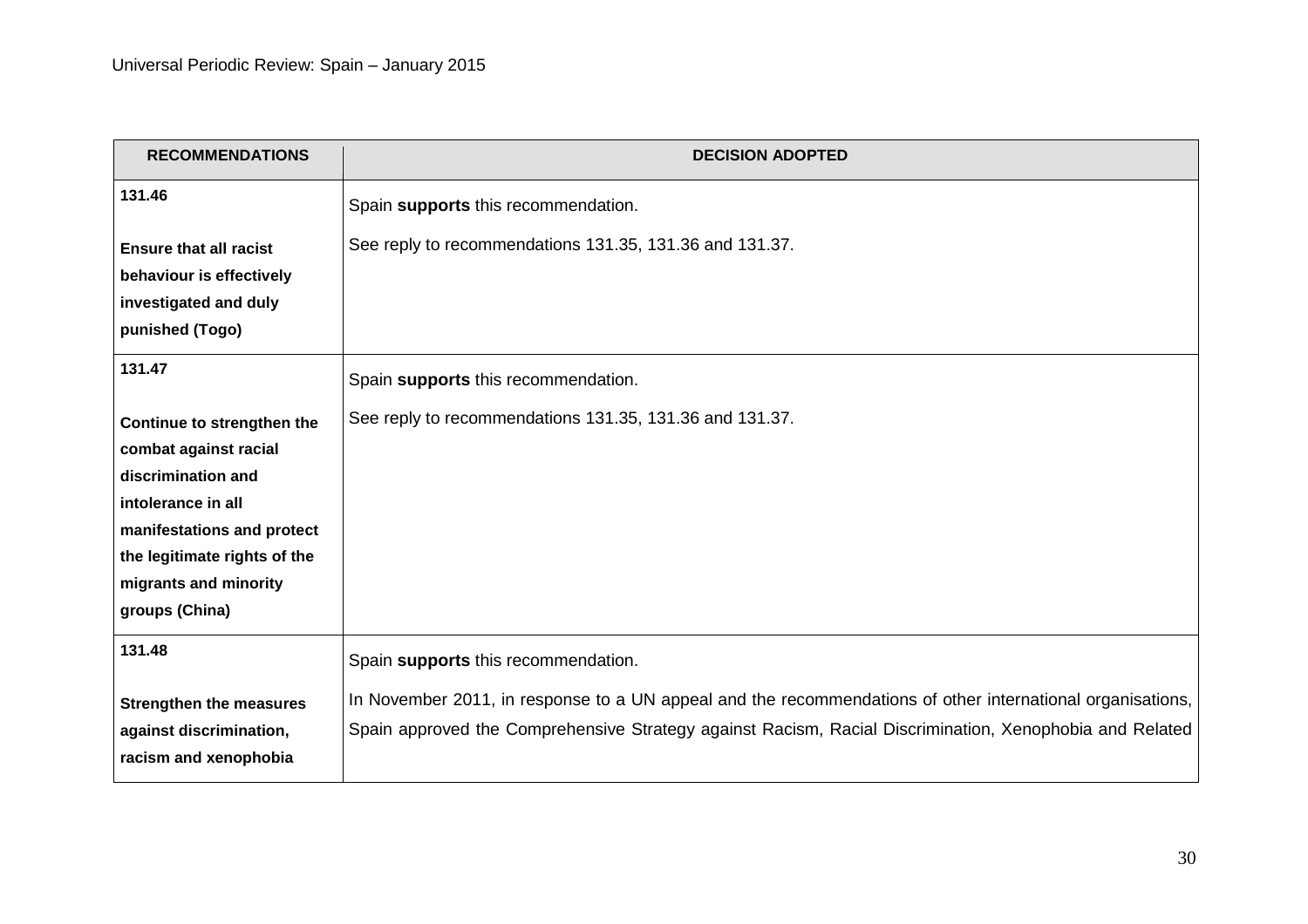| <b>RECOMMENDATIONS</b>     | <b>DECISION ADOPTED</b>                                                                                                                                                                                                                               |
|----------------------------|-------------------------------------------------------------------------------------------------------------------------------------------------------------------------------------------------------------------------------------------------------|
| manifested in the field of | Forms of Intolerance. The aim of this Strategy is to strengthen the instruments and policies applied to                                                                                                                                               |
| employment, access to      | integration, the public services involved in this area and the level of participation, thus enhancing access for all                                                                                                                                  |
| housing and education with | citizens on an equal basis and with no loss of quality.                                                                                                                                                                                               |
| regard to foreigners and   | The Ministry of Employment and Social Security operates annual programmes financed by the European Social                                                                                                                                             |
| minorities (Gabon)         | Fund as part of the Operational Programme to combat discrimination against immigrants and against applicants                                                                                                                                          |
|                            | for and beneficiaries of international protection. These programmes are based on the following main areas of<br>application:                                                                                                                          |
|                            | Employment programmes.                                                                                                                                                                                                                                |
|                            | Awareness-raising programmes and the promotion of equal treatment and non-discrimination in the<br>workplace.                                                                                                                                         |
|                            | Programmes to promote equal treatment and non-discrimination in the host society.<br>$\bullet$                                                                                                                                                        |
|                            | In addition, the Institute for Women and Equal Opportunities will continue and intensify the fight against<br>discrimination and hate speech.                                                                                                         |
|                            | With respect to housing, a study group with specialists in this field will be created to overcome the information<br>gap about possible discrimination in access to housing and to provide recommendations on how to overcome<br>such discrimination. |
|                            | For more information on employment, housing and education, see reply to recommendations 131.116, 131.121,                                                                                                                                             |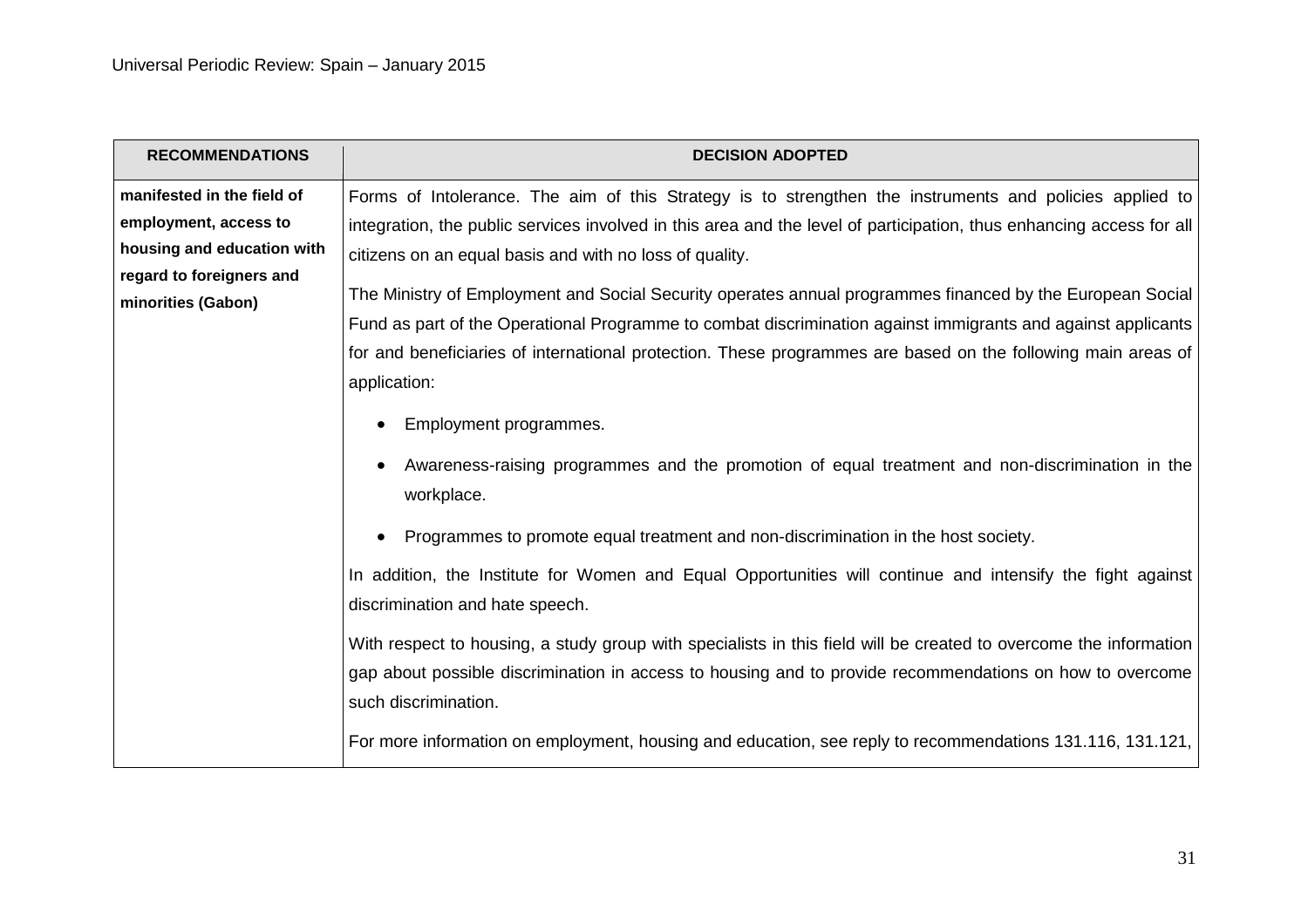| <b>RECOMMENDATIONS</b>        | <b>DECISION ADOPTED</b>                                                        |
|-------------------------------|--------------------------------------------------------------------------------|
|                               | 131.140 and 131.144.                                                           |
|                               |                                                                                |
|                               |                                                                                |
| 131.49                        | Spain supports this recommendation.                                            |
| Undertake measures to put     | With respect to identification procedures, see reply to recommendation 131.45. |
| an end to ethnic and racial   |                                                                                |
| profiling and all forms of    |                                                                                |
| racial discrimination (Ghana) |                                                                                |
| 131.50                        | Spain supports this recommendation.                                            |
| Take effective measures to    | With respect to identification procedures, see reply to recommendation 131.45. |
| put an end to ethnic and      |                                                                                |
| racial profiling (India)      |                                                                                |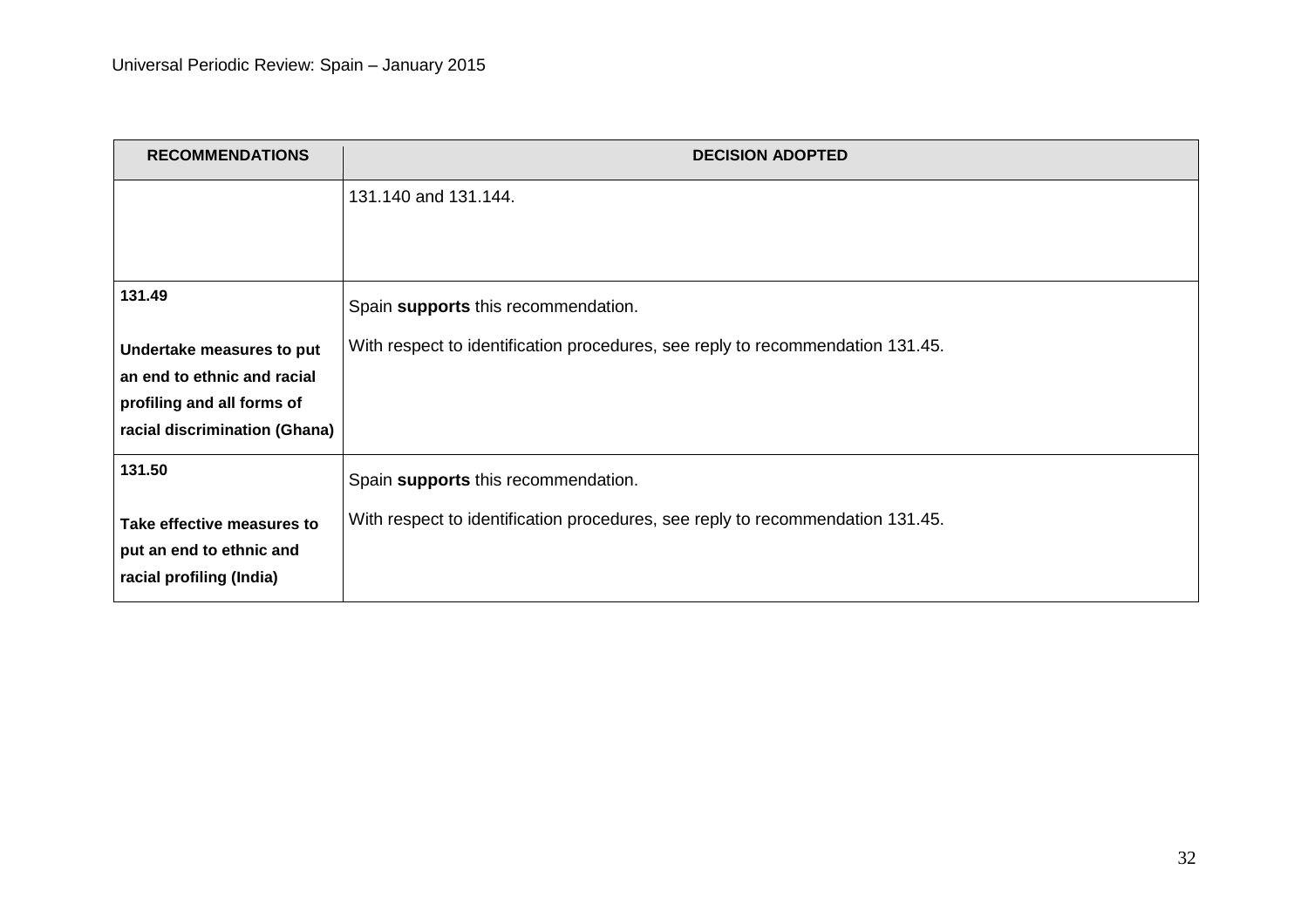| <b>RECOMMENDATIONS</b>                                                                                                                                                                                          | <b>DECISION ADOPTED</b>                                                                                                                                                                                                                                                                                                                                                                                                                                                                                                                                                                                                                                                                                                                                                                                                                                                                                                                                                                                                                                                                                                                                                                                                                                                                                                                                                                                                                                                                                                                                                                                                                                                                                                                  |
|-----------------------------------------------------------------------------------------------------------------------------------------------------------------------------------------------------------------|------------------------------------------------------------------------------------------------------------------------------------------------------------------------------------------------------------------------------------------------------------------------------------------------------------------------------------------------------------------------------------------------------------------------------------------------------------------------------------------------------------------------------------------------------------------------------------------------------------------------------------------------------------------------------------------------------------------------------------------------------------------------------------------------------------------------------------------------------------------------------------------------------------------------------------------------------------------------------------------------------------------------------------------------------------------------------------------------------------------------------------------------------------------------------------------------------------------------------------------------------------------------------------------------------------------------------------------------------------------------------------------------------------------------------------------------------------------------------------------------------------------------------------------------------------------------------------------------------------------------------------------------------------------------------------------------------------------------------------------|
| 131.51                                                                                                                                                                                                          |                                                                                                                                                                                                                                                                                                                                                                                                                                                                                                                                                                                                                                                                                                                                                                                                                                                                                                                                                                                                                                                                                                                                                                                                                                                                                                                                                                                                                                                                                                                                                                                                                                                                                                                                          |
| <b>Combat discriminatory</b><br>behaviour by members of<br>the law enforcement forces<br>and ensure that any racially-<br>motivated misconduct is<br>effectively investigated and<br>adequately punished (Iran) | Spain supports this recommendation.<br>Article 4 of Organic Act 4/2015, of 30 March, on the protection of public safety, establishes the fundamental<br>principles for action by public authorities in relation to public safety. Specifically, it provides that the exercise by<br>the members of the police and security forces of the powers conferred by this Act shall be governed by the<br>principles of legality, equal treatment and non-discrimination, opportunity, proportionality, effectiveness,<br>efficiency and accountability, and shall be subject to administrative and judicial review.<br>In particular, the actions of the members of the police and security forces are subject to the basic principles set<br>out in Article 5 of Organic Act 2/1986 of 13 March on the police and security forces. Any breaches of these<br>rules are considered in accordance with the procedures specified in Organic Act 12/2007 of 22 October, on the<br>disciplinary system for the Civil Guard, and those specified in Organic Act 4/2010 of 20 May, on the disciplinary<br>system for the National Police. If such breaches of the rules were found to constitute criminal acts, the<br>corresponding provisions of the Criminal Code would apply.<br>More generally, Organic Act 1/2015, amending the Penal Code, which will come into force on 1 July 2015,<br>reviews and modifies the regulation of conduct representing incitement to hatred or violence against groups or<br>minorities. The former Articles 510 and 607 of the Penal Code will be regulated jointly in accordance with the<br>requirements of Framework Decision 2008/913/JHA, which has a broader scope than the current Framework<br>Decision. |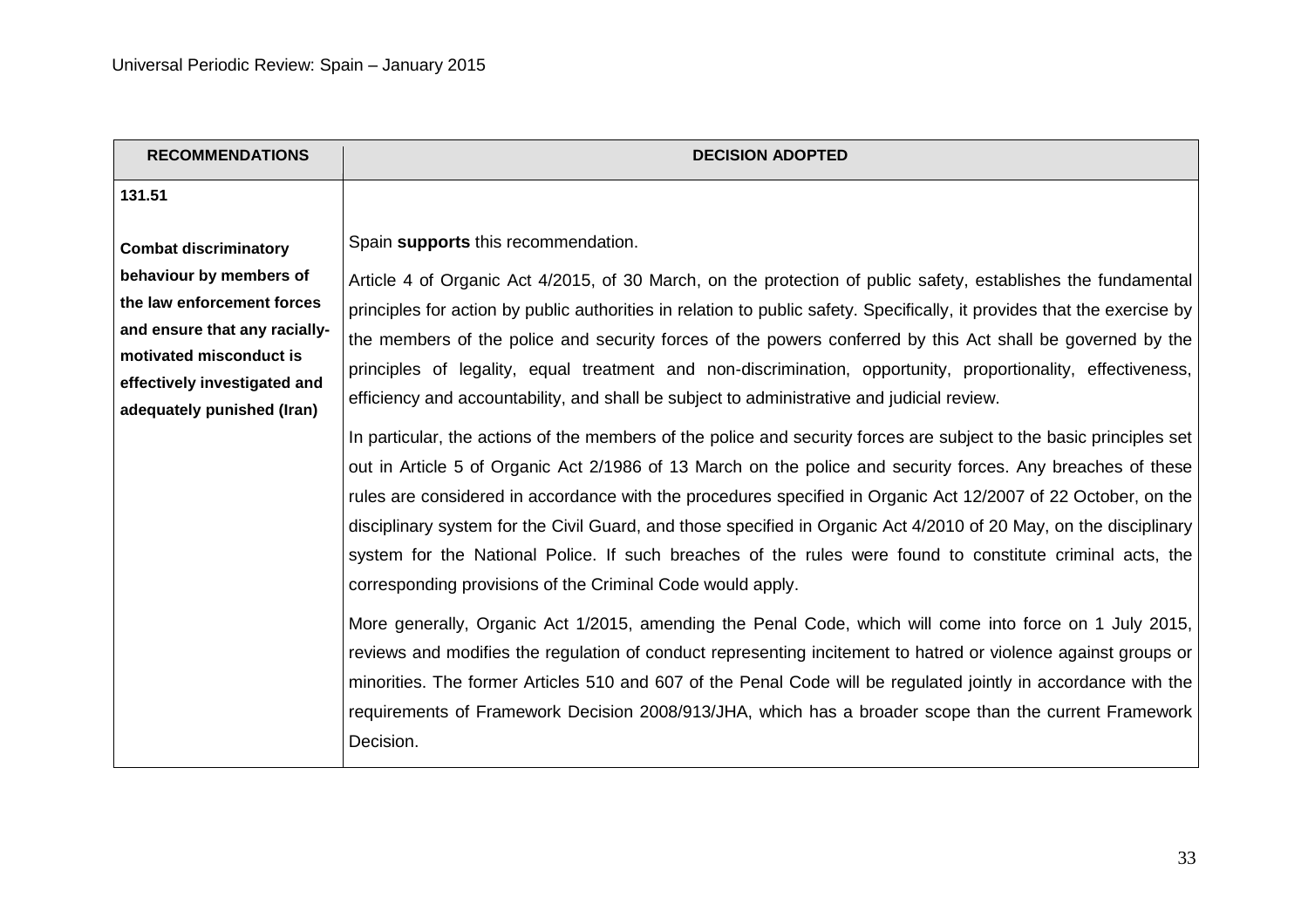| <b>RECOMMENDATIONS</b>                    | <b>DECISION ADOPTED</b>                                                                                           |
|-------------------------------------------|-------------------------------------------------------------------------------------------------------------------|
| 131.52                                    | Spain supports this recommendation.                                                                               |
| Adopt legislative, judicial               | This recommendation is supported because it has already been met. In this regard, the measures currently          |
| and administrative measures               | available are considered effective and therefore no further action is necessary.                                  |
| to ensure the right to an                 | Spain has legal, judicial and administrative procedures to prevent, report and prosecute any action classified as |
| effective remedy for anyone               | torture.                                                                                                          |
| who claims to have been                   |                                                                                                                   |
| subjected to torture or other             | In this regard, the currently-applicable Penal Code (Articles 173-177) matches the three cumulative criteria      |
| ill-treatment and to provide              | stipulated by the UN Convention to identify this crime, namely:                                                   |
| the necessary administrative              | The intentional imposition of severe pain or suffering, whether physical or mental,<br>$\bullet$                  |
| and judicial framework to                 |                                                                                                                   |
| prevent impunity for officers             | by a public official, who is directly or indirectly involved,<br>$\bullet$                                        |
| charged with such crimes<br>(Netherlands) | for a specific purpose.<br>$\bullet$                                                                              |
|                                           | Allegations of torture are systematically examined by the judicial authority and by the Ombudsman. In Spain,      |
|                                           | the Ombudsman is responsible for implementing the National Mechanism for the Prevention of Torture, in            |
|                                           | application of the Optional Protocol to the Convention against Torture.                                           |
|                                           |                                                                                                                   |
|                                           | In addition, Spain has more specific instruments to prosecute these crimes, namely mechanisms of control and      |
|                                           | inspection. Thus, independently of the judicial authorities, the Sub-Directorate General for the Inspection of    |
|                                           | Security Personnel and Services, which forms part of the Ministry of the Interior, carries out the inspection,    |
|                                           | investigation and evaluation of the actions taken by the members of the respective police and security forces in  |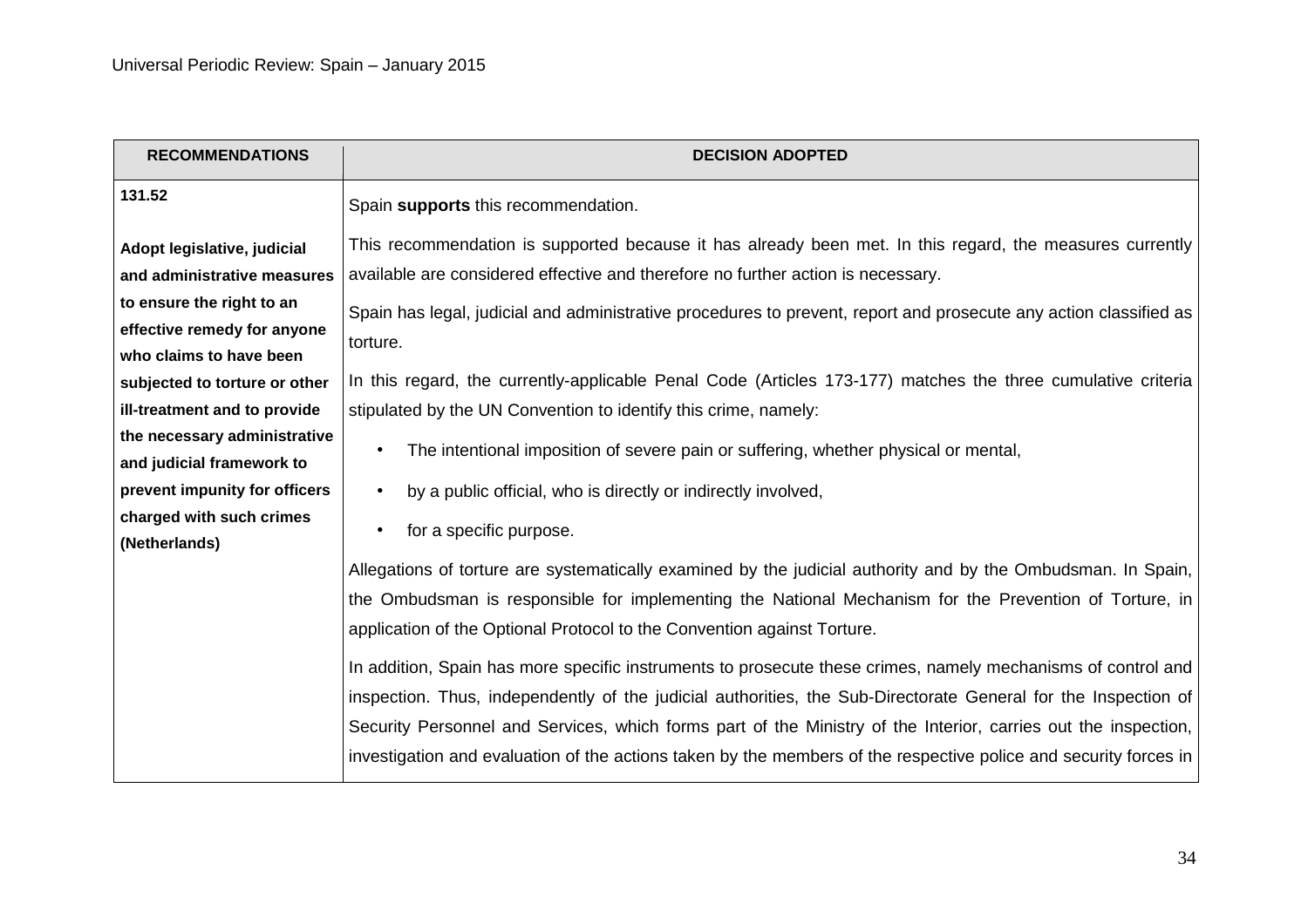| <b>RECOMMENDATIONS</b>                              | <b>DECISION ADOPTED</b>                                                                                                                                    |
|-----------------------------------------------------|------------------------------------------------------------------------------------------------------------------------------------------------------------|
|                                                     | the performance of their duties. Any behaviour by the members of the police and security forces considered                                                 |
|                                                     | reprehensible in relation to this criminal offence will be subjected to the corresponding disciplinary proceedings.                                        |
|                                                     | In Spain, prison officials are instructed, both initially and on an ongoing basis, on issues of human rights and                                           |
|                                                     | the prohibition of torture, as stipulated in the UN Convention against Torture and in its Optional Protocol. This                                          |
|                                                     | instruction is provided using a practical methodological approach, with studies based on reports issued by<br>international organisations in this respect. |
|                                                     |                                                                                                                                                            |
|                                                     |                                                                                                                                                            |
|                                                     |                                                                                                                                                            |
|                                                     |                                                                                                                                                            |
| 131.53                                              | Spain supports this recommendation.                                                                                                                        |
| Adopt legislative, judicial                         | See reply to recommendation 131.52.                                                                                                                        |
| and administrative measures                         |                                                                                                                                                            |
| to ensure effective remedy                          |                                                                                                                                                            |
| for torture and ill-treatment<br>and strengthen its |                                                                                                                                                            |
| framework to prosecute                              |                                                                                                                                                            |
| such crimes (Australia)                             |                                                                                                                                                            |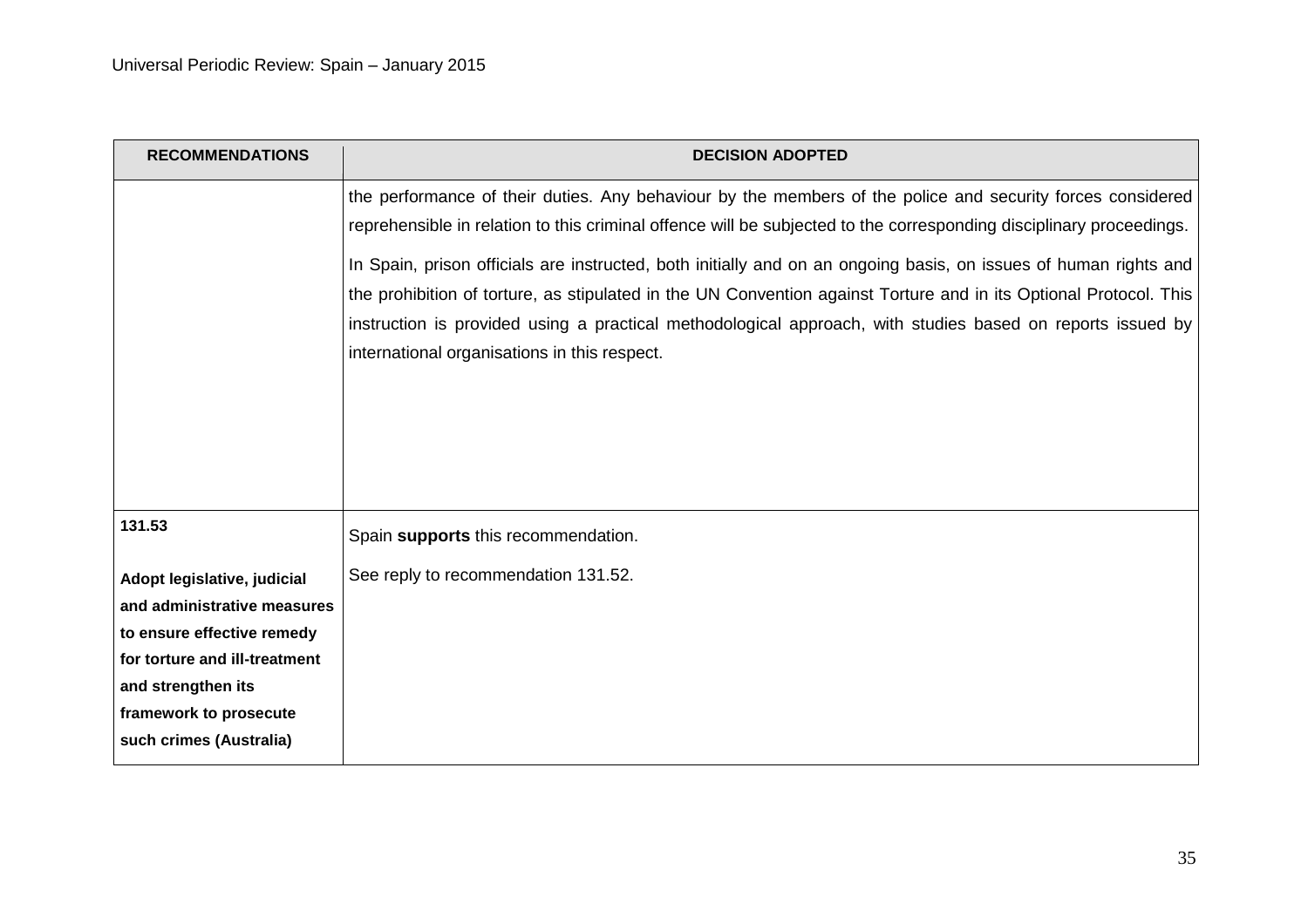| <b>RECOMMENDATIONS</b>                                        | <b>DECISION ADOPTED</b>             |
|---------------------------------------------------------------|-------------------------------------|
| 131.54                                                        | Spain supports this recommendation. |
| <b>Ensure the diligent</b><br>investigation of allegations    | See reply to recommendation 131.52. |
| of excessive use of force by<br>its own security and militia  |                                     |
| (Israel)                                                      |                                     |
| 131.55                                                        | Spain supports this recommendation. |
| Ensure that all allegations of                                | See reply to recommendation 131.52. |
| torture and other ill-                                        |                                     |
| treatment perpetrated by                                      |                                     |
| security services are subject<br>to impartial and independent |                                     |
| investigations by the                                         |                                     |
| ordinary civil justice without                                |                                     |
| delay, and ensure that                                        |                                     |
| victims receive reparations                                   |                                     |
| (France)                                                      |                                     |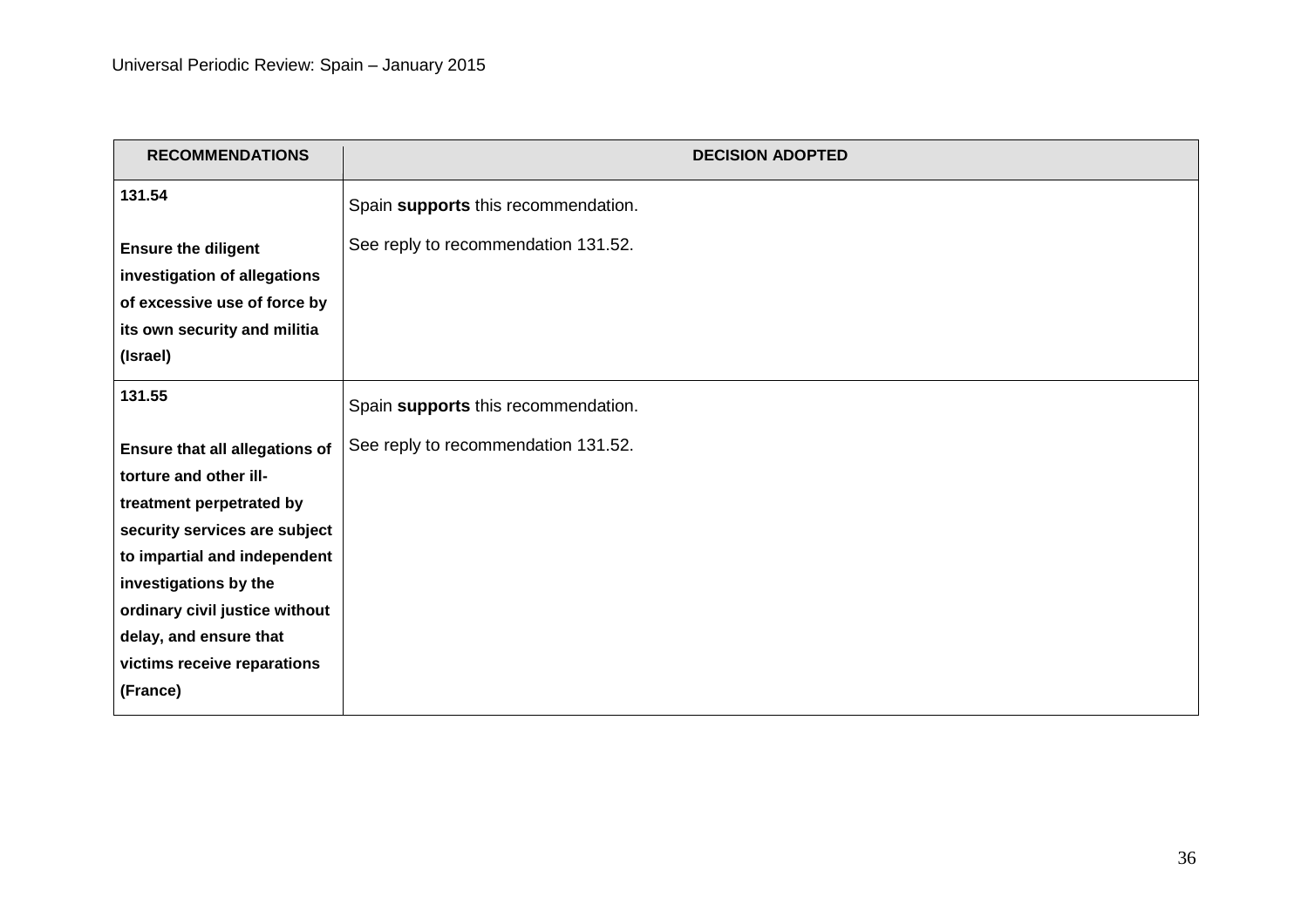| <b>RECOMMENDATIONS</b>             | <b>DECISION ADOPTED</b>                                                                                           |
|------------------------------------|-------------------------------------------------------------------------------------------------------------------|
| 131.56                             | Spain supports this recommendation.                                                                               |
| <b>Ensure effective monitoring</b> | Spain recently approved Organic Act 4/2015, of 30 March, on the protection of public safety. This Act regulates   |
| of detention and custody           | in greater detail the powers of intervention in the field of public safety by the police and security forces and, |
| procedures by the law              | therefore, provides greater guarantees for citizens.                                                              |
| enforcement forces (Poland)        | Moreover, the police and security forces have specific instructions, under Instruction 12/2007 issued by the      |
|                                    | Secretary of State for Security, about the conduct that is required of them to safeguard the rights of persons    |
|                                    | who are detained or in police custody.                                                                            |
| 131.57                             | Spain supports this recommendation.                                                                               |
| <b>Establish a control</b>         | Spain already has control mechanisms, both internal ones for the Ministry of the Interior (see reply to           |
| mechanism of the police            | recommendations 131.52 to 131.56) and those corresponding to the ordinary courts or the areas of                  |
| authorities with regard to         | competence of national and international mechanisms to supervise compliance with human rights legislation.        |
| signs of possible torture and      |                                                                                                                   |
| ill-treatment committed by         |                                                                                                                   |
| individual members                 |                                                                                                                   |
| (Germany)                          |                                                                                                                   |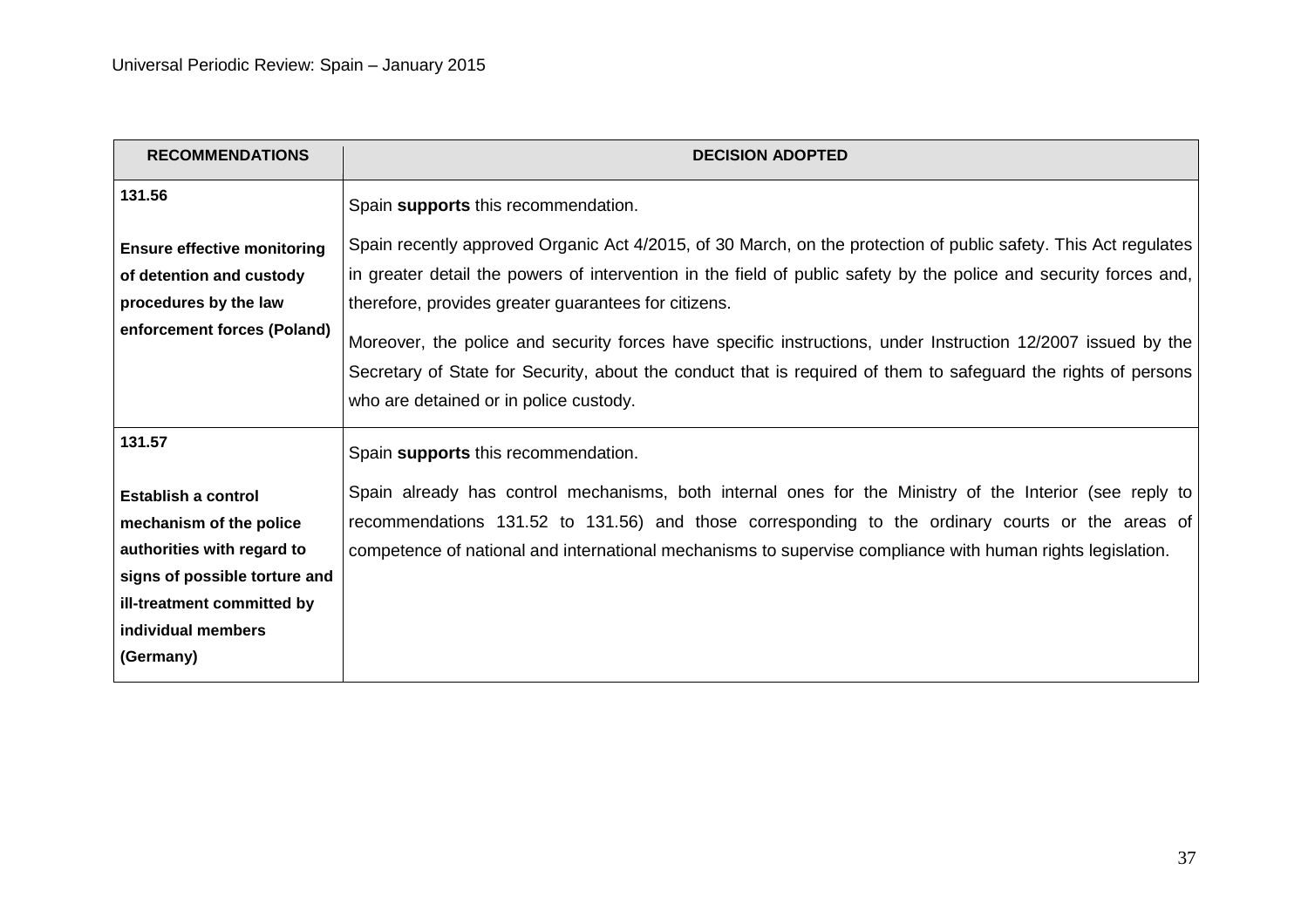| <b>RECOMMENDATIONS</b>                                                                                                                                                                                                                                                            | <b>DECISION ADOPTED</b>                                                                                                                                                                                                                                                                                                                                                                                                                                                                                                                                                                                                                                                                                                                       |
|-----------------------------------------------------------------------------------------------------------------------------------------------------------------------------------------------------------------------------------------------------------------------------------|-----------------------------------------------------------------------------------------------------------------------------------------------------------------------------------------------------------------------------------------------------------------------------------------------------------------------------------------------------------------------------------------------------------------------------------------------------------------------------------------------------------------------------------------------------------------------------------------------------------------------------------------------------------------------------------------------------------------------------------------------|
| 131.58                                                                                                                                                                                                                                                                            | Spain supports this recommendation.                                                                                                                                                                                                                                                                                                                                                                                                                                                                                                                                                                                                                                                                                                           |
| Elaborate further concrete,<br>meaningful practical<br>measures and mechanisms<br>that effectively prevent any<br>ill-treatment by the police<br>and prison guards, including<br>the possibility of revision of<br>the practice of<br><i>incommunicado</i> detention<br>(Hungary) | See reply to the first part of recommendation 131.52.<br>Regarding the last part of the recommendation, which is supported, we note that this type of detention is<br>regulated in the Spanish legal system and constitutes a fundamental means of addressing major criminal<br>activities such as terrorism. The Draft Law amending the Criminal Procedure Act revises the system of<br>incommunicado detention, which is exceptional, adapting it to meet the requirements of European Directive<br>2013/48/EU of 22 October, on the right to obtain legal assistance in criminal proceedings. This reform is<br>expected to be adopted during the present parliamentary term. The abolition of incommunicado detention is not<br>foreseen. |
| 131.59                                                                                                                                                                                                                                                                            | Spain partially supports this recommendation.                                                                                                                                                                                                                                                                                                                                                                                                                                                                                                                                                                                                                                                                                                 |
| Abolish incommunicado<br>detention, and ensure that all<br>suspects in police custody<br>have prompt and immediate<br>access to a lawyer (Iran)                                                                                                                                   | See reply to the last part of recommendation 131.58. The support for this recommendation is partial because<br>the abolition of incommunicado detention will not take place, although the procedure will be reviewed.                                                                                                                                                                                                                                                                                                                                                                                                                                                                                                                         |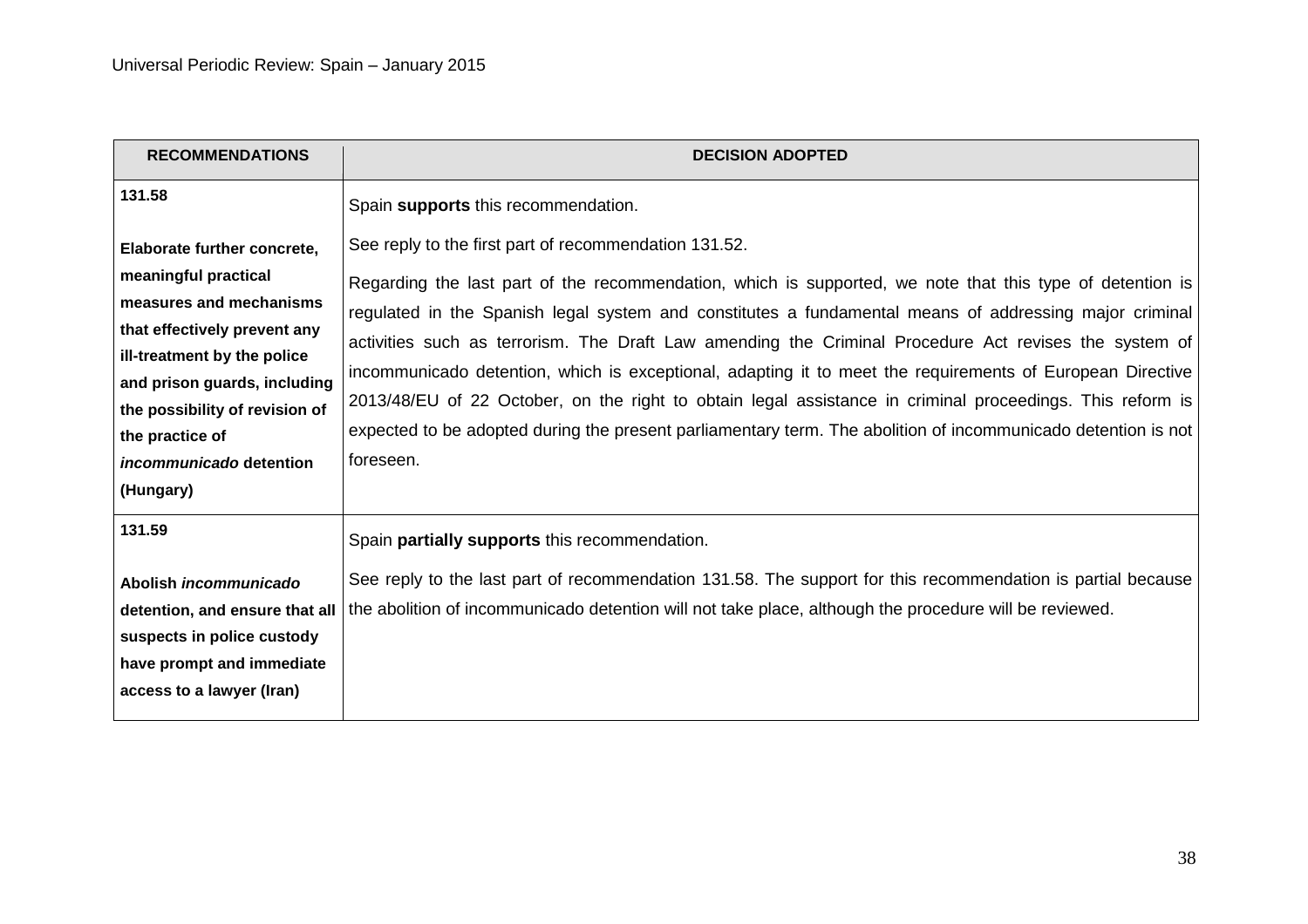| <b>RECOMMENDATIONS</b>                               | <b>DECISION ADOPTED</b>                                                                                           |
|------------------------------------------------------|-------------------------------------------------------------------------------------------------------------------|
| 131.60                                               | Spain supports this recommendation.                                                                               |
| Review the incommunicado                             | See reply to the last part of recommendation 131.58.                                                              |
| detention regime to ensure                           |                                                                                                                   |
| compliance with                                      |                                                                                                                   |
| international human rights<br>law (Ireland)          |                                                                                                                   |
|                                                      |                                                                                                                   |
| 131.61                                               | Spain partially supports this recommendation.                                                                     |
| Abolish the use of                                   | With respect to the first part of the recommendation, see reply to the last part of recommendation 131.58. The    |
| incommunicado detention                              | support for this recommendation is partial because the abolition of incommunicado detention will not take place,  |
| and torture and ensure that                          | although the procedure will be reviewed.                                                                          |
| all suspects in police                               | The second part of the recommendation is supported. Spain is modifying its legislation on the regulation of       |
| custody have prompt access                           | incommunicado detention, including questions relating to the access of detainees to legal assistance.             |
| to a lawyer at the outset of<br>detention (Pakistan) | Moreover, in general, the Draft Bill amending the Criminal Procedure Act to strengthen procedural guarantees      |
|                                                      | and to regulate measures for technological research incorporates into Spanish law EU Directive 2013/48 on the     |
|                                                      | right to legal assistance in criminal proceedings and in proceedings relating to the European arrest warrant, and |
|                                                      | the right to inform a third party at the time of detention and to communicate with others and with consular       |
|                                                      | authorities during the detention. In particular, Article 520 reduces the maximum period of eight hours within     |
|                                                      | which the right to legal assistance must be made effective to three hours.                                        |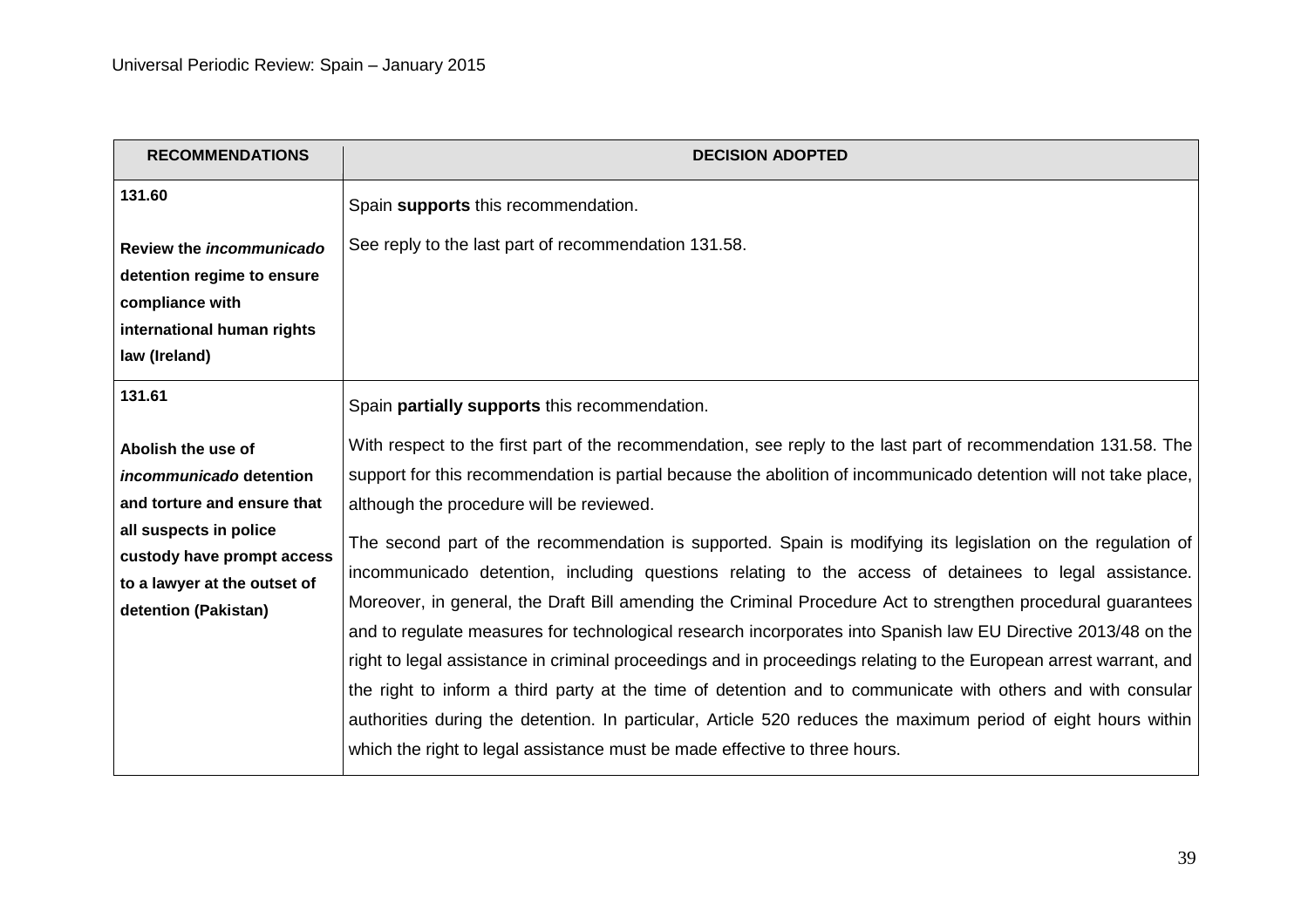| <b>RECOMMENDATIONS</b>         | <b>DECISION ADOPTED</b>                              |
|--------------------------------|------------------------------------------------------|
| 131.62                         | Spain supports this recommendation.                  |
| Review the incommunicado       | See reply to the last part of recommendation 131.58. |
| detention regime by            |                                                      |
| ensuring that access to legal  |                                                      |
| assistance upon detention is   |                                                      |
| not delayed, that detainees    |                                                      |
| have the possibility to        |                                                      |
| communicate with a lawyer      |                                                      |
| of their own choice in private |                                                      |
| and that they are brought in   |                                                      |
| front of a judge within 72     |                                                      |
| hours (Austria)                |                                                      |
| 131.63                         | Spain supports this recommendation.                  |
| Review the compliance of its   | See reply to the last part of recommendation 131.58. |
| anti-terrorism legislation     |                                                      |
| allowing for incommunicado     |                                                      |
| detention with international   |                                                      |
| human rights standards and     |                                                      |
| consider abolishing the        |                                                      |
|                                |                                                      |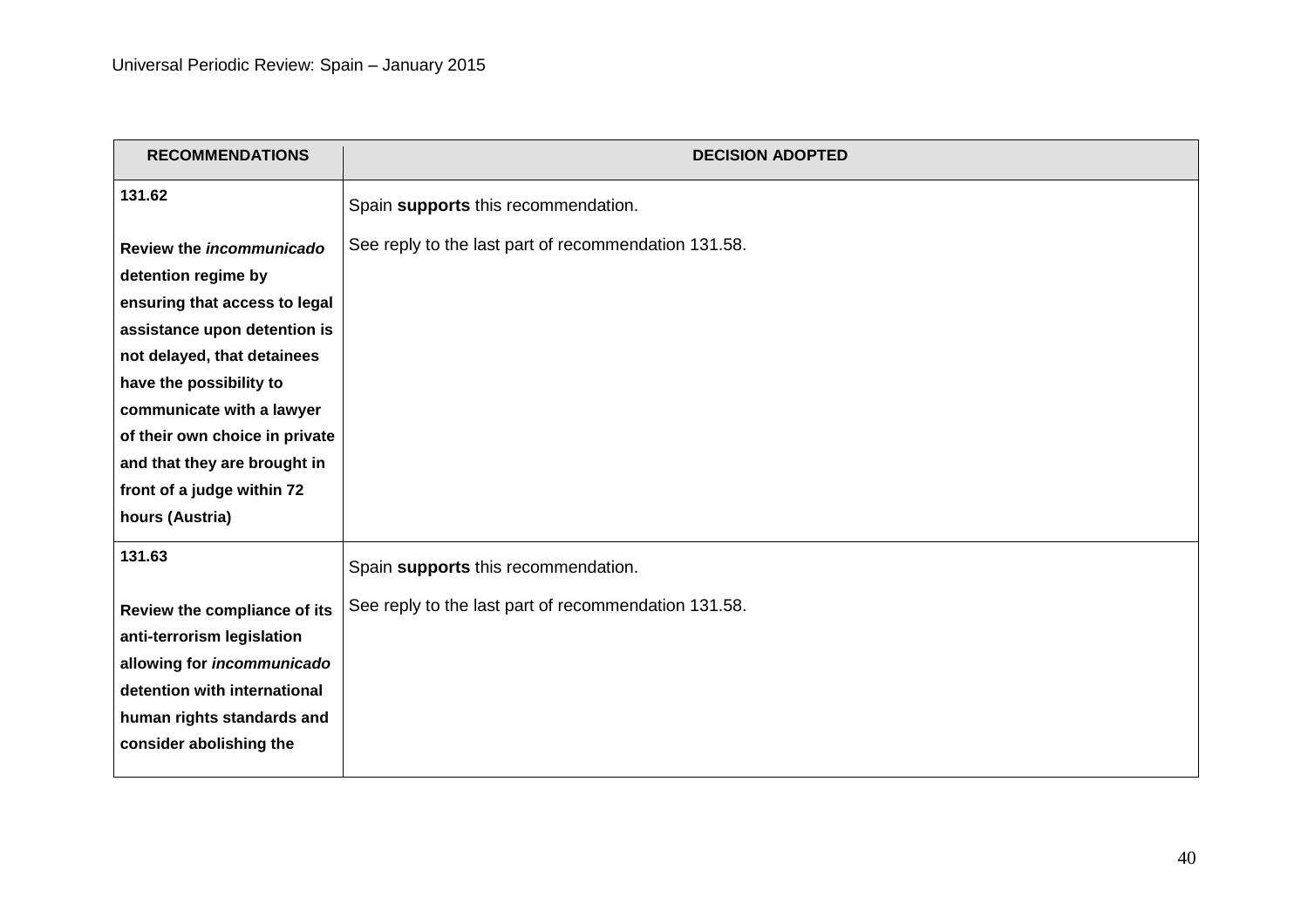| <b>RECOMMENDATIONS</b>                                    | <b>DECISION ADOPTED</b>                                                                                       |
|-----------------------------------------------------------|---------------------------------------------------------------------------------------------------------------|
| incommunicado regime                                      |                                                                                                               |
| (Czech Republic)                                          |                                                                                                               |
|                                                           |                                                                                                               |
|                                                           |                                                                                                               |
|                                                           |                                                                                                               |
|                                                           |                                                                                                               |
|                                                           |                                                                                                               |
|                                                           |                                                                                                               |
| 131.64                                                    |                                                                                                               |
|                                                           | Spain takes note of this recommendation.                                                                      |
| Adopt a national strategy to                              |                                                                                                               |
| improve the conditions in                                 | Spain has a modern, effective penitentiary system that safeguards the dignity of the conditions of detainees. |
| the penitentiary system                                   |                                                                                                               |
| (Russian Federation)                                      |                                                                                                               |
| 131.65                                                    | Spain supports this recommendation.                                                                           |
|                                                           | See reply to the second part of recommendation 131.15.                                                        |
| <b>Strengthen measures toward</b>                         |                                                                                                               |
| eliminating violence against<br>women, including domestic |                                                                                                               |
| violence (Japan)                                          |                                                                                                               |
|                                                           |                                                                                                               |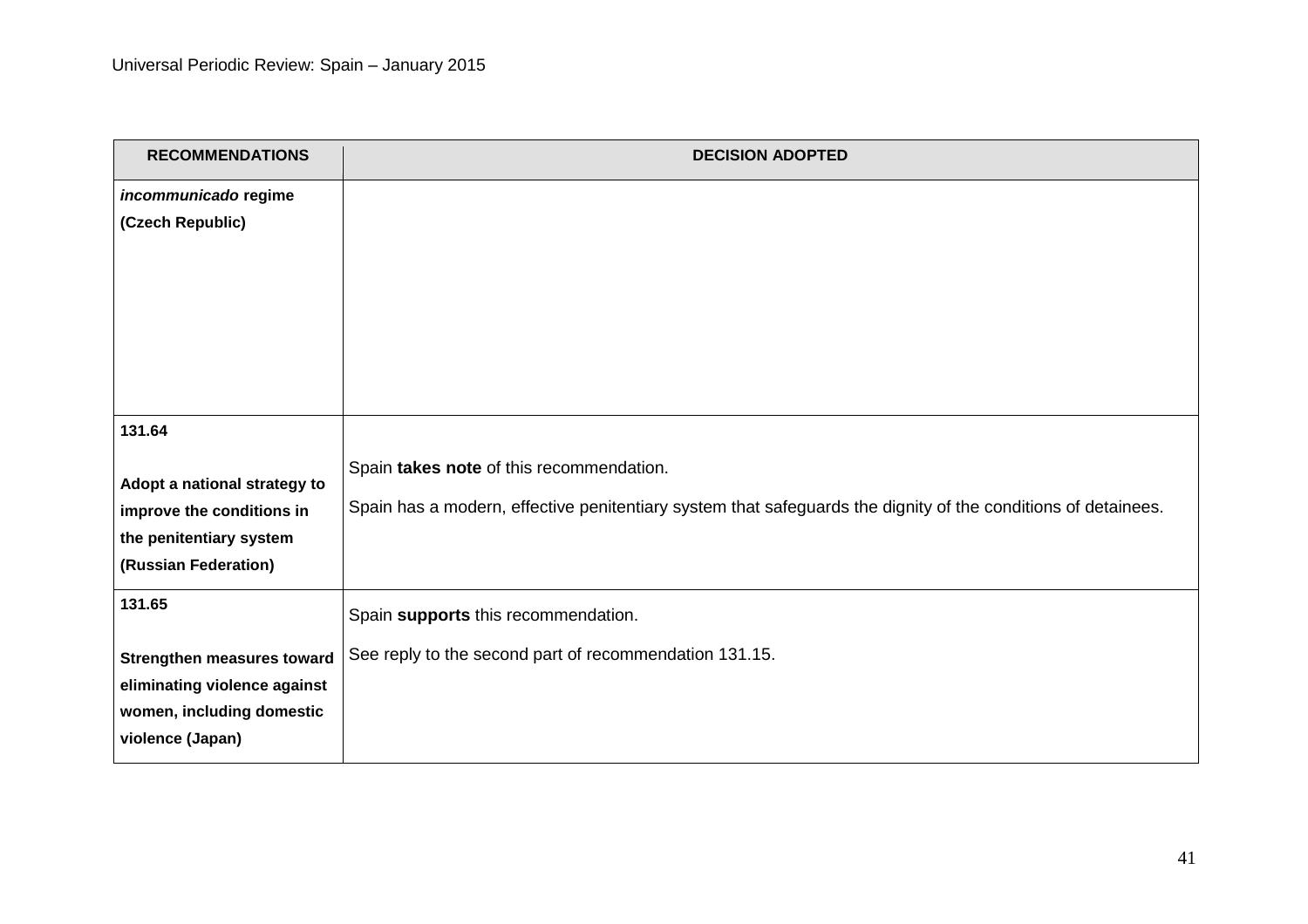| <b>RECOMMENDATIONS</b>                                                                                                                                                                                                                   | <b>DECISION ADOPTED</b>                                                                                                                                                                                                                                                                                                                                                                                                                                                                                                                                                                                          |
|------------------------------------------------------------------------------------------------------------------------------------------------------------------------------------------------------------------------------------------|------------------------------------------------------------------------------------------------------------------------------------------------------------------------------------------------------------------------------------------------------------------------------------------------------------------------------------------------------------------------------------------------------------------------------------------------------------------------------------------------------------------------------------------------------------------------------------------------------------------|
| 131.66<br>Continue its efforts in<br>combating gender-based<br>violence, particularly on<br>women with disabilities,<br>through effective<br>implementation of its<br><b>National Strategy for the</b><br><b>Elimination of Violence</b> | Spain supports this recommendation.<br>In general, see reply to the second part of recommendation 131.15.<br>With regard to women with disabilities, the 2013-2016 National Strategy for the Elimination of Violence against<br>Women has a line of action termed specific concern for women with disabilities, detailing measures to be taken<br>to improve victims' access to resources and services, to raise social awareness with regard to gender violence<br>and to violence against women with disabilities, and to enhance the statistical data available with respect to<br>persons with disabilities. |
| Against Women 2013-2016<br>(Malaysia)                                                                                                                                                                                                    |                                                                                                                                                                                                                                                                                                                                                                                                                                                                                                                                                                                                                  |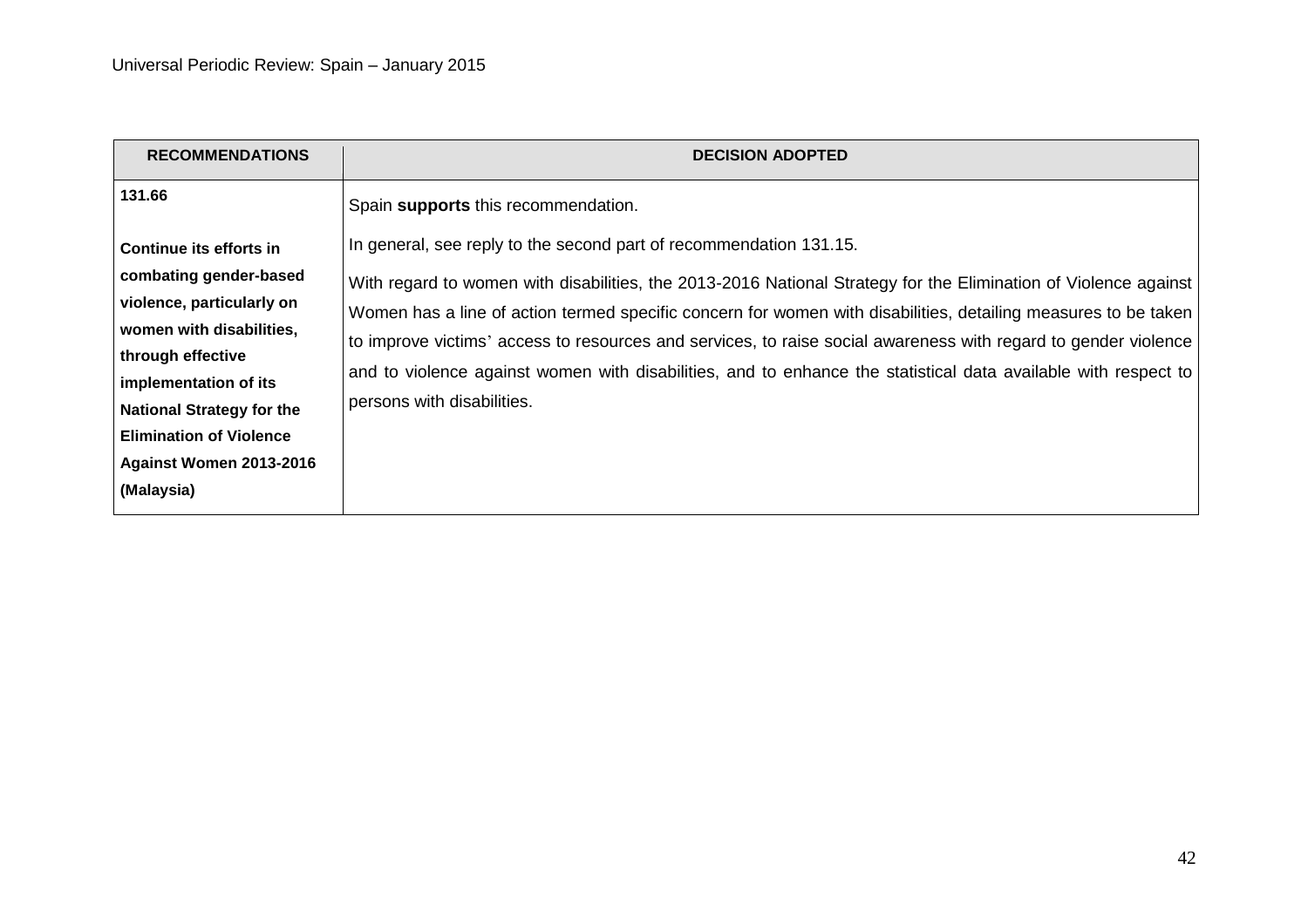| <b>RECOMMENDATIONS</b>                                                                                                                                                                                                | <b>DECISION ADOPTED</b>                                                                                                                                                                                                                                                                                                                                                                                                                                                                                                                                                                                                                                                                                                                                                                                                                                                                                                                                                                                                                                                                                                                                                                                                                                                                                                                                                                                                                                                                                                                                                                                                                    |
|-----------------------------------------------------------------------------------------------------------------------------------------------------------------------------------------------------------------------|--------------------------------------------------------------------------------------------------------------------------------------------------------------------------------------------------------------------------------------------------------------------------------------------------------------------------------------------------------------------------------------------------------------------------------------------------------------------------------------------------------------------------------------------------------------------------------------------------------------------------------------------------------------------------------------------------------------------------------------------------------------------------------------------------------------------------------------------------------------------------------------------------------------------------------------------------------------------------------------------------------------------------------------------------------------------------------------------------------------------------------------------------------------------------------------------------------------------------------------------------------------------------------------------------------------------------------------------------------------------------------------------------------------------------------------------------------------------------------------------------------------------------------------------------------------------------------------------------------------------------------------------|
| 131.67                                                                                                                                                                                                                | Spain supports this recommendation.                                                                                                                                                                                                                                                                                                                                                                                                                                                                                                                                                                                                                                                                                                                                                                                                                                                                                                                                                                                                                                                                                                                                                                                                                                                                                                                                                                                                                                                                                                                                                                                                        |
| Take all necessary measures<br>to eliminate gender-based<br>violence, including violence<br>against foreign women, and<br>to assess the workings of<br>the relevant specialized<br>courts in this regard<br>(Namibia) | In general, see reply to the second part of recommendation 131.15.<br>With regard to foreign women, the 2013-2016 National Strategy for the Elimination of Violence against Women<br>has a line of action termed specific concern for foreign women, detailing measures to be taken to raise social<br>awareness and to foster collaboration with associations representing immigrants. Furthermore, both the 2013-<br>2016 National Strategy for the Elimination of Violence against Women and the rules and laws mentioned in the<br>reply to recommendation 131.15 specifically consider the needs of immigrant victims.<br>With respect to assessing the activity of the courts dealing with violence against women, quarterly reviews are<br>conducted of the statistics relating both to courts dealing exclusively with cases of violence against women<br>(106) and with those which do so non-exclusively (355). This review assesses the courts' workload in the<br>context of the modules established by the General Council of the Judiciary (GCJ). According to the latest data<br>published, of the 106 courts dealing exclusively with violence against women, 95 not only heard less than 100%<br>of the maximum number of cases recommended by the GCJ, but 44 of these courts heard less than 60% of this<br>maximum, thus demonstrating the optimum level of performance being achieved.<br>In addition, the Observatory of Domestic and Gender Violence, which forms part of the GCJ, is conducting a<br>study to analyse the judgments of courts specialised in the implementation of legislation on gender violence. |
|                                                                                                                                                                                                                       | This Observatory has published the following guides to good practice: Criteria for judicial action against gender<br>violence (2013); Good practice for the preparation of psychological reports on child custody and visiting rights                                                                                                                                                                                                                                                                                                                                                                                                                                                                                                                                                                                                                                                                                                                                                                                                                                                                                                                                                                                                                                                                                                                                                                                                                                                                                                                                                                                                      |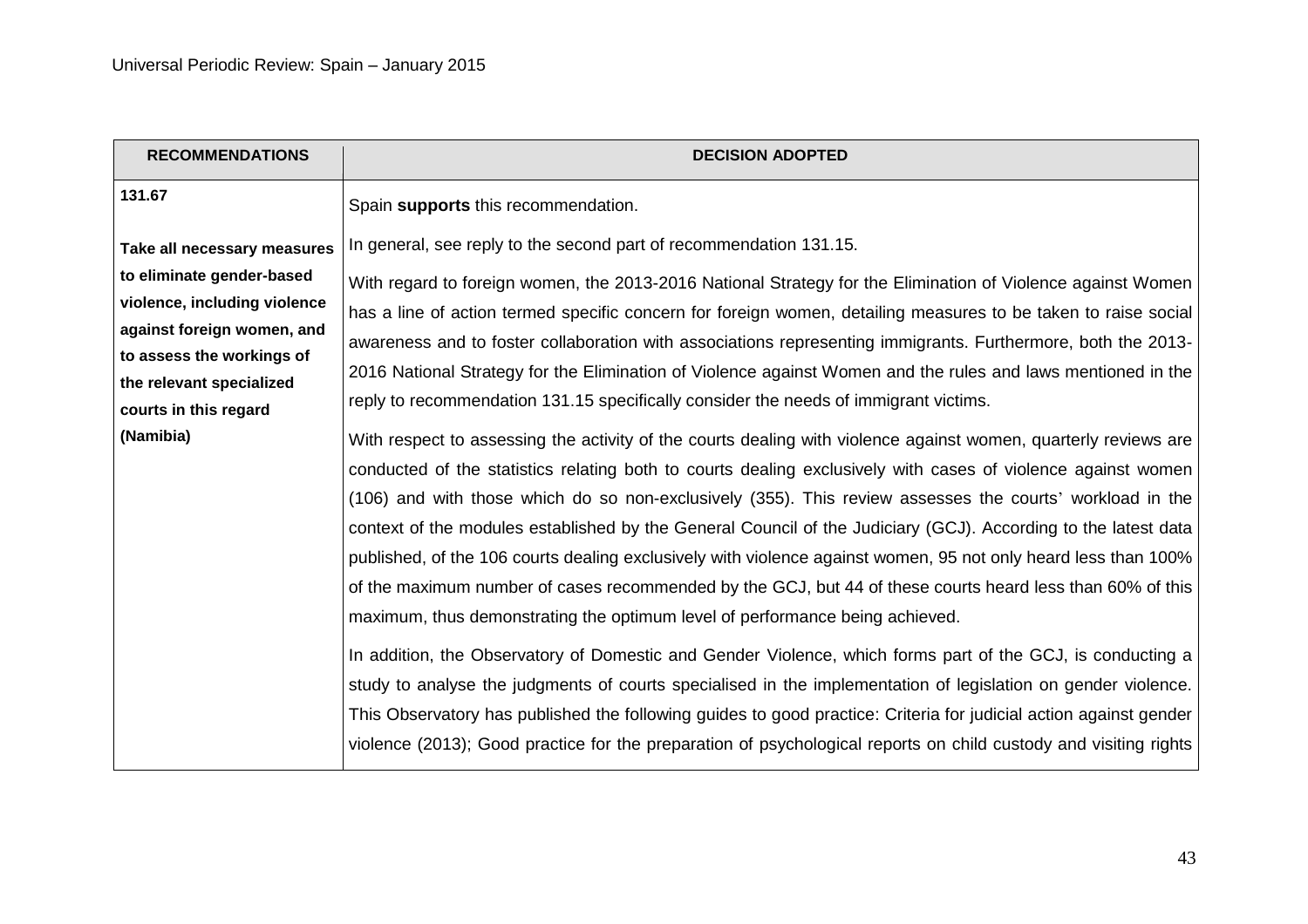| <b>RECOMMENDATIONS</b> | <b>DECISION ADOPTED</b>                                                                                                                                                                                                                                                                                                                     |
|------------------------|---------------------------------------------------------------------------------------------------------------------------------------------------------------------------------------------------------------------------------------------------------------------------------------------------------------------------------------------|
|                        | in cases of gender violence (2013); Good practice for forensic psychological assessment of the risk of violence<br>against women in relationships (2012).                                                                                                                                                                                   |
|                        | Finally, macrosurveys of domestic violence carried out in 2011 and 2015, in collaboration with the Centre for<br>Sociological Research, expressly refer to the causes of non-presentation of complaints and to the percentage<br>of women who, despite describing themselves as victims of domestic violence, do not report this situation. |
|                        |                                                                                                                                                                                                                                                                                                                                             |
|                        |                                                                                                                                                                                                                                                                                                                                             |
|                        |                                                                                                                                                                                                                                                                                                                                             |
|                        |                                                                                                                                                                                                                                                                                                                                             |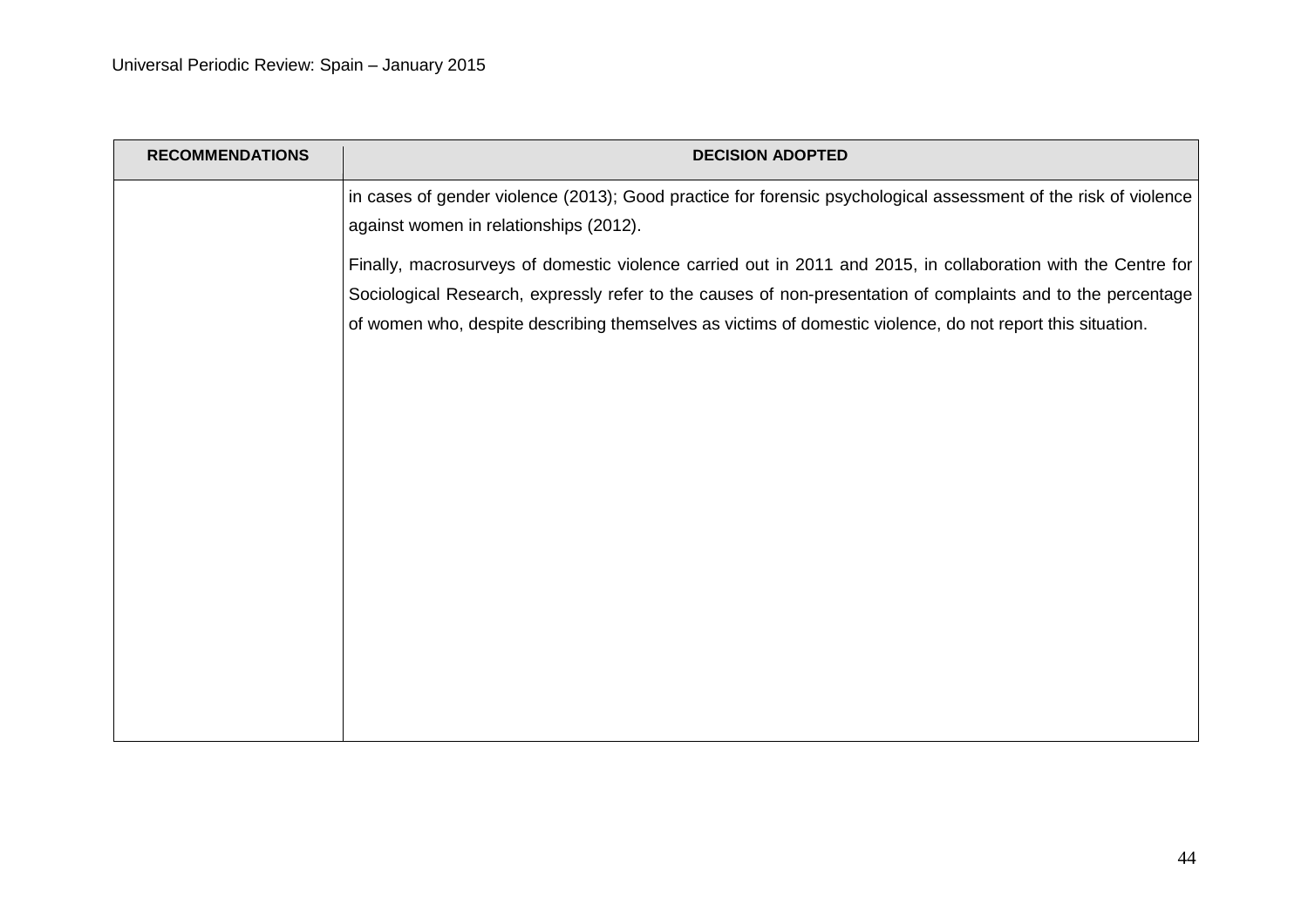| <b>RECOMMENDATIONS</b>                                                                                                                                                                  | <b>DECISION ADOPTED</b>                                                                                                                                                                                                                                                                                                                                                                                                                                                                                                                                                                                                                                                                                                                                                                                                                                                                                                       |
|-----------------------------------------------------------------------------------------------------------------------------------------------------------------------------------------|-------------------------------------------------------------------------------------------------------------------------------------------------------------------------------------------------------------------------------------------------------------------------------------------------------------------------------------------------------------------------------------------------------------------------------------------------------------------------------------------------------------------------------------------------------------------------------------------------------------------------------------------------------------------------------------------------------------------------------------------------------------------------------------------------------------------------------------------------------------------------------------------------------------------------------|
| 131.68                                                                                                                                                                                  | Spain supports this recommendation.                                                                                                                                                                                                                                                                                                                                                                                                                                                                                                                                                                                                                                                                                                                                                                                                                                                                                           |
| <b>Continue its efforts to</b><br>eradicate gender-based<br>violence and to ensure the<br>advancement of women in<br>decision-making positions in<br>all sectors (Republic of<br>Korea) | In general, see reply to the second part of recommendation 131.15.<br>On the presence of women in decision-making positions, see reply to recommendation 131.31.                                                                                                                                                                                                                                                                                                                                                                                                                                                                                                                                                                                                                                                                                                                                                              |
| 131.69                                                                                                                                                                                  | Spain supports this recommendation.                                                                                                                                                                                                                                                                                                                                                                                                                                                                                                                                                                                                                                                                                                                                                                                                                                                                                           |
| <b>Continue to adopt all</b><br>legislative and executive<br>measures against gender-<br>based violence, with special<br>attention to migrant victims<br>(Sri Lanka)                    | In general, see reply to the second part of recommendation 131.15.<br>The following are the most important legislative and executive measures that have been implemented:<br>The Penal Code, amended by Organic Act 1/2015, defines the following new crimes relating to gender<br>$\bullet$<br>violence: forced marriage, stalking and harassment, the unauthorised publication of intimate recordings<br>or images obtained with the consent of the victim, when such disclosure seriously violates their right to<br>privacy, and the disabling of electronic devices used to monitor compliance with judicial orders. The<br>judge may also impose a fine, but only when it is established that there exists no economic tie between<br>the convicted person and the victim, to ensure that in no way will the latter be harmed by the<br>punishment of the former. This Penal Code will enter into force on 1 July 2015. |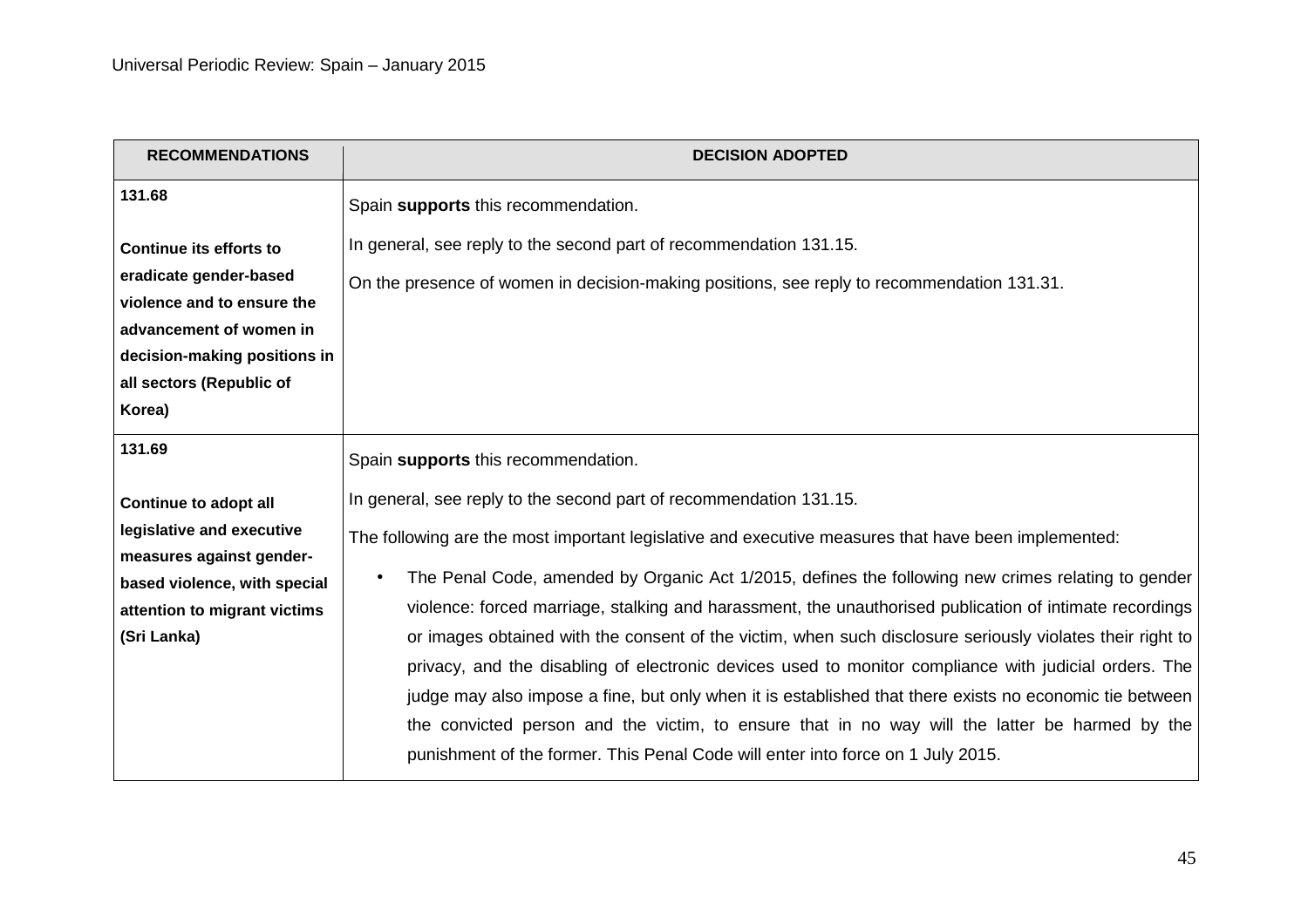| <b>RECOMMENDATIONS</b>                                                                                                  | <b>DECISION ADOPTED</b>                                                                                                                                                                                                                                                                                                       |
|-------------------------------------------------------------------------------------------------------------------------|-------------------------------------------------------------------------------------------------------------------------------------------------------------------------------------------------------------------------------------------------------------------------------------------------------------------------------|
|                                                                                                                         | The Act on the Legal Status of Victims, adopted on 16 April 2015. This Act extends the concept of<br>$\bullet$<br>victim and refers not only to direct victims of gender violence, but also to indirect victims. This law<br>specifies a wide range of procedural and extra-procedural rights for victims of gender violence. |
|                                                                                                                         | Legal Aid Bill. This Bill maintains the recognition of the right to free legal assistance, in general, for all<br>$\bullet$<br>victims of gender violence, regardless of their economic capacity. It includes a provision for these<br>victims to receive specialist representation and prior counselling.                    |
|                                                                                                                         | Adequate training for judicial personnel. The Ministry of Justice is currently developing online training<br>$\bullet$<br>courses on the subject of gender violence, to be taken by Ministry of Justice officials during 2015, in<br>order to enhance their procedural knowledge of this issue.                               |
|                                                                                                                         | Forced marriages. This question is addressed in the above-mentioned Penal Code.<br>$\bullet$                                                                                                                                                                                                                                  |
|                                                                                                                         | See also the reply to recommendation 131.67 with respect to immigrant women and the assessment of courts<br>dealing with violence against women.                                                                                                                                                                              |
| 131.70                                                                                                                  | Spain supports this recommendation.                                                                                                                                                                                                                                                                                           |
| <b>Strengthen its protection</b><br>program against sexual and<br>sexist violence, with a focus<br>on the availability, | See reply to recommendations 131.15, 131.67 and 131.69.<br>Among other aims, the 2013-2016 National Strategy for the Elimination of Violence against Women has the<br>specific goal of raising the visibility and awareness of other forms of violence against women, including sexual                                        |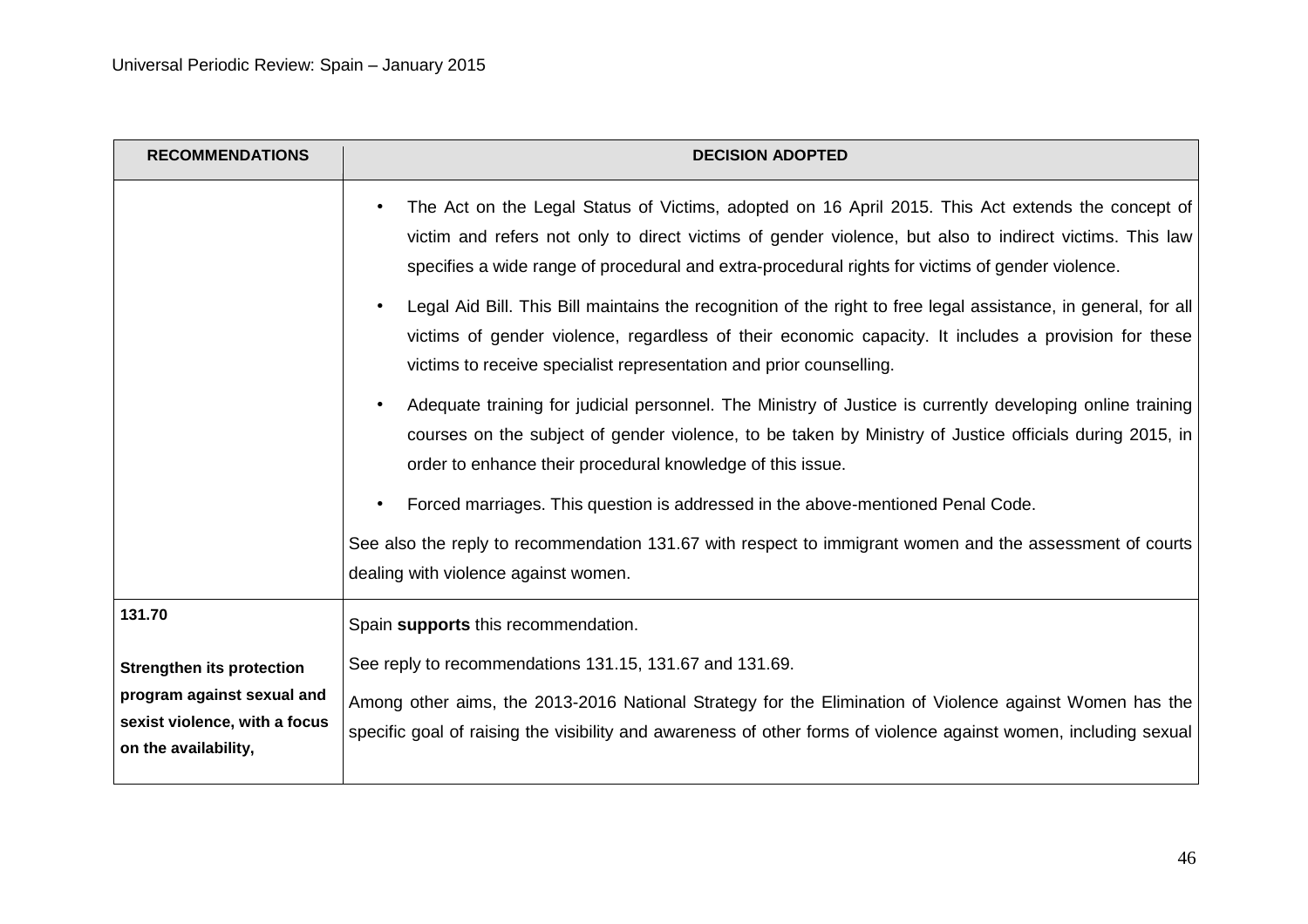| <b>RECOMMENDATIONS</b>       | <b>DECISION ADOPTED</b>                                                                                                                                                                                                                                                                                                                                                                                                                                                                                             |
|------------------------------|---------------------------------------------------------------------------------------------------------------------------------------------------------------------------------------------------------------------------------------------------------------------------------------------------------------------------------------------------------------------------------------------------------------------------------------------------------------------------------------------------------------------|
| accessibility and quality of | violence. Thus, with respect to statistical data and understanding, the 2015 Macro-Survey on violence against                                                                                                                                                                                                                                                                                                                                                                                                       |
| protection measures, and     | women has improved the measurement of sexual violence within the partnership to obtain a better                                                                                                                                                                                                                                                                                                                                                                                                                     |
| ensure the full enjoyment of | understanding of this form of violence, and the questionnaire includes, for the first time, questions to determine                                                                                                                                                                                                                                                                                                                                                                                                  |
| sexual and reproductive      | the prevalence of sexual violence outside the partnership relation and the forms it can take.                                                                                                                                                                                                                                                                                                                                                                                                                       |
| rights (Switzerland)         | As regards sexual and reproductive health rights, Spain has ratified all relevant international agreements, and<br>its legal system incorporates the targets proposed in the resolutions of the UN Commission on Population and                                                                                                                                                                                                                                                                                     |
|                              | Development.<br>Women's universal right of access to sexual and reproductive health is stipulated in the current portfolio of<br>services of the Spanish National Health System, both in terms of care during pregnancy, childbirth and<br>postpartum, and with regard to family planning. The National Health System also guarantees access to safe<br>and effective methods, appropriate for adults and young people, to prevent unwanted pregnancies. Emergency<br>contraception resources are freely dispensed. |
|                              | In 2011, the National Strategy for Sexual and Reproductive Health was presented. The overall aim of this<br>Strategy is to provide high-quality facilities to safeguard sexual and reproductive health, with accessible<br>services that enhance these areas of experience, and guarantee the free enjoyment of sexual and reproductive<br>rights for women and men.<br>Information and education in sexual, reproductive and affective matters are also included in the formal content<br>of the education system. |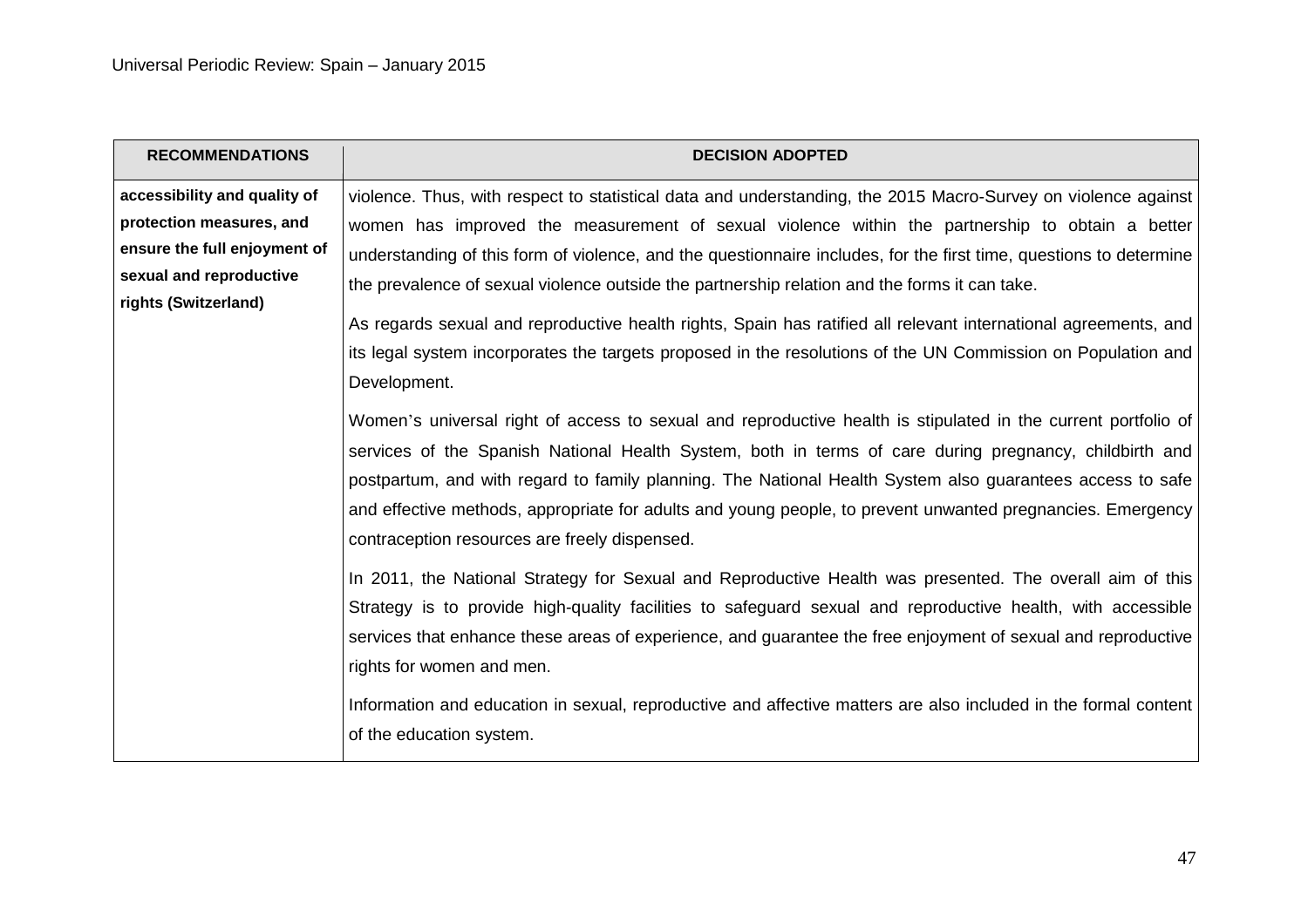| <b>RECOMMENDATIONS</b>                                                                                                                                                                                                                           | <b>DECISION ADOPTED</b>                                                    |
|--------------------------------------------------------------------------------------------------------------------------------------------------------------------------------------------------------------------------------------------------|----------------------------------------------------------------------------|
| 131.71                                                                                                                                                                                                                                           | Spain supports this recommendation.                                        |
| Carry-out an evaluation into<br>the obstacles victims of<br>gender-based violence<br>experience in accessing<br>effective protection, justice<br>and reparation and the<br>causes which prevent them<br>from filing a complaint<br>(Netherlands) | See reply to recommendation 131.67.                                        |
| 131.72<br>Undertake an evaluation of<br>the operation of the<br>specialised courts on<br>violence against women,<br>identify and encourage best<br>practice (Ireland)                                                                            | Spain supports this recommendation.<br>See reply to recommendation 131.67. |
|                                                                                                                                                                                                                                                  |                                                                            |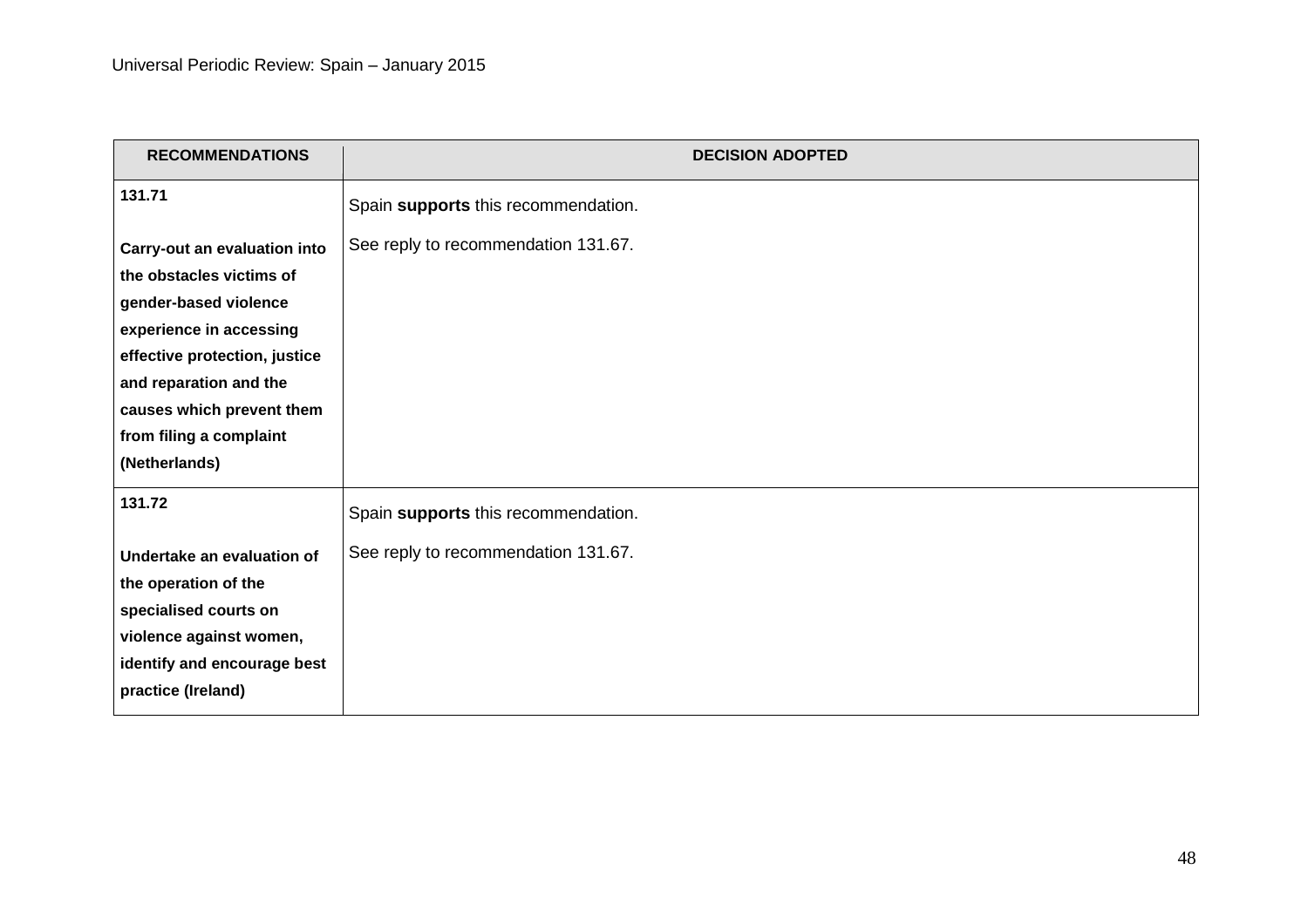| <b>RECOMMENDATIONS</b>                                                  | <b>DECISION ADOPTED</b>                         |
|-------------------------------------------------------------------------|-------------------------------------------------|
| 131.73                                                                  | Spain supports this recommendation.             |
| <b>Ensure the effective training</b>                                    | See reply to recommendations 131.67 and 131.69. |
| of the judicial bodies in                                               |                                                 |
| charge of investigating                                                 |                                                 |
| cases of gender-based                                                   |                                                 |
| violence (Slovakia)                                                     |                                                 |
| 131.74                                                                  | Spain supports this recommendation.             |
| <b>Ensure that all judicial</b>                                         | See reply to recommendations 131.67 and 131.69. |
| bodies carrying out                                                     |                                                 |
| investigations into gender-                                             |                                                 |
| based violence receive                                                  |                                                 |
| specialised training in order                                           |                                                 |
| to meet the requirements of                                             |                                                 |
| the Organic Law on                                                      |                                                 |
| <b>Comprehensive Protection</b>                                         |                                                 |
| <b>Measures against Gender</b>                                          |                                                 |
| <b>Violence (United Kingdom of</b><br><b>Great Britain and Northern</b> |                                                 |
| Ireland)                                                                |                                                 |
|                                                                         |                                                 |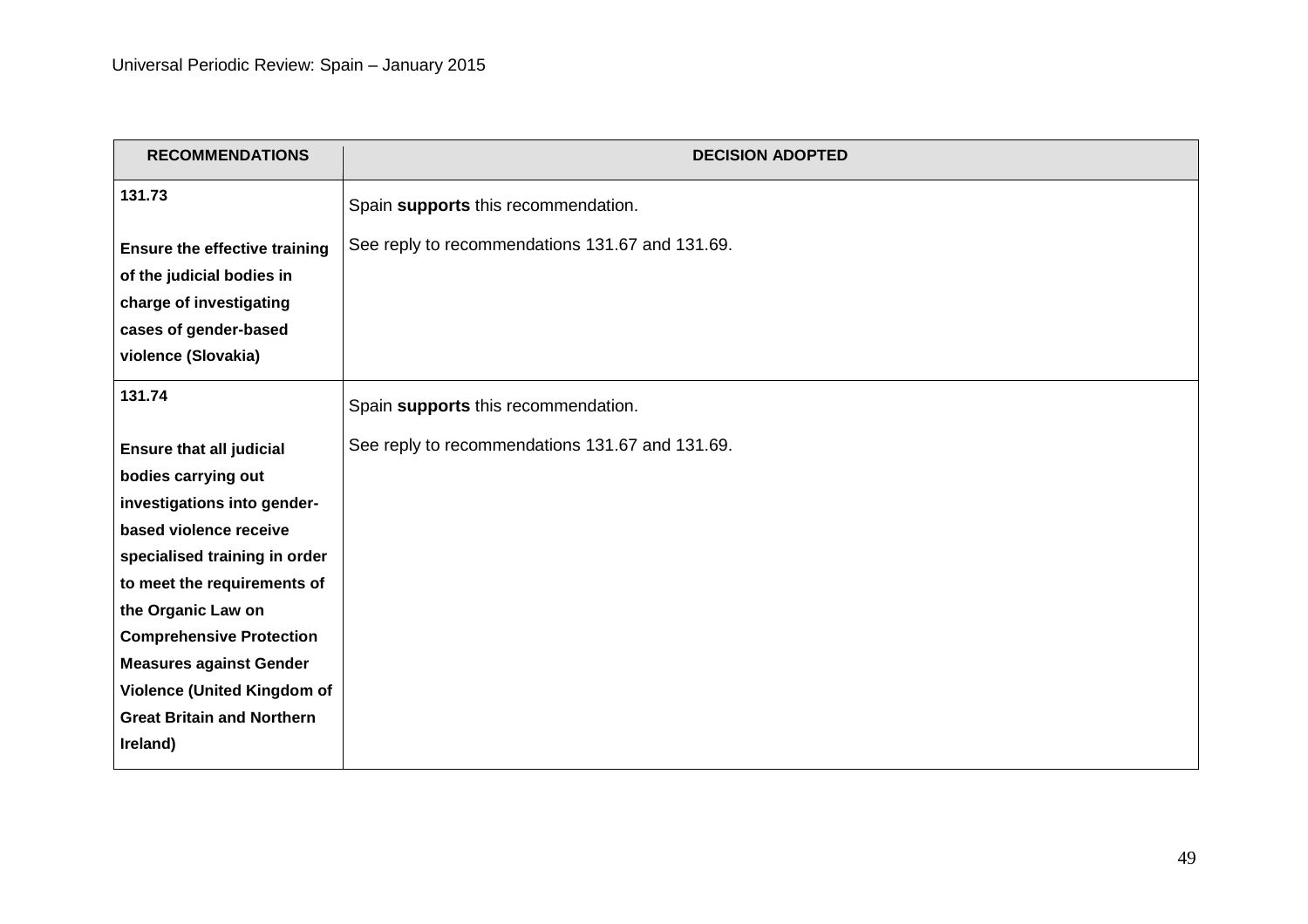| <b>DECISION ADOPTED</b>                                                                                                                                                                                                                                                                                                                                                                                                                                                                                                                                                                                                                                                                                                                                                                                                                                                                                                                                                                                                                                                                                                        |
|--------------------------------------------------------------------------------------------------------------------------------------------------------------------------------------------------------------------------------------------------------------------------------------------------------------------------------------------------------------------------------------------------------------------------------------------------------------------------------------------------------------------------------------------------------------------------------------------------------------------------------------------------------------------------------------------------------------------------------------------------------------------------------------------------------------------------------------------------------------------------------------------------------------------------------------------------------------------------------------------------------------------------------------------------------------------------------------------------------------------------------|
| Spain supports this recommendation.                                                                                                                                                                                                                                                                                                                                                                                                                                                                                                                                                                                                                                                                                                                                                                                                                                                                                                                                                                                                                                                                                            |
| See reply to recommendation 131.69.                                                                                                                                                                                                                                                                                                                                                                                                                                                                                                                                                                                                                                                                                                                                                                                                                                                                                                                                                                                                                                                                                            |
| Spain supports this recommendation.                                                                                                                                                                                                                                                                                                                                                                                                                                                                                                                                                                                                                                                                                                                                                                                                                                                                                                                                                                                                                                                                                            |
| In relation to the first part of the recommendation, there currently exists a body – the State Observatory on<br>Violence against Women – that is responsible for coordinating departments among the ministries mentioned, as<br>well as their relations with specialised organisations within civil society. Furthermore, the Observatory on<br>Domestic and Gender Violence, which forms part of the General Council of the Judiciary, performs coordination<br>functions in the judicial field between the Ministry of Justice, the Ministry of Health, Social Services and Equality<br>and the Ministry of the Interior, which all participate in this Observatory.<br>Together with these existing coordination structures, and in accordance with the provisions of the 2013-2016<br>National Strategy for the Elimination of Violence against Women, which contains an area of attention termed<br>coordination, networking and operational excellence, various actions are undertaken to enhance coordination<br>mechanisms between government administrations and to interconnect systems and resources to foster the |
|                                                                                                                                                                                                                                                                                                                                                                                                                                                                                                                                                                                                                                                                                                                                                                                                                                                                                                                                                                                                                                                                                                                                |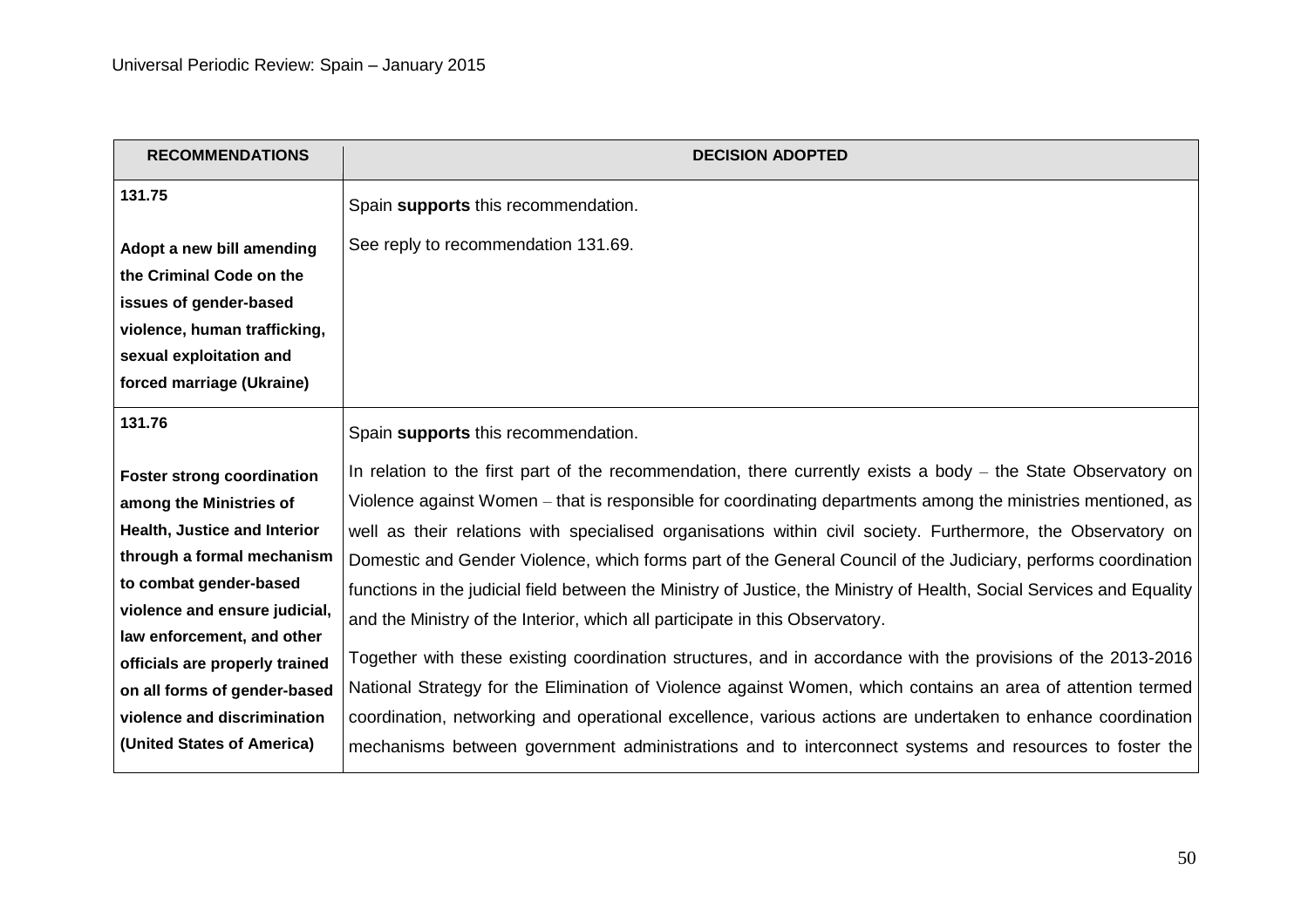| <b>RECOMMENDATIONS</b>                                                                 | <b>DECISION ADOPTED</b>                                                                                                                                                                                                                                                                                                                                                                                                                                                                                                                                                                                                                                                                                                                                                                                                                                                                    |
|----------------------------------------------------------------------------------------|--------------------------------------------------------------------------------------------------------------------------------------------------------------------------------------------------------------------------------------------------------------------------------------------------------------------------------------------------------------------------------------------------------------------------------------------------------------------------------------------------------------------------------------------------------------------------------------------------------------------------------------------------------------------------------------------------------------------------------------------------------------------------------------------------------------------------------------------------------------------------------------------|
|                                                                                        | safety of victims and optimise the response to their situation.<br>In addition, there is effective coordination between the police and security forces and other significant agencies.<br>Thus, the Ministry of the Interior trains members of the police and security forces in two relevant areas: generic<br>training on the various forms of discrimination and gender violence against women; and specific training for<br>units specialising in attending to victims and investigating this type of crime.<br>The Secretariat of State for Security, which forms part of the Ministry of the Interior, is continuing work to<br>develop a comprehensive system for monitoring cases of gender violence, in a project involving various<br>institutions and researchers.<br>Regarding the second part of the recommendation, see also the reply to recommendations 131.67 and 131.69. |
| 131.77<br>Strengthen the measures to<br>combat violence against<br>women (Timor Leste) | Spain supports this recommendation.<br>See reply to the second part of recommendation 131.15 and to recommendations 131.66 to 131.76.                                                                                                                                                                                                                                                                                                                                                                                                                                                                                                                                                                                                                                                                                                                                                      |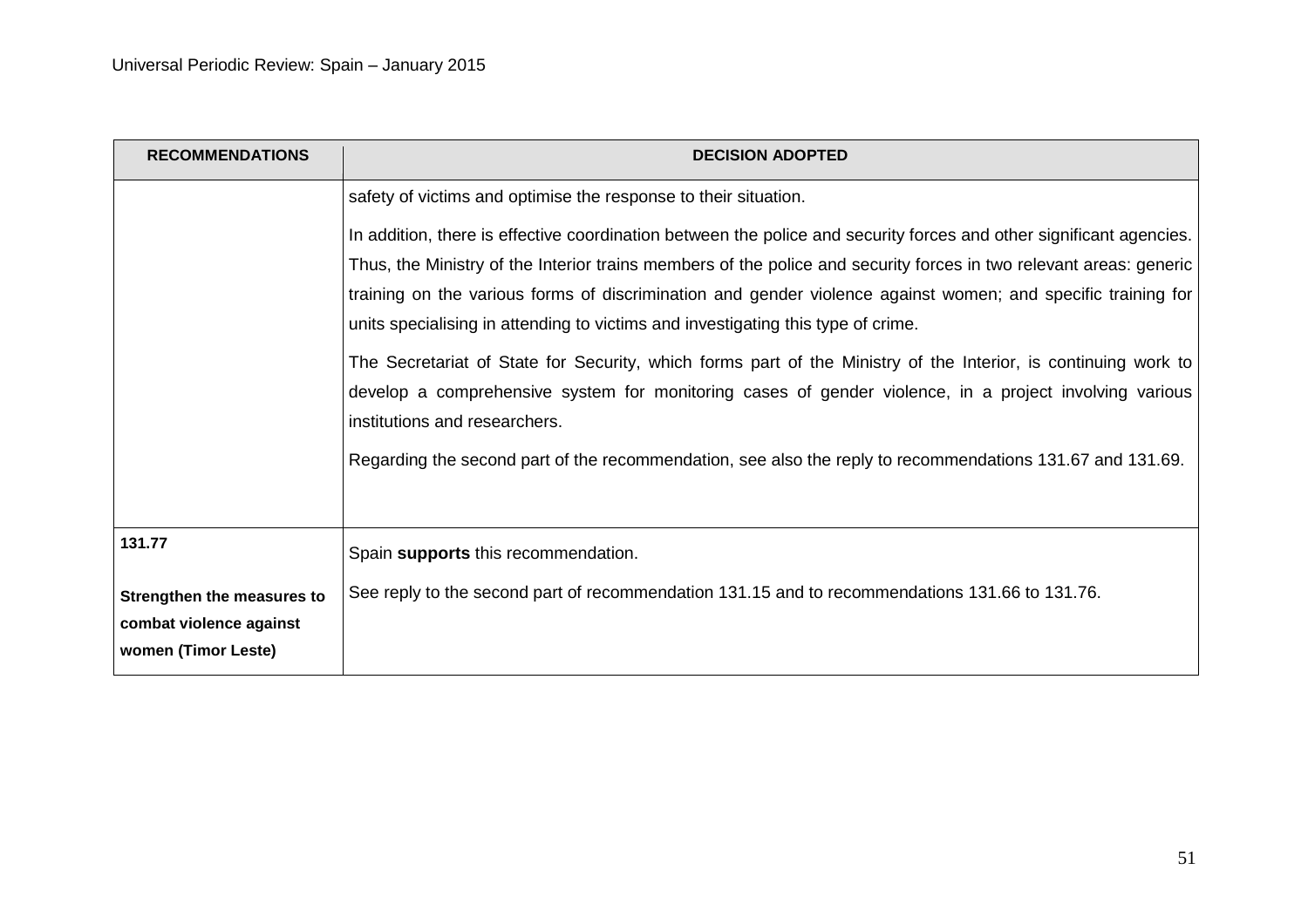| <b>RECOMMENDATIONS</b>                                    | <b>DECISION ADOPTED</b>                                                                        |
|-----------------------------------------------------------|------------------------------------------------------------------------------------------------|
| 131.78                                                    | Spain supports this recommendation.                                                            |
| <b>Implement fully its National</b>                       | See reply to the second part of recommendation 131.15.                                         |
| <b>Strategy for the eradication</b>                       |                                                                                                |
| of violence against women                                 |                                                                                                |
| (2013-2016) (Australia)                                   |                                                                                                |
| 131.79                                                    | Spain supports this recommendation.                                                            |
| Apply stronger measures to                                | See reply to the second part of recommendation 131.15 and to recommendations 131.65 to 131.76. |
| combat violence against                                   |                                                                                                |
| women, as a follow-up to the                              |                                                                                                |
| <b>National Strategy for the</b>                          |                                                                                                |
| <b>Elimination of Violence</b><br>against Women 2013-2016 |                                                                                                |
| (Cuba)                                                    |                                                                                                |
| 131.80                                                    | Spain supports this recommendation.                                                            |
|                                                           | See reply to recommendation 131.15 and to recommendations 131.65 to 131.76.                    |
| Strengthen the measures on                                |                                                                                                |
| combating domestic and                                    |                                                                                                |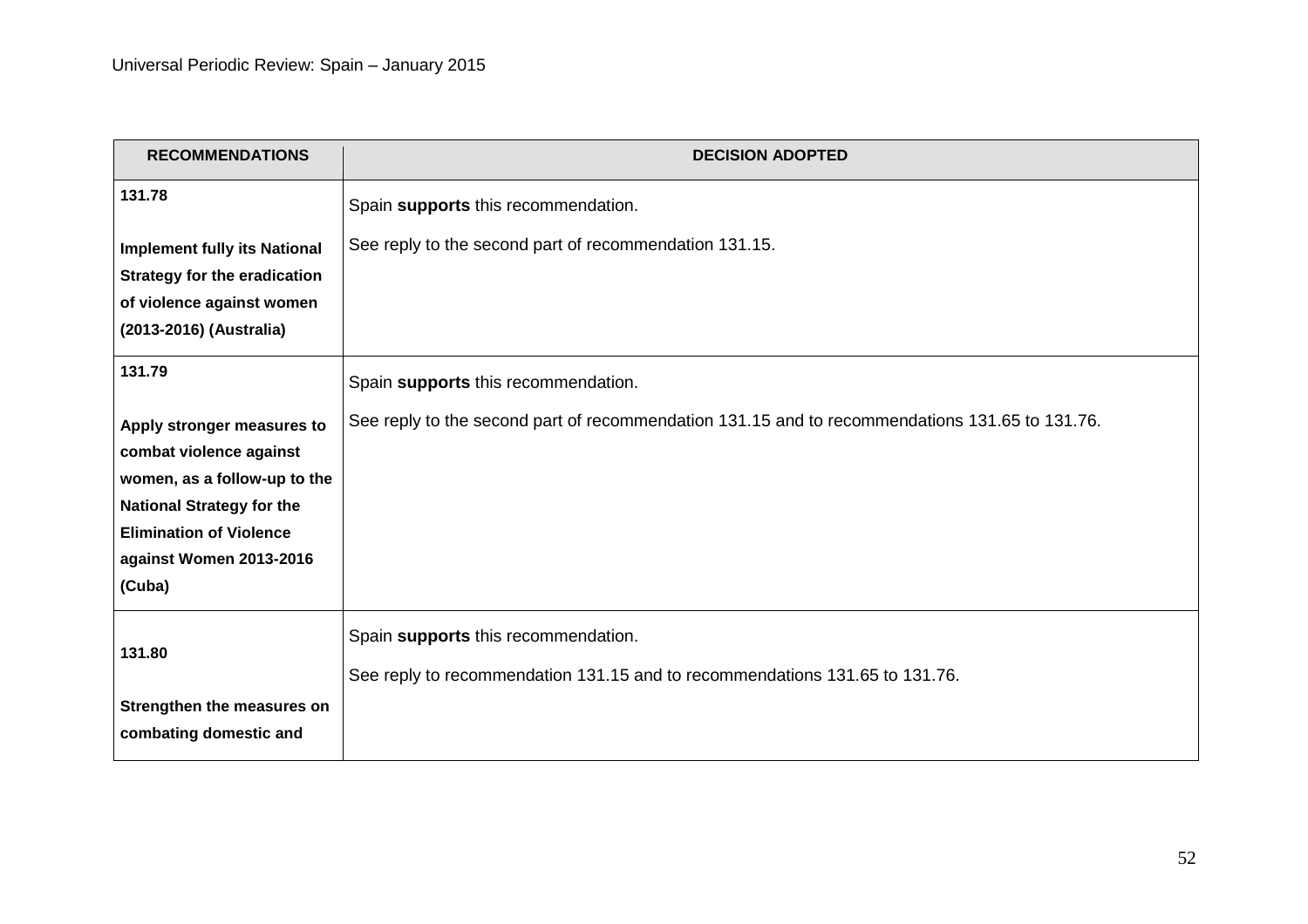| <b>RECOMMENDATIONS</b>                                 | <b>DECISION ADOPTED</b>                                                                        |
|--------------------------------------------------------|------------------------------------------------------------------------------------------------|
| other forms of gender-based                            |                                                                                                |
| violence (Azerbaijan)                                  |                                                                                                |
|                                                        |                                                                                                |
|                                                        |                                                                                                |
|                                                        |                                                                                                |
|                                                        | Spain supports this recommendation.                                                            |
|                                                        | See reply to the second part of recommendation 131.15 and to recommendations 131.65 to 131.76. |
| 131.81                                                 |                                                                                                |
| Strengthen the measures to                             |                                                                                                |
| combat violence against                                |                                                                                                |
| women, especially domestic                             |                                                                                                |
| violence (India)                                       |                                                                                                |
| 131.82                                                 | Spain supports this recommendation.                                                            |
|                                                        |                                                                                                |
| <b>Ensure the allocation of</b>                        | See reply to recommendation 131.29.                                                            |
| adequate resources for the                             |                                                                                                |
| implementation of Organic                              |                                                                                                |
| Law 1/2004 on measures of<br>protection against gender |                                                                                                |
|                                                        |                                                                                                |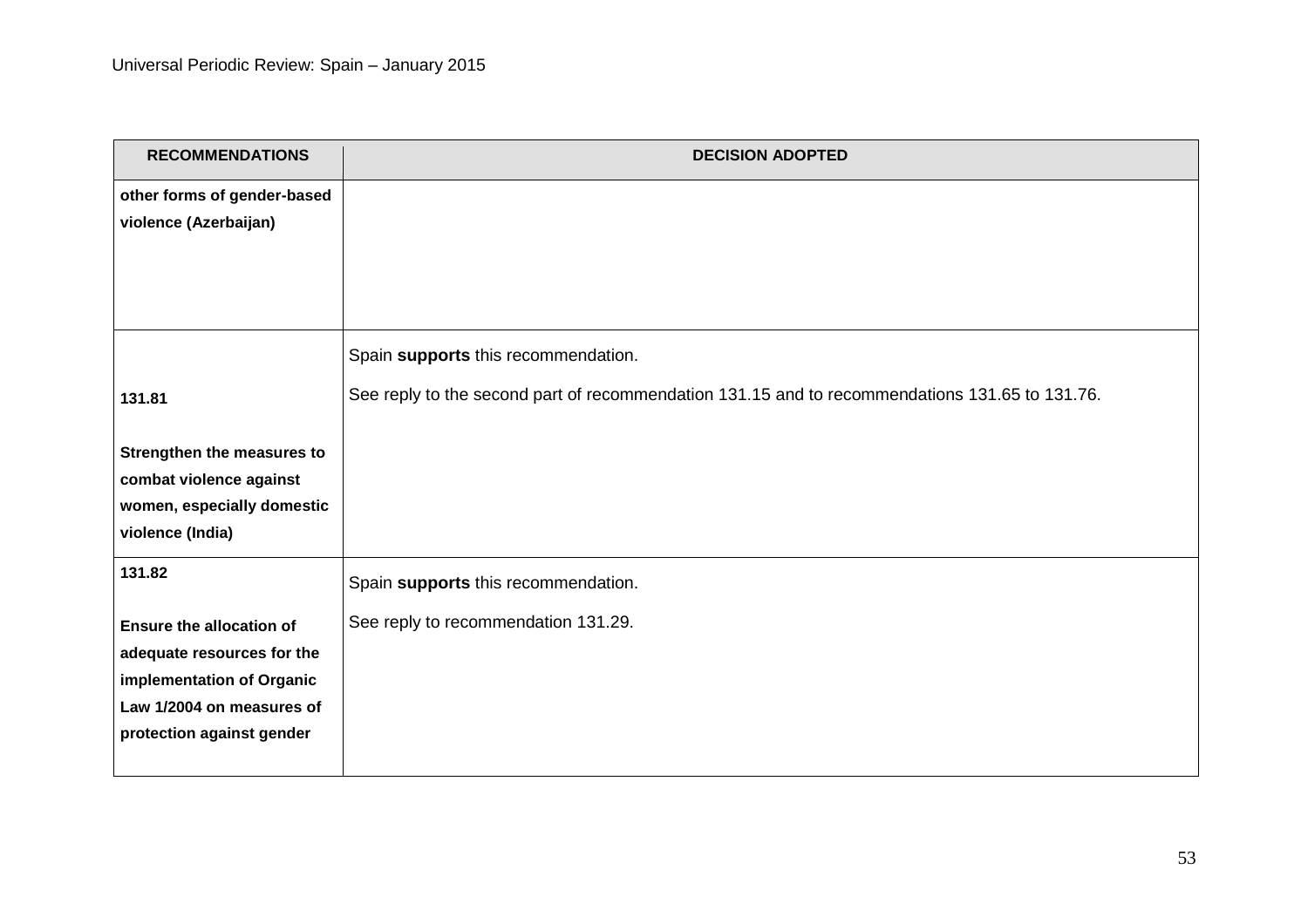| <b>RECOMMENDATIONS</b>                                                                                                                    | <b>DECISION ADOPTED</b>                                                                                                                                                                                                                                                                                                                                                                                  |
|-------------------------------------------------------------------------------------------------------------------------------------------|----------------------------------------------------------------------------------------------------------------------------------------------------------------------------------------------------------------------------------------------------------------------------------------------------------------------------------------------------------------------------------------------------------|
| violence, giving special<br>attention to its accessibility<br>through a national action<br>plan (Chile)                                   |                                                                                                                                                                                                                                                                                                                                                                                                          |
| 131.83<br>Re-double efforts aimed at<br>combating violence against<br>women and children<br>especially those with<br>disabilities (Ghana) | Spain supports this recommendation.<br>See reply to the second part of recommendation 131.15, to recommendations 131.65 to 131.76 and to<br>recommendations 131.84 and 131.87.<br>Particularly noteworthy in this respect is the Second National Strategic Plan for Children and Adolescents<br>(2013-2016), which is intended to provide a comprehensive, inclusive framework for cooperation among all |
|                                                                                                                                           | areas of government.                                                                                                                                                                                                                                                                                                                                                                                     |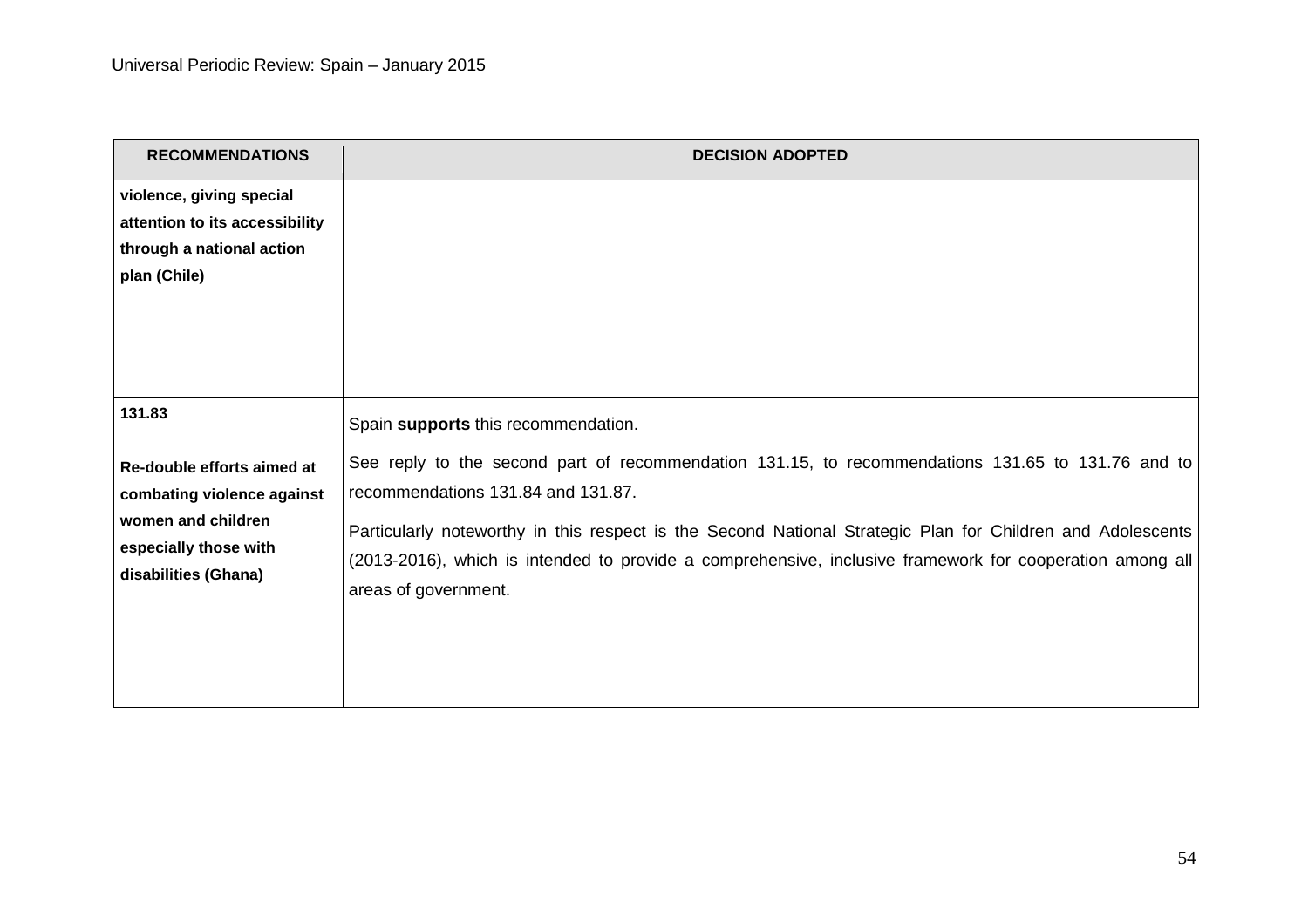| <b>RECOMMENDATIONS</b>                                                                                                                                | <b>DECISION ADOPTED</b>                                                                                                                                                                                                                                                                                                                                                                                                                                                                                                                                                                                                                                                                                                                                                                                                                                                                                                                  |
|-------------------------------------------------------------------------------------------------------------------------------------------------------|------------------------------------------------------------------------------------------------------------------------------------------------------------------------------------------------------------------------------------------------------------------------------------------------------------------------------------------------------------------------------------------------------------------------------------------------------------------------------------------------------------------------------------------------------------------------------------------------------------------------------------------------------------------------------------------------------------------------------------------------------------------------------------------------------------------------------------------------------------------------------------------------------------------------------------------|
| 131.84                                                                                                                                                | Spain supports this recommendation.                                                                                                                                                                                                                                                                                                                                                                                                                                                                                                                                                                                                                                                                                                                                                                                                                                                                                                      |
| Continue efforts aimed at<br>promoting rights of children,<br>in particular migrant children<br>and victims of sexual<br>violence and abuse (Ukraine) | Organic Act 1/2015, amending the Penal Code, which will come into force on 1 July 2015, introduces a number<br>of provisions in order to transpose Directive 2011/93/EU on combating the sexual abuse and sexual<br>exploitation of children, and child pornography. This reform toughens the criminal penalties for these offences<br>and also, pursuant to a recommendation by the Committee on the Rights of the Child, raises the age of sexual<br>consent from 13 to 16 years.<br>The protection of vulnerable groups has been a priority in the political agenda of the Ministry of the Interior<br>since the beginning of the Tenth Legislature. One such vulnerable group is that of children, and the Ministry of<br>the Interior dedicates special efforts to protect their sexual integrity and to enhance their safety in schools, in<br>places of leisure and, especially, in the context of internet and new technologies. |
| 131.85<br><b>Combat effectively violence</b>                                                                                                          | Spain supports this recommendation. .<br>See reply to recommendation 131.84.                                                                                                                                                                                                                                                                                                                                                                                                                                                                                                                                                                                                                                                                                                                                                                                                                                                             |
| against children resulting<br>from the sexual abuse of<br>minors (Iran (Islamic<br>republic of))                                                      |                                                                                                                                                                                                                                                                                                                                                                                                                                                                                                                                                                                                                                                                                                                                                                                                                                                                                                                                          |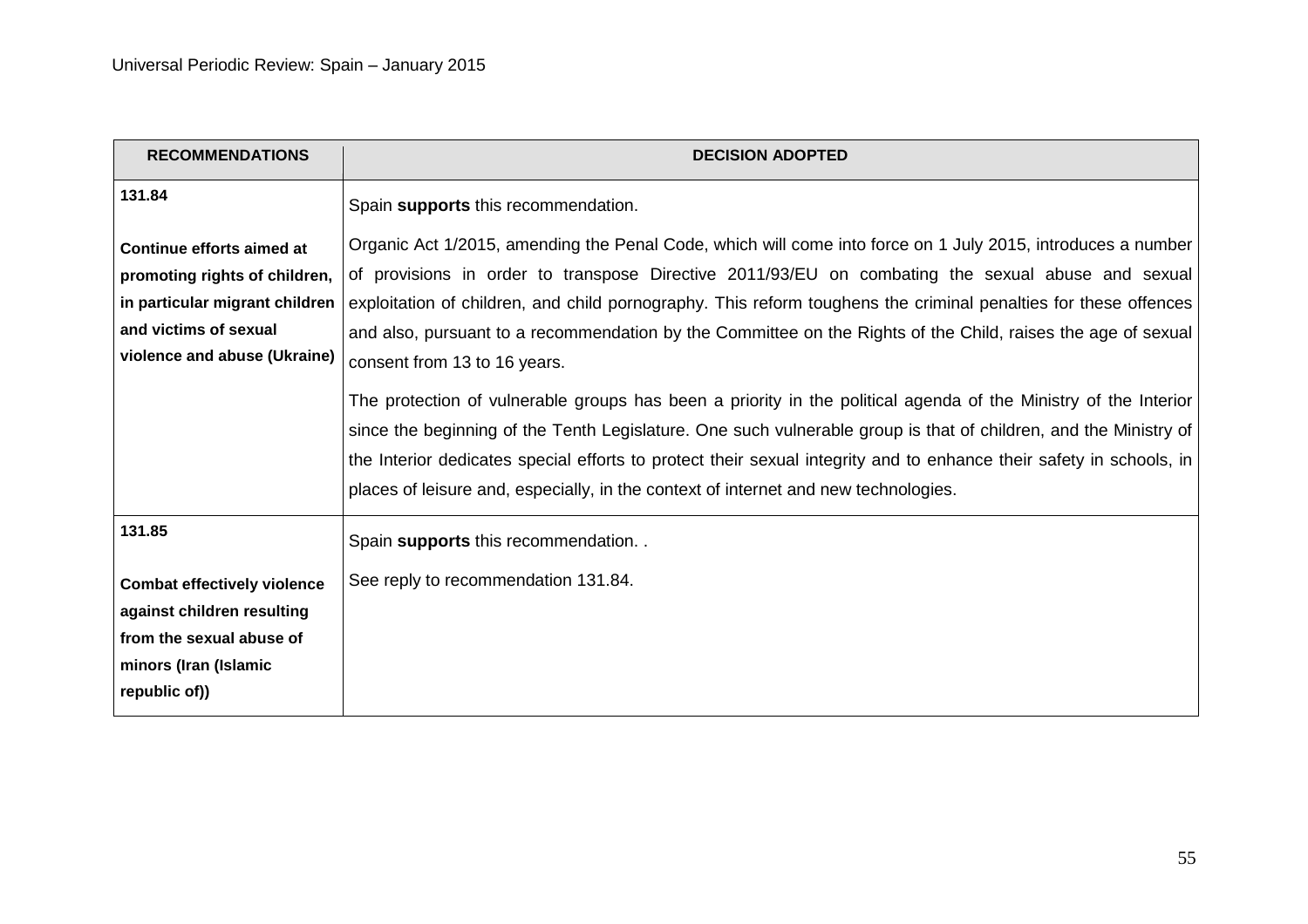| <b>RECOMMENDATIONS</b>     | <b>DECISION ADOPTED</b>             |
|----------------------------|-------------------------------------|
| 131.86                     | Spain supports this recommendation. |
| Step up efforts to fight   | See reply to recommendation 131.84. |
| unlawful treatment of and  |                                     |
| violence against children, |                                     |
| including sexual abuse     |                                     |
| (Russian Federation)       |                                     |
|                            |                                     |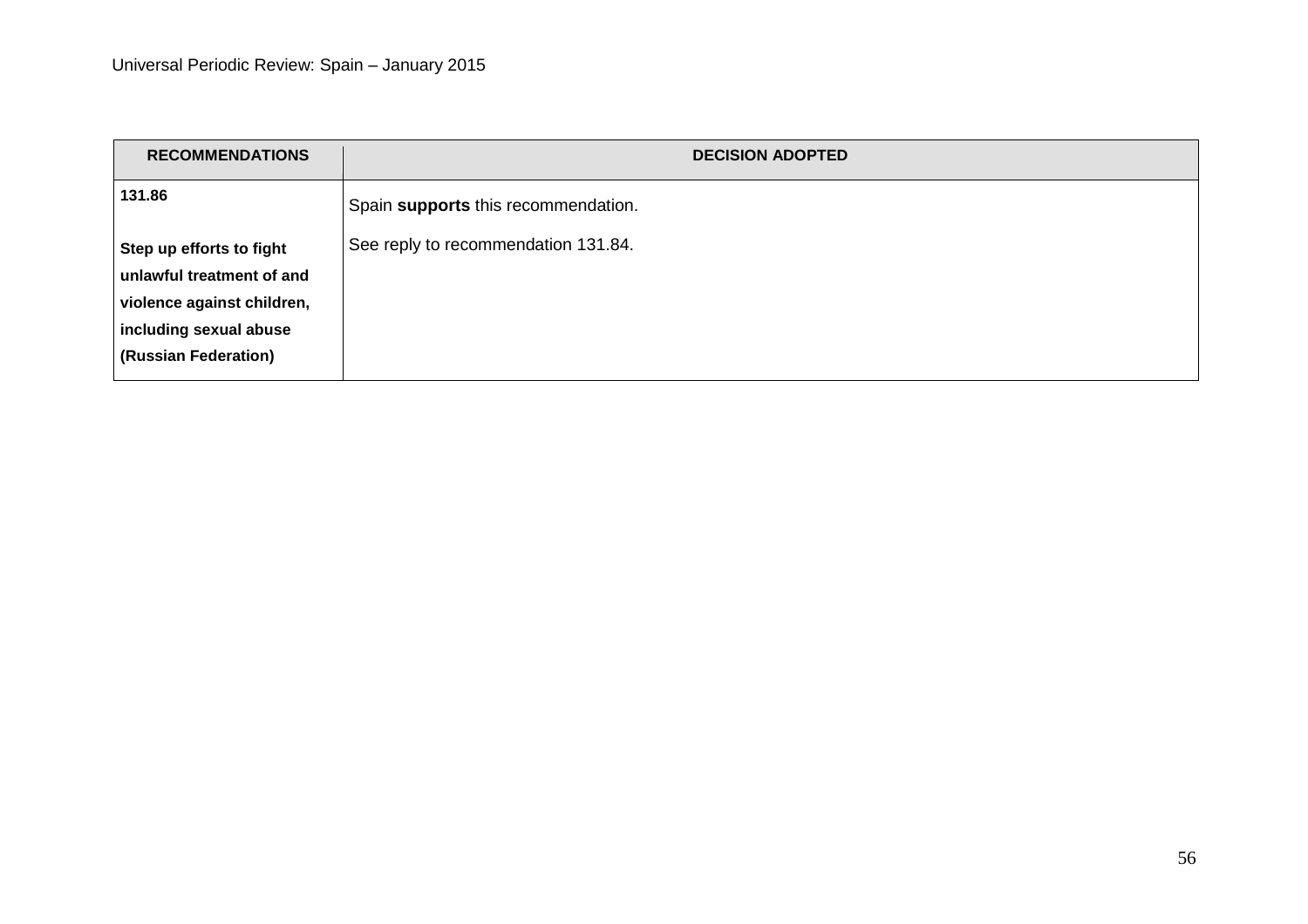| 131.87                      | Spain supports this recommendation.                                                                                |
|-----------------------------|--------------------------------------------------------------------------------------------------------------------|
| <b>Continue improving</b>   | The Ministry of Justice is developing various legislative initiatives, which are at different stages of evolution. |
| combating of trafficking in | These initiatives are intended to improve the safeguards available for the protection of victims of trafficking in |
| persons (Lebanon)           | human beings, and to include definitions and/or concepts that had been applied elsewhere in the judicial           |
|                             | system. They are as follows.                                                                                       |
|                             | Organic Act 1/2015, amending the Penal Code, which will come into force on 1 July 2015. As concerns                |
|                             | trafficking in human beings, the Act amends the Penal Code in the articles listed below:                           |
|                             | Article 177b. This article completes the transposition of Directive 2011/36/EU on preventing and<br>$\bullet$      |
|                             | combating trafficking in human beings and on protecting victims, a transposition that began with the               |
|                             | reform of Organic Act 5/2010 of 22 June. This amendment affects the definition of the offence, and                 |
|                             | incorporates the giving or receiving of payments or benefits to achieve the consent of the person with             |
|                             | control over the victim; it addresses the form of exploitation, by adding the use of exploitation to commit        |
|                             | criminal acts; and it defines vulnerability as a situation in which the victim has no real or acceptable           |
|                             | alternative but to submit to the abuse. It also includes in the scope of legal protection, by increasing the       |
|                             | penalties for certain aggravated subtypes of offence, those in need of special protection such as                  |
|                             | pregnant victims and other particularly vulnerable groups, by reason of age, illness, disability or                |
|                             | personal situation or because the life or physical or psychological integrity of the victim is endangered.         |
|                             | Finally, the possibility of allowing probation for offenders has been introduced.                                  |
|                             | Article 132.1. In order to transpose Article 9.2 of the Directive as regards the prosecution of offences           |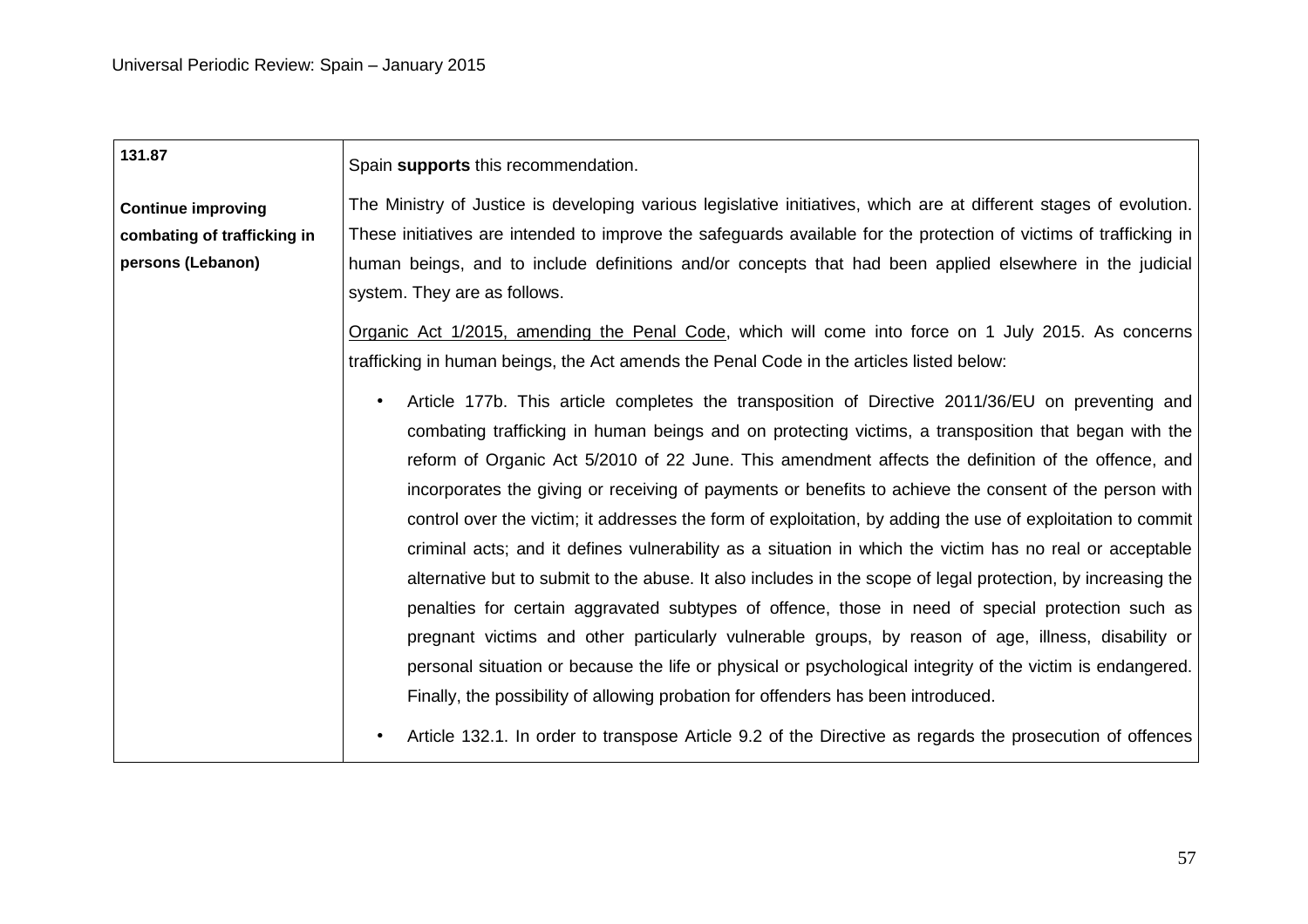after the victim has reached the age of majority, the crime of trafficking in human beings is specifically included.

- Article 127. The reform introduces legal instruments to promote the recovery of assets obtained from the crime of trafficking in human beings, by expanding the scope of confiscation to crimes of trafficking in human beings. Thus, confiscation is extended to other cases in which criminal activity is commonly sustained over time, during which significant economic benefits can be derived; such is the case with trafficking in human beings or prostitution, among other related offences that are addressed in Article 127b.
- Article 311b. With respect to crimes against the rights of workers, this Article makes it an offence to employ or provide employment to foreign nationals or to minors not in possession of a work permit.
- Articles 187 and 188 address offences relating to prostitution, making a clearer separation between the exploitation of prostitution involving adults and that of minors or persons with disability. New, aggravated sub-classes of offence are defined for the latter case, taking into account the special vulnerability of the victim, undue influence, endangering the life or integrity of the victim, and the joint commission of the offence by two or more persons. These measures are designed to combat the most serious cases of child prostitution. The possibility of imposing probation measures on offenders is also enabled.
- Article 318b. This Article modifies the penal code regarding crimes against foreigners. A clear definition is now given of conduct that constitutes illegal immigration and the penalties are adjusted in accordance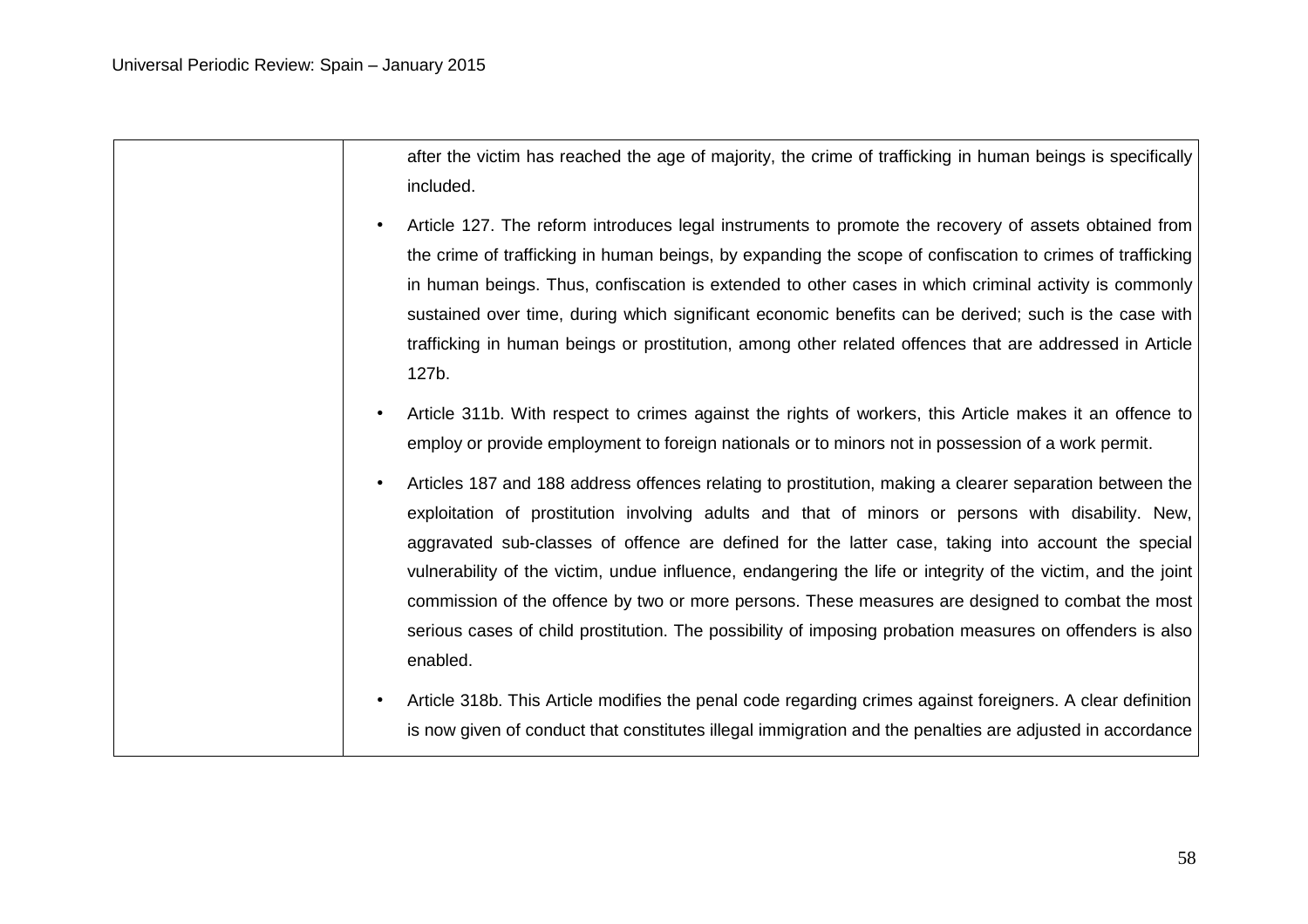|                                                                                   | with the criteria established by EU regulations, reserving imprisonment for the most serious cases<br>(offences committed as part of the activities of a criminal organisation or which endanger the person<br>who is the object of the infringement). The possibility of probation for offenders is introduced.                                      |
|-----------------------------------------------------------------------------------|-------------------------------------------------------------------------------------------------------------------------------------------------------------------------------------------------------------------------------------------------------------------------------------------------------------------------------------------------------|
|                                                                                   | Victim Status Act. With special attention to particularly vulnerable victims.                                                                                                                                                                                                                                                                         |
|                                                                                   | Legal Aid Bill. Recognises the right to free legal assistance to all victims of trafficking, regardless of their<br>economic resources.                                                                                                                                                                                                               |
|                                                                                   | Work is continuing on the development of the Second Comprehensive Plan Against Trafficking in Women and<br>Children for Sexual Exploitation.                                                                                                                                                                                                          |
|                                                                                   | Finally, we should again note the creation of the post of National Rapporteur on Trafficking in Human Beings,<br>as part of the Ministry of the Interior. The aim of this initiative is to improve the coordination of different<br>institutions working in Spain and elsewhere to combat trafficking in human beings. The work that is coordinated   |
|                                                                                   | by the National Rapporteur, to continue improving the measures taken to combat this social scourge, was<br>recently recognised by the European Anti-Trafficking Coordinator during her visit to Spain in February 2015,<br>when recommendations were made to improve actions taken in this area and to better implement EU<br>legislation.            |
| 131.88                                                                            | Spain supports this recommendation.                                                                                                                                                                                                                                                                                                                   |
| Increase international and<br>regional cooperation with<br>regard to the issue of | Spain welcomes this recommendation and reiterates its conviction of the strategic importance of international<br>cooperation to combat trafficking in persons. Spain's main efforts in this area are carried out in the framework<br>of EU policies. In addition, the Ministry of the Interior, through the Intelligence Centre against Terrorism and |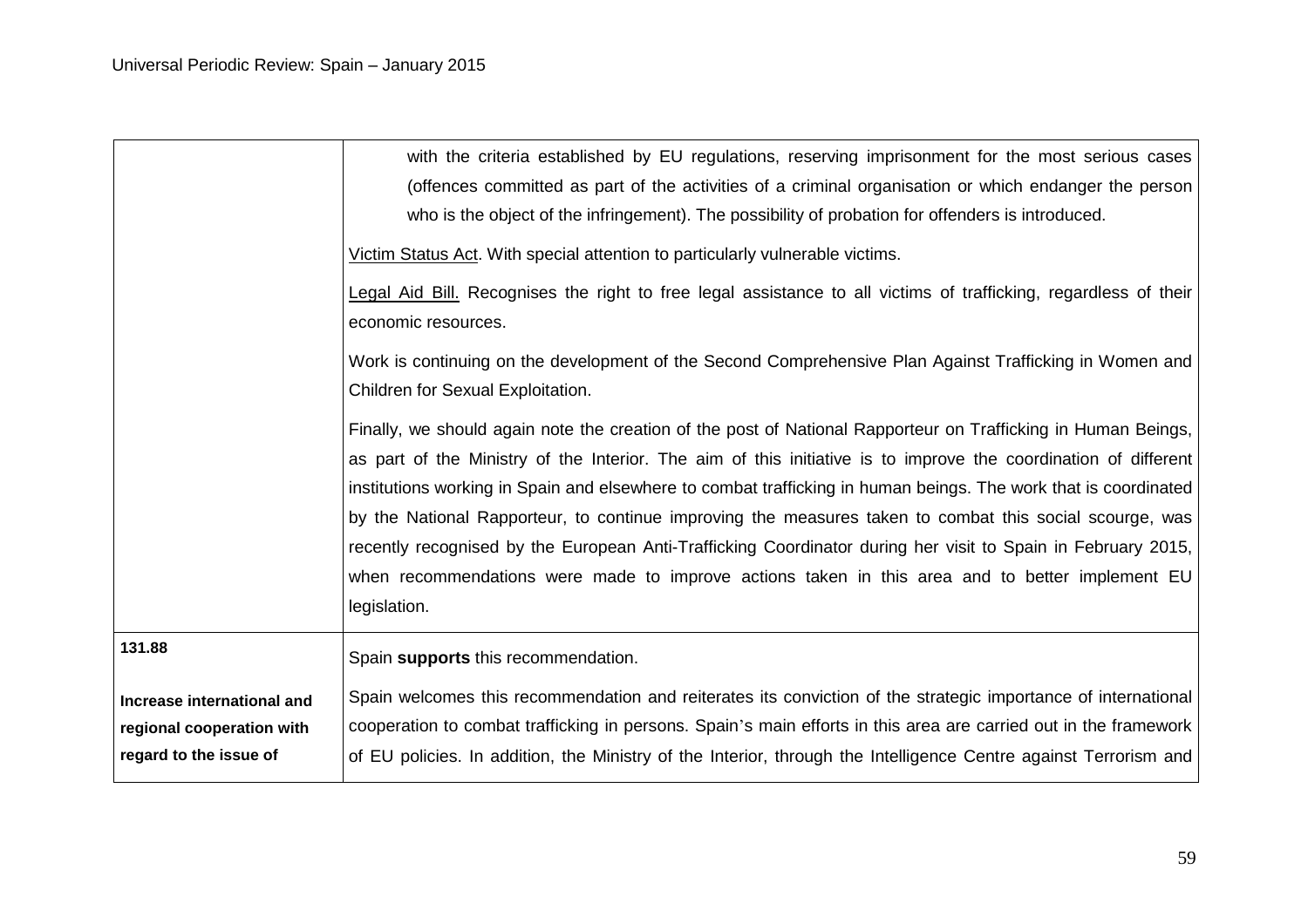| trafficking in persons (Qatar)  | Organised Crime and through its network of embassy attachés and advisors, maintains close coordination with         |
|---------------------------------|---------------------------------------------------------------------------------------------------------------------|
|                                 | countries of origin and transit of trafficking in persons.                                                          |
|                                 |                                                                                                                     |
|                                 |                                                                                                                     |
|                                 |                                                                                                                     |
| 131.89                          | Spain supports this recommendation.                                                                                 |
| <b>Continue to combat</b>       | See reply to recommendation 131.87.                                                                                 |
| trafficking in human beings     |                                                                                                                     |
| (Romania)                       |                                                                                                                     |
| 131.90                          | Spain supports this recommendation.                                                                                 |
| Improve the procedures          | The aim of this recommendation is one of the priorities of the National Rapporteur on combating trafficking (see    |
| used to identify victims and    | reply to recommendation 131.87). In February 2014, the National Rapporteur proposed the creation of a               |
| to address the special needs    | working group to study and develop a Joint Instruction by the Secretariat of State for Security and the General     |
| of child victims of trafficking | Secretariat for Immigration and Emigration (both of which are part of the Ministry of the Interior) to regulate the |
| (Albania)                       | processing of work and residence permits to be issued in exceptional circumstances to victims of trafficking in     |
|                                 | persons. In this Joint Instruction, the procedures used to identify victims are considered of the utmost            |
|                                 | importance.                                                                                                         |
|                                 | A protocol for identifying Underage Victims of Trafficking in Persons is currently being developed by a specific    |
|                                 | task force set up by the Childhood Observatory.                                                                     |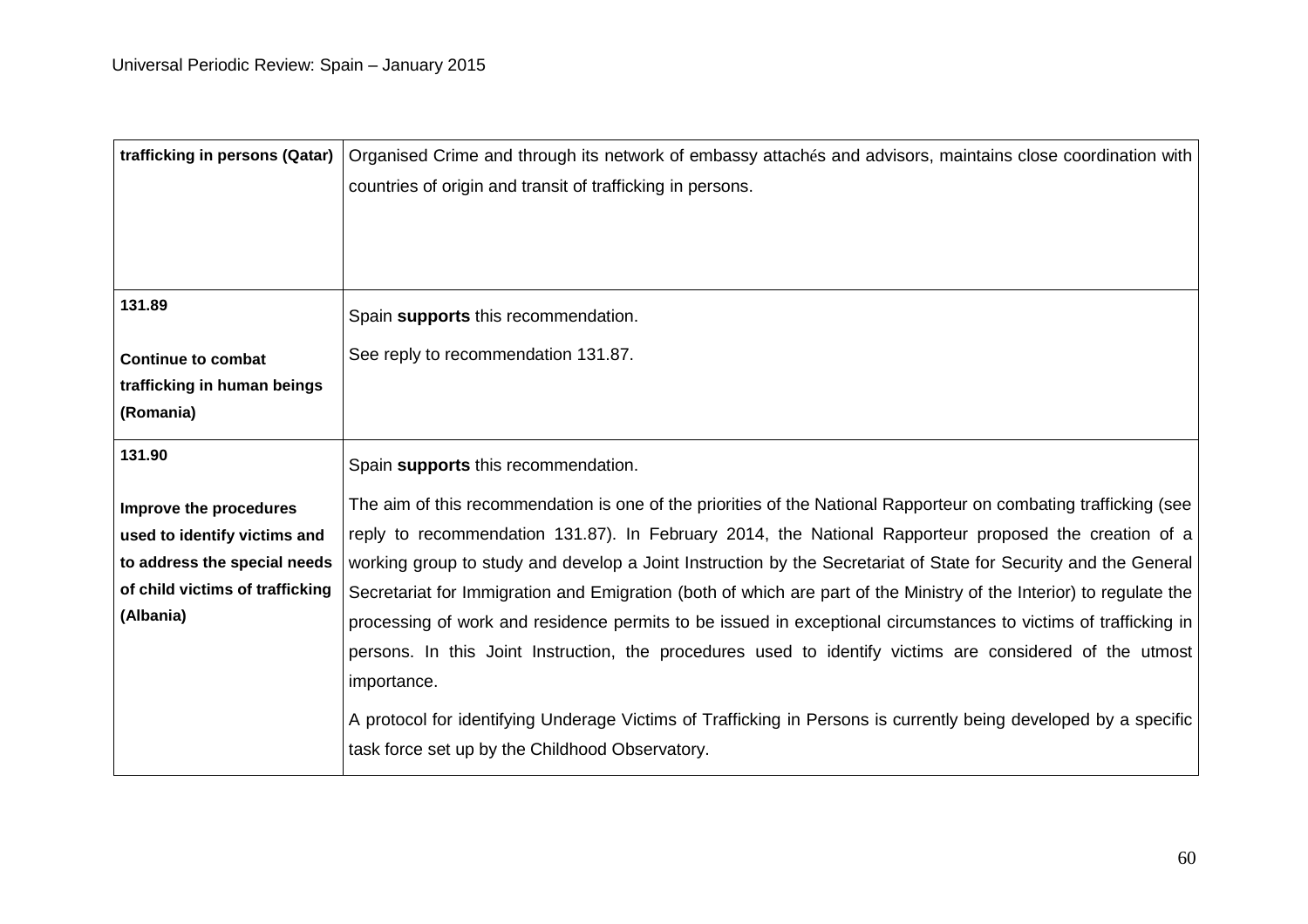| 131.91                                                                                                           | Spain supports this recommendation.                                                                                                                                                                                                                                                                                                                                                                                                                            |
|------------------------------------------------------------------------------------------------------------------|----------------------------------------------------------------------------------------------------------------------------------------------------------------------------------------------------------------------------------------------------------------------------------------------------------------------------------------------------------------------------------------------------------------------------------------------------------------|
| Continue to take measures<br>to combat trafficking of<br>persons (Armenia)                                       | See reply to recommendation 131.87.                                                                                                                                                                                                                                                                                                                                                                                                                            |
| 131.92                                                                                                           | Spain supports this recommendation.                                                                                                                                                                                                                                                                                                                                                                                                                            |
| Implement a new plan<br>against people trafficking for<br>sexual exploitation as soon<br>as possible (Australia) | The Second Plan Against Trafficking in Women and Children for Sexual Exploitation is currently under<br>preparation.<br>On 17 April 2013, the Ministry of the Interior published the Police Plan to Combat Trafficking in Human Beings,<br>the second phase of which began in February 2015, and Directive 40/2009 on the Civil Guard, dated 11<br>November 2009, to combat trafficking in persons. Both of these instruments, among other objectives, seek to |
|                                                                                                                  | more actively pursue the members of criminal gangs, to better protect victims and to enhance international<br>cooperation.                                                                                                                                                                                                                                                                                                                                     |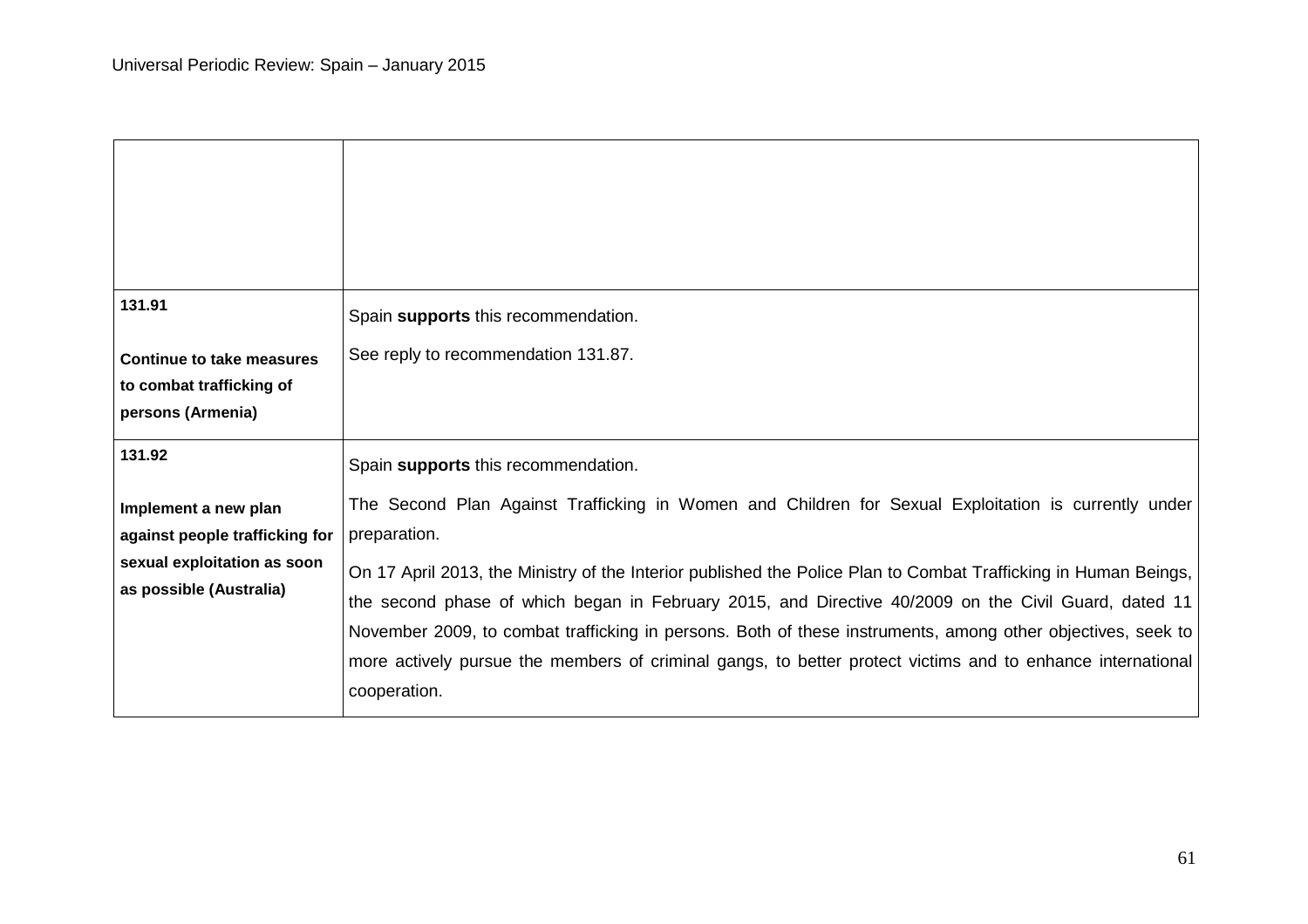|                              | Spain supports this recommendation.             |
|------------------------------|-------------------------------------------------|
| 131.93                       | See reply to recommendations 131.87 and 131.92. |
| <b>Continue its efforts</b>  |                                                 |
| regarding human trafficking  |                                                 |
| for sexual exploitation, and |                                                 |
| consider drafting a new      |                                                 |
| version of the               |                                                 |
| comprehensive plan to fight  |                                                 |
| trafficking for sexual       |                                                 |
| exploitation (France)        |                                                 |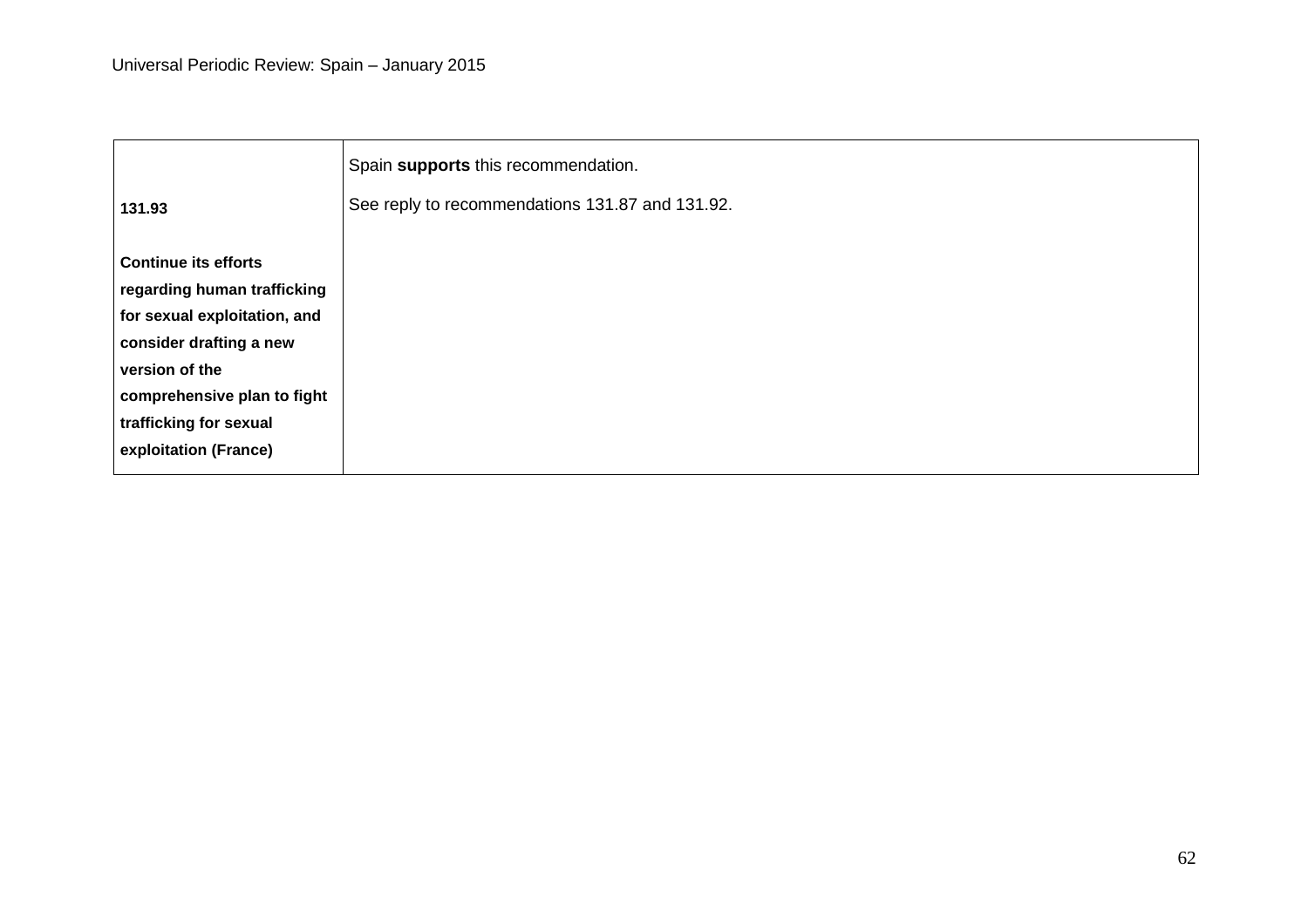| 131.94                       | Spain supports this recommendation.                                                                                                                                                                                                                                                                                                                                                                                                                                                                                                                                                                                                                                                                                                                                                                                                       |
|------------------------------|-------------------------------------------------------------------------------------------------------------------------------------------------------------------------------------------------------------------------------------------------------------------------------------------------------------------------------------------------------------------------------------------------------------------------------------------------------------------------------------------------------------------------------------------------------------------------------------------------------------------------------------------------------------------------------------------------------------------------------------------------------------------------------------------------------------------------------------------|
| <b>Strengthen efforts to</b> | As well as legislative changes and improvements, special emphasis has been placed on strengthening the                                                                                                                                                                                                                                                                                                                                                                                                                                                                                                                                                                                                                                                                                                                                    |
| promote a transparent        | judicial bodies that hear cases of corruption. Thus, Royal Decree 918/2014, of 31 October, created 112 new                                                                                                                                                                                                                                                                                                                                                                                                                                                                                                                                                                                                                                                                                                                                |
| political system by          | posts for magistrates in collegiate bodies, 167 new posts for judges in regional courts and three new criminal                                                                                                                                                                                                                                                                                                                                                                                                                                                                                                                                                                                                                                                                                                                            |
| streamlining judicial        | courts in order to adapt judicial resources to present needs. This Royal Decree, moreover, takes into account,                                                                                                                                                                                                                                                                                                                                                                                                                                                                                                                                                                                                                                                                                                                            |
| procedures to investigate    | among other priorities, the requirements of the courts that hear cases of corruption, throughout the country, and                                                                                                                                                                                                                                                                                                                                                                                                                                                                                                                                                                                                                                                                                                                         |
| and prosecute corruption     | creates two more posts for magistrates in the Criminal Justice Division of the National Court. This measure is                                                                                                                                                                                                                                                                                                                                                                                                                                                                                                                                                                                                                                                                                                                            |
| expeditiously (United States | intended to provide support for the Government's measures to combat corruption, and to ensure that justice                                                                                                                                                                                                                                                                                                                                                                                                                                                                                                                                                                                                                                                                                                                                |
| of America)                  | procedures become more rapid, diligent and effective, with particular reference to this judicial body, which is                                                                                                                                                                                                                                                                                                                                                                                                                                                                                                                                                                                                                                                                                                                           |
|                              | responsible for the investigation and prosecution of particularly serious offences related to corruption.                                                                                                                                                                                                                                                                                                                                                                                                                                                                                                                                                                                                                                                                                                                                 |
|                              | Furthermore, on 6 February 2015, the Council of Ministers created 66 new posts for public prosecutors, in<br>compliance with the Government's commitment to improving the functioning of the justice department and to<br>fight against corruption, by strengthening human resources, paying special attention to strengthening the<br>capabilities of the Special Prosecution Office against Corruption and Organised Crime, and those of the<br>provincial prosecutors in areas where this phenomenon is most acute. Specifically, of the 66 new positions, four<br>are assigned to the Special Prosecution Office against Corruption, another four to the State Prosecution<br>Service, two to work on issues related to computer crime and another two to do so with respect to international<br>cooperation in criminal prosecution. |
|                              | As well as these reforms, the Ministry of Justice systematically responds to all requests to reinforce judicial<br>bodies, presented by the General Council for the Judiciary with respect to courts hearing cases of corruption.                                                                                                                                                                                                                                                                                                                                                                                                                                                                                                                                                                                                         |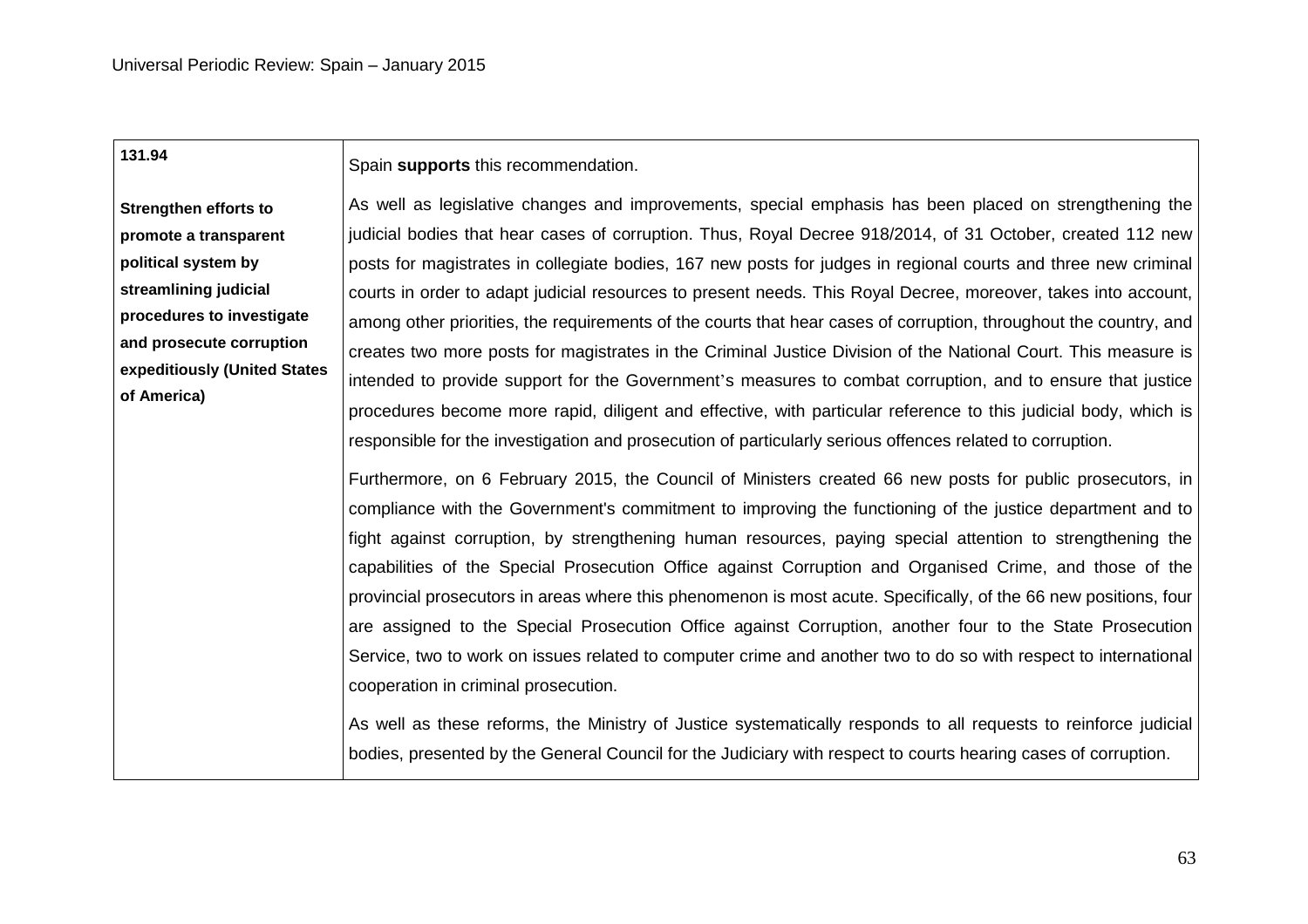| In addition, the Draft Bill amending the Criminal Procedure Act will expedite criminal justice procedures,<br>strengthen procedural guarantees and regulate technological research in this field. This legislation is expected<br>to be adopted in 2015. |
|----------------------------------------------------------------------------------------------------------------------------------------------------------------------------------------------------------------------------------------------------------|
| Organic Act 1/2015, amending the Criminal Code, also includes the following new penal measures to combat<br>corruption:                                                                                                                                  |
| A new crime is defined, that of the illegal financing of political parties, which will be punished with<br>imprisonment from 1 to 5 years.                                                                                                               |
| Sentences of disqualification from public office for those convicted of crimes related to corruption are<br>extended. Special disqualification from the right to stand for election is introduced, as a measure of<br>democratic regeneration.           |
| The statute of limitations for crimes related to corruption is extended.<br>٠                                                                                                                                                                            |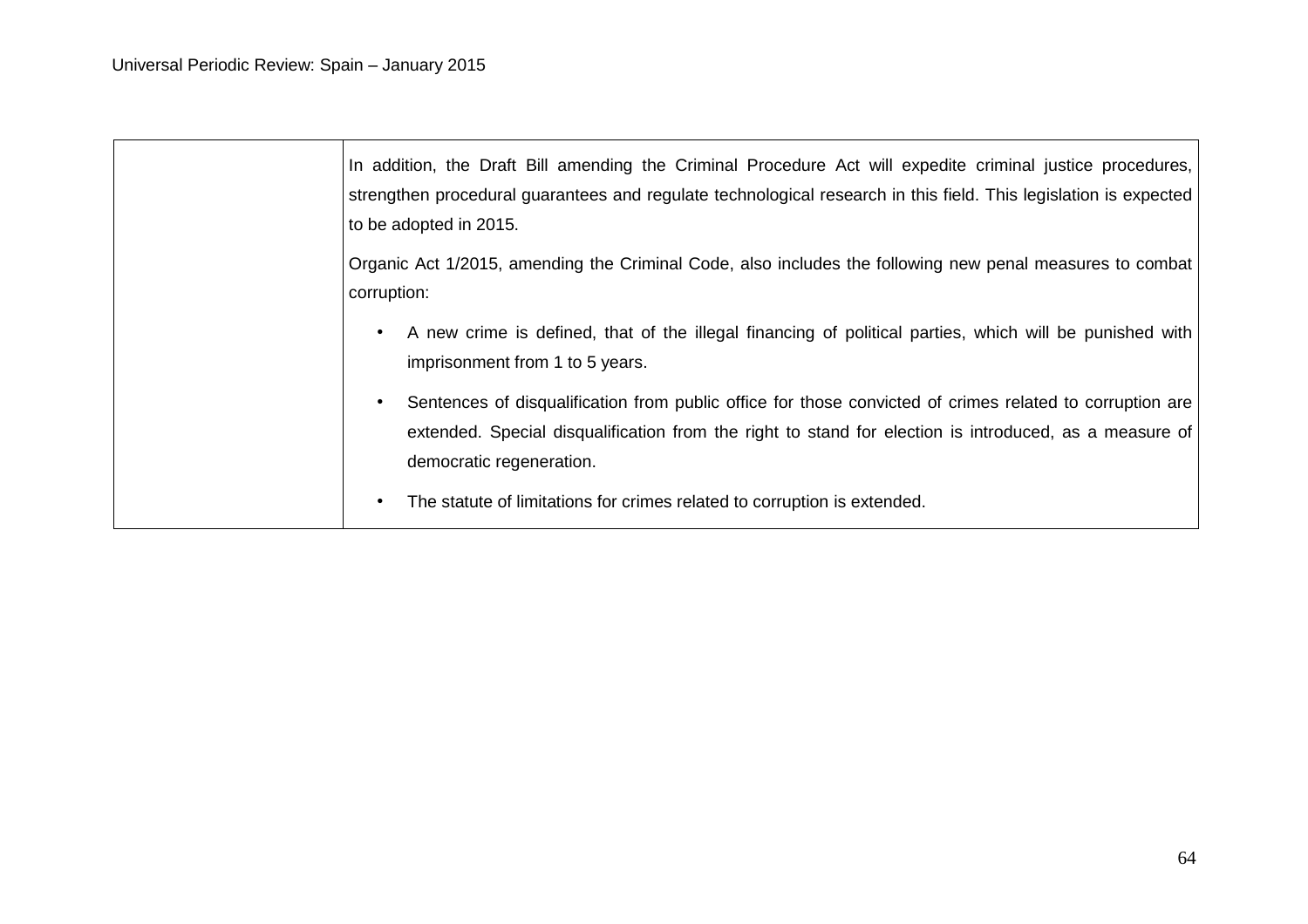| 131.95                                                                                                               | Spain takes note of this recommendation.                                                                                                                                                                                                                                                                                                                                                                                                                                                                                                                                                                                                                                        |
|----------------------------------------------------------------------------------------------------------------------|---------------------------------------------------------------------------------------------------------------------------------------------------------------------------------------------------------------------------------------------------------------------------------------------------------------------------------------------------------------------------------------------------------------------------------------------------------------------------------------------------------------------------------------------------------------------------------------------------------------------------------------------------------------------------------|
|                                                                                                                      |                                                                                                                                                                                                                                                                                                                                                                                                                                                                                                                                                                                                                                                                                 |
| Review the reform of the                                                                                             | The reform of the system of universal justice, which is at the heart of a Bill introduced by the Popular Party                                                                                                                                                                                                                                                                                                                                                                                                                                                                                                                                                                  |
| national justice system of                                                                                           | parliamentary group in 2014, is not considered to generate impunity and this new regulation is comparable to                                                                                                                                                                                                                                                                                                                                                                                                                                                                                                                                                                    |
| early 2014 in particular with                                                                                        | that of other countries in our context.                                                                                                                                                                                                                                                                                                                                                                                                                                                                                                                                                                                                                                         |
| the aim of ensuring and<br>enforcing the principle of<br>universality of international<br>human rights law (Germany) | This reform, indeed, will bring about a strengthening of the principle of legality (extending the jurisdiction of our<br>courts to crimes committed outside national territory, to the extent that it addresses acts committed in the<br>territory of another State, is permissible only when international law or an international treaty authorise it) and<br>that of legal certainty (the delimitation of the jurisdiction of the Spanish Courts, outside national borders, must<br>be determined on the basis of a decision by the legislature, based on a rule of international law or of European<br>Union law; it may not be left solely in the hands of jurisprudence). |
|                                                                                                                      | Moreover, the catalogue of crimes committed outside the country and which are liable to prosecution by the<br>Spanish judicial authorities, such as crimes of violence against women, crimes against sexual integrity and<br>against child victims, or corruption in international business transactions, has been expanded.<br>What is really important is to have an advanced, effective system that is fully respectful of international law and                                                                                                                                                                                                                             |
|                                                                                                                      | which ensures that even if a State does not have jurisdiction to prosecute certain actions, it does have the<br>necessary mechanisms to facilitate their prosecution by those who should do so (namely, the State with the<br>corresponding jurisdiction under international law), thus preventing any possibility of impunity.                                                                                                                                                                                                                                                                                                                                                 |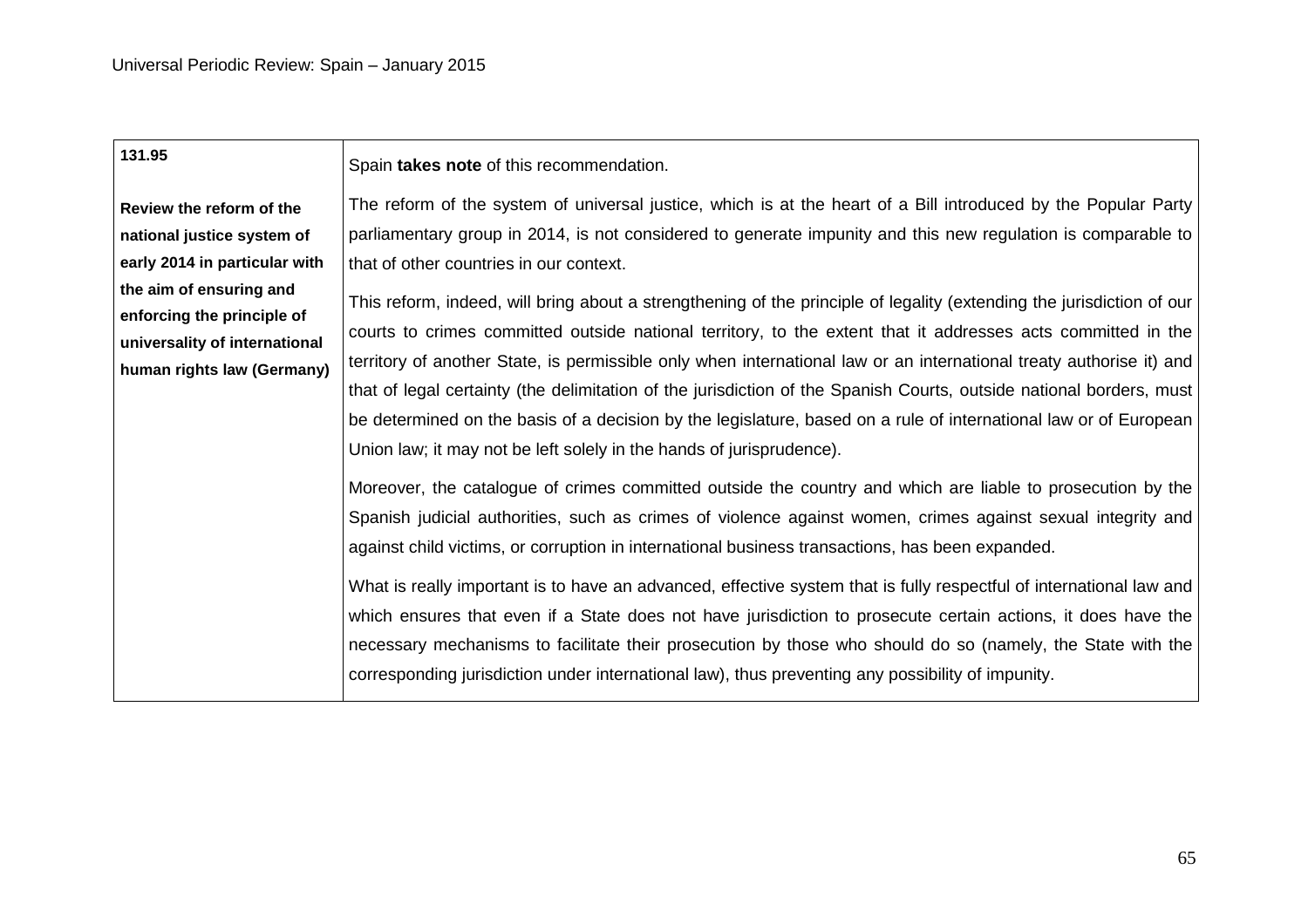| 131.96                             | Spain supports this recommendation.                                                                               |
|------------------------------------|-------------------------------------------------------------------------------------------------------------------|
| <b>Consider adopting the</b>       | The Victims' Rights Act, adopted on 16 April 2015, regulates the general principles of restorative justice.       |
| principle of restorative           |                                                                                                                   |
| justice, with its alternative      |                                                                                                                   |
| sentencing, in the juvenile        |                                                                                                                   |
| justice system (Indonesia)         |                                                                                                                   |
| 131.97                             | Spain supports this recommendation.                                                                               |
| <b>Continue the implementation</b> | The Historical Memory Act has not been repealed and therefore all of its provisions except those which have       |
| of the Historical Memory Act       | expired in accordance with the pre-determined schedule or which have already fulfilled the objectives             |
| despite the economic crisis        | established remain in force. As an example of the second of these cases, the economic forecasts on pensions       |
| (Lebanon)                          | and other financial benefits have now been met, while in the first case, the deadlines to apply for Spanish       |
|                                    | nationality have expired. In addition, the Historical Memory Documentation Centre has been created and            |
|                                    | access facilitated to judicial and military archives, which has enabled the identification of numerous missing    |
|                                    | persons. Special mention should be made of the computerisation of the archives of the Valley of the Fallen (the   |
|                                    | Civil War Memorial), which has shed light on the origin and identity of the bodies interred there. Another action |
|                                    | taken in this respect is the removal of symbols and public monuments within the aegis of the General State        |
|                                    | Administration commemorating or exalting the military uprising in 1936.                                           |
|                                    | The Ministry of Justice continues to perform an important public information role with respect to the Historical  |
|                                    | Memory Act, and continues to supply the certificates referred to in Article 4 on the Declaration of Reparation    |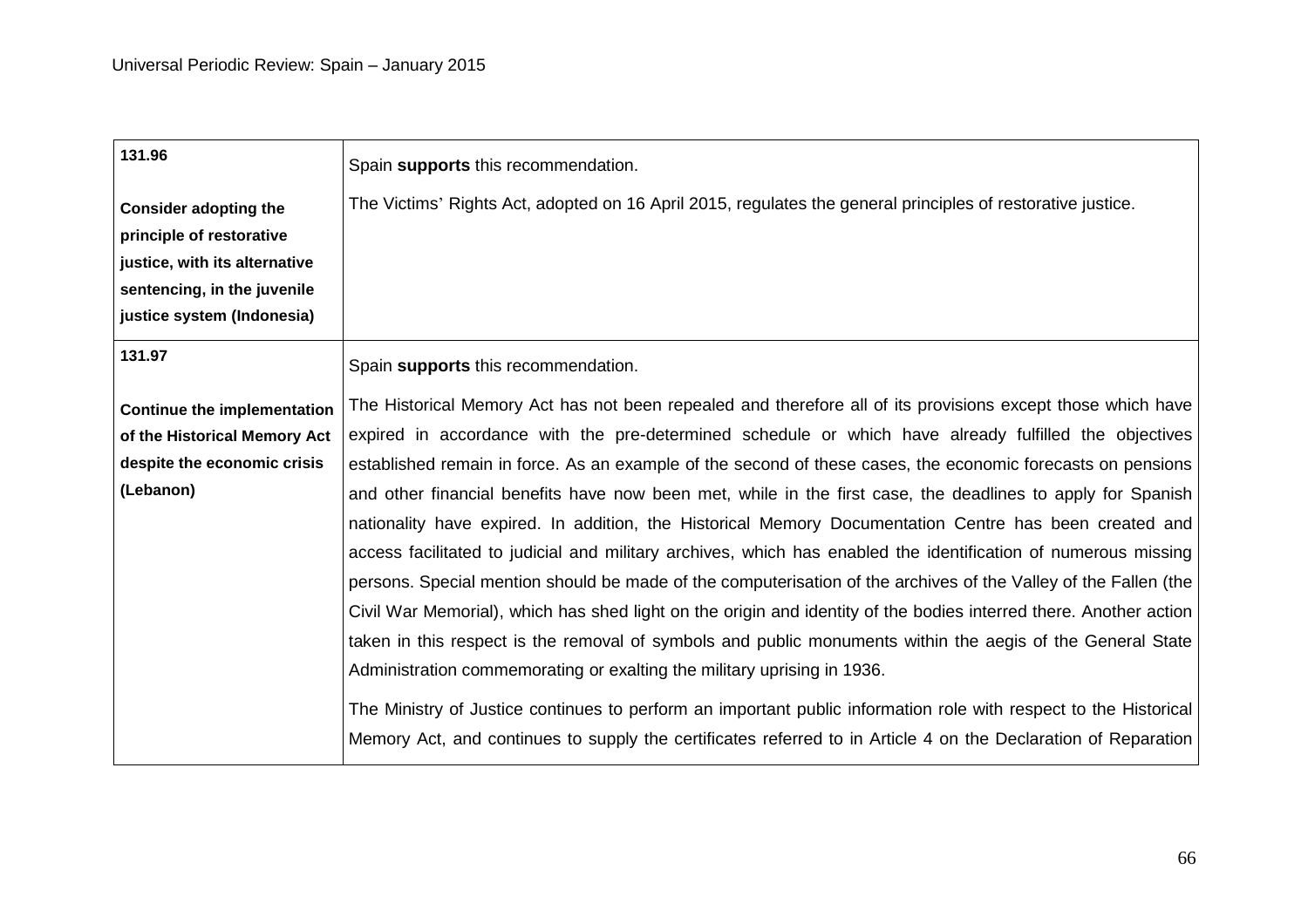|                                                           | and Personal Recognition.                                                                                   |
|-----------------------------------------------------------|-------------------------------------------------------------------------------------------------------------|
|                                                           | Budgetary restrictions do not allow, at present, full compliance with the provisions of the Act relating to |
|                                                           | cooperation with individuals and associations to locate and identify victims. A study is currently being    |
|                                                           | conducted regarding the future use to be made of the Valley of the Fallen.                                  |
|                                                           |                                                                                                             |
|                                                           |                                                                                                             |
|                                                           |                                                                                                             |
|                                                           |                                                                                                             |
|                                                           |                                                                                                             |
|                                                           |                                                                                                             |
|                                                           |                                                                                                             |
|                                                           |                                                                                                             |
| 131.98                                                    | Spain supports this recommendation.                                                                         |
|                                                           |                                                                                                             |
| Develop a comprehensive                                   | See reply to recommendation 131.97.                                                                         |
| and inclusive strategy to<br>deal with the past, based on |                                                                                                             |
| the rights of victims and the                             |                                                                                                             |
| obligations of States, namely                             |                                                                                                             |
| justice, reparation and                                   |                                                                                                             |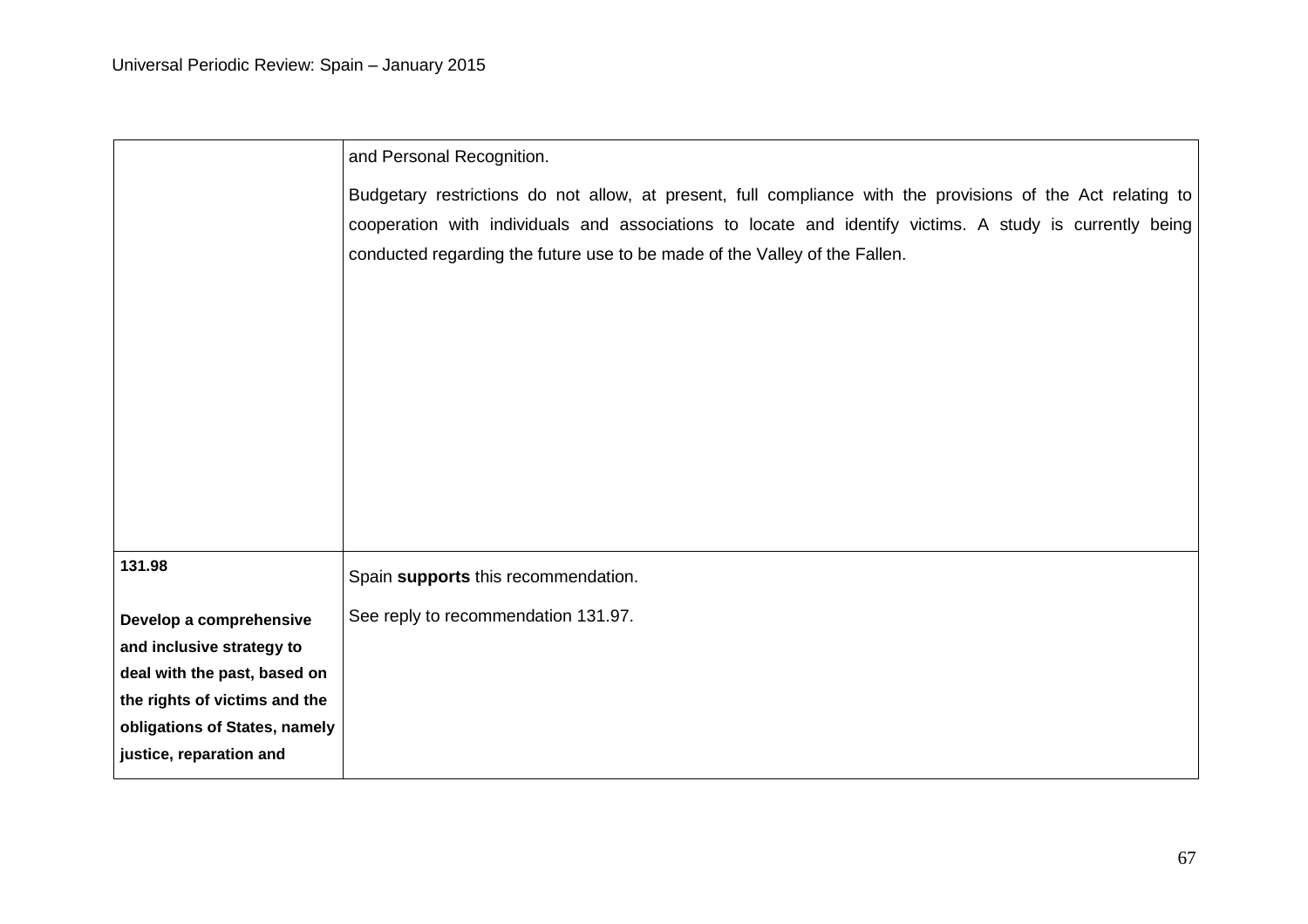| guarantees of non-repetition<br>(Switzerland)        |                                                                            |
|------------------------------------------------------|----------------------------------------------------------------------------|
| 131.99                                               | Spain supports this recommendation.<br>See reply to recommendation 131.97. |
| Continue its efforts in                              |                                                                            |
| addressing historical                                |                                                                            |
| injustices and protecting the                        |                                                                            |
| rights of the victims of such                        |                                                                            |
| injustices both at the<br>national and international |                                                                            |
| levels (Armenia)                                     |                                                                            |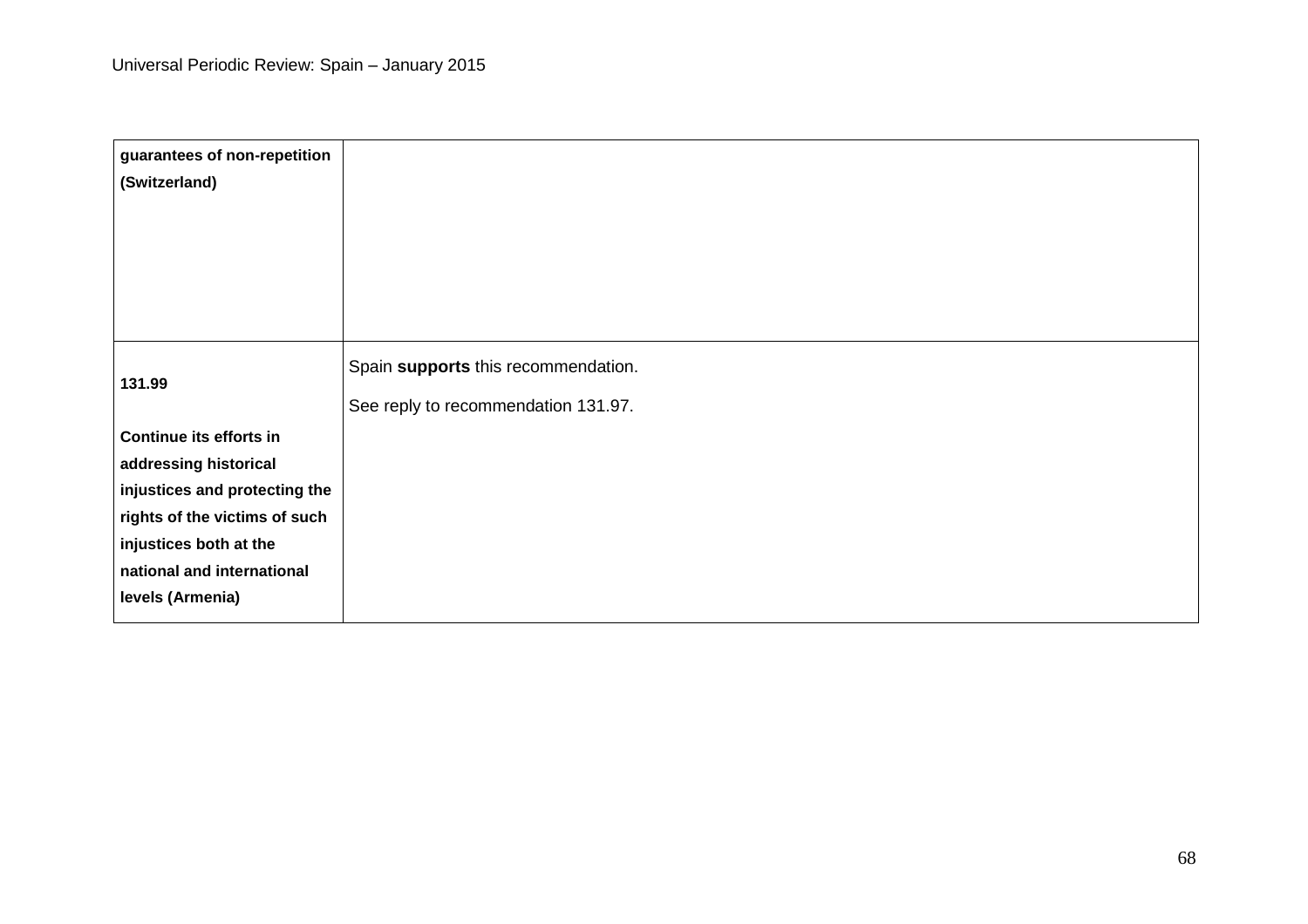| 131.100                                                      | Spain takes note of this recommendation.                                                                           |
|--------------------------------------------------------------|--------------------------------------------------------------------------------------------------------------------|
| Use comparative studies to                                   | In general, see reply to recommendation 131.97. As regards the investigation of crimes committed during the        |
| address the challenges                                       | civil war and the Franco regime, Spain has maintained an intense dialogue in this respect not only with the        |
| posed by the investigation of                                | Special Rapporteur on the promotion of truth, justice, reparation and guarantees of non-recurrence, but also       |
| international law crimes                                     | with the Working Group on Enforced Disappearances and the Committee against Enforced Disappearances.               |
| committed during the Civil                                   | As stated in the responses provided to these bodies, the criminal proceedings system in Spain does not have        |
| War and the Franco regime,                                   | powers of investigation of the facts, but only to identify those responsible and determine their punishment.       |
| in line with the                                             | Therefore, the impossibility of identifying the perpetrators of the crimes in question is a factor that must be    |
| recommendations of the                                       | taken into account, together with the principles of legality and non-retroactivity of criminal law, the statute of |
| <b>Special Rapporteur on the</b>                             | limitations and the 1977 Amnesty Law, by Spanish judges in ruling on the possibility or otherwise of resorting to  |
| promotion of truth, justice,<br>reparation and guarantees of | criminal proceedings to investigate events that occurred during the 1930s and 1940s. This does not mean that       |
| non-recurrence (Chile)                                       | no investigation may be made into the whereabouts of people who disappeared during the Civil War. Thus,            |
|                                                              | rulings 75/2014 and 478/2013 handed down by the Madrid Provincial Court confirm that the initiation of criminal    |
|                                                              | proceedings is not the appropriate way to satisfy the purposes of the plaintiffs, but at the same time make it     |
|                                                              | clear that the contentious-administrative procedure is the correct approach, according to the Spanish              |
|                                                              | procedural system, and also as is stipulated in the Historical Memory Act of 2007. The time elapsed since the      |
|                                                              | commission of the facts in question is also instrumental in the jurisprudence established by the European Court    |
|                                                              | of Human Rights (ECHR), which in its decision of 27 March 2011 (in the case Gutiérrez Dorado and Dorado            |
|                                                              | Ortiz vs. Spain) declared inadmissible a lawsuit presented in connection with the disappearance of the socialist   |
|                                                              | deputy Luis Dorado Luque, who had been missing since his arrest in 1936. The ECHR also held that it was of         |
|                                                              |                                                                                                                    |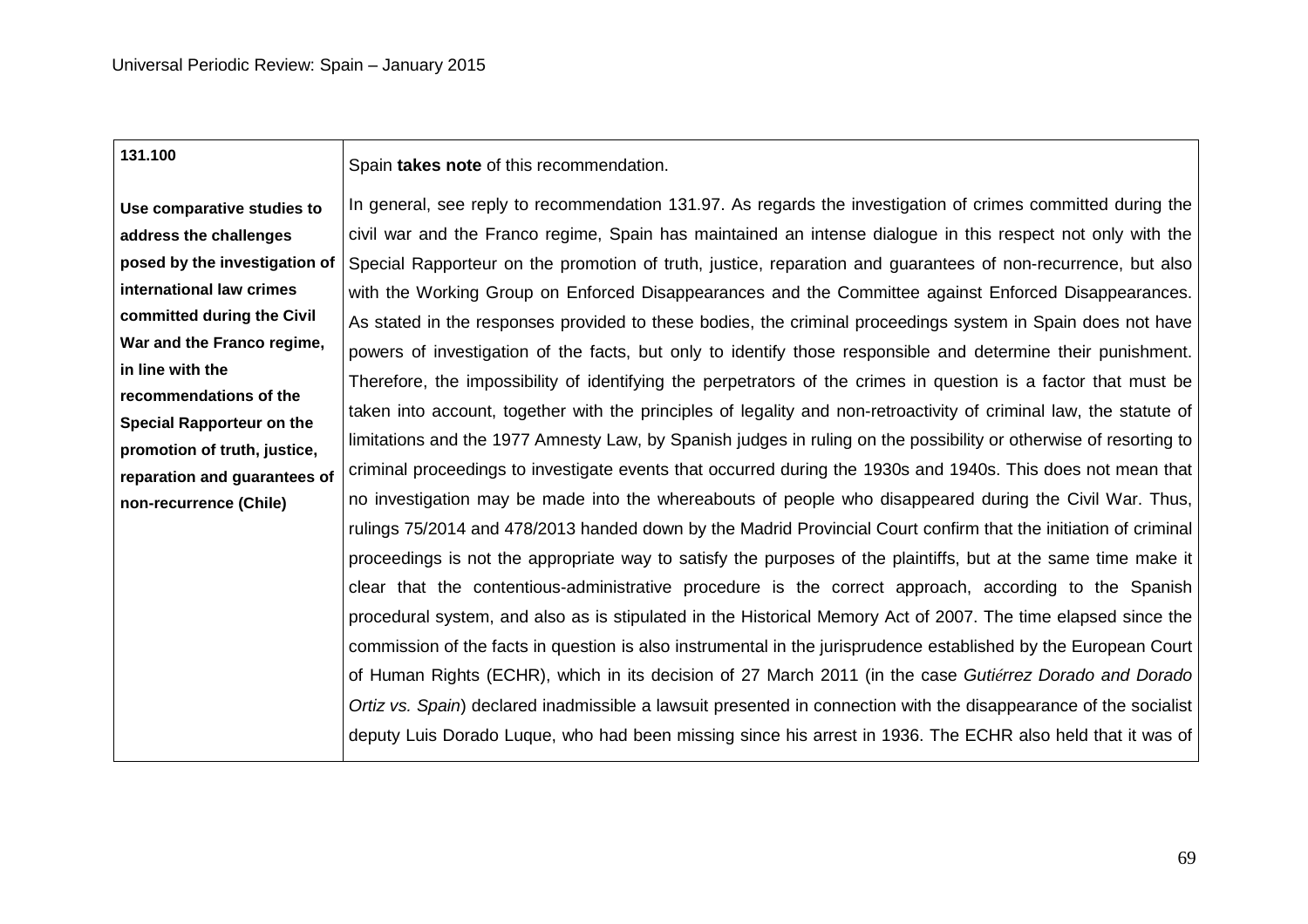| crucial importance that the complaint had not been filed until 25 years after Spain's recognition of the           |
|--------------------------------------------------------------------------------------------------------------------|
| jurisdiction of the ECHR and over 70 years since the disappearance had taken place.                                |
|                                                                                                                    |
|                                                                                                                    |
|                                                                                                                    |
|                                                                                                                    |
|                                                                                                                    |
|                                                                                                                    |
|                                                                                                                    |
| Spain supports this recommendation.                                                                                |
| Organic Act 1/2915, amending the Criminal Code, already stipulates the crime of enforced disappearance as a        |
| separate offence. The Victim Status Act also regulates some aspects related to the victims of such crimes. It      |
| should also be observed that the prosecution of this conduct will be heard by the ordinary criminal courts. In all |
| cases, crimes of forced disappearance will be heard by civil courts.                                               |
|                                                                                                                    |
|                                                                                                                    |
|                                                                                                                    |
|                                                                                                                    |
|                                                                                                                    |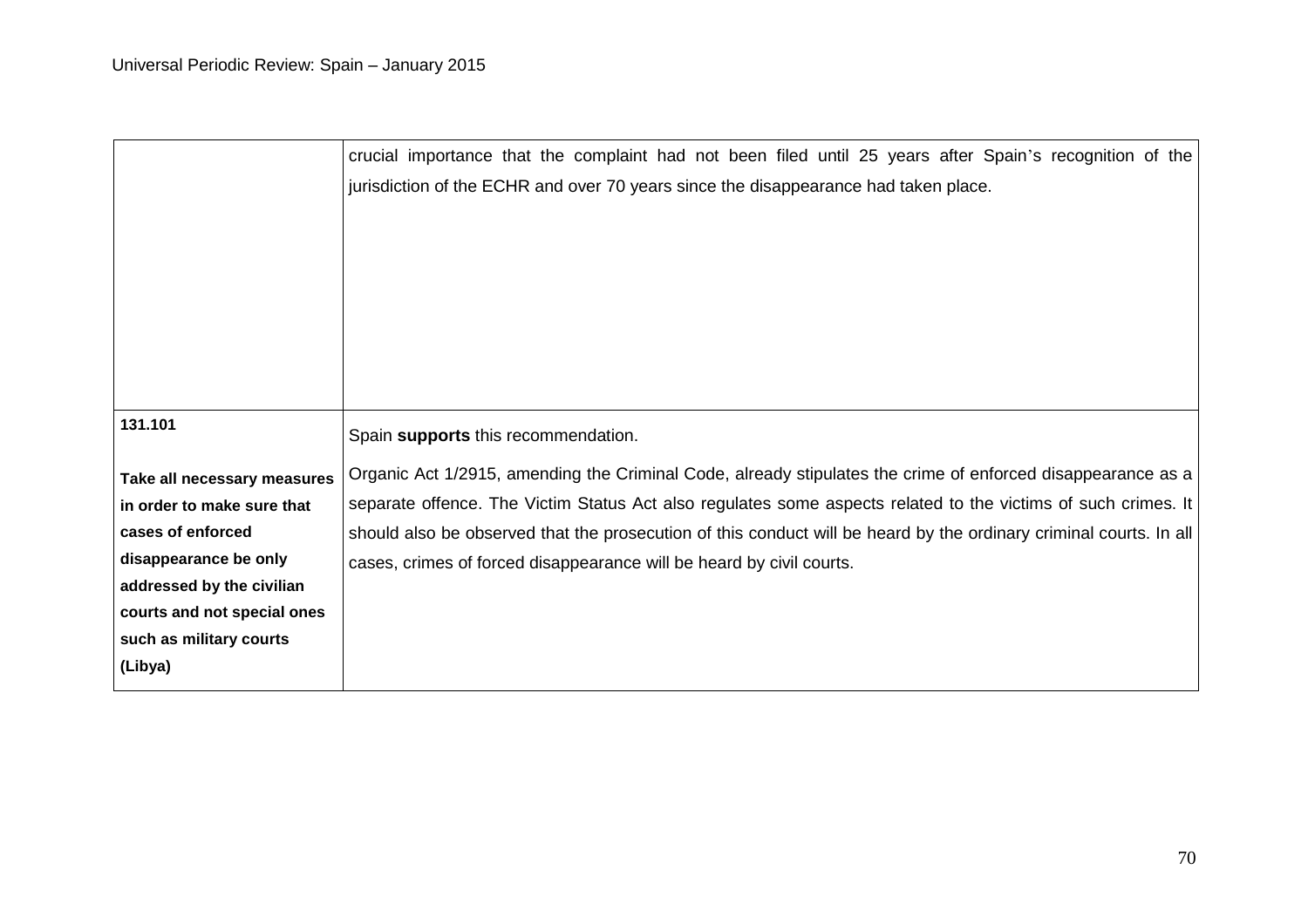| 131.102                            | Spain supports this recommendation.  |
|------------------------------------|--------------------------------------|
| Adopt legislative or other         | See reply to recommendation 131.101. |
| necessary measures to              |                                      |
| establish a definition of          |                                      |
| victim consistent with Article     |                                      |
| 24, paragraph 1 of the             |                                      |
| <b>Convention against Enforced</b> |                                      |
| <b>Disappearances and ensure</b>   |                                      |
| that any person who has            |                                      |
| suffered a direct harm as a        |                                      |
| result of an enforced              |                                      |
| disappearance can receive          |                                      |
| all compensation and               |                                      |
| redress measures                   |                                      |
| established under the law,         |                                      |
| even if criminal proceedings       |                                      |
| have not been initiated            |                                      |
| (Panama)                           |                                      |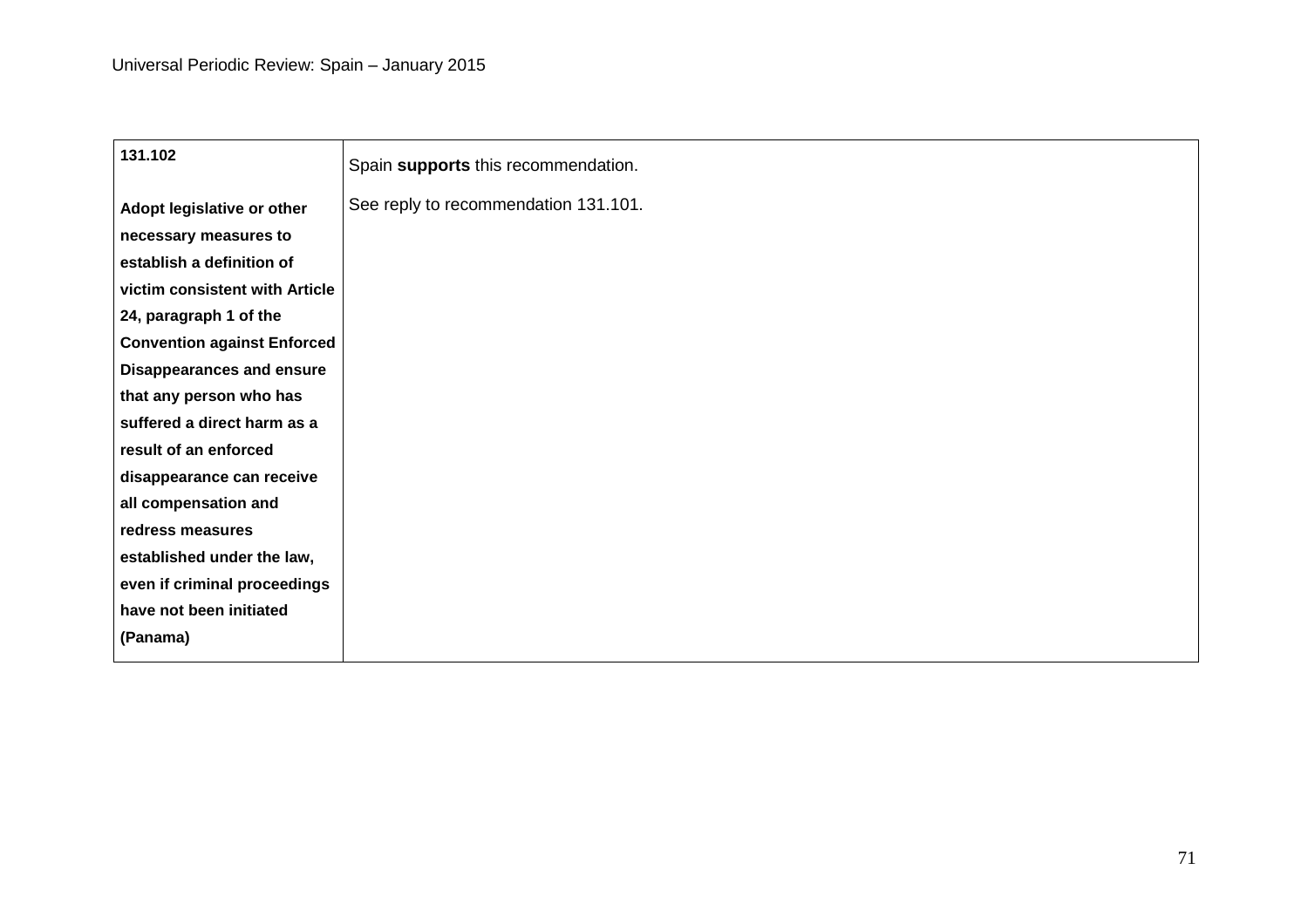| 131.103                       | Spain supports this recommendation.  |
|-------------------------------|--------------------------------------|
| Fully address the issue of    | See reply to recommendation 131.101. |
| enforced disappearances in    |                                      |
| close cooperation with        |                                      |
| human rights mechanisms       |                                      |
| (Republic of Korea)           |                                      |
| 131.104                       | Spain supports this recommendation.  |
| Adopt appropriate legislative | See reply to recommendation 131.101. |
| or judicial measures to       |                                      |
| criminalize enforced          |                                      |
| disappearance, in             |                                      |
| accordance to the provisions  |                                      |
| of ICPPED and promote         |                                      |
| changes in the internal order |                                      |
| which enable enforced         |                                      |
| disappearances to be          |                                      |
| investigated thoroughly and   |                                      |
| impartially (Argentina)       |                                      |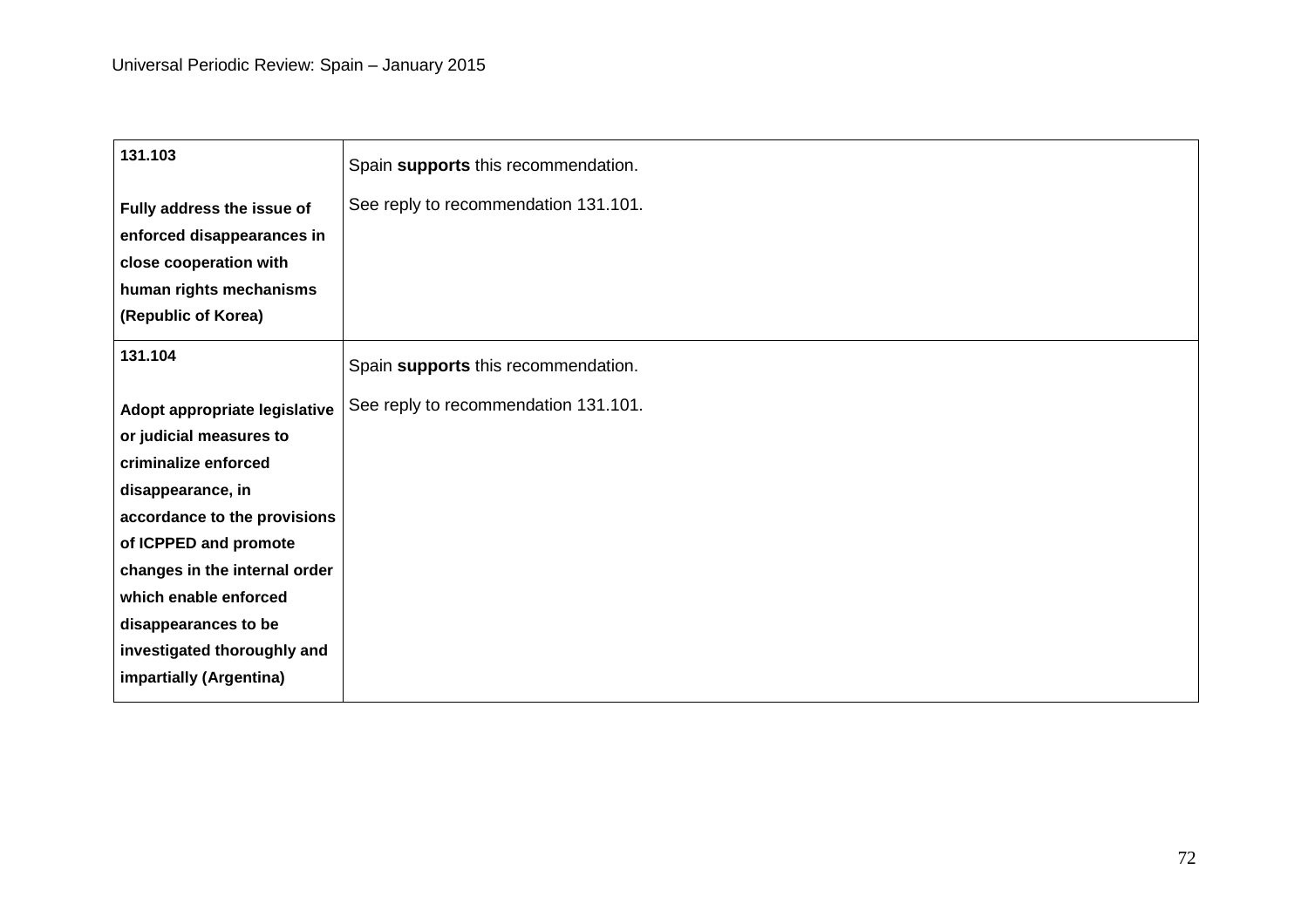| Spain supports this recommendation.                                                         |
|---------------------------------------------------------------------------------------------|
| The Voluntary Jurisdiction Bill contains a provision to raise the minimum age for marriage. |
|                                                                                             |
|                                                                                             |
|                                                                                             |
| Spain supports this recommendation.                                                         |
| See reply to recommendation 131.105.                                                        |
|                                                                                             |
|                                                                                             |
|                                                                                             |
|                                                                                             |
| Spain supports this recommendation.                                                         |
| See reply to recommendation 131.36.                                                         |
|                                                                                             |
|                                                                                             |
|                                                                                             |
|                                                                                             |
|                                                                                             |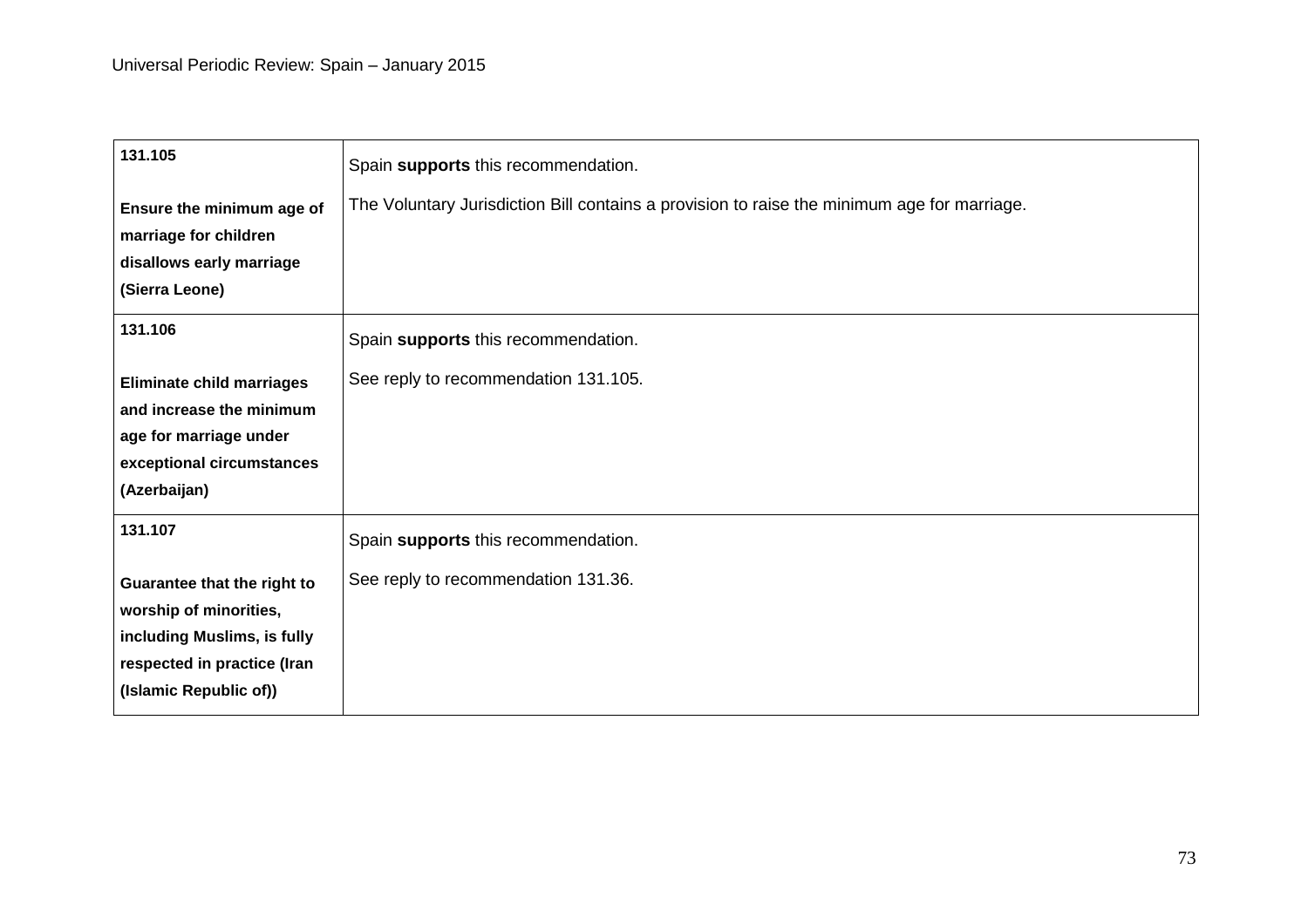| 131.108                                                                                                                                                                                                                 | Spain takes note of this recommendation.                                                                                                                                                                                                                                                                                                                                                                                                                                                                                                                                                                                                                                                                     |
|-------------------------------------------------------------------------------------------------------------------------------------------------------------------------------------------------------------------------|--------------------------------------------------------------------------------------------------------------------------------------------------------------------------------------------------------------------------------------------------------------------------------------------------------------------------------------------------------------------------------------------------------------------------------------------------------------------------------------------------------------------------------------------------------------------------------------------------------------------------------------------------------------------------------------------------------------|
| Decriminalize defamation                                                                                                                                                                                                | The Spanish Penal Code only classifies as an offence actions or expressions that harm the dignity of another                                                                                                                                                                                                                                                                                                                                                                                                                                                                                                                                                                                                 |
| and place it within the civil                                                                                                                                                                                           | person, undermine their reputation or attack their self-esteem when such actions are viewed in the public                                                                                                                                                                                                                                                                                                                                                                                                                                                                                                                                                                                                    |
| code in accordance with                                                                                                                                                                                                 | sphere as serious. Moreover, defamation consisting in the imputation of facts will not be considered a serious                                                                                                                                                                                                                                                                                                                                                                                                                                                                                                                                                                                               |
| international standards                                                                                                                                                                                                 | offence, unless such defamation was carried out in full knowledge of its falsity or with reckless disregard for the                                                                                                                                                                                                                                                                                                                                                                                                                                                                                                                                                                                          |
| (Estonia)                                                                                                                                                                                                               | truth.                                                                                                                                                                                                                                                                                                                                                                                                                                                                                                                                                                                                                                                                                                       |
| 131.109                                                                                                                                                                                                                 | Spain supports this recommendation.                                                                                                                                                                                                                                                                                                                                                                                                                                                                                                                                                                                                                                                                          |
| <b>Strengthen the</b>                                                                                                                                                                                                   | The Spanish Constitution (Articles 20, 21 and 22) guarantees the freedom of expression, assembly and                                                                                                                                                                                                                                                                                                                                                                                                                                                                                                                                                                                                         |
| <b>Government's commitment</b>                                                                                                                                                                                          | association, and no legal provision has produced any limitation of those rights.                                                                                                                                                                                                                                                                                                                                                                                                                                                                                                                                                                                                                             |
| to ensuring fundamental<br>rights of freedom of<br>expression, peaceful<br>assembly and association<br>and continue its cooperation<br>with civil society, particularly<br>with human rights<br>defenders, by investing | On 30 March, Organic Act 4/2015 on the protection of public safety, was approved, following a favourable<br>report by the General Council of the Judiciary and by the Council of State. It should be emphasised that in<br>Spain the right to demonstrate does not depend on prior authorisation, but merely on a communication to the<br>Government authorities, which may prohibit such demonstrations in exceptional cases as specified by law, or<br>place conditions on their materialisation (for example, by changing the time or the itinerary) in order to protect<br>other fundamental rights. Therefore, only demonstrations that are not previously communicated will be subject<br>to sanction. |
| further efforts in creating a                                                                                                                                                                                           | The new Organic Act on the protection of public safety is intended to punish actions that are violent,                                                                                                                                                                                                                                                                                                                                                                                                                                                                                                                                                                                                       |
| favourable environment for                                                                                                                                                                                              | aggressive, coercive, etc. arising from the exercise of the right to conduct a public demonstration, or which                                                                                                                                                                                                                                                                                                                                                                                                                                                                                                                                                                                                |
| the members of the CSOs                                                                                                                                                                                                 | affect public safety. The main priority of the Act is to protect the exercise of meetings and demonstrations, to                                                                                                                                                                                                                                                                                                                                                                                                                                                                                                                                                                                             |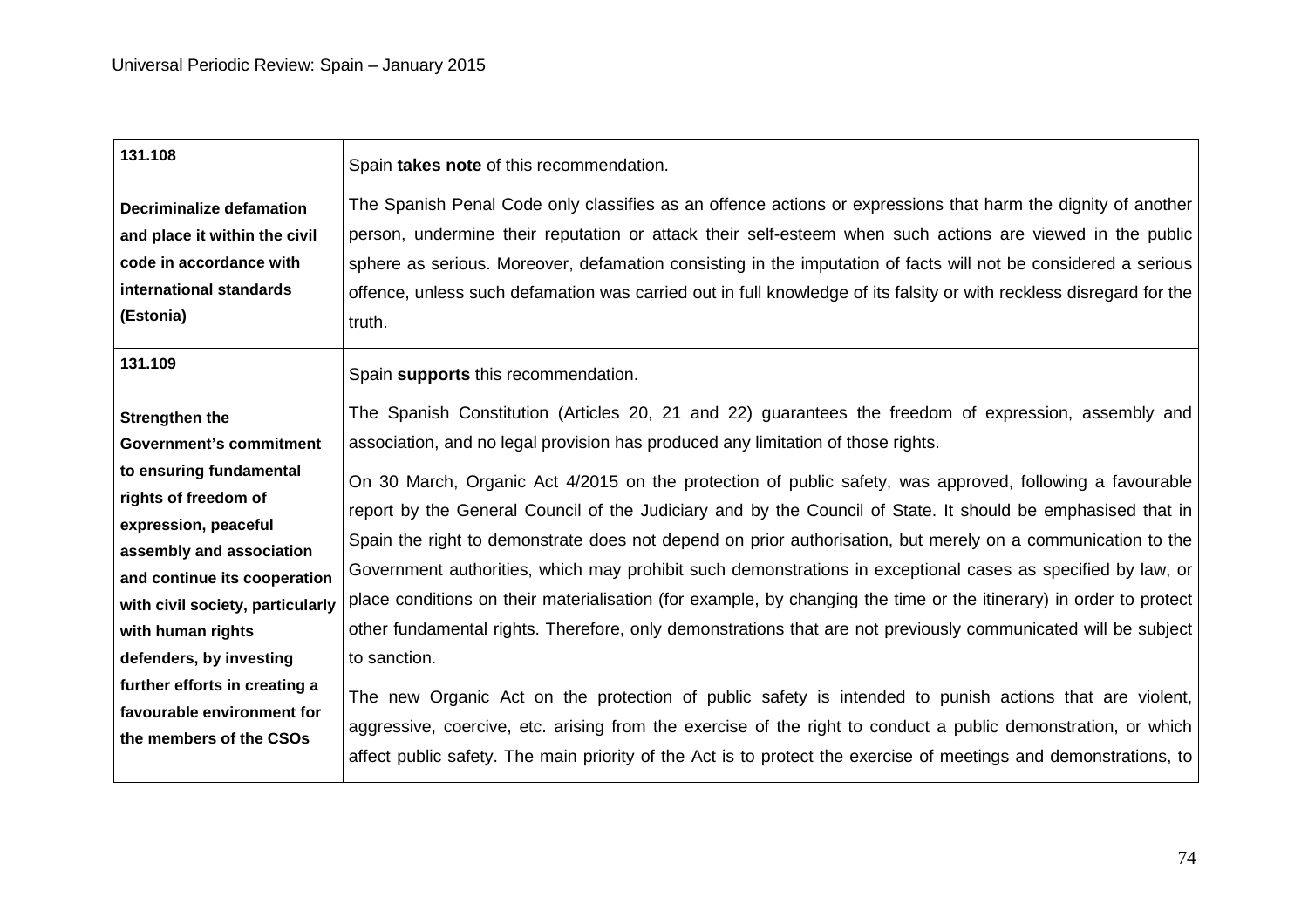| (Serbia)                           | prevent them from endangering public safety and from disrupting the normal development of such meetings<br>and demonstrations. |
|------------------------------------|--------------------------------------------------------------------------------------------------------------------------------|
|                                    | One of the priorities of Spain's foreign policy on human rights is precisely to support the work of human rights               |
|                                    | defenders. The Ministry of Foreign Affairs and Cooperation is in close contact with civil society organisations                |
|                                    | that specialise in human rights issues, and since 1998 has participated in a programme to provide temporary                    |
|                                    | asylum for human rights defenders at risk, in accordance with what is considered good international practice.                  |
| 131.110                            | Spain supports this recommendation.                                                                                            |
| <b>Avoid any legislative</b>       | See reply to recommendation 131.109.                                                                                           |
| amendments which would             |                                                                                                                                |
| disproportionately limit the       |                                                                                                                                |
| exercise of the right to           |                                                                                                                                |
| freedom of assembly                |                                                                                                                                |
| (Sweden)                           |                                                                                                                                |
| 131.111                            | Spain supports this recommendation.                                                                                            |
| Ensure the adjustment of the       | See reply to recommendation 131.109.                                                                                           |
| <b>Public Safety Act, in order</b> |                                                                                                                                |
| not to limit freedom of            |                                                                                                                                |
| expression and the right to        |                                                                                                                                |
| peaceful assembly (Chile)          |                                                                                                                                |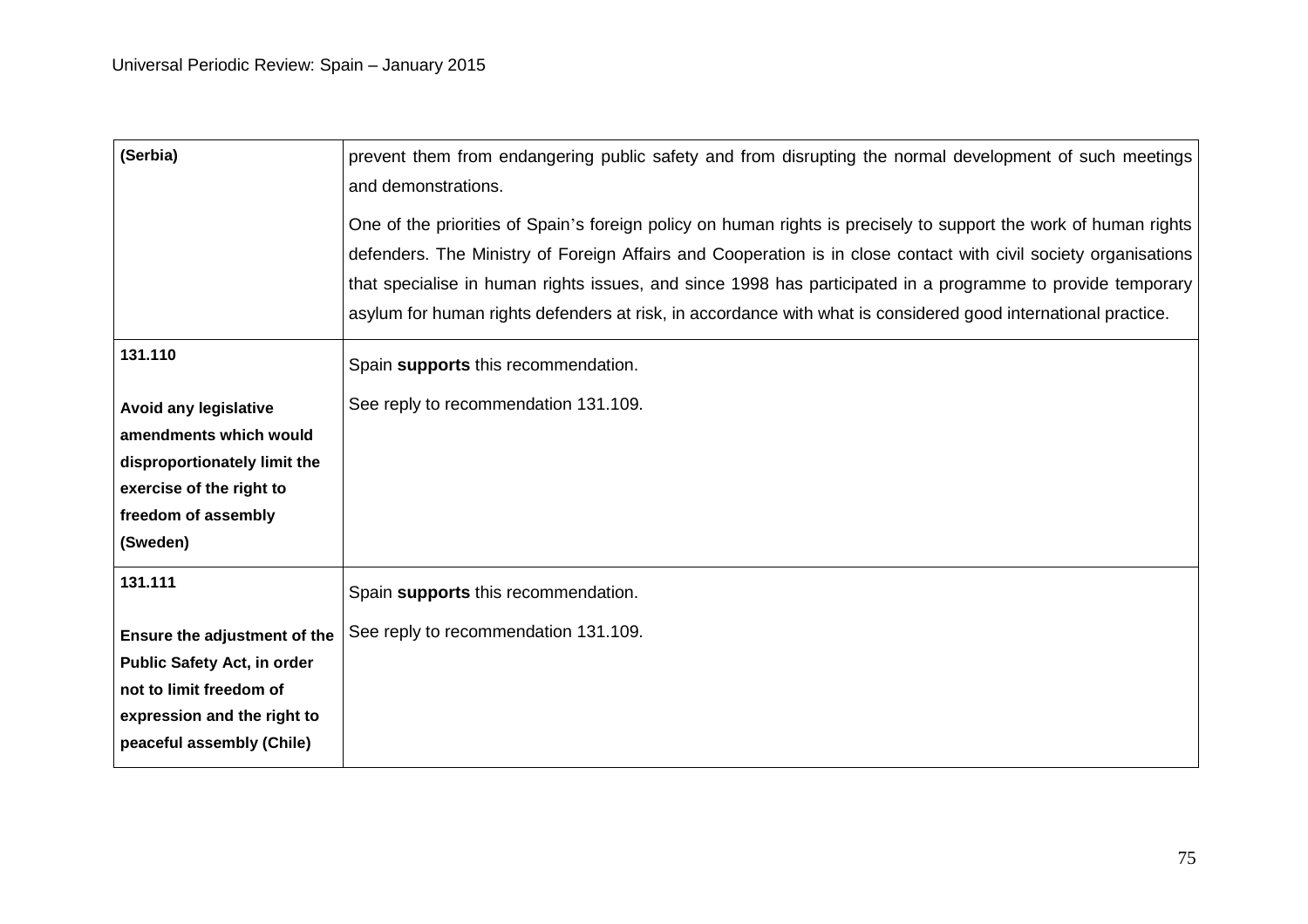| 131.112                      | Spain supports this recommendation.  |
|------------------------------|--------------------------------------|
| Take measures to ensure      | See reply to recommendation 131.109. |
| that all legislation, in     |                                      |
| particular laws concerning   |                                      |
| the right of all persons to  |                                      |
| peaceful assembly and        |                                      |
| demonstration, upholds       |                                      |
| international human rights   |                                      |
| obligations (Costa Rica)     |                                      |
| 131.113                      | Spain supports this recommendation.  |
| Ensure the full enjoyment of | See reply to recommendation 131.109. |
| the rights to freedom of     |                                      |
| assembly and freedom of      |                                      |
| expression, facilitate the   |                                      |
| holding of peaceful rallies  |                                      |
| and revise existing laws or  |                                      |
| refrain from adopting new    |                                      |
| laws placing undue           |                                      |
| restrictions and deterrents  |                                      |
| on the exercise of freedom   |                                      |
| of assembly and freedom of   |                                      |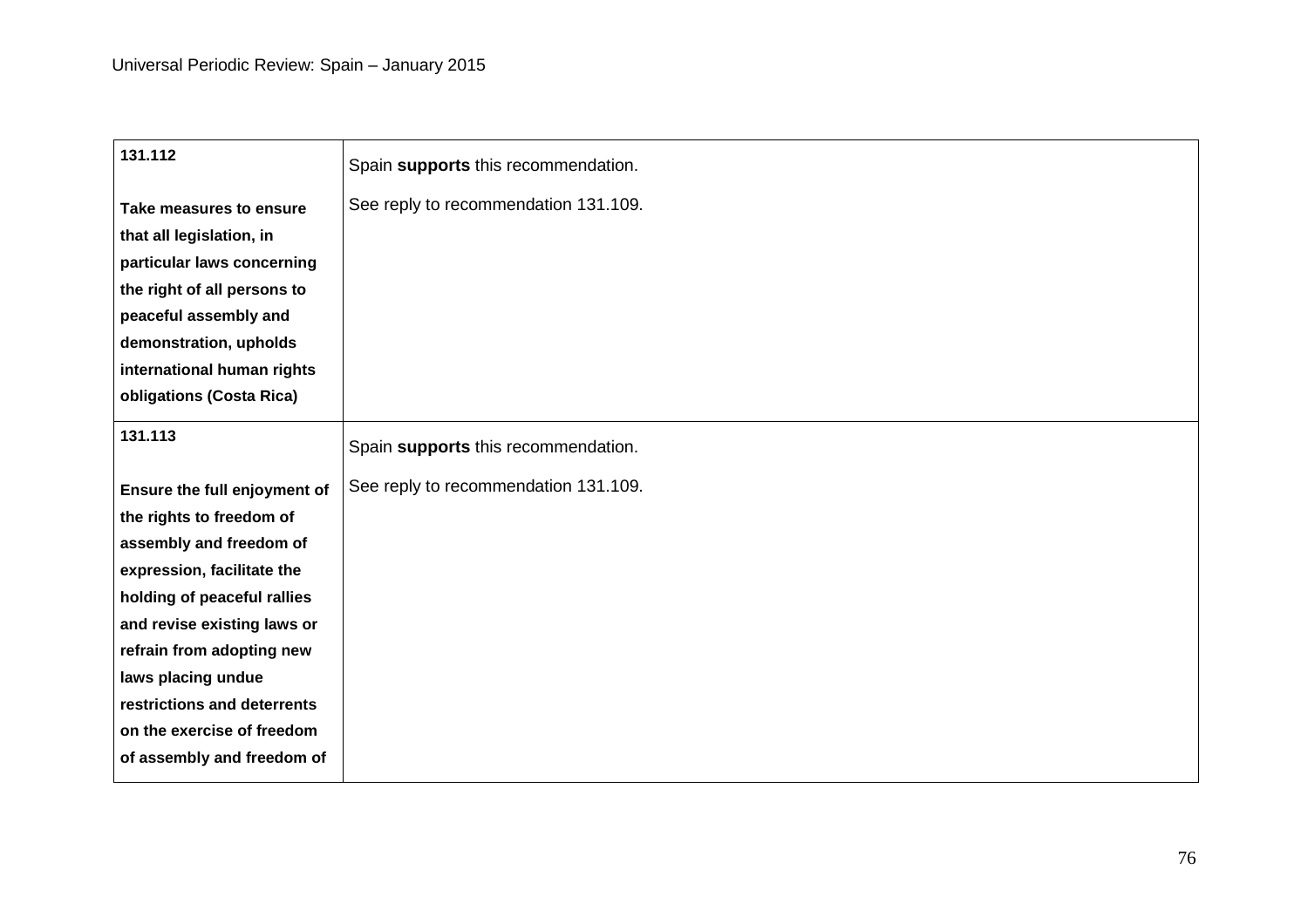| expression (Czech Republic)   |                                                                                                                   |
|-------------------------------|-------------------------------------------------------------------------------------------------------------------|
|                               |                                                                                                                   |
|                               |                                                                                                                   |
|                               |                                                                                                                   |
|                               |                                                                                                                   |
|                               |                                                                                                                   |
|                               |                                                                                                                   |
|                               |                                                                                                                   |
|                               |                                                                                                                   |
|                               | Spain supports this recommendation.                                                                               |
|                               | In general, see reply to recommendation 131.109. The recommendation is accepted because the recently              |
| 131.114                       | adopted legislation (the Organic Act on the protection of public safety) expressly incorporates the principles of |
| <b>Adopt legislation that</b> | legality, equal treatment, non-discrimination, timeliness, proportionality, effectiveness, efficiency and         |
| defines the necessity and     | accountability, which must govern the actions of security and police forces (see reply to recommendation          |
| proportionality of the use of | $131.51$ ).                                                                                                       |
| force by police during acts   |                                                                                                                   |
| of protest of the civil       |                                                                                                                   |
| population (Russian           |                                                                                                                   |
| Federation)                   |                                                                                                                   |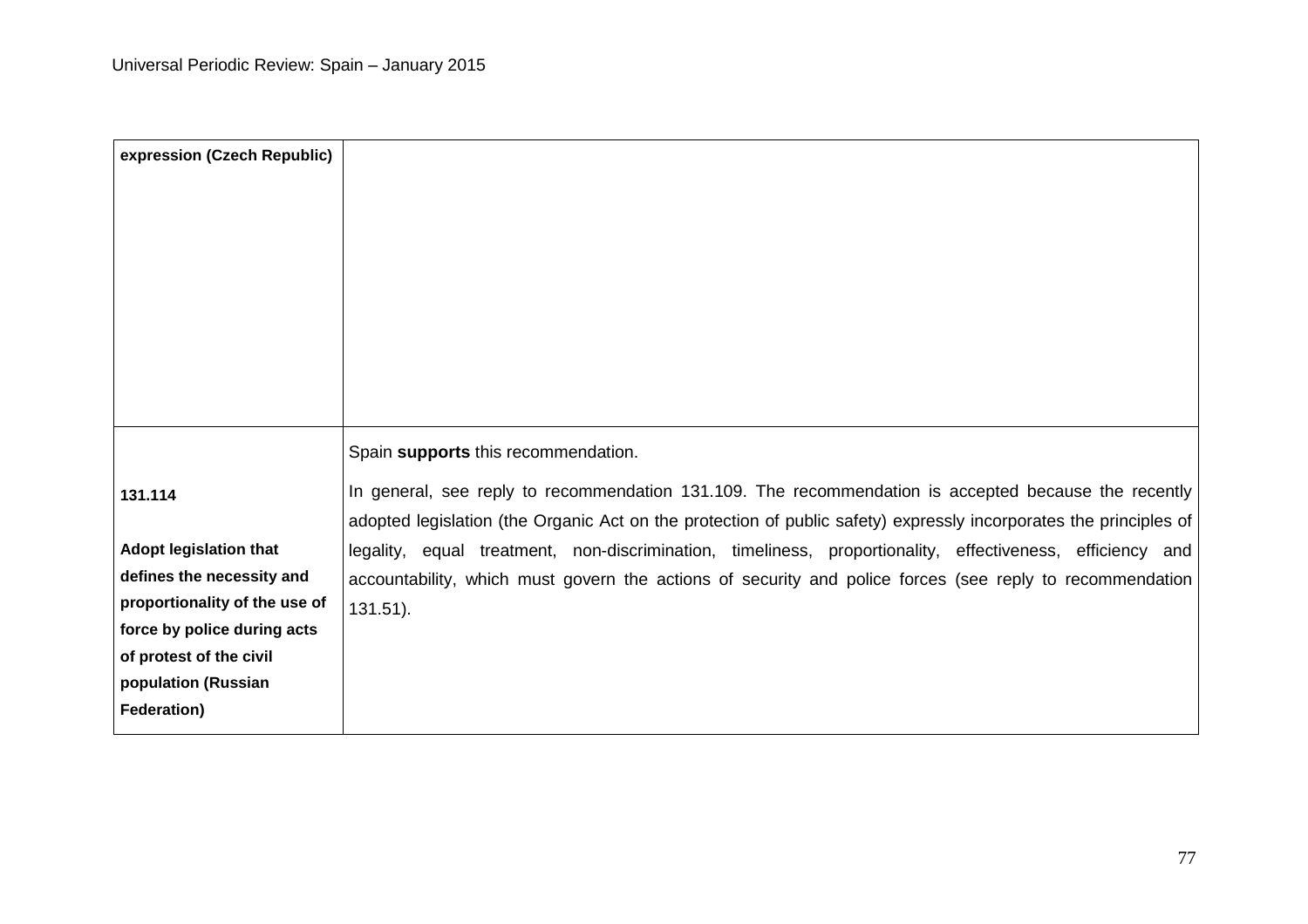| 131.115                      | Spain supports this recommendation.                                                                                |
|------------------------------|--------------------------------------------------------------------------------------------------------------------|
| Increase awareness of        | Training in human rights is a constant element in the activities of the police and security forces, regarding both |
| security forces on the       | formal education and also the approval and updating of operative procedures.                                       |
| respect for human rights     |                                                                                                                    |
| during demonstrations, to    |                                                                                                                    |
| ensure the right to peaceful |                                                                                                                    |
| assembly and freedom of      |                                                                                                                    |
| expression and association   |                                                                                                                    |
| (Switzerland)                |                                                                                                                    |
| 131.116                      | Spain supports this recommendation.                                                                                |
| Step up measures to          | See reply to recommendations 131.26 and 131.48.                                                                    |
| improve employability and    |                                                                                                                    |
| access to employment,        |                                                                                                                    |
| especially among young       |                                                                                                                    |
| men and women, and ensure    |                                                                                                                    |
| equal opportunities between  |                                                                                                                    |
| them (Malaysia)              |                                                                                                                    |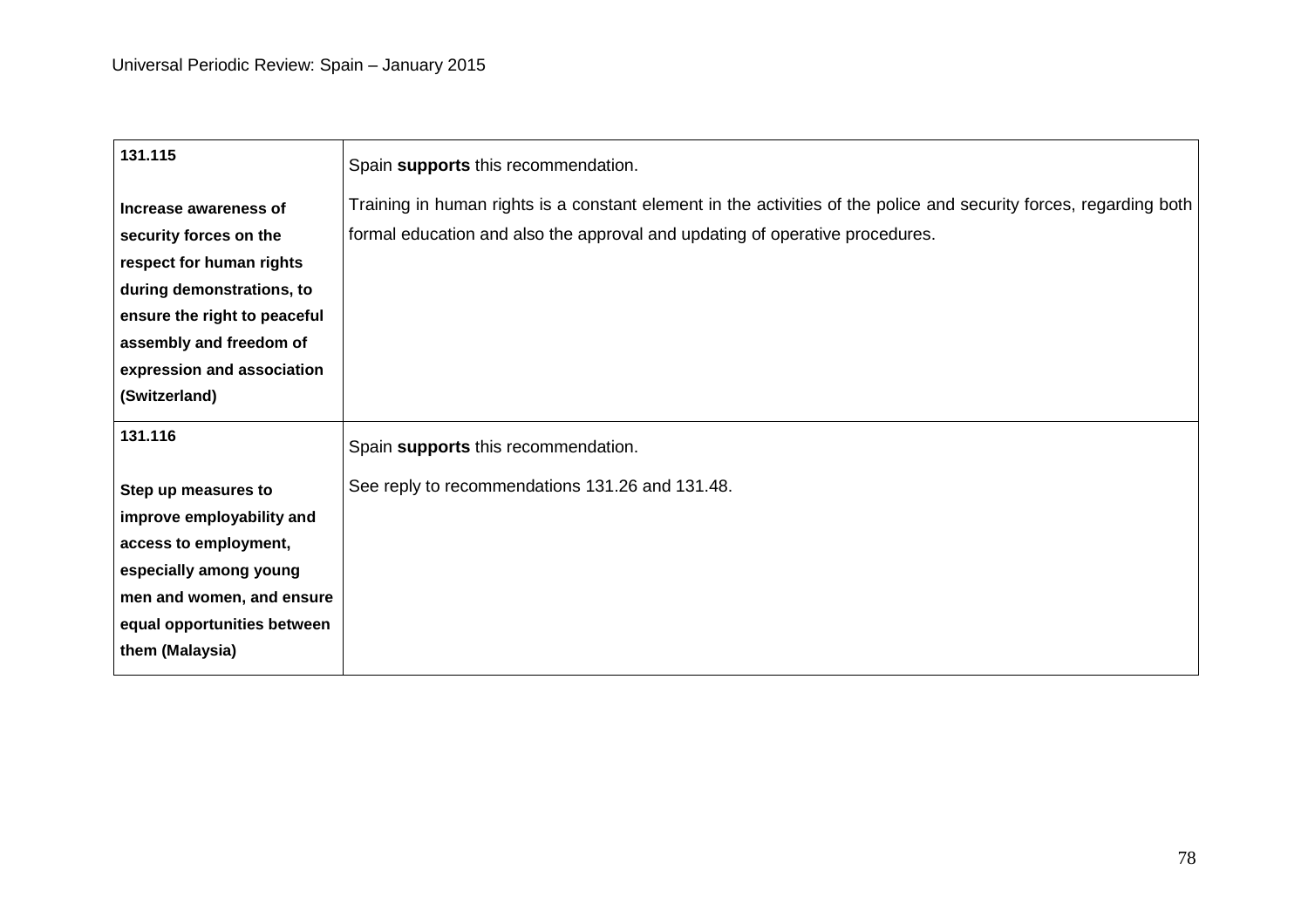|                              | Spain supports this recommendation. |
|------------------------------|-------------------------------------|
| 131.117                      | See reply to recommendation 131.48. |
|                              |                                     |
| Put more emphasis on         |                                     |
| employment, especially on    |                                     |
| reducing the unemployment    |                                     |
| rate of young people (China) |                                     |
| 131.118                      |                                     |
|                              | Spain supports this recommendation. |
| Address the youth            | See reply to recommendation 131.48. |
| unemployment and combat      |                                     |
| effectively the existing     |                                     |
| discrimination against       |                                     |
| migrants in terms of their   |                                     |
| working conditions and       |                                     |
| requirements governing       |                                     |
| access to employment (Iran   |                                     |
| (Islamic republic of))       |                                     |
|                              |                                     |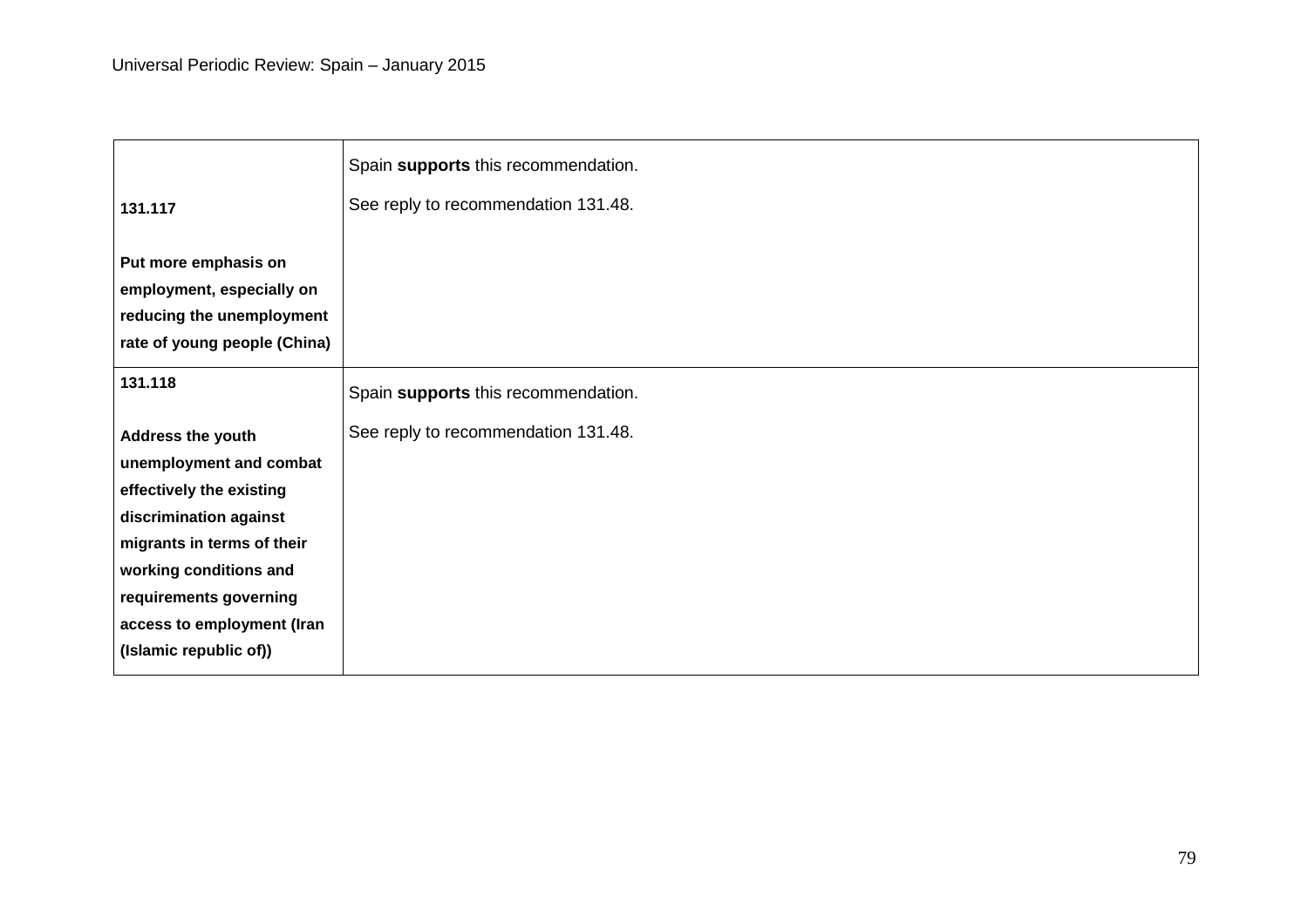| 131.119<br>Spain supports this recommendation.<br><b>Ensure laws regarding</b><br>discrimination with respect<br>to employment or<br>occupation are enforced and<br>that members of the Romani<br>community have the same<br>inclusive legal protections,<br>wages and working<br>Roma and to improve the professional skills of this population group.<br>conditions as others (United<br><b>States of America)</b><br>Spain supports this recommendation.<br>131.120<br>See reply to recommendations 131.121, 131.122, 131.125 and 131.126.<br>Fully ensure the safety and |                            |                                                                                                                                                                                                                                                                                                                                                                                                                                                                                                                                                                                                                                                                      |
|------------------------------------------------------------------------------------------------------------------------------------------------------------------------------------------------------------------------------------------------------------------------------------------------------------------------------------------------------------------------------------------------------------------------------------------------------------------------------------------------------------------------------------------------------------------------------|----------------------------|----------------------------------------------------------------------------------------------------------------------------------------------------------------------------------------------------------------------------------------------------------------------------------------------------------------------------------------------------------------------------------------------------------------------------------------------------------------------------------------------------------------------------------------------------------------------------------------------------------------------------------------------------------------------|
|                                                                                                                                                                                                                                                                                                                                                                                                                                                                                                                                                                              |                            |                                                                                                                                                                                                                                                                                                                                                                                                                                                                                                                                                                                                                                                                      |
|                                                                                                                                                                                                                                                                                                                                                                                                                                                                                                                                                                              |                            | Under the Spanish Constitution, all persons are equal before the law. There may be no discrimination on<br>grounds of birth, race, sex, religion, opinion or any other condition or personal or social circumstance.<br>Accordingly, members of the Roma community are entitled to the same work conditions as the rest of the<br>Spanish population and enjoy the same legal protection. Judges and courts will always condemn situations of<br>discrimination. Furthermore, in the field of employment, the 2012-2020 National Strategy for the Social<br>Inclusion of Roma aims to improve access to mainstream employment and to reduce job insecurity among the |
|                                                                                                                                                                                                                                                                                                                                                                                                                                                                                                                                                                              | economic and social rights |                                                                                                                                                                                                                                                                                                                                                                                                                                                                                                                                                                                                                                                                      |
| of migrant workers, in<br>particular in irregular<br>situation (Bangladesh)                                                                                                                                                                                                                                                                                                                                                                                                                                                                                                  |                            |                                                                                                                                                                                                                                                                                                                                                                                                                                                                                                                                                                                                                                                                      |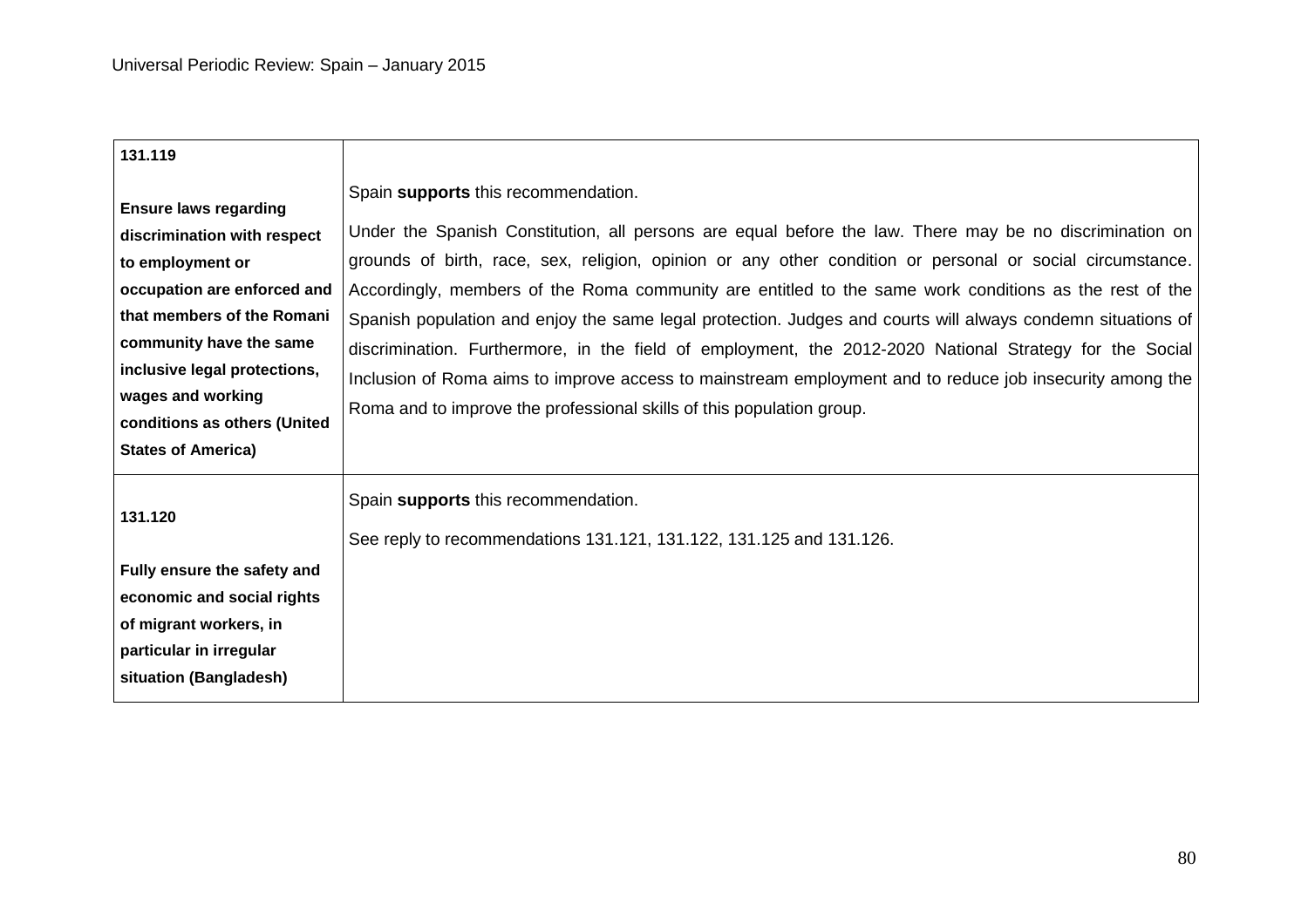| 131.121                      | Spain supports this recommendation.                                                                                                                                                                                                                                                                                                                                                        |
|------------------------------|--------------------------------------------------------------------------------------------------------------------------------------------------------------------------------------------------------------------------------------------------------------------------------------------------------------------------------------------------------------------------------------------|
| Review and modify, in the    | In Spain, there is absolutely no obstruction to the basic healthcare rights of immigrants, which are guaranteed                                                                                                                                                                                                                                                                            |
| light of the                 | by law. The coverage provided is adequate and in accordance with the international standards that have been                                                                                                                                                                                                                                                                                |
| recommendations of this      | ratified by our country.                                                                                                                                                                                                                                                                                                                                                                   |
| review, those measures that  | In fact, immigrants who are legally resident in Spain enjoy the same protection as the Spanish population, while                                                                                                                                                                                                                                                                           |
| may obstruct access to       | even those without legal residence enjoy basic, high-quality healthcare, and special protection is provided to                                                                                                                                                                                                                                                                             |
| basic rights such as health, | pregnant women and children.                                                                                                                                                                                                                                                                                                                                                               |
| education and housing for    |                                                                                                                                                                                                                                                                                                                                                                                            |
| migrants, particularly women | Specifically, the following public healthcare cover is guaranteed to all:                                                                                                                                                                                                                                                                                                                  |
| and children (Nicaragua)     | Urgent healthcare in cases of serious illness or accident, whatever their cause, until hospital discharge;                                                                                                                                                                                                                                                                                 |
|                              | Care during pregnancy, childbirth and the postpartum period;                                                                                                                                                                                                                                                                                                                               |
|                              | Foreigners aged under 18 years receive healthcare under the same conditions as the Spanish<br>population;                                                                                                                                                                                                                                                                                  |
|                              | All persons, regardless of their administrative status, are entitled to receive, without charge, the benefits<br>of disease-prevention and public health programmes, such as the diagnosis and treatment of<br>communicable diseases (for example, tuberculosis or HIV), vaccinations and the regional governments'<br>programmes for the prevention and control of communicable diseases. |
|                              | To further enhance this ample level of protection in Spain, work is continuing to extend the cases in which<br>primary healthcare is provided free of charge for immigrants, whatever their administrative situation. However, it                                                                                                                                                          |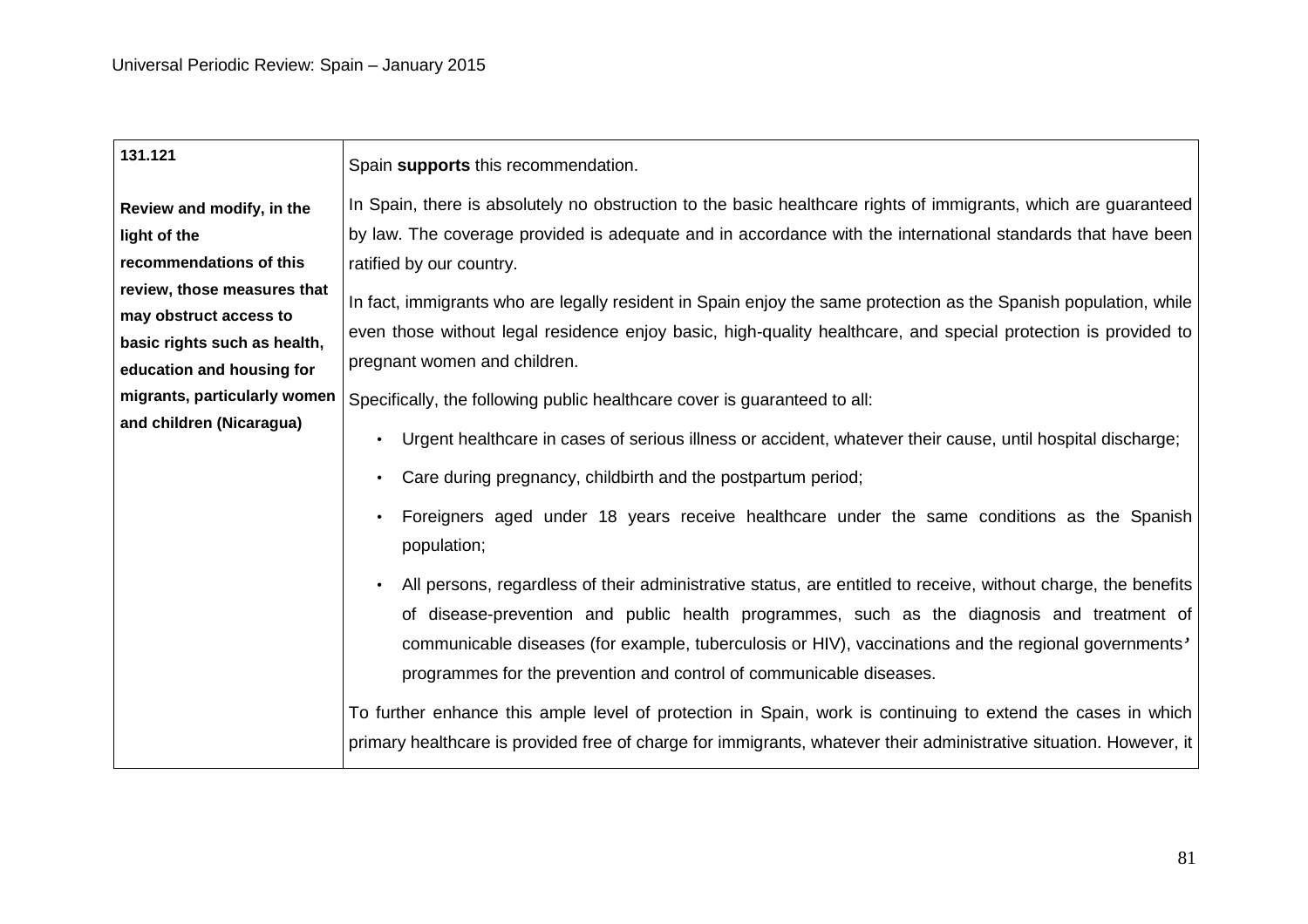should be understood that among comparable countries, according to an analysis of comparative law, Spain provides the highest level of health cover to immigrants. No other country offers more cover, in quantity or quality. In Spain, healthcare is provided to all those who need it, regardless of their administrative situation. Nevertheless, payment of the cost of service may be required of persons not entitled to free healthcare or when there are third parties with the obligation to make this payment.

The right to education is guaranteed in Article 27 of the Spanish Constitution. Education is inclusive, free of charge and compulsory up to the age of sixteen. Rates of investment per pupil in public education, studentteacher ratios and the percentage of spending on pre-school education all compare favourably with other EU countries. In December 2013, Parliament approved the Education Quality Act, the main aims of which are to reduce the rate of early school leaving, to improve education outcomes in accordance with international standards and to improve students' employability and entrepreneurial spirit.

According to Article 13 of the Organic Act on the Rights and Freedoms of Foreigners, "foreign residents have the right to access public housing assistance systems under the terms established by law and the competent authorities. Permanent foreign residents are entitled to such assistance under the same conditions as apply to the Spanish population".

The measures taken by Spain since 2012 to address situations of insolvency, with special attention to the most disadvantaged sectors of society, were recently complemented by Royal Decree-Law 1/2015 of 27 February, on the second-chance mechanism, the reduction of financial burdens and other measures of social benefit.

Royal Decree-Law 1/2015, on bankruptcy, regulates various mechanisms for improving the extra-judicial settlement of debt and introduces a "second-chance" mechanism for individuals to enable them to escape from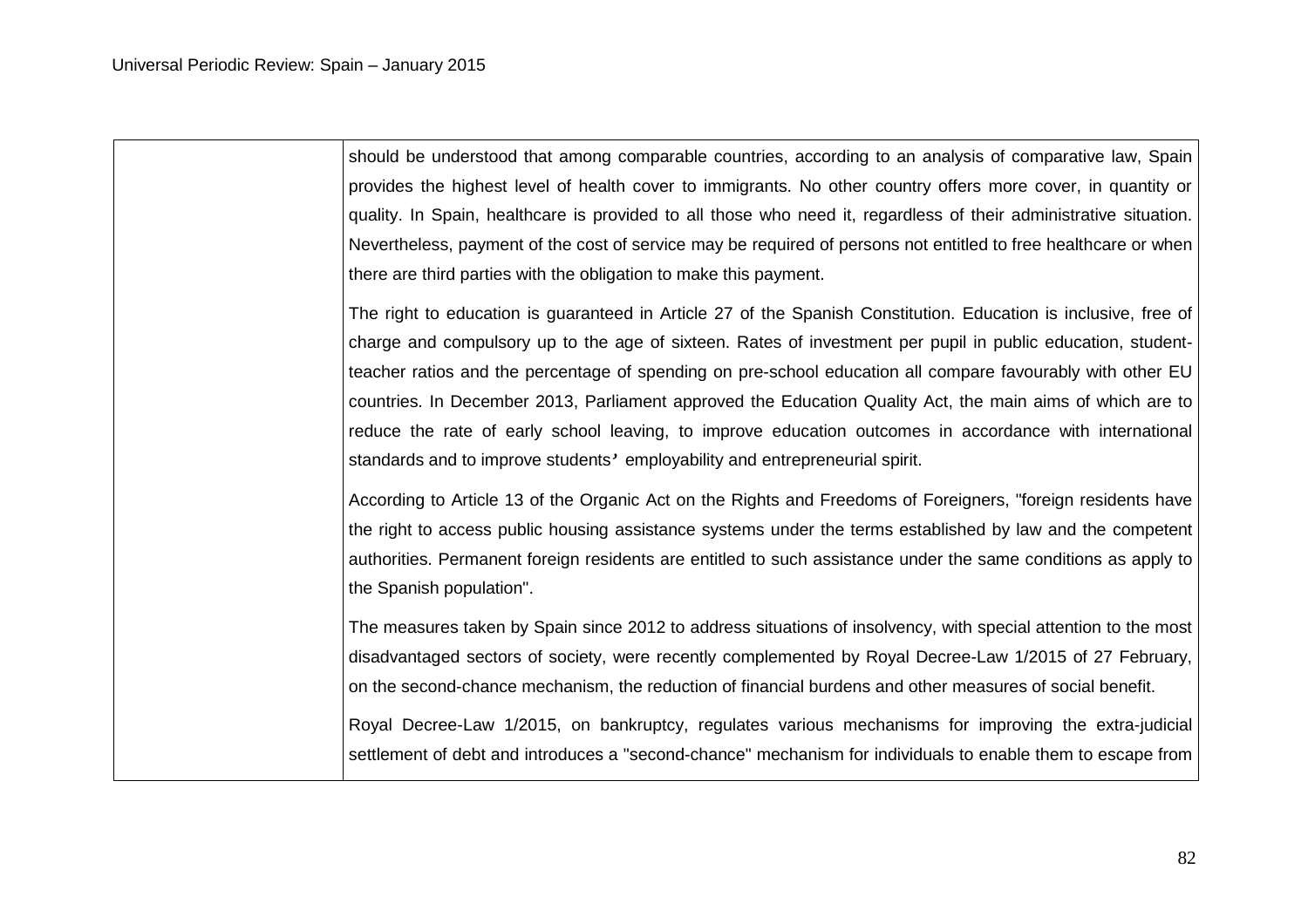the burden of outstanding debt. Thus, even after business or personal economic failure, persons will have the chance to redirect their life and even to undertake new initiatives without being weighed down by former debts. In addition, Royal Decree-Law 1/2015 broadens the subjective scope of the Code of Good Practices for Financial Institutions, allowing a wider segment of the population to benefit from the measure and to restructure their mortgage debt directly with the corresponding credit entity. Moreover, to help families struggling to cope with repayments, those at risk of social exclusion will be permanently exempted from the application of minimum-payment clauses in their mortgage agreements. Another measure included in Royal Decree-Law 1/2015 is the extension of the suspension of eviction from the family home for an additional period of two years (until May 2017). In addition, the population sector eligible to benefit from this measure has been widened. As well as the new measures contained in Royal Decree-Law 1/2015, work continues on improving the Social Housing Fund. This is periodically monitored to assess its performance and to identify opportunities for improvement. Thus, it was recently decided to prolong the existence of the Social Housing Fund until 2016. The above measures are part of the Government's policy to alleviate the effects of the economic crisis on the population, in particular as regards protecting the right to decent housing, and reflect the grave concern that such situations of vulnerability have generated within the Government since the beginning of the crisis.

Joint action will be taken, in coordination with the Autonomous Communities, to detect possible obstacles to access to housing assistance, particularly for women and children.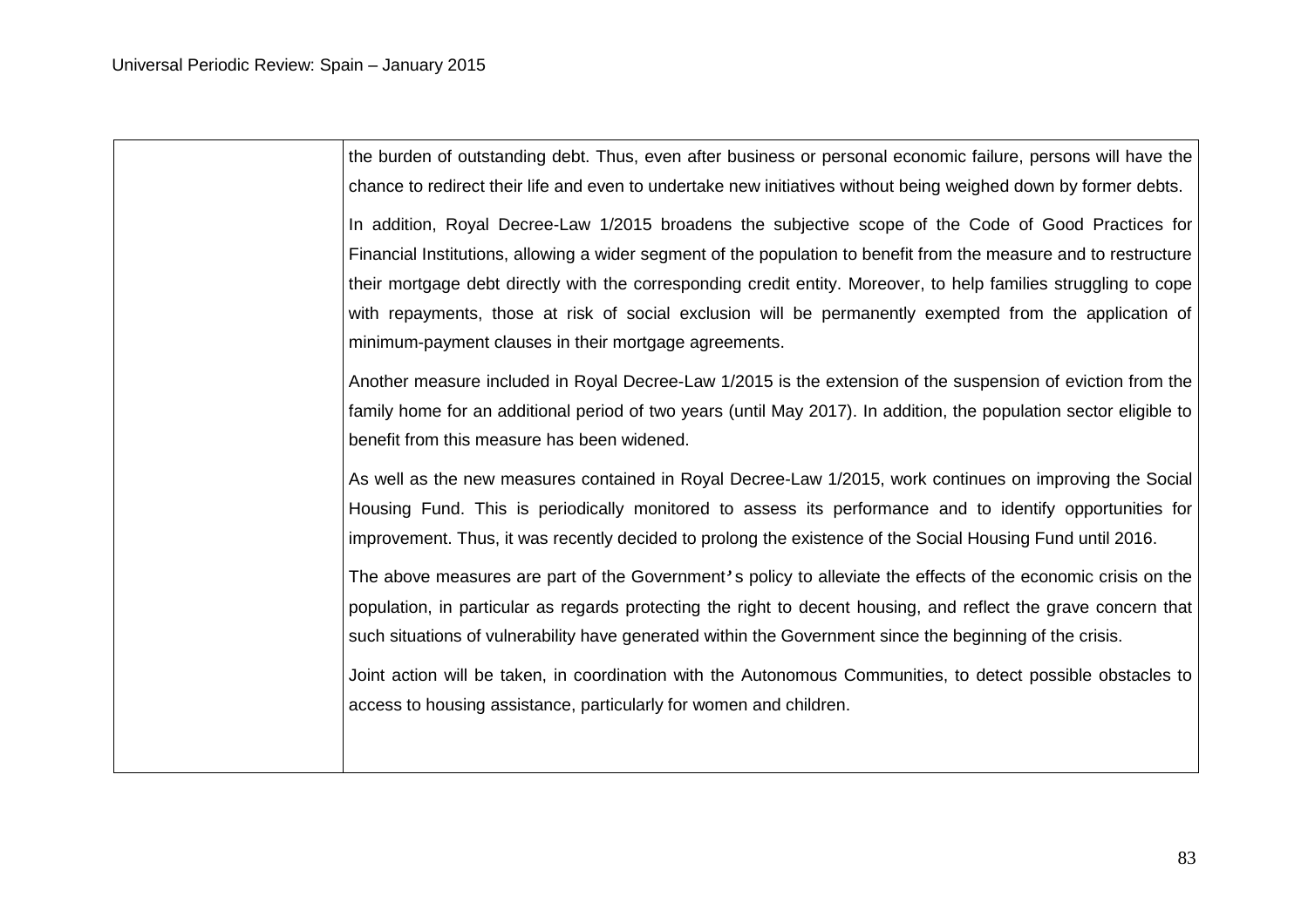| 131.122                                                                                                                                                                                                                                                    | Spain supports this recommendation.                                                                                                                                                                                                                                                                                                                                                                                                                                                                                                                                                                                                                                                                                                                                                                                                                                                                                                        |
|------------------------------------------------------------------------------------------------------------------------------------------------------------------------------------------------------------------------------------------------------------|--------------------------------------------------------------------------------------------------------------------------------------------------------------------------------------------------------------------------------------------------------------------------------------------------------------------------------------------------------------------------------------------------------------------------------------------------------------------------------------------------------------------------------------------------------------------------------------------------------------------------------------------------------------------------------------------------------------------------------------------------------------------------------------------------------------------------------------------------------------------------------------------------------------------------------------------|
| Make an impact assessment                                                                                                                                                                                                                                  | Studies have been made to analyse the impact of certain aspects of the health reform introduced by Royal                                                                                                                                                                                                                                                                                                                                                                                                                                                                                                                                                                                                                                                                                                                                                                                                                                   |
| of any negative                                                                                                                                                                                                                                            | Decree-Law 16/2012 of 20 April.                                                                                                                                                                                                                                                                                                                                                                                                                                                                                                                                                                                                                                                                                                                                                                                                                                                                                                            |
| consequences of budgetary<br>adjustments with regard to<br>universal access to health<br>and education, particularly<br>their impact on vulnerable<br>groups such as migrants,<br>women, people with<br>disabilities, the elderly and<br>children (Norway) | Thus, with respect to notifiable diseases, studies have compared the situation existing in 2011, before the<br>reform, with that observed from 2012, and have concluded that there were no increases in the incidence of the<br>most significant diseases (tuberculosis, gonococcal infection and syphilis). As for the most vulnerable groups,<br>such as children, there is no possibility that this health care reform may have worsened their healthcare<br>situation, because in Spain all migrant children receive the same treatment as their Spanish counterparts. This<br>is equally true of women during pregnancy, childbirth and the postpartum period.<br>It can be concluded that the adjustments made have affected the field of healthcare management, as budget<br>allocations have been reduced. Nevertheless, the level of healthcare provision has been maintained and the<br>standard of public health is unaffected. |
|                                                                                                                                                                                                                                                            | Regarding access to education, Royal Decree 1635/2009, of 30 October, on the admission of students to public<br>and to state-aided private schools, states that "during the period of compulsory schooling, all students are<br>entitled to free schooling and high quality education" and that "the only requirements made of students shall be<br>those corresponding to their age or those required by the academic framework established for a particular type<br>of teaching or course for which a place is applied".<br>In addition, the budget for the general system of grants and study assistance has been increased by almost<br>250 million euros, from 1,168,225,600 euros in 2011 to 1,411,024,600 euros in 2014.                                                                                                                                                                                                            |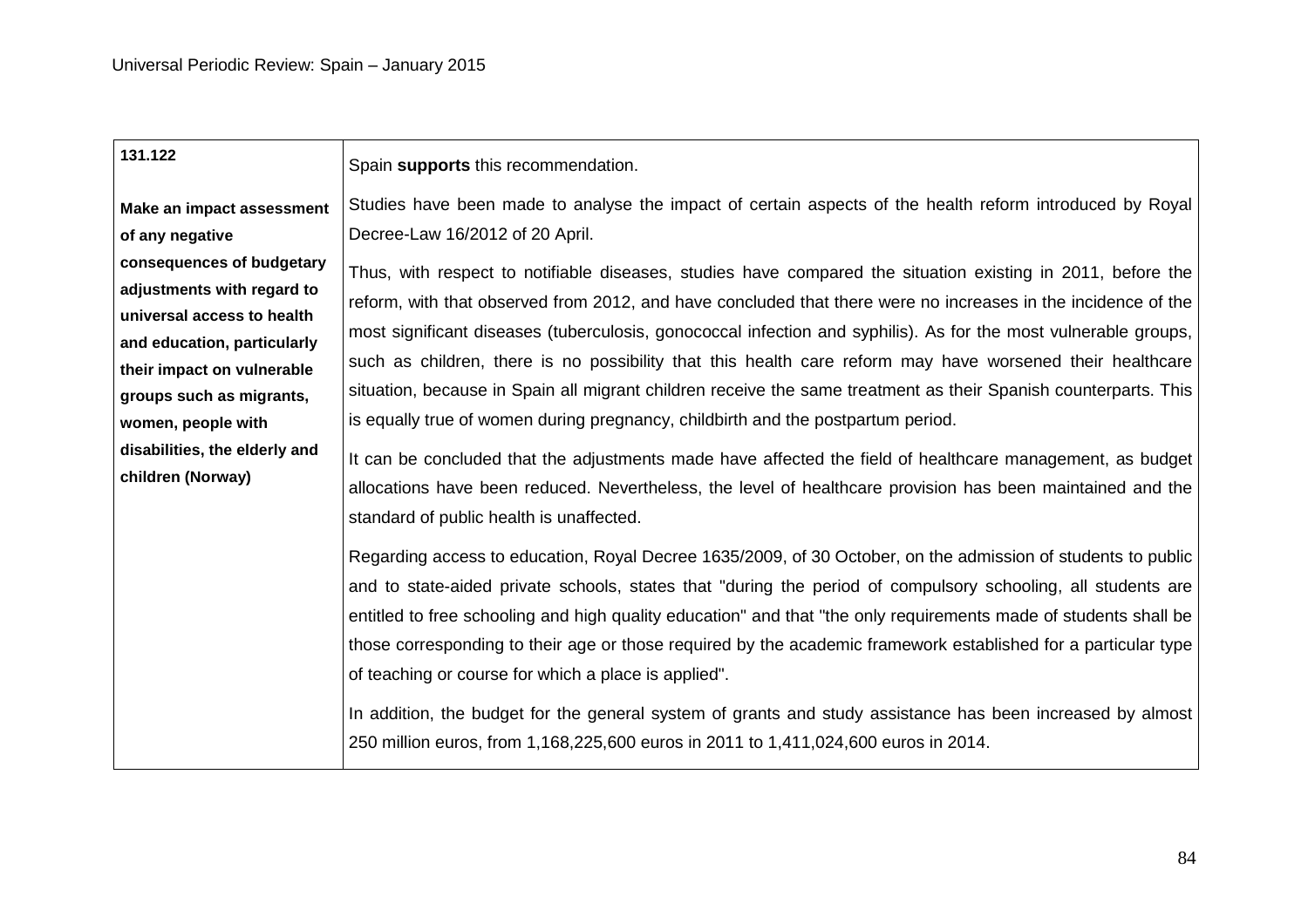The 2013-2016 National Action Plan for Social Inclusion details over 240 activities in response to the consequences of the financial crisis, to benefit society in general and the underprivileged in particular. This Plan includes a system of indicators to assess its effectiveness and the evolution of social indicators, together with a cross-cutting objective, namely the fight against child poverty. It also calls for the provision of free medicines for persons most in need, for income guarantee programmes and for responses to cases of social emergency. In addition, it includes measures to provide assistance to people with difficulties in paying their housing costs. The Plan will be evaluated by an interim report in 2015, covering the years 2013 and 2014, and by a final report in 2017.

Regarding the effects of budget cutbacks on persons with disabilities and on their assessment, in 2009, with the collaboration of the Ministry of Health, Social Services and Equality, the Spanish Centre for Documentation on Disability (CERMI) published a study entitled "The impact of the economic crisis on persons with disability and on their families", which is available at the following link: *http://sid.usal.es/libros/discapacidad/23209/8-1/elimpacto-de-la-crisis-economica-en-las-personas-con-discapacidad-y-sus-familias.aspx*. This study highlights the main needs, difficulties and special vulnerability of people in this sector, which have been taken into account in the measures introduced since 2012. The document illustrates situations in various areas, such as employment, income and other benefits, qualifications and training, access to resources, health status, accessibility and participation.

In drafting the National Disability Action Plan 2014-2016, policymakers took account of the needs that had been identified and of those requiring further analysis for future action to be taken. Thus, a study is expected to be conducted during 2015 to help design a special plan for people with disabilities in rural areas (Measure 3 of the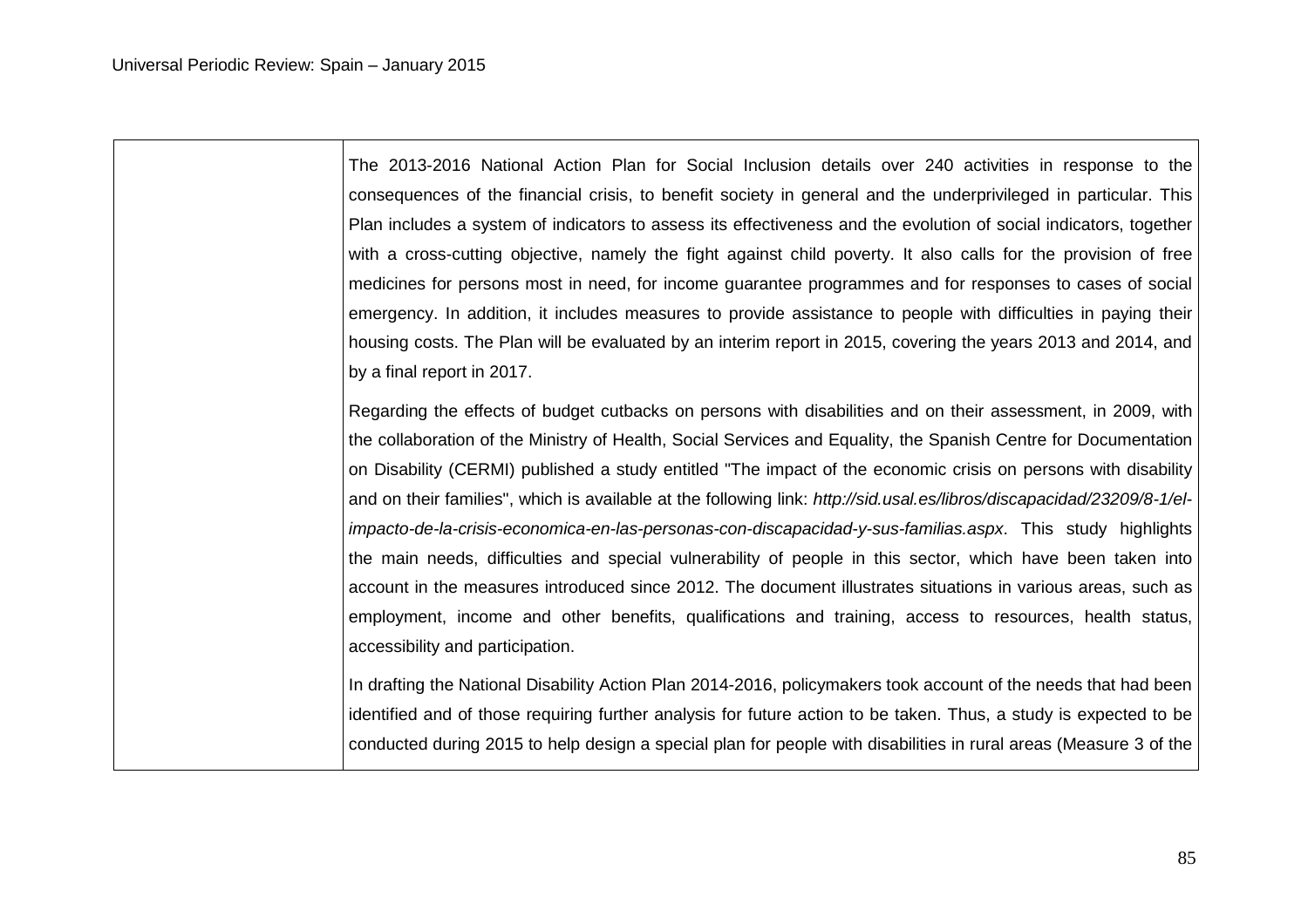|                                  | Action Plan), as it is in these areas where the vulnerability of people with disabilities is most acute.       |
|----------------------------------|----------------------------------------------------------------------------------------------------------------|
|                                  | Furthermore, with respect to budget cuts and their impact on agencies in the voluntary sector, even during the |
|                                  | worst moments of the crisis, budgetary allocations to non-profit institutions were maintained and these were   |
|                                  | increased, albeit only slightly, last year.                                                                    |
|                                  |                                                                                                                |
| 131.123                          | Spain supports this recommendation.                                                                            |
| <b>Proceed to systematically</b> | See reply to recommendations 131.121 and 131.122.                                                              |
| assess the impact of             |                                                                                                                |
| austerity measures on the        |                                                                                                                |
| most vulnerable social           |                                                                                                                |
| groups, especially children      |                                                                                                                |
| (Algeria)                        |                                                                                                                |
| 131.124                          | Spain supports this recommendation.                                                                            |
| <b>Consider prioritizing</b>     | See reply to recommendation 131.121 in relation to Royal Decree 1/2015 and the reply to recommendation         |
| measures to mitigate the         | 131.122.                                                                                                       |
| impacts of the economic          |                                                                                                                |
| crisis (Sri Lanka)               |                                                                                                                |
|                                  |                                                                                                                |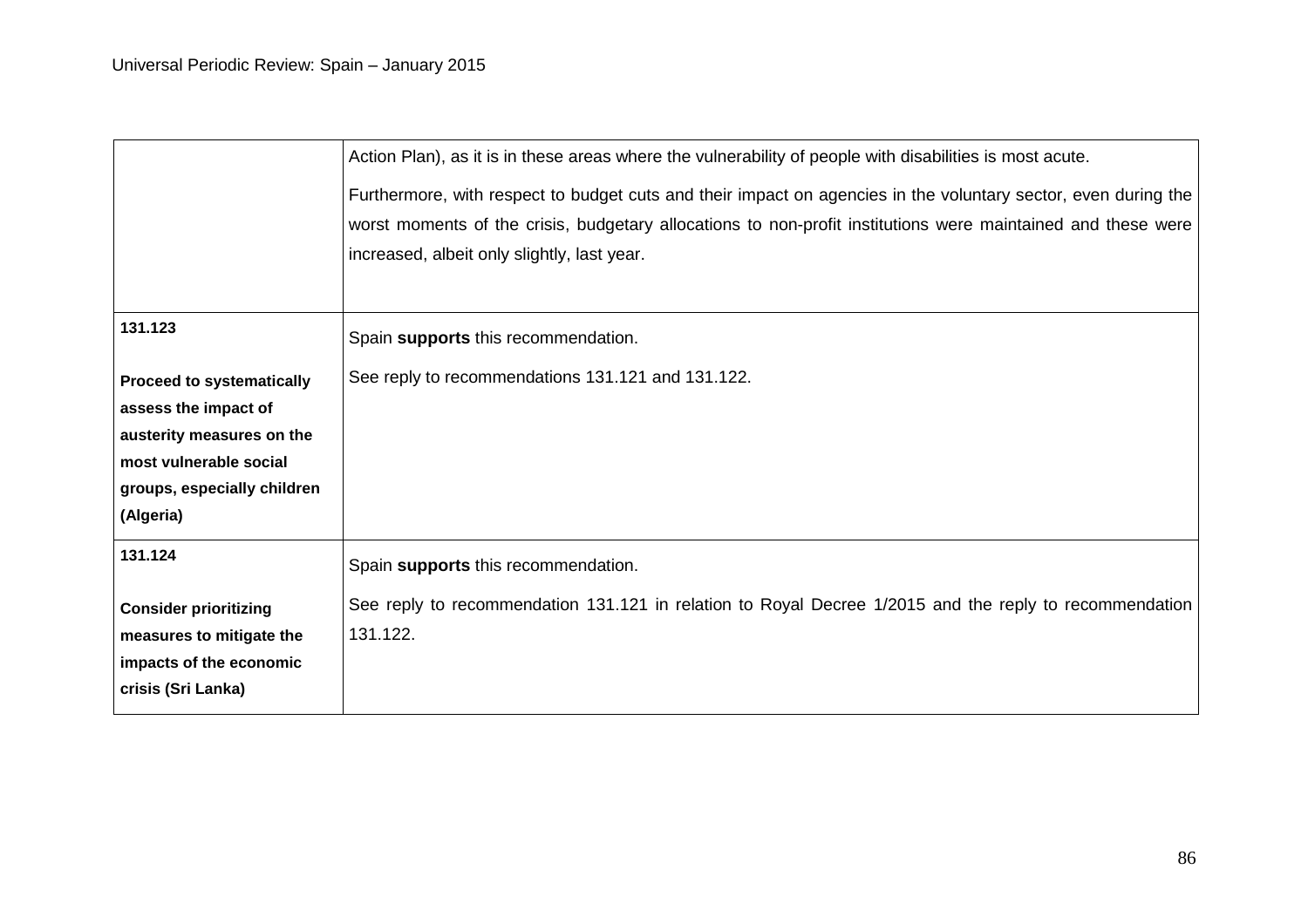| 131.125                                                                                                                                                                                                            | Spain supports this recommendation.                                                                                                                                                                                                                                                                                                                                                                                                                                                                                                                                                                                                                                                                                                                                                                                                                                                                                                                                                                                                                                                                                                                                                                                                                        |
|--------------------------------------------------------------------------------------------------------------------------------------------------------------------------------------------------------------------|------------------------------------------------------------------------------------------------------------------------------------------------------------------------------------------------------------------------------------------------------------------------------------------------------------------------------------------------------------------------------------------------------------------------------------------------------------------------------------------------------------------------------------------------------------------------------------------------------------------------------------------------------------------------------------------------------------------------------------------------------------------------------------------------------------------------------------------------------------------------------------------------------------------------------------------------------------------------------------------------------------------------------------------------------------------------------------------------------------------------------------------------------------------------------------------------------------------------------------------------------------|
| Take steps to ensure that the<br>measures of austerity do not<br>negatively impact economic,<br>social and cultural rights,<br>specially the rights to<br>adequate housing, health,<br>food and education (Brazil) | See reply to recommendation 131.121 in relation to Royal Decree 1/2015, and the reply to recommendation<br>131.122.<br>One of the outcomes of the Government's healthcare reform is that many people who previously had to pay up<br>to 40% of the price of medicines now receive them free of charge. This is the case, for example, of unemployed<br>persons whose entitlement to unemployment benefits has expired. In addition, people with severe or chronic<br>illnesses need only contribute 10% of the cost of their medication, and moreover this sum is capped at a<br>current maximum of 4.23 euros. The same benefits are available to the elderly and to pensioners, who,<br>depending on their economic situation, have different contribution caps, ranging from 8.23 to 61.75 euros per<br>month. The budget adjustments made in the public healthcare system have been the unavoidable minimum to<br>ensure its present and future sustainability, and have taken into account criteria for promoting the social<br>integration of citizens. In fact, some of the measures taken are currently being reviewed, such as the financial<br>contribution for the dispensing of medicines that are only available through hospital pharmacies. |
|                                                                                                                                                                                                                    |                                                                                                                                                                                                                                                                                                                                                                                                                                                                                                                                                                                                                                                                                                                                                                                                                                                                                                                                                                                                                                                                                                                                                                                                                                                            |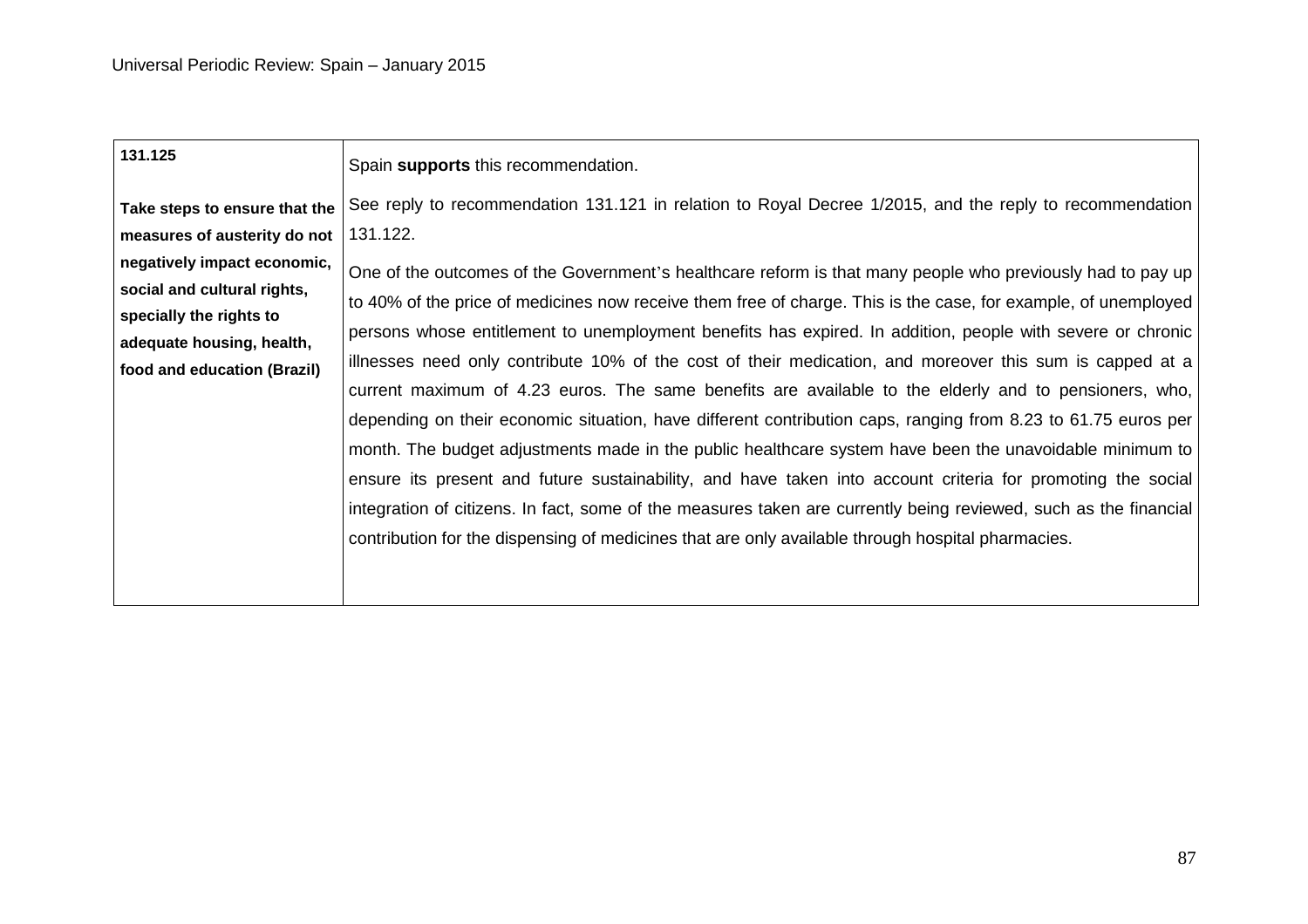| 131.126                                                                                                                                                                                                                              | Spain supports this recommendation.<br>In general, see reply to recommendation 131.121 in relation to Royal Decree 1/2015, and to recommendations                                                                                                                                                                                                                                                                                                                                                                                                                                                                                                                                                                                                                                                            |
|--------------------------------------------------------------------------------------------------------------------------------------------------------------------------------------------------------------------------------------|--------------------------------------------------------------------------------------------------------------------------------------------------------------------------------------------------------------------------------------------------------------------------------------------------------------------------------------------------------------------------------------------------------------------------------------------------------------------------------------------------------------------------------------------------------------------------------------------------------------------------------------------------------------------------------------------------------------------------------------------------------------------------------------------------------------|
| That any austerity measures<br>adopted by the Government<br>should be minimal,<br>temporary, proportional,<br>non-discriminatory, and take<br>into account the needs of the<br>poorest and most<br>disadvantaged citizens<br>(Egypt) | 131.122 and 131.125.<br>As was made clear during the interactive dialogue of 21 January, the measures taken in the context of the<br>economic crisis took into account the criteria established by the Committee on Economic, Social and Cultural<br>Rights, as mentioned in this recommendation.<br>Furthermore, besides the above-mentioned 2013-2016 National Action Plan for Social Inclusion, the<br>Government has also drawn up its 2013-2016 Second National Strategic Plan for Children and Adolescents<br>and the 2013-2020 National Strategy for the Social Inclusion of Roma, and is currently preparing a 2015-2020<br>Comprehensive National Strategy for the Homeless and a Comprehensive plan for Family Support. Spain also<br>has a new 2012-2020 Action Plan for Persons with Disability. |
| 131.127<br><b>Resume the measures of</b><br>social protection and care<br>for the most disadvantaged<br>affected by the international<br>economic and financial<br>crisis (Cuba)                                                     | Spain supports this recommendation.<br>See reply to recommendation 131.121 in relation to Real Decree 1/2015, and to recommendations 131.122,<br>131.125 and 131.126.                                                                                                                                                                                                                                                                                                                                                                                                                                                                                                                                                                                                                                        |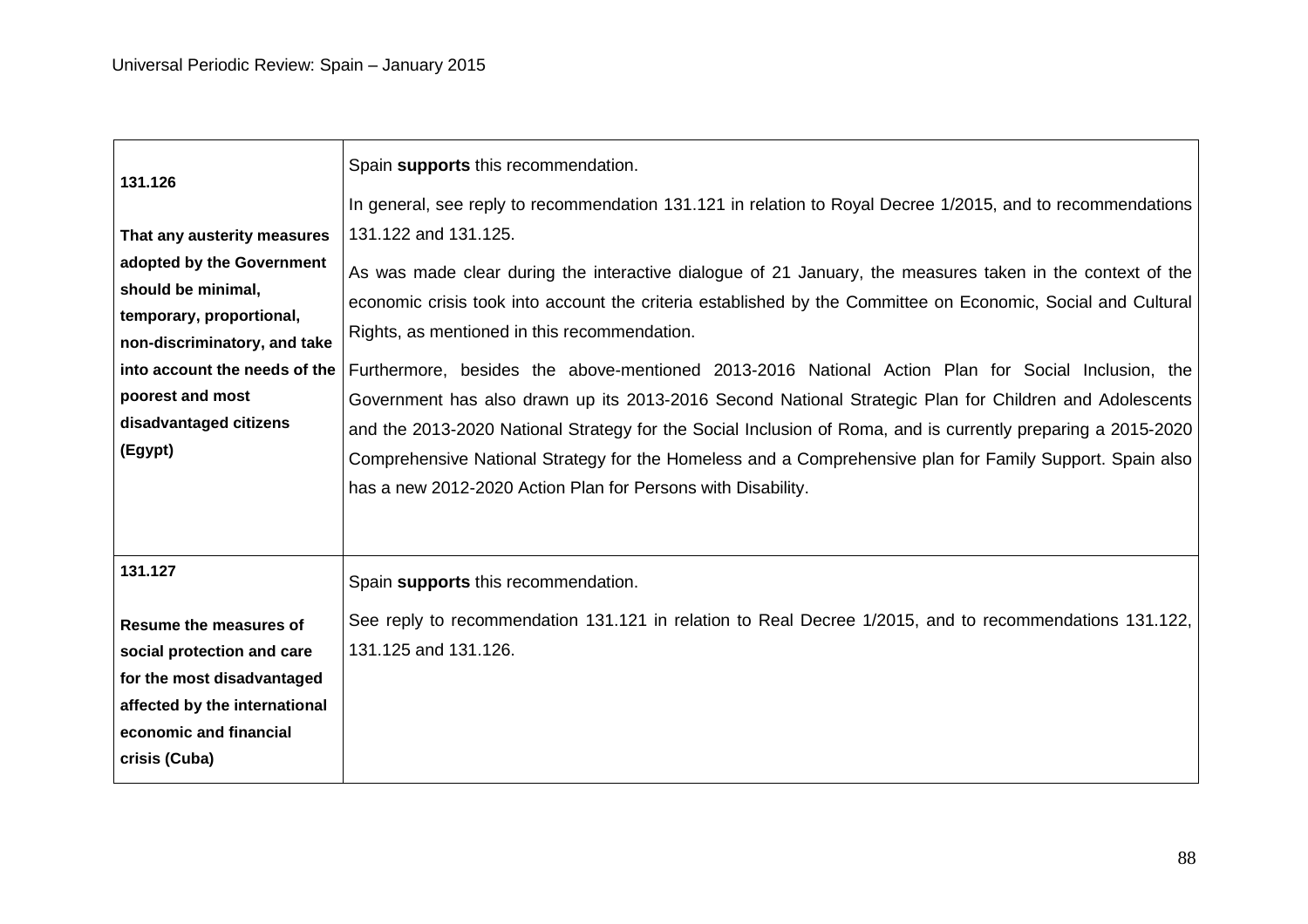| Spain supports this recommendation.                                                                    |
|--------------------------------------------------------------------------------------------------------|
| See reply to recommendation 131.121 in relation to Real Decree 1/2015, and to recommendations 131.122, |
| 131.125 and 131.126.                                                                                   |
|                                                                                                        |
|                                                                                                        |
|                                                                                                        |
|                                                                                                        |
|                                                                                                        |
| Spain supports this recommendation.                                                                    |
| See reply to recommendation 131.121 in relation to Real Decree 1/2015, and to recommendations 131.122, |
| 131.125 and 131.126.                                                                                   |
|                                                                                                        |
|                                                                                                        |
|                                                                                                        |
|                                                                                                        |
|                                                                                                        |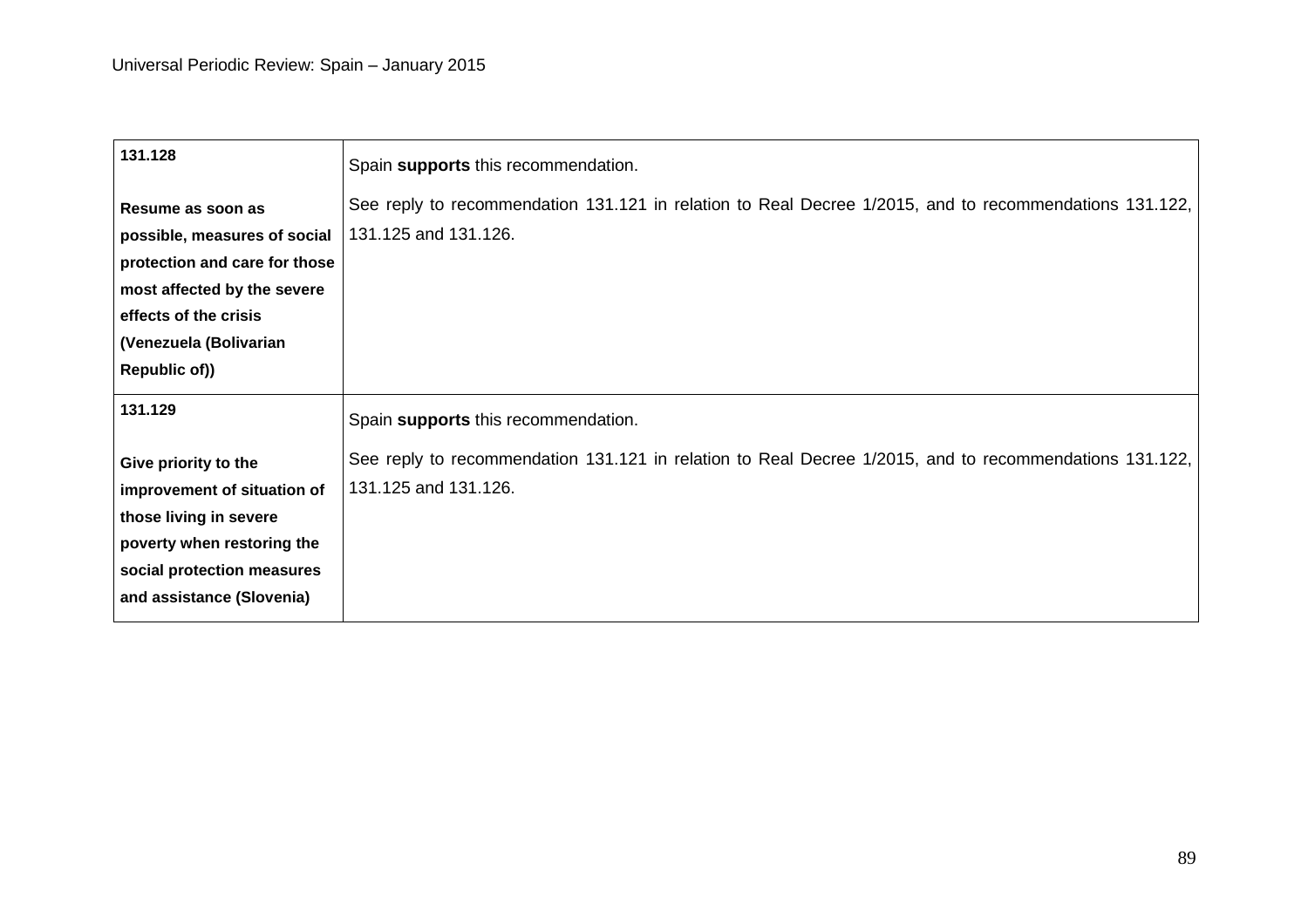| 131.130                                                                                                                                                                                                        | Spain supports this recommendation.                                                                                                                                                                                                                                                                                  |
|----------------------------------------------------------------------------------------------------------------------------------------------------------------------------------------------------------------|----------------------------------------------------------------------------------------------------------------------------------------------------------------------------------------------------------------------------------------------------------------------------------------------------------------------|
| Continue its efforts to fully<br>ensure economic and social<br>rights for all vulnerable<br>groups, including<br>immigrants and persons with<br>disabilities (Republic of<br>Korea)                            | See reply to recommendations 131.121, 131.122, 131.125 and 131.126.<br>The healthcare system takes into account the situation of persons with disability, providing the attention they<br>need and, in the situations stipulated in the relevant legislation, exempting these persons from payment for<br>medicines. |
| 131.131                                                                                                                                                                                                        | Spain supports this recommendation.                                                                                                                                                                                                                                                                                  |
| <b>Pursue actions targeted at</b><br>enforcing access to health<br>care services and legal aid to<br>vulnerable groups, including<br>migrants regardless of their<br>migration status (Republic of<br>Moldova) | See reply to recommendation 131.121.                                                                                                                                                                                                                                                                                 |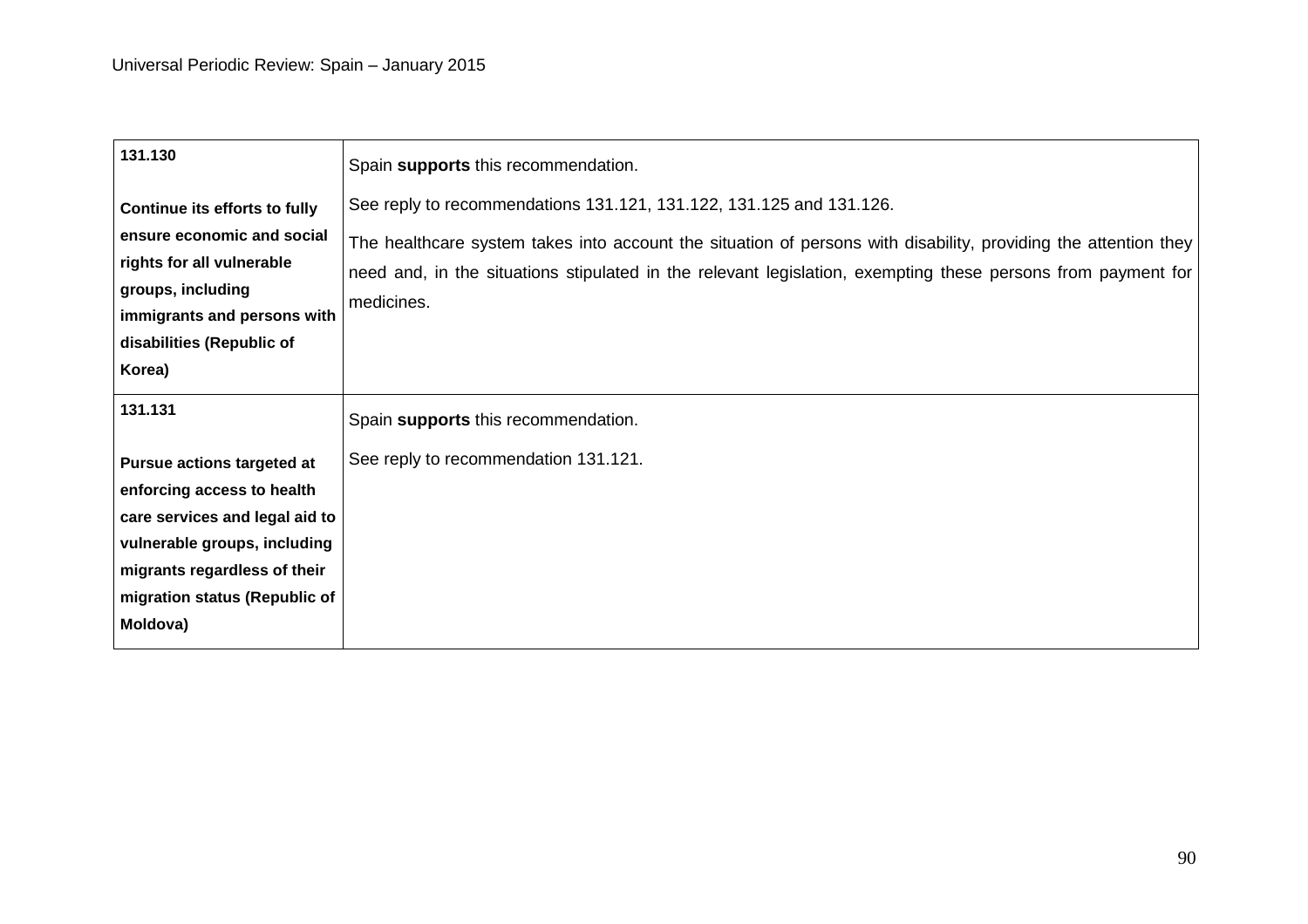| 131.132                                                                                                                                                                                              | Spain supports this recommendation.                                                                                                                                                                                                                                                                                                                                                                                                                                                                                                                                                                                                 |
|------------------------------------------------------------------------------------------------------------------------------------------------------------------------------------------------------|-------------------------------------------------------------------------------------------------------------------------------------------------------------------------------------------------------------------------------------------------------------------------------------------------------------------------------------------------------------------------------------------------------------------------------------------------------------------------------------------------------------------------------------------------------------------------------------------------------------------------------------|
| Introduce reforms to protect<br>economic, social and<br>cultural rights including the<br>right to development and<br>eradicate poverty, tackle<br>unemployment and social<br>inequalities (Pakistan) | See reply to recommendation, 131.121 in relation to Real Decree 1/2015, and to recommendations 131.122,<br>131.125 and 131.126.<br>The above-mentioned 2013-2016 National Action Plan for Social Inclusion is based on the view that poverty<br>and social exclusion are part of a multidimensional problem, requiring action based on active inclusion,<br>integrating social and employment policies. Our goal is to create strategies that combine support for labour<br>market insertion with support for disadvantaged groups, by maintaining adequate levels of social protection and<br>providing efficient public services. |
|                                                                                                                                                                                                      | As regards the right to development mentioned in the recommendation, Spain views this as an individual right,<br>to be addressed in the context of human rights in general.                                                                                                                                                                                                                                                                                                                                                                                                                                                         |
| 131.133                                                                                                                                                                                              | Spain supports this recommendation.                                                                                                                                                                                                                                                                                                                                                                                                                                                                                                                                                                                                 |
| Consider the adoption of a<br>comprehensive policy to<br>address forced evictions of<br>owners who can no longer<br>pay their mortgages<br>(Slovakia)                                                | See reply to recommendation 131.121 in relation to Royal Decree 1/2015.                                                                                                                                                                                                                                                                                                                                                                                                                                                                                                                                                             |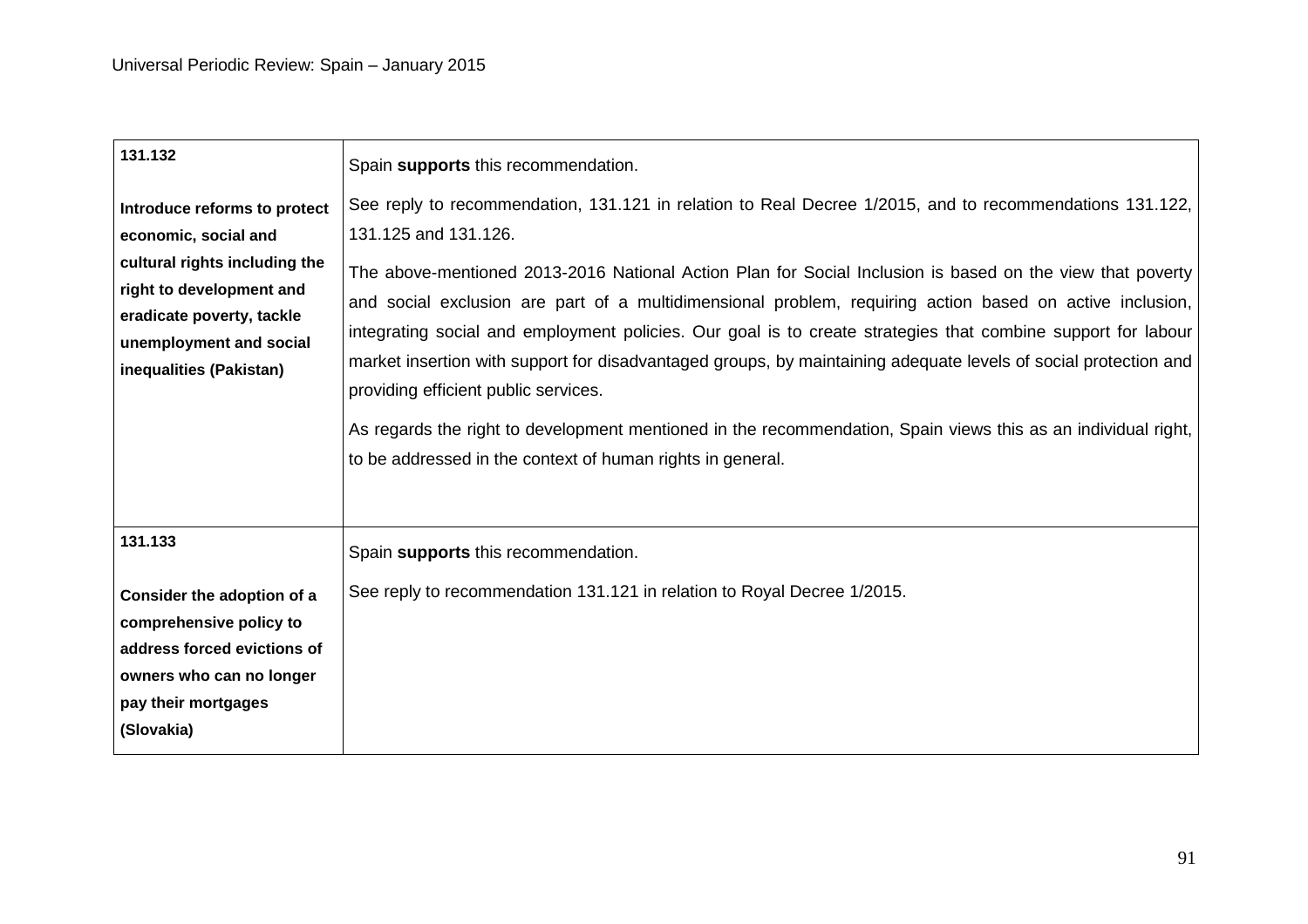| 131.134                                                                                                                                                                                                              | Spain supports this recommendation.                                                                                                        |
|----------------------------------------------------------------------------------------------------------------------------------------------------------------------------------------------------------------------|--------------------------------------------------------------------------------------------------------------------------------------------|
| <b>Promote the relevant</b><br>legislative review to<br>encourage agreements<br>between individuals and<br>financial institutions in order<br>to avoid evictions<br>(Venezuela (Bolivarian                           | See reply to recommendation 131.121 in relation to Royal Decree 1/201 and the reply to recommendation<br>131.133 in relation to evictions. |
| Republic of))                                                                                                                                                                                                        |                                                                                                                                            |
| 131.135                                                                                                                                                                                                              | Spain supports this recommendation.                                                                                                        |
| <b>Consider adopting</b><br>comprehensive measures<br>that provide adequate<br>guarantees to the protection<br>of the rights of migrant<br>persons, particularly in<br>relation to the right to<br>housing (Ecuador) | See reply to recommendation 131.121 in relation to Royal Decree 1/201 and the reply to recommendation<br>131.133 in relation to evictions. |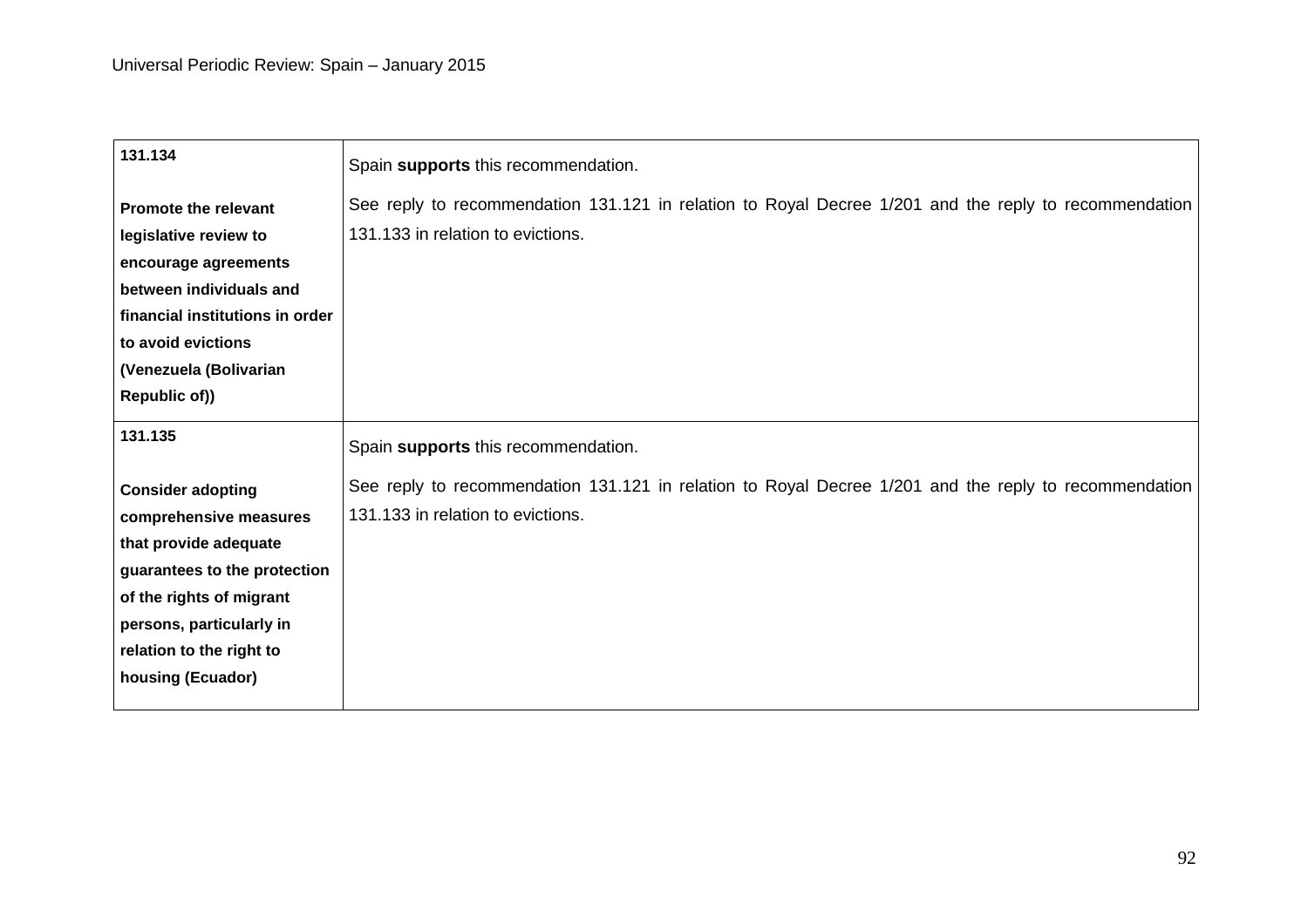| 131.136                            | Spain supports this recommendation.               |
|------------------------------------|---------------------------------------------------|
| <b>Ensure access to healthcare</b> | See reply to recommendations 131.121 and 131.131. |
| and effective health               |                                                   |
| coverage for all individuals       |                                                   |
| without discrimination             |                                                   |
| (Thailand)                         |                                                   |
| 131.137                            | Spain supports this recommendation.               |
| Provide health care coverage       | See reply to recommendations 131.121 and 131.131. |
| for all persons residing in        |                                                   |
| Spain, regardless of their         |                                                   |
| administrative status (The         |                                                   |
| former Yugoslav Republic of        |                                                   |
| Macedonia)                         |                                                   |
| 131.138                            | Spain supports this recommendation.               |
| <b>Ensure access to basic</b>      | See reply to recommendations 131.121 and 131.131. |
| health care and medical            |                                                   |
| assistance to all people           |                                                   |
| living in Spain without            |                                                   |
| discrimination, including          |                                                   |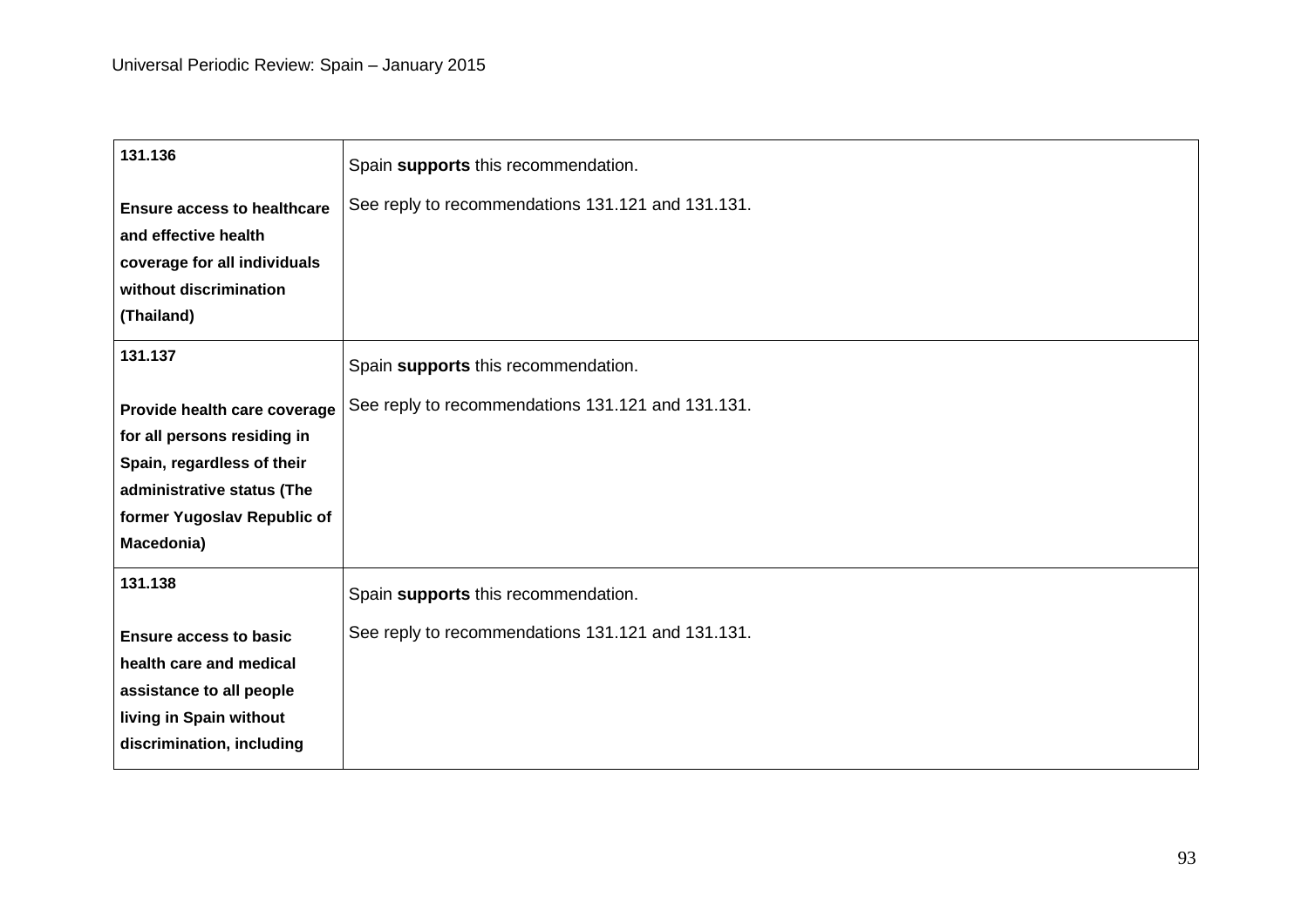| migrants with an irregular   |                                                   |
|------------------------------|---------------------------------------------------|
| situation (Uruguay)          |                                                   |
|                              |                                                   |
|                              |                                                   |
|                              |                                                   |
|                              |                                                   |
| 131.139                      |                                                   |
|                              | Spain supports this recommendation.               |
| Review the health reforms to | See reply to recommendations 131.121 and 131.131. |
| ensure health-care services  |                                                   |
| for migrants (India)         |                                                   |
|                              |                                                   |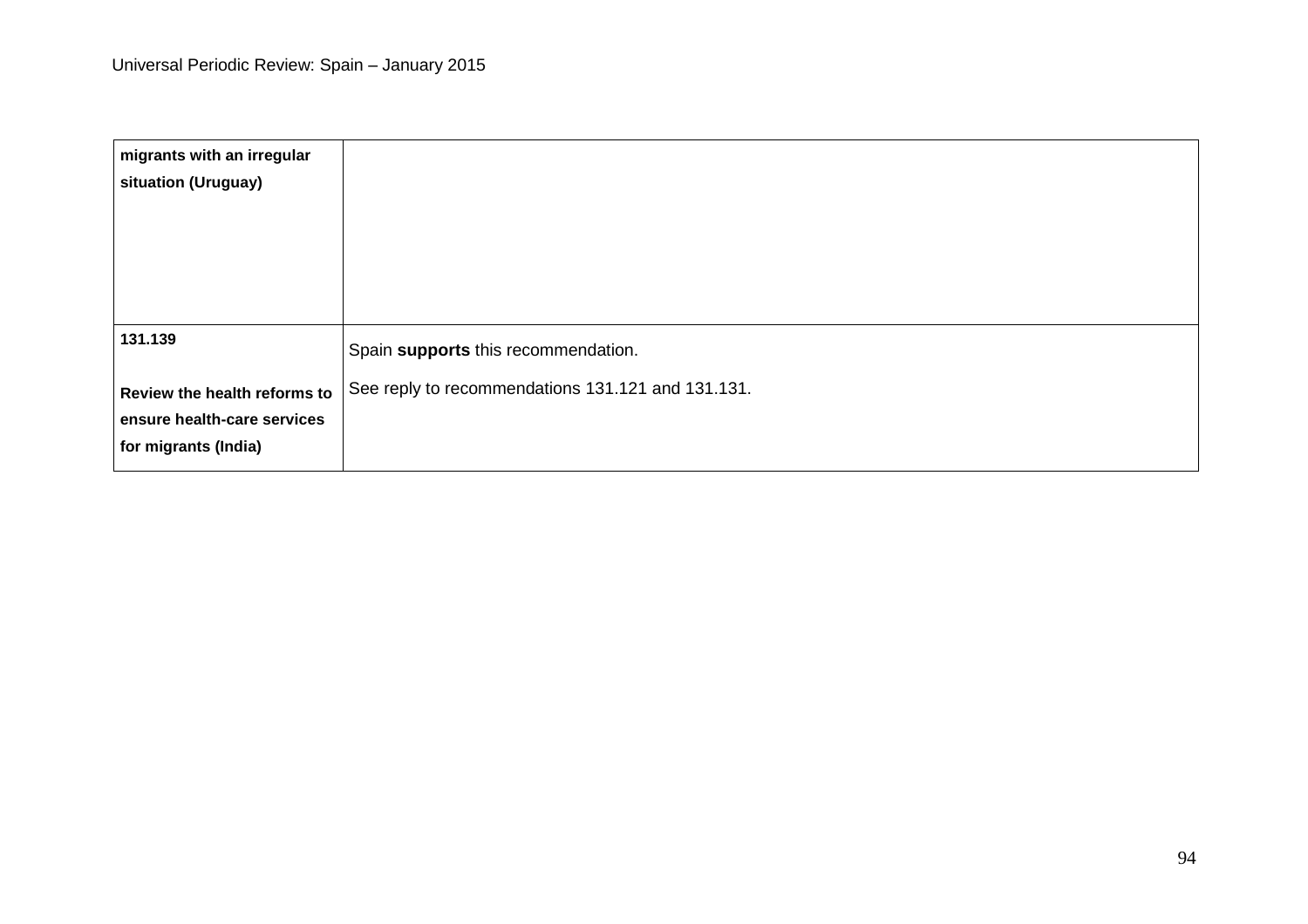| 131.140                                                                 | Spain supports this recommendation.                                                                                                                                                                                                                                                                                                                                                                                                                                                                                                                                                                                                                                                                                                                                                                                                                                                                             |
|-------------------------------------------------------------------------|-----------------------------------------------------------------------------------------------------------------------------------------------------------------------------------------------------------------------------------------------------------------------------------------------------------------------------------------------------------------------------------------------------------------------------------------------------------------------------------------------------------------------------------------------------------------------------------------------------------------------------------------------------------------------------------------------------------------------------------------------------------------------------------------------------------------------------------------------------------------------------------------------------------------|
| <b>Facilitate the access of</b><br>children belonging to the            | In Spain, as indicated in the reply to recommendation 131.121, children are guaranteed comprehensive health<br>cover, without limitations and or restrictions, regardless of their administrative status.                                                                                                                                                                                                                                                                                                                                                                                                                                                                                                                                                                                                                                                                                                       |
| most vulnerable groups to<br>health services and<br>education (Algeria) | Moreover, the 2013-2016 National Action Plan for Social Inclusion seeks, among other strategic objectives, to<br>ensure the provision of basic services, including education, to the entire population, with particular attention to<br>the most disadvantaged groups, in order to fight child poverty and social exclusion.                                                                                                                                                                                                                                                                                                                                                                                                                                                                                                                                                                                    |
|                                                                         | One of the strategic programmes of the education system is that of compensatory education, which aims to<br>prevent and compensate for social, economic, cultural, geographical and ethnic handicaps, or other such<br>factors. This programme was operational until December 2013. The Education Quality Act seeks to make the<br>system more flexible and adapted to the abilities of the students, so that difficulties are compensated in<br>general, rather than through specific plans with a limited lifespan.                                                                                                                                                                                                                                                                                                                                                                                           |
|                                                                         | The arrival of foreign students in the classroom is a factor of cultural enrichment for the school. The biggest<br>challenge facing these young people is their integration and adaptation to the Spanish education system. Their<br>arrival also requires the educational institutions to adapt. In the case of non-Spanish speakers, this integration<br>begins with immersion in Castilian and/or one of the other languages recognised by the Constitution as official<br>in Spain. For pre-school students, the adaptive processes are usually similar for native and foreign-born<br>children. In primary and secondary education, factors such as the individual's age, country of origin, level of<br>previous education and mother tongue may all influence the results achieved.<br>The Ministry of Education, Culture and Sports plays a notable role in this respect, with its participation in the |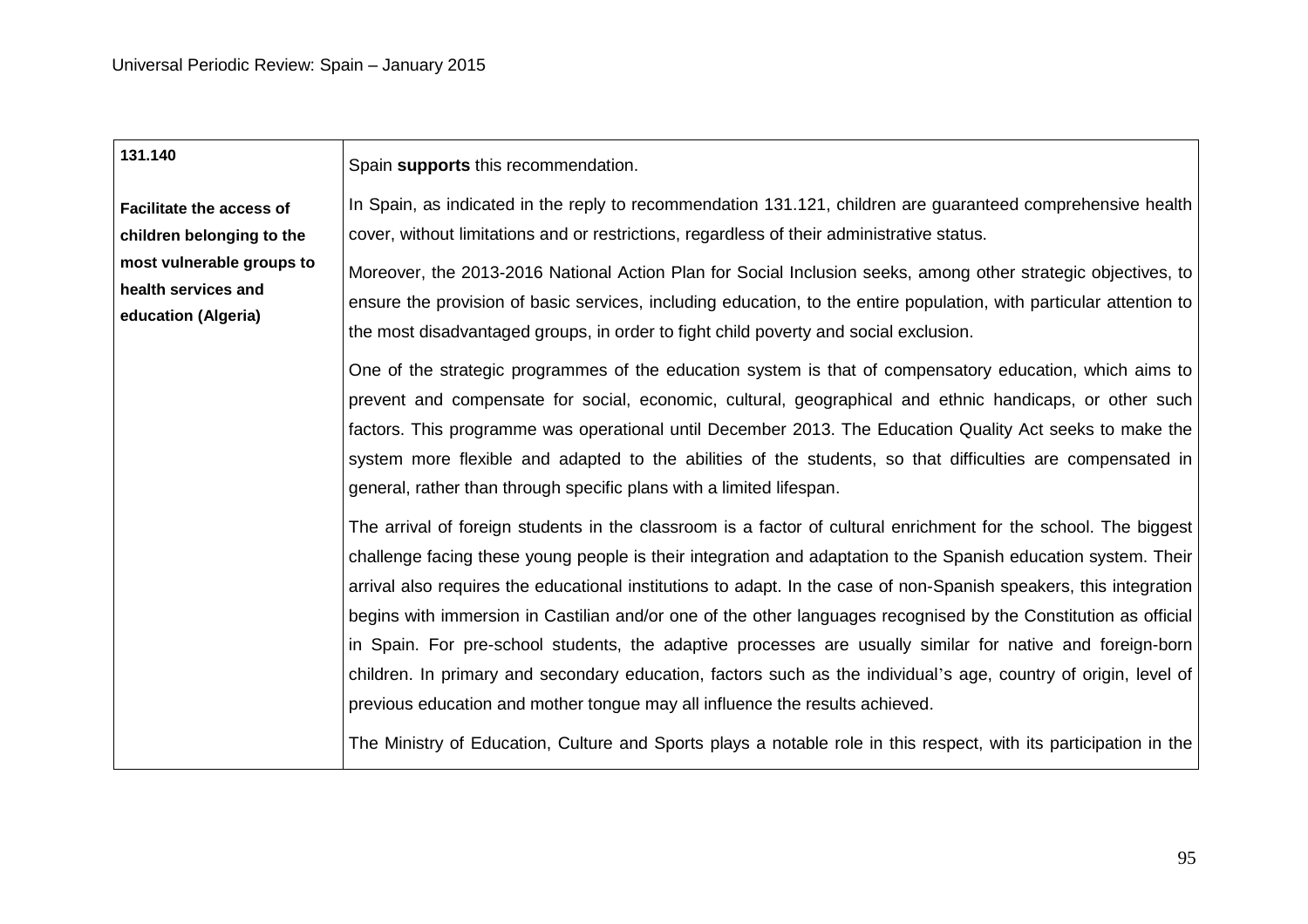|         | 2011-2014 Second Strategic Plan for Citizenship and Integration, which builds upon the first such Plan and         |
|---------|--------------------------------------------------------------------------------------------------------------------|
|         | responds to a new migratory cycle. The Plan is intended to contribute to the economic, social, cultural and        |
|         | institutional development of all citizens residing in Spain and is also a key element in the fight against racism  |
|         | and xenophobia and in strengthening social cohesion.                                                               |
|         | See also the reply to recommendations 131.35 in relation to the Comprehensive Strategy against Racism,             |
|         | Racial Discrimination, Xenophobia and Related Forms of Intolerance.                                                |
|         | In relation to the specific case of the Roma population, see the reply to recommendations 131.147 and              |
|         | 131.151.                                                                                                           |
|         | According to the 2008 Survey on Disability, Personal Autonomy and Dependency, there were then 138,700              |
|         | children aged under 15 years who had a limitation or disability. Among other measures, the 2012-2020 Spanish       |
|         | Disability Strategy promotes the early detection of special education needs and aims to reduce the rate of early   |
|         | school leavers in this population to below 15%. According to the Ministry of Education, Culture and Sport,         |
|         | 97.4% of these students are enrolled in regular schools. The Action Plan on Disability has five strategic goals,   |
|         | one of which refers to education, as follows: "To reduce school dropout rates and to increase the proportion of    |
|         | persons with disability who continue into higher education". To obtain the latter goal, operational targets and 13 |
|         | specific measures will be implemented at diverse administrative centres.                                           |
|         |                                                                                                                    |
| 131.141 | Spain supports this recommendation.                                                                                |
|         |                                                                                                                    |
|         |                                                                                                                    |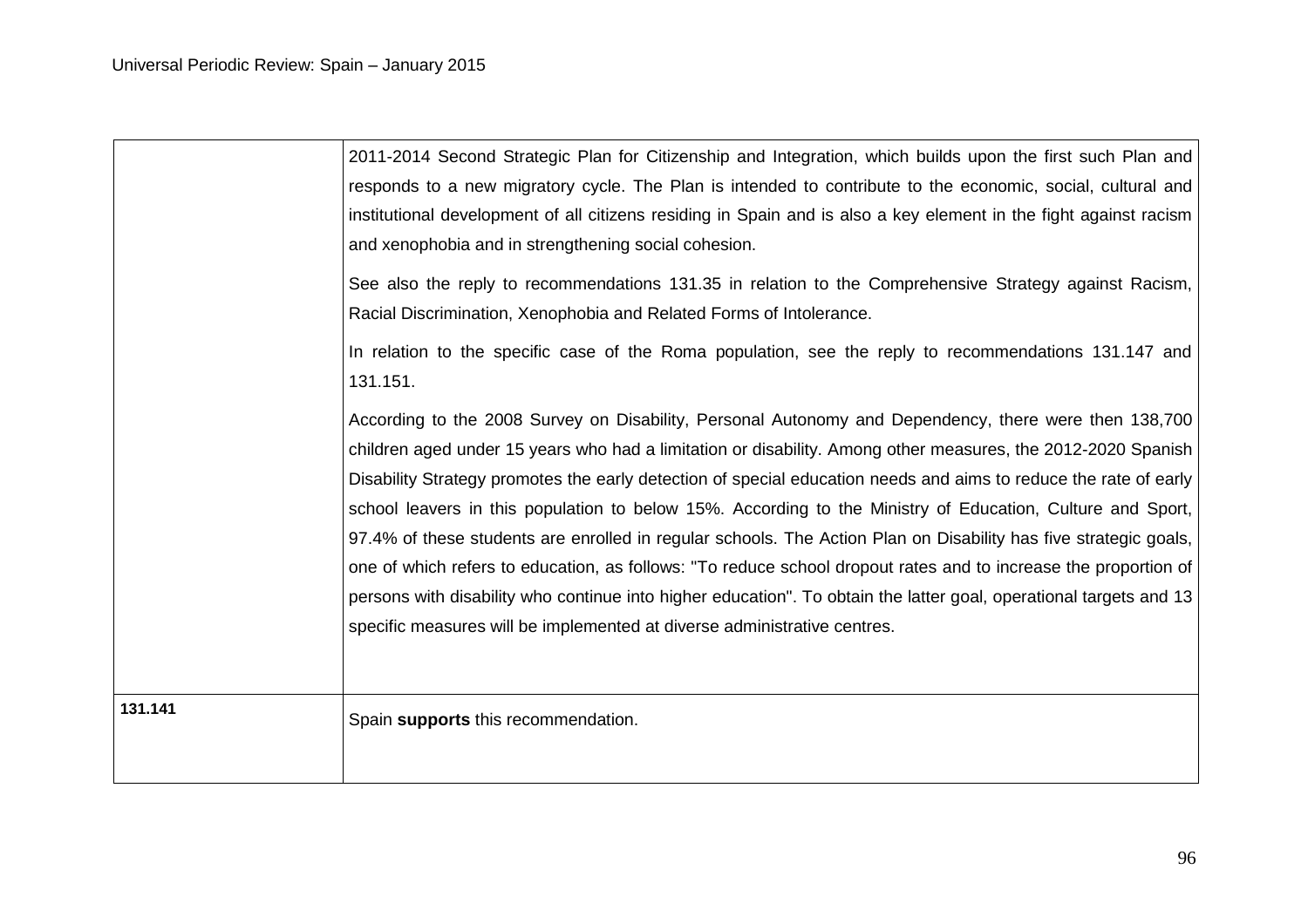| <b>Consider incorporating</b>                             | The curriculum set out in the Organic Act on Quality in Secondary Education includes the following target: "To      |
|-----------------------------------------------------------|---------------------------------------------------------------------------------------------------------------------|
| sexual and reproductive                                   | understand and accept the functioning of one's own body and that of others, to respect differences, to              |
| health education into the<br>school curriculum (Slovenia) | consolidate good habits of health and body care and to take part in physical education and sport in order to        |
|                                                           | favour personal and social development. To understand and value the human dimension of sexuality in all its         |
|                                                           | diversity". These aspects are studied and assessed specifically in the subjects of Biology and Geology, Plastic     |
|                                                           | and Visual Education (in secondary education) and in the subject of Psychology in high school education. The        |
|                                                           | specific contents relating to sex education are studied in the first and third years of secondary education, in the |
|                                                           | subject of Biology and Geology. According to this legislation, which stipulates a common core curriculum for all    |
|                                                           | the Autonomous Communities, the content taught and evaluated must include the following areas: human                |
|                                                           | reproduction; anatomy and physiology of the reproductive system; physical and psychological changes during          |
|                                                           | adolescence; the menstrual cycle; fertilisation, pregnancy and childbirth; an analysis of the various               |
|                                                           | contraceptive methods: assisted reproduction; sexually transmitted diseases and their prevention; human             |
|                                                           | sexual response; sex and sexuality and sexual health.                                                               |
|                                                           |                                                                                                                     |
|                                                           |                                                                                                                     |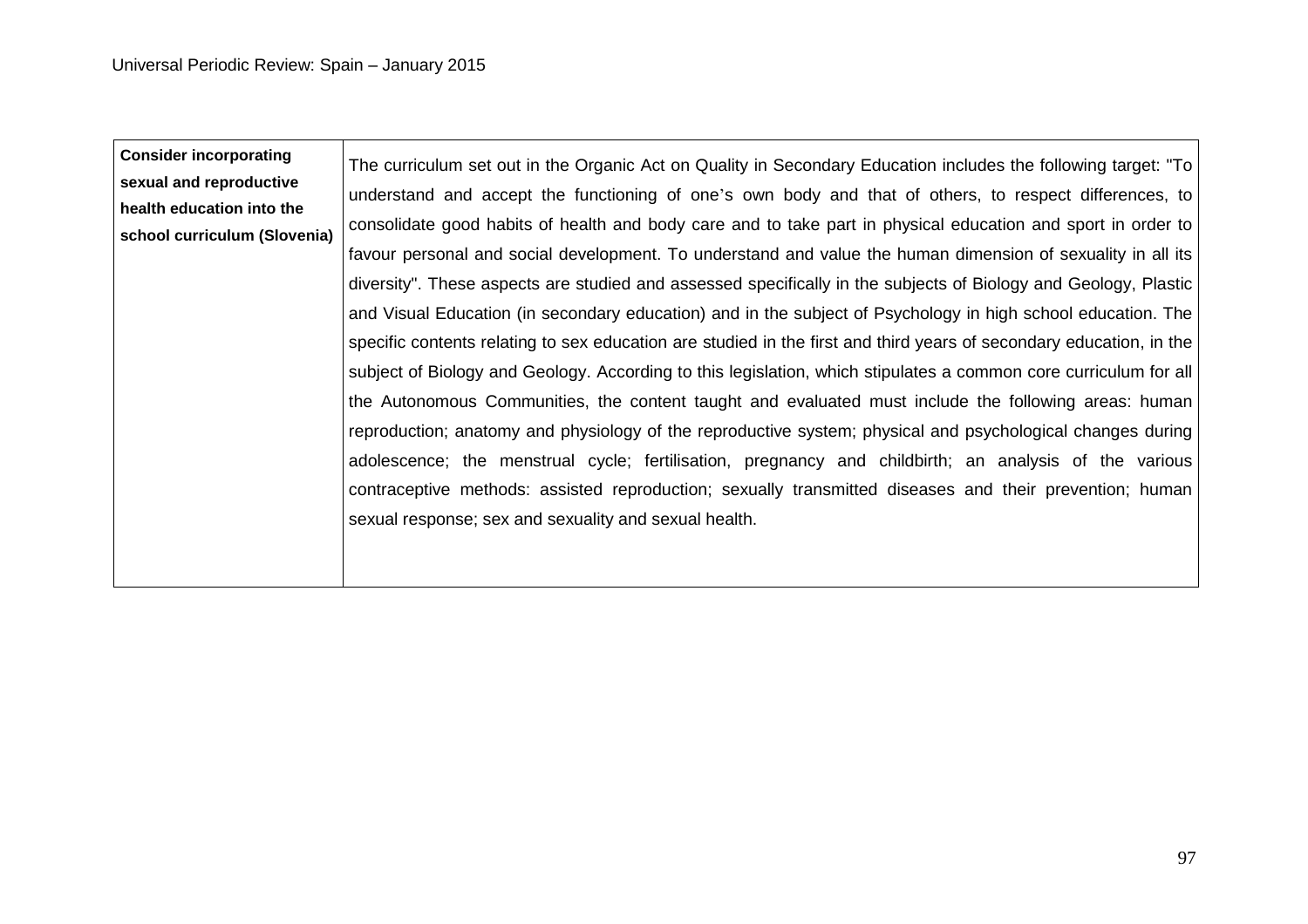| 131.142                                                                                                                                                                                                                                               | Spain supports this recommendation.                                                                                                                                                                                                                                                                                                                                                                                                                                                                                                                                                                                                                                                                                                                                         |
|-------------------------------------------------------------------------------------------------------------------------------------------------------------------------------------------------------------------------------------------------------|-----------------------------------------------------------------------------------------------------------------------------------------------------------------------------------------------------------------------------------------------------------------------------------------------------------------------------------------------------------------------------------------------------------------------------------------------------------------------------------------------------------------------------------------------------------------------------------------------------------------------------------------------------------------------------------------------------------------------------------------------------------------------------|
| <b>Continue its efforts to</b><br>increase the education                                                                                                                                                                                              | In general, see reply to recommendations 131.121 and 131.140.<br>In Spain, the remuneration of teachers is above the OECD average. According to the 2014 OECD Education at                                                                                                                                                                                                                                                                                                                                                                                                                                                                                                                                                                                                  |
| budget to ensure adequate<br>remuneration of teachers<br>and adopt the necessary<br>measures to guarantee<br>education of quality and<br>under equal conditions<br>regardless of the ethnic<br>origin, gender, and disability<br>of students (Mexico) | a Glance Report, despite the budgetary constraints imposed by the economic crisis, in 2012, the average<br>salary of teachers was higher in Spain than the average level in 34 countries, especially for those at the<br>beginning of their teaching careers, at all levels of education. Teachers' salaries were also higher than the<br>average salary of other workers with university studies in Spain.                                                                                                                                                                                                                                                                                                                                                                 |
| 131.143                                                                                                                                                                                                                                               | Spain supports this recommendation.                                                                                                                                                                                                                                                                                                                                                                                                                                                                                                                                                                                                                                                                                                                                         |
| Protect the primary school<br>education sector by<br>maintaining adequate and<br>appropriate budgets<br>(Bahrain)                                                                                                                                     | Primary education in Spain is universal and free of charge. The Ministry of Education, Culture and Sport, in<br>collaboration with the Autonomous Communities, has carried out budgetary adjustments to maintain this<br>situation for all students in Spanish schools, regardless of their origin or economic status.<br>According to the OECD 2014 Education at a Glance Report, funding for the Spanish public education system is<br>slightly higher than the OECD average and the UE21 average. In 2011, spending on public education in Spain<br>was \$9,285 per year per pupil, about 4% higher than the OECD and EU-21 averages of \$8,952 and \$8,909,<br>respectively. In the previous year, spending on public education was 15% higher than these international |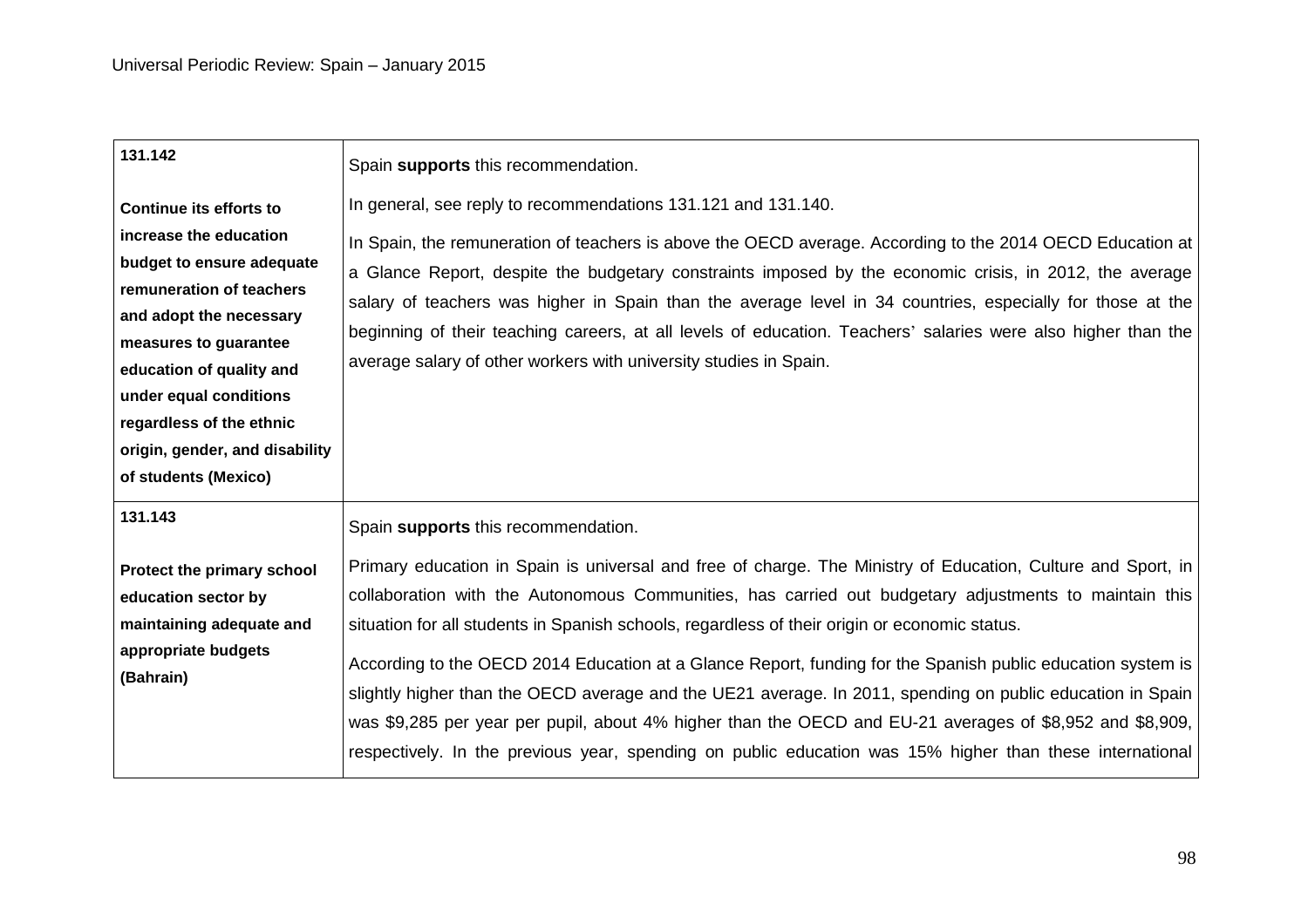|                                                                                                     | averages. By education levels, average public spending on preschool, primary and secondary education in the<br>EU-21 countries was slightly higher than in Spain, but in further education, the situation was reversed. If we<br>compare the Spanish figures with those for the OECD, public spending on primary and secondary education is<br>higher in Spain, while in tertiary education it is slightly below the OECD average.                                                                                                                                                                                                                                               |
|-----------------------------------------------------------------------------------------------------|----------------------------------------------------------------------------------------------------------------------------------------------------------------------------------------------------------------------------------------------------------------------------------------------------------------------------------------------------------------------------------------------------------------------------------------------------------------------------------------------------------------------------------------------------------------------------------------------------------------------------------------------------------------------------------|
| 131.144                                                                                             | Spain supports this recommendation.                                                                                                                                                                                                                                                                                                                                                                                                                                                                                                                                                                                                                                              |
| <b>Continue its efforts to</b><br>reduce early dropouts from<br>education and training<br>(Myanmar) | Despite the budgetary cutbacks made, during the period 2007-2012 the Ministry of Education, Culture and<br>Sport invested 202 million euros in the Territorial Cooperation Programme to reduce the dropout rate from<br>education and occupational training. This initiative has contributed to reducing this dropout rate significantly,<br>from 26.3% in 2011 to 21.9% in 2014.                                                                                                                                                                                                                                                                                                |
|                                                                                                     | In December 2013, Parliament approved the Education Quality Act, one of whose main objectives is to reduce<br>the rate of early school leaving.                                                                                                                                                                                                                                                                                                                                                                                                                                                                                                                                  |
|                                                                                                     | The Ministry of Education, Culture and Sport, in collaboration with the Autonomous Communities, has<br>undertaken numerous actions to reduce the school dropout rate. In 2008, this figure was 31.9%. By 2013 it had<br>fallen to 23.6% and currently (2015) it is 21.9%. In addition, enrolment in Vocational Training (VT) and Dual VT<br>has greatly increased: thus, the number of students enrolled in VT has risen from 610,860 in 2011-2012 to<br>793,034 in 2014-2015; meanwhile, enrolment in Dual VT rose from 4,292 students in 2013 to 9,555 in 2014.<br>The Education Quality Act proposes various measures to accelerate the reduction in the school dropout rate, |
|                                                                                                     | among all students, including flexible timetabling, the early detection of learning difficulties and entry into basic<br>VT from 15 years. The provision of basic VT will be mandatory, and provided free of charge to students. This                                                                                                                                                                                                                                                                                                                                                                                                                                            |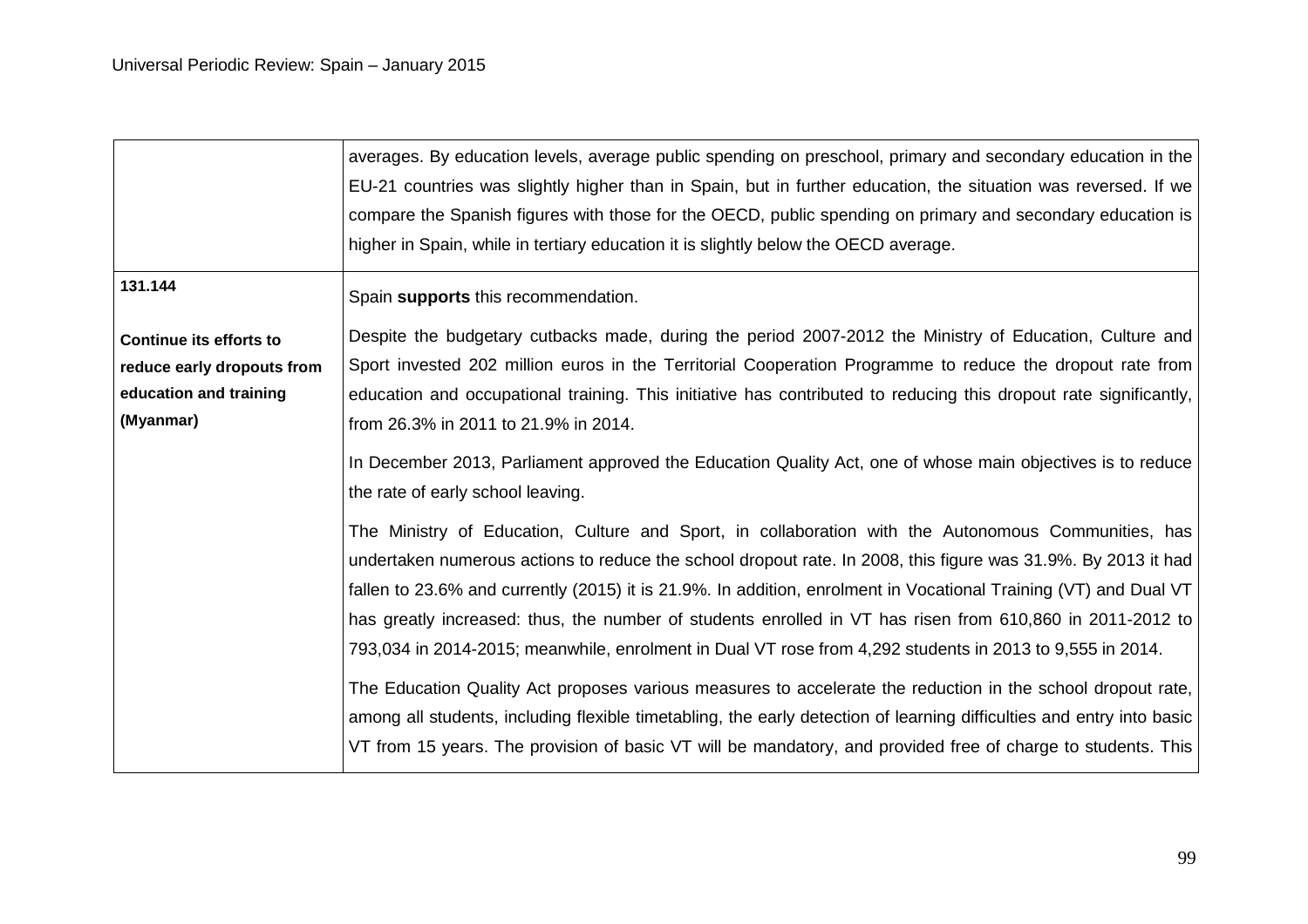| programme will have a duration of two years and is designed to ensure the acquisition of basic skills. It will |
|----------------------------------------------------------------------------------------------------------------|
| allow access to intermediate-level VT and the possibility of obtaining the Certificate in Compulsory Secondary |
| Education (ESO).                                                                                               |
|                                                                                                                |
|                                                                                                                |
|                                                                                                                |
|                                                                                                                |
|                                                                                                                |
|                                                                                                                |
|                                                                                                                |
|                                                                                                                |
|                                                                                                                |
|                                                                                                                |
|                                                                                                                |
|                                                                                                                |
|                                                                                                                |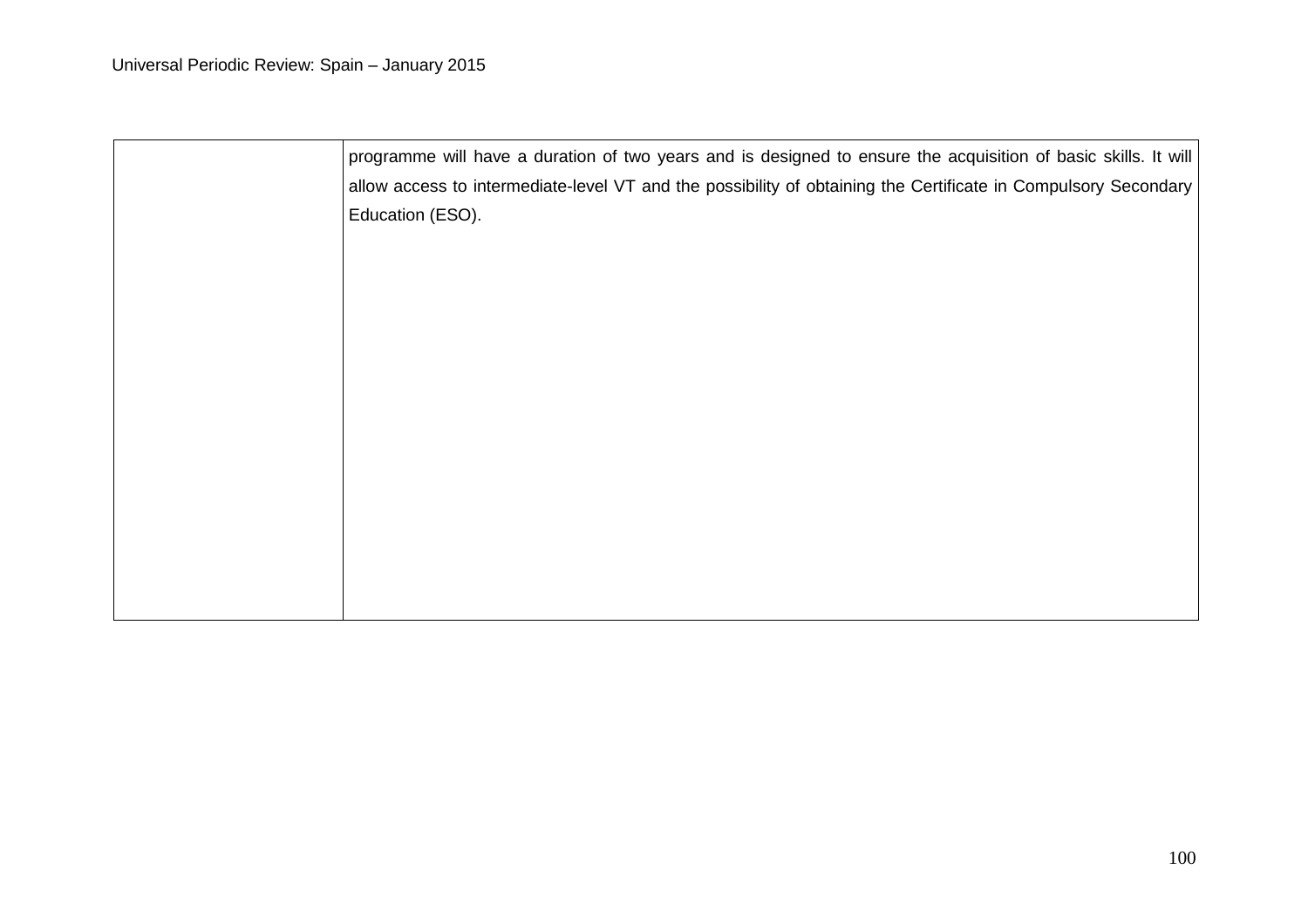|                                                                                                                                                                           | Spain supports this recommendation.                                                                                                                                                                                                                                                                                                                                     |
|---------------------------------------------------------------------------------------------------------------------------------------------------------------------------|-------------------------------------------------------------------------------------------------------------------------------------------------------------------------------------------------------------------------------------------------------------------------------------------------------------------------------------------------------------------------|
| 131.145                                                                                                                                                                   | See reply to recommendation 131.144.                                                                                                                                                                                                                                                                                                                                    |
| Take the necessary<br>measures to reduce the early<br>school leaving rate (Turkey)                                                                                        |                                                                                                                                                                                                                                                                                                                                                                         |
| 131.146                                                                                                                                                                   | Spain supports this recommendation.                                                                                                                                                                                                                                                                                                                                     |
| Continue to take action to<br>guarantee equal access to<br>basic quality education for<br>all children in the country,<br>including children of<br>migrants (Philippines) | See reply to recommendations 131.121 and 131.140 and to recommendations 131.142 to 131.144.<br>The Government considers that the efforts made to date are in no case insufficient and that they can be<br>considered as good practice.                                                                                                                                  |
| 131.147                                                                                                                                                                   | Spain supports this recommendation.                                                                                                                                                                                                                                                                                                                                     |
| <b>Ensure equal education</b><br>opportunities for migrants'<br>children and Roma in<br>particular (Poland)                                                               | In general, see replies to recommendations 131.121, 131.140, to recommendations 131.142 to 131.144, and to<br>recommendation 131.146.<br>Considerable progress has been made with respect to education of the Roma population, especially in primary<br>education schooling, with rates close to 100%. In addition, more than half of Roma children now start school at |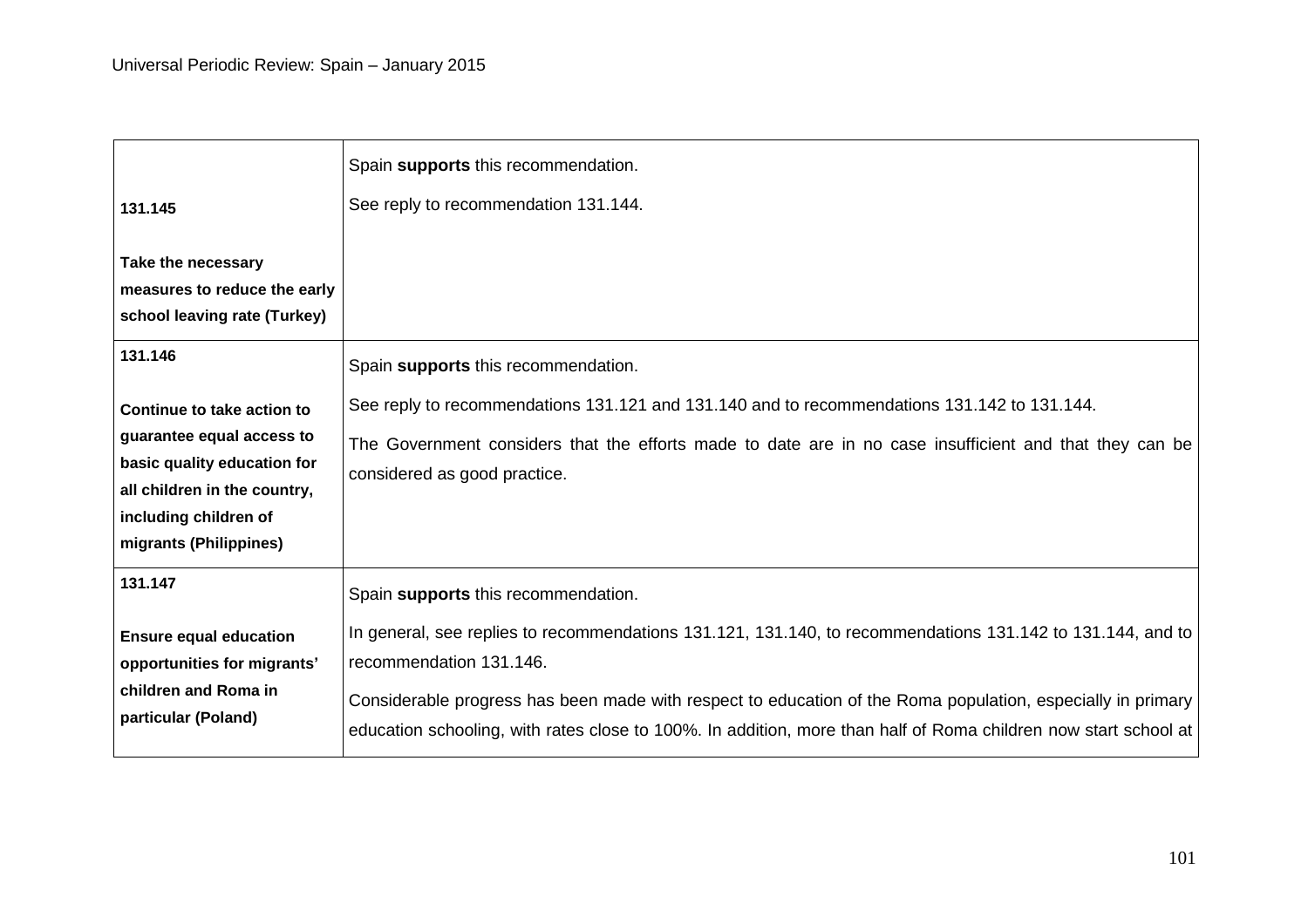the age of three years; in 90% of cases, Roma students start school in the school year that corresponds to their age; and an increasing number of Roma families are taking the initiative to educate their children. Moreover, advances have been achieved regarding continued class attendance, and in improving social interactions in school between Roma students and their peers and teachers. The universalisation of education and of inclusive education that has taken place in recent decades can be considered a notable achievement, which has been termed the "Spanish model for the inclusion of Roma". Collaboration between public administrations and Roma associations is ever closer and more effective. Nevertheless, we must not lose sight of the need to continue working, both inside and outside the education community, to improve and advance the level of education attained by Roma youth, as this is still far below that obtained by the school population in general. The 2012- 2020 National Strategy for the Social Inclusion of Roma aims to increase enrolment in secondary education of the Roma population aged 13-15 years to 85% in 2015 and to 90% by 2020, as well as reducing dropout rates from compulsory education and increasing the percentage of Roma students graduating from secondary education. For more information on access by the Roma population to education, see reply to recommendation 131.151.

The Government considers that the efforts made to date are in no case insufficient and that they can be considered as good practice.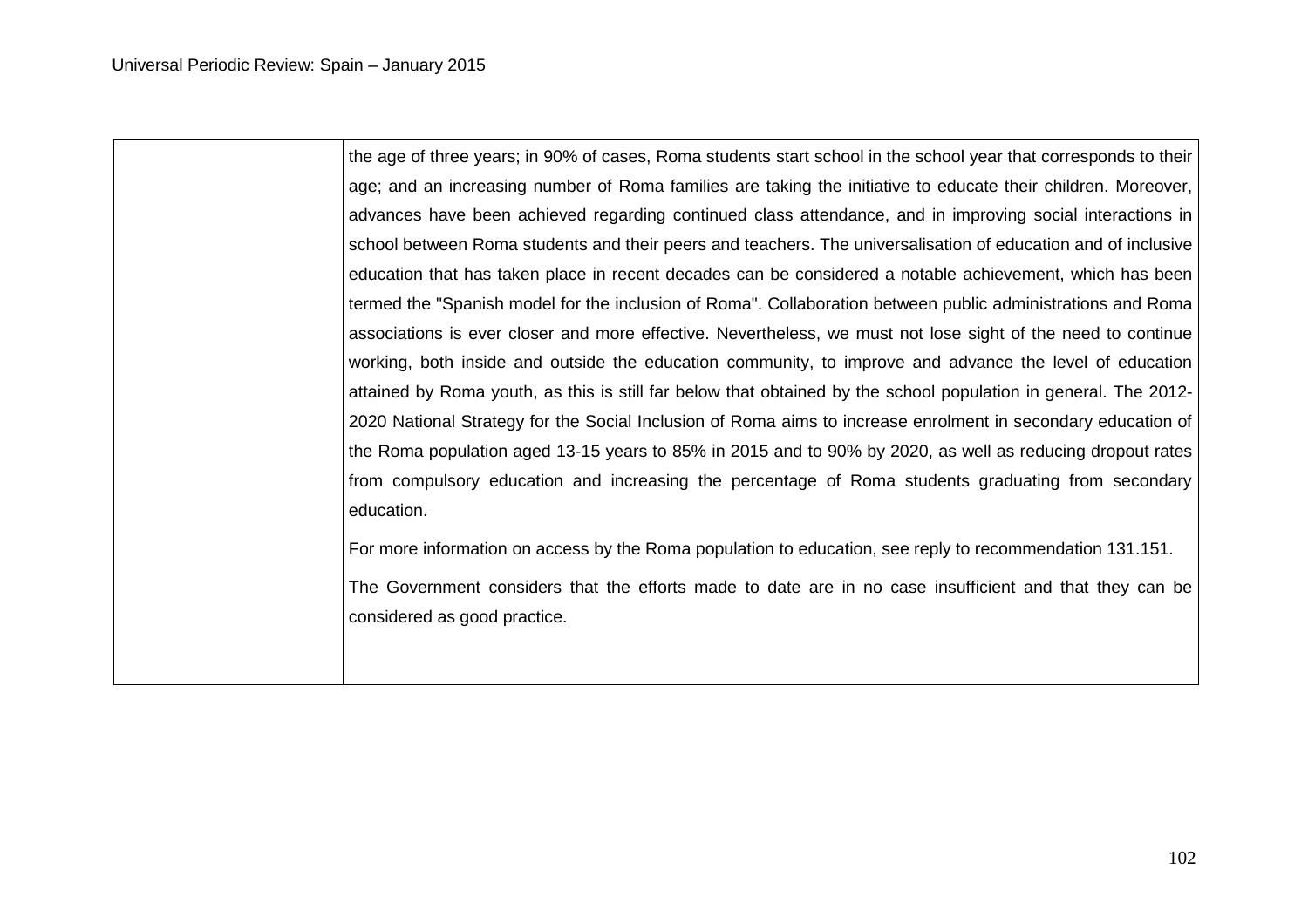| 131.148                                                                                                                                                                                      | Spain supports this recommendation.                                                                                                                                                                                                                                                                         |
|----------------------------------------------------------------------------------------------------------------------------------------------------------------------------------------------|-------------------------------------------------------------------------------------------------------------------------------------------------------------------------------------------------------------------------------------------------------------------------------------------------------------|
| Continue efforts with a view<br>to guaranteeing the right for<br>an inclusive education to all<br>children, including children<br>belonging to minorities or<br>immigrant children (Senegal) | See reply to recommendations 131.121 and 131.140, to recommendations 131.142 to 131.144 and to<br>recommendation 131.146.<br>The Government considers that the efforts made to date are in no case insufficient and that they can be<br>considered as good practice.                                        |
| 131.149<br>Take measures to further<br>improve access to education<br>for children with immigrant<br>backgrounds (Bangladesh)                                                                | Spain supports this recommendation.<br>See reply to recommendations 131.121 and 131.140, to recommendations 131.142 to 131.144 and to<br>recommendation 131.146.<br>The Government considers that the efforts made to date are in no case insufficient and that they can be<br>considered as good practice. |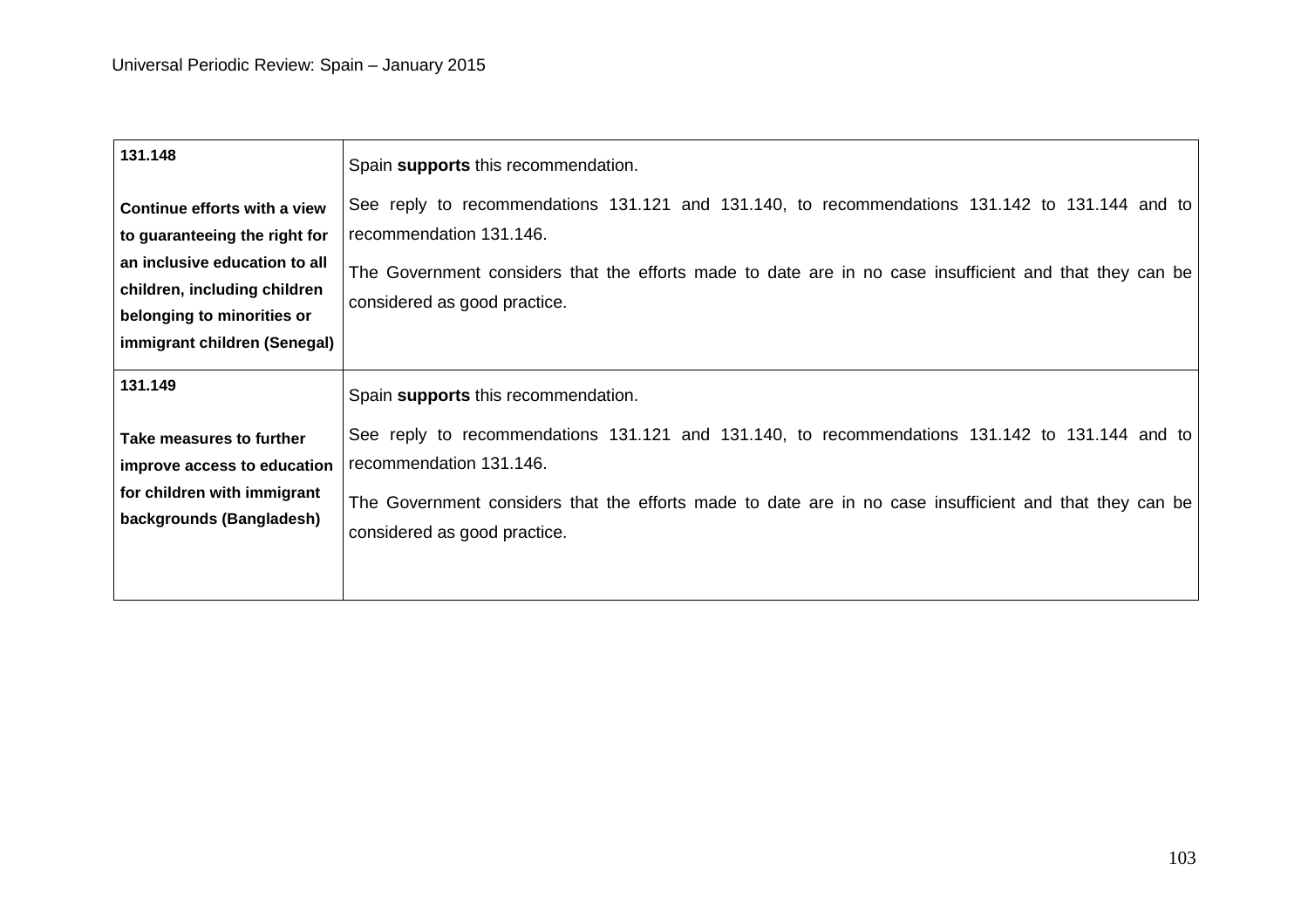| 131.150                                                                                                                                                                                                                                                                     | Spain supports this recommendation.                                                                                                                                                                                                                                                                                                                                                                                                                                                                                                                                                                                                                                                                                                                                                                                                         |
|-----------------------------------------------------------------------------------------------------------------------------------------------------------------------------------------------------------------------------------------------------------------------------|---------------------------------------------------------------------------------------------------------------------------------------------------------------------------------------------------------------------------------------------------------------------------------------------------------------------------------------------------------------------------------------------------------------------------------------------------------------------------------------------------------------------------------------------------------------------------------------------------------------------------------------------------------------------------------------------------------------------------------------------------------------------------------------------------------------------------------------------|
| Take necessary measures to<br>improve access to education<br>for children belonging to<br>minorities and for children<br>from immigrant families as<br>well as to develop<br>programmes to reduce<br>school drop-out rate (The<br>former Yugoslav Republic of<br>Macedonia) | See reply to recommendations 131.121 and 131.140, to recommendations 131.142 to 131.144 and to<br>recommendation 131.146.<br>The Government considers that the efforts made to date are in no case insufficient and that they can be<br>considered as good practice.                                                                                                                                                                                                                                                                                                                                                                                                                                                                                                                                                                        |
| 131.151<br>Develop the necessary<br>initiatives in order to prevent<br>and combat any school<br>segregation of Gypsy<br>students (Venezuela<br>(Bolivarian Republic of))                                                                                                    | Spain supports this recommendation.<br>One of the main issues affecting the Roma population is the high concentration of Roma students in certain<br>schools, a proportion that is much higher than in others in the same area. The Education Quality Act<br>strengthens admission procedures to schools supported with public funds in order to avoid school segregation<br>(Chapter III, articles 84-88) and section 3 of Article 84 states, "In no case shall there be any discrimination on<br>grounds of birth, race, sex, religion, opinion or any other condition or personal or social circumstance." To<br>ensure that schools with a high percentage of Roma students do not become focuses of absenteeism and<br>failure, the Ministry of Education, Culture and Sport, in collaboration with the Autonomous Communities and the |
|                                                                                                                                                                                                                                                                             | Education Working Group of the State Council of the Roma People, is studying actions taken based on                                                                                                                                                                                                                                                                                                                                                                                                                                                                                                                                                                                                                                                                                                                                         |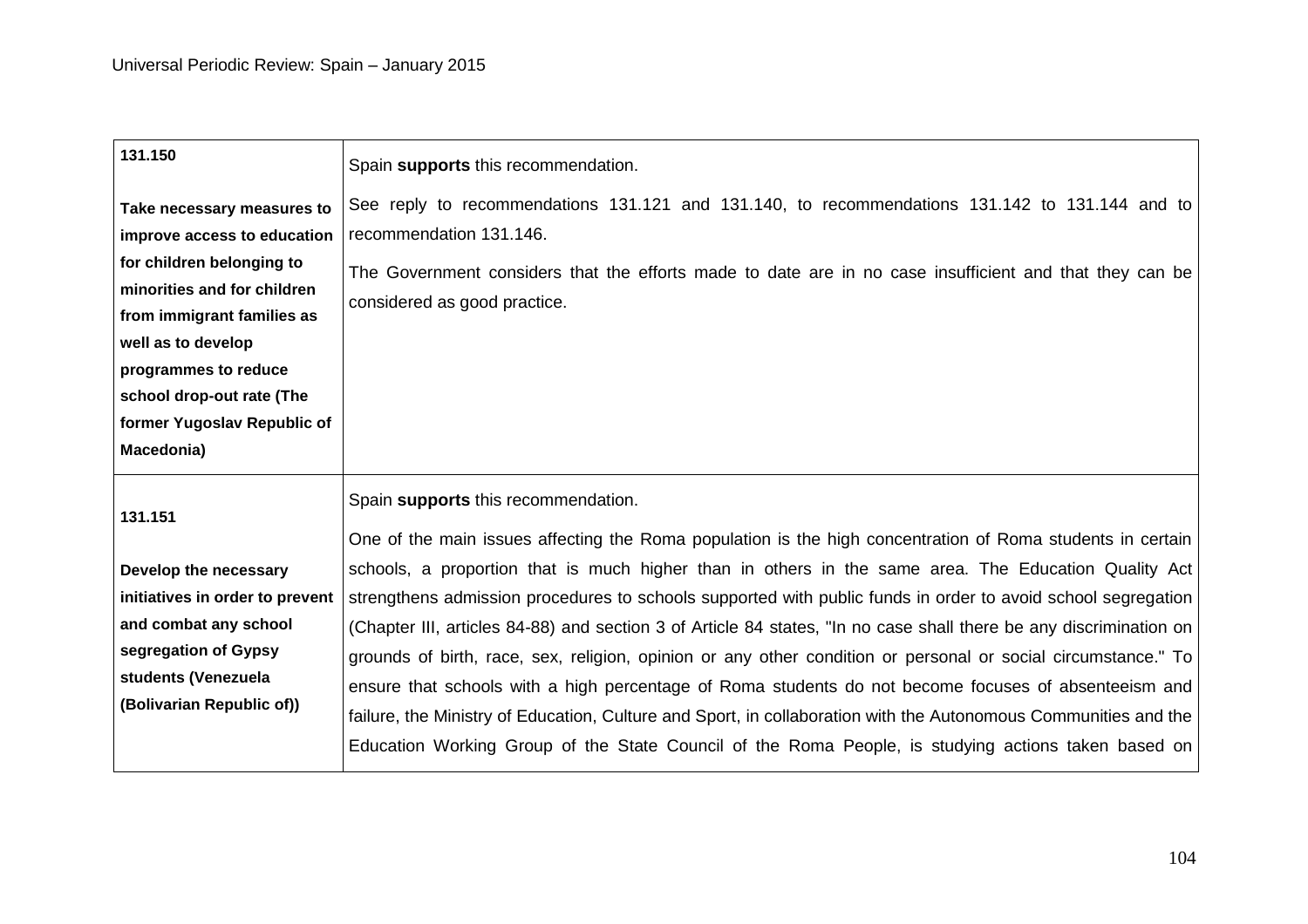evidence from the international scientific community and on cases in which school failure and dropout of Roma children have been overcome. An increasing number of schools are implementing educational activities in this respect, improving learning outcomes and enhancing coexistence. Some of these schools are reducing absenteeism to a very significant degree, retaining secondary students, increasing enrolment and improving educational results. One of the cornerstones of the National Strategy for the Social Inclusion of Roma 2012-2020 is the question of education. One measure adopted in this respect is to prevent the concentration of Roma students in certain schools or classrooms. In general, both the strategy and its operational plan, covering the period 2014-2016, include specific measures to encourage attendance, permanence and educational excellence. The Ministry of Education, Culture and Sport has examined the issue of the possible concentration of Roma students in certain schools, and has liaised with the Education Working Group of the State Council of the Roma People, concluding that in schools supported with public funds, the student admissions process respects the principles of equality and non-discrimination; the possible existence of schools with a relatively high percentage of Roma students has to do with residential issues, such as the greater presence of Roma families in certain neighbourhoods. With respect to possible educational segregation, according to data provided by the regional ministries of education, which have competences in this field, for the various education levels, only 8% of all students fail to enter the school chosen as their first option when the enrolment application was made. In addition, the Ministry of Education, Culture and Sport has been working on a plan of action, as part of the Plan for Coexistence and Human Rights, which has been created in conjunction with the Autonomous Communities and which will consider all types of issues relating to the education of the Roma population. This plan will make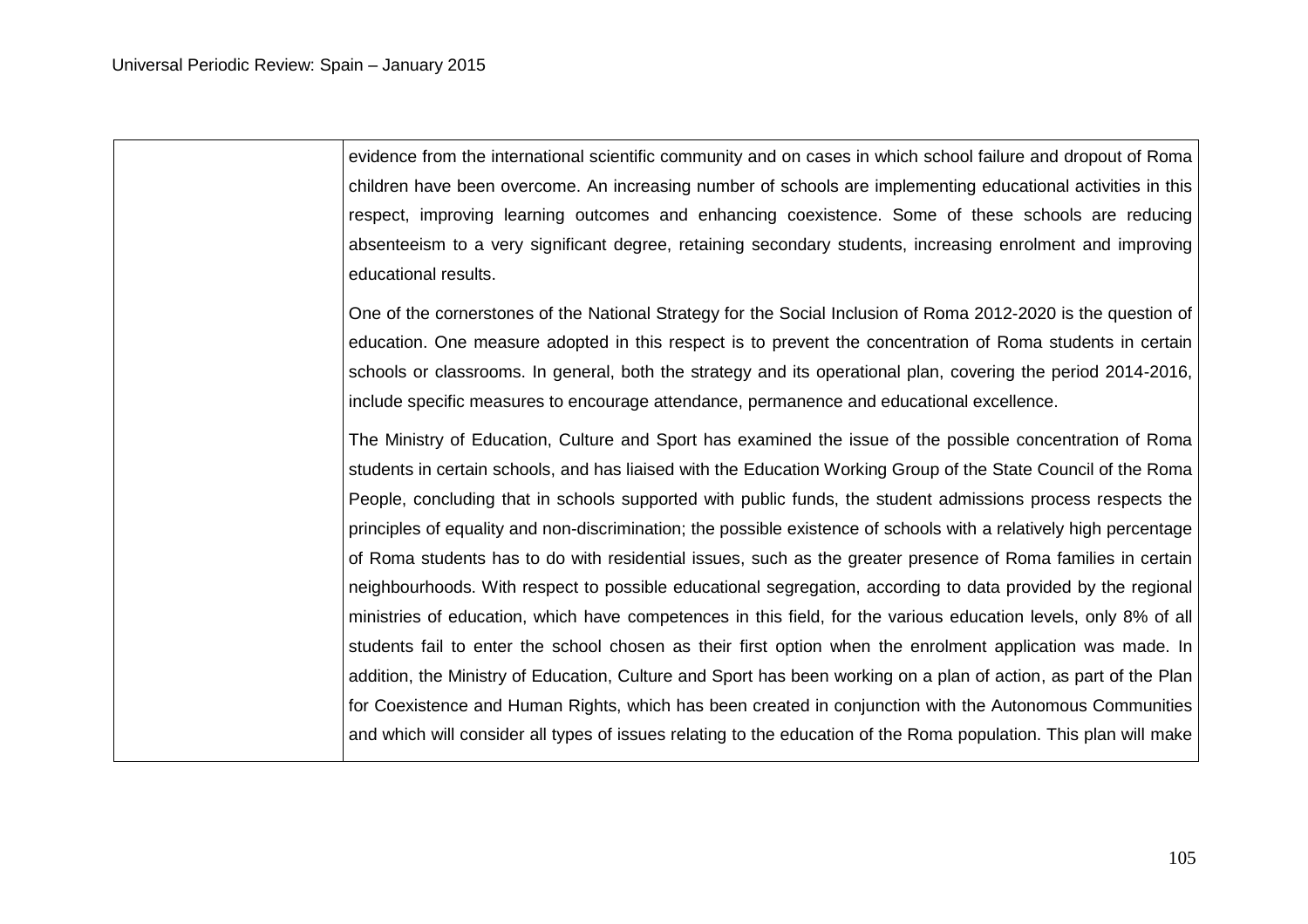|                                                                                                                                                                                                           | it possible to monitor the actions of the Ministry and of the Autonomous Communities in this field.<br>See also the reply to recommendations 131.140, 131.146 and 131.147<br>The Government considers that the efforts made to date are in no case insufficient and that they can be<br>considered as good practice.                                                                                                                                                                                                                                                                                                                                                                                                                                                                                                                                                                                                                                                                                                                                                                                                                                                                                                                                                                                                                                                                                           |
|-----------------------------------------------------------------------------------------------------------------------------------------------------------------------------------------------------------|----------------------------------------------------------------------------------------------------------------------------------------------------------------------------------------------------------------------------------------------------------------------------------------------------------------------------------------------------------------------------------------------------------------------------------------------------------------------------------------------------------------------------------------------------------------------------------------------------------------------------------------------------------------------------------------------------------------------------------------------------------------------------------------------------------------------------------------------------------------------------------------------------------------------------------------------------------------------------------------------------------------------------------------------------------------------------------------------------------------------------------------------------------------------------------------------------------------------------------------------------------------------------------------------------------------------------------------------------------------------------------------------------------------|
| 131.152<br>Ensure that all persons with<br>disabilities enjoy protection<br>against discrimination, and<br>have access to equal<br>opportunities irrespective of<br>their level of disability<br>(Jordan) | Spain supports this recommendation.<br>Royal Legislative Decree 1/2013 of 29 November approved the revised text of the General Act on the rights of<br>persons with disabilities and their social inclusion. Article 1 a) of this Act guarantees the right to equality of<br>opportunity and treatment, and the real and effective exercise of their rights by persons with disabilities, on an<br>equal footing with all other citizens, through the promotion of personal autonomy, universal accessibility, access<br>to employment, inclusion in the community, independent living, and the eradication of all forms of<br>discrimination, in accordance with Articles 9.2, 10, 14 and 49 of the Spanish Constitution and with the UN<br>Convention on the Rights of Persons with Disabilities.<br>One of the main innovations of this text is the inclusion, for the first time, of definitions of direct and indirect<br>discrimination, discrimination by association and harassment, thus completing the legal framework and seeking<br>to eliminate all expressions of discrimination. Furthermore, special attention is paid to the concept of "multiple<br>discrimination", in order to guarantee the rights of people who are in a situation of special vulnerability; in other<br>words, persons who are likely to be discriminated against for more than one reason. Thus, special protection is |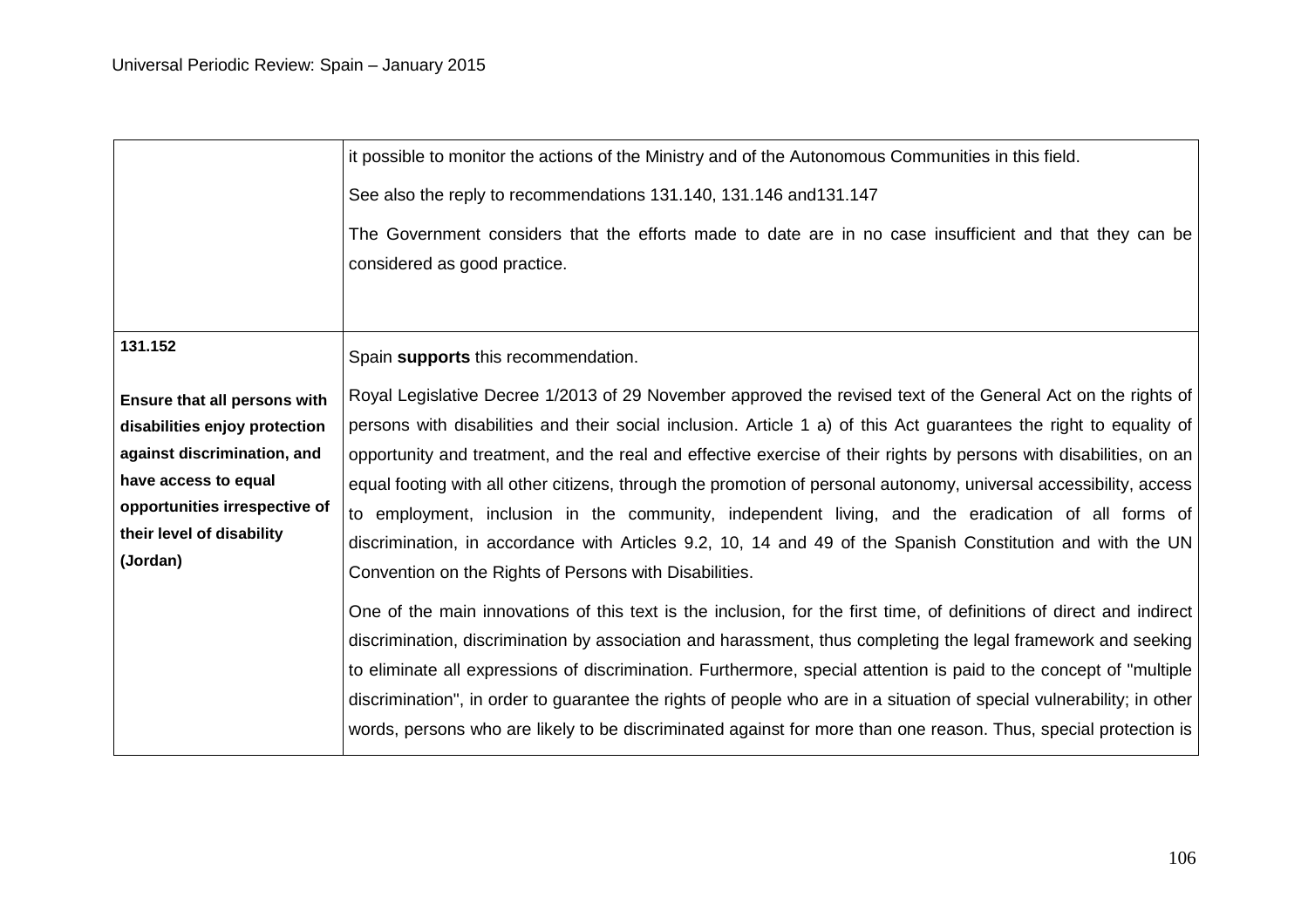defined for girls, children and women with disabilities. This law also calls for measures of legal protection against discrimination to be applied irrespective of the existence or otherwise of official recognition of disability status. This general legislation also influences regional laws in this respect. Thus, the specific policies and programmes implemented at the regional level will generally take the same form. The Action Plan on Disability, approved by the Council of Ministers on 12 September 2014, to be implemented during the period 2014-2016, includes a series of measures to help prevent discrimination against this population group, in some cases directly and in others indirectly. For example, among other objectives, the Plan seeks to combat multiple discrimination and to eradicate all forms of discrimination by measures such as commissioning studies of the issues, and incorporating disability issues into the training of professionals involved in the prevention of and response to situations of violence against women. In addition to the above, specific or general resources are also provided directly by organisations of persons with disabilities, which receive state or regional funding, mainly in the form of grants from the Ministry of Health, Social Services and Equality and/or from other administrations. The conditions underlying this funding are based on the principles set out in the UN Convention on the Rights of Persons with Disabilities, which are also included in Spanish legislation.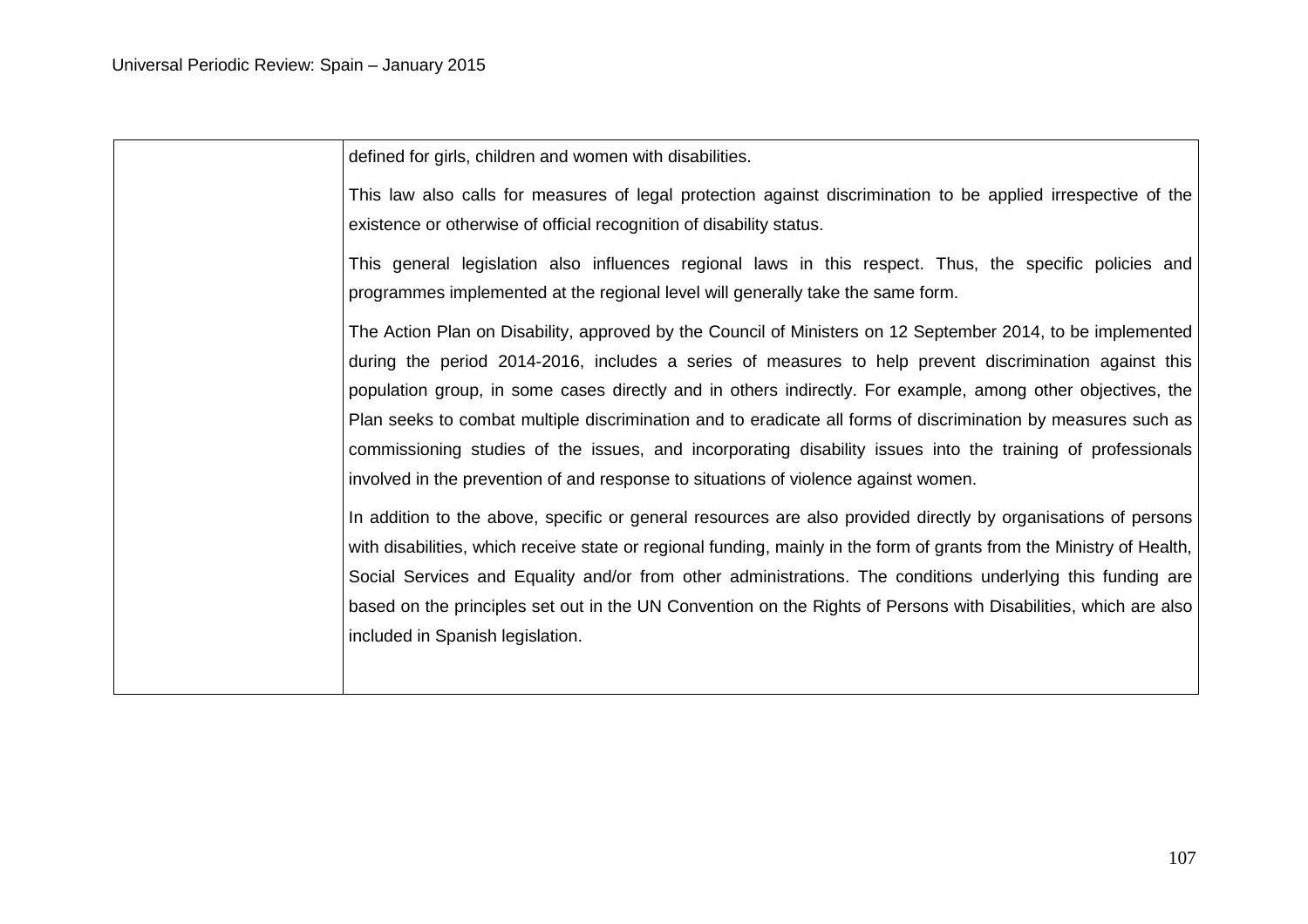| 131.153                                                      | Spain supports this recommendation.                                                                           |
|--------------------------------------------------------------|---------------------------------------------------------------------------------------------------------------|
| Create wide-range protection<br>against the denial of rights | See reply to recommendation 131.152.                                                                          |
| to persons with disabilities                                 |                                                                                                               |
| to facilities and equal rights                               |                                                                                                               |
| (Libya)                                                      |                                                                                                               |
| 131.154                                                      | Spain supports this recommendation.                                                                           |
| <b>Continue measures to</b>                                  | Associations representing people with disabilities participate in all the regulatory projects promoted by the |
| ensure the full participation                                | Ministry of Justice.                                                                                          |
| of civil society representing                                |                                                                                                               |
| persons with disabilities in                                 |                                                                                                               |
| the current reform processes                                 |                                                                                                               |
| of the civil code and the law                                |                                                                                                               |
| of civil procedure regarding                                 |                                                                                                               |
| the matter of legal capacity,<br>in accordance with CRPD     |                                                                                                               |
| (Mexico)                                                     |                                                                                                               |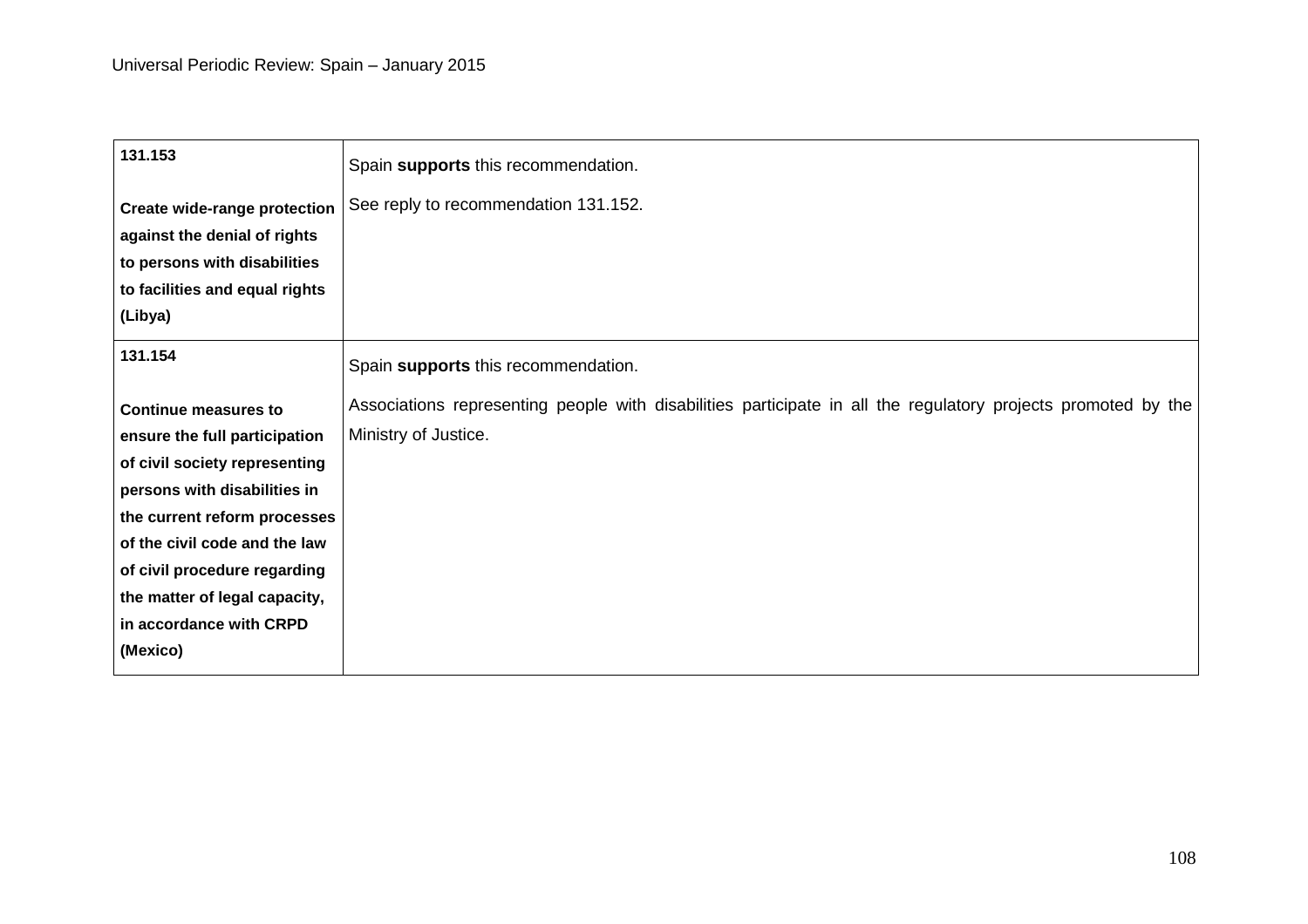|                               | Spain supports this recommendation.  |
|-------------------------------|--------------------------------------|
| 131.155                       | See reply to recommendation 131.152. |
| Intensify their efforts to    |                                      |
| further improve the situation |                                      |
| concerning the protection of  |                                      |
| rights of persons with        |                                      |
| disabilities (Cyprus)         |                                      |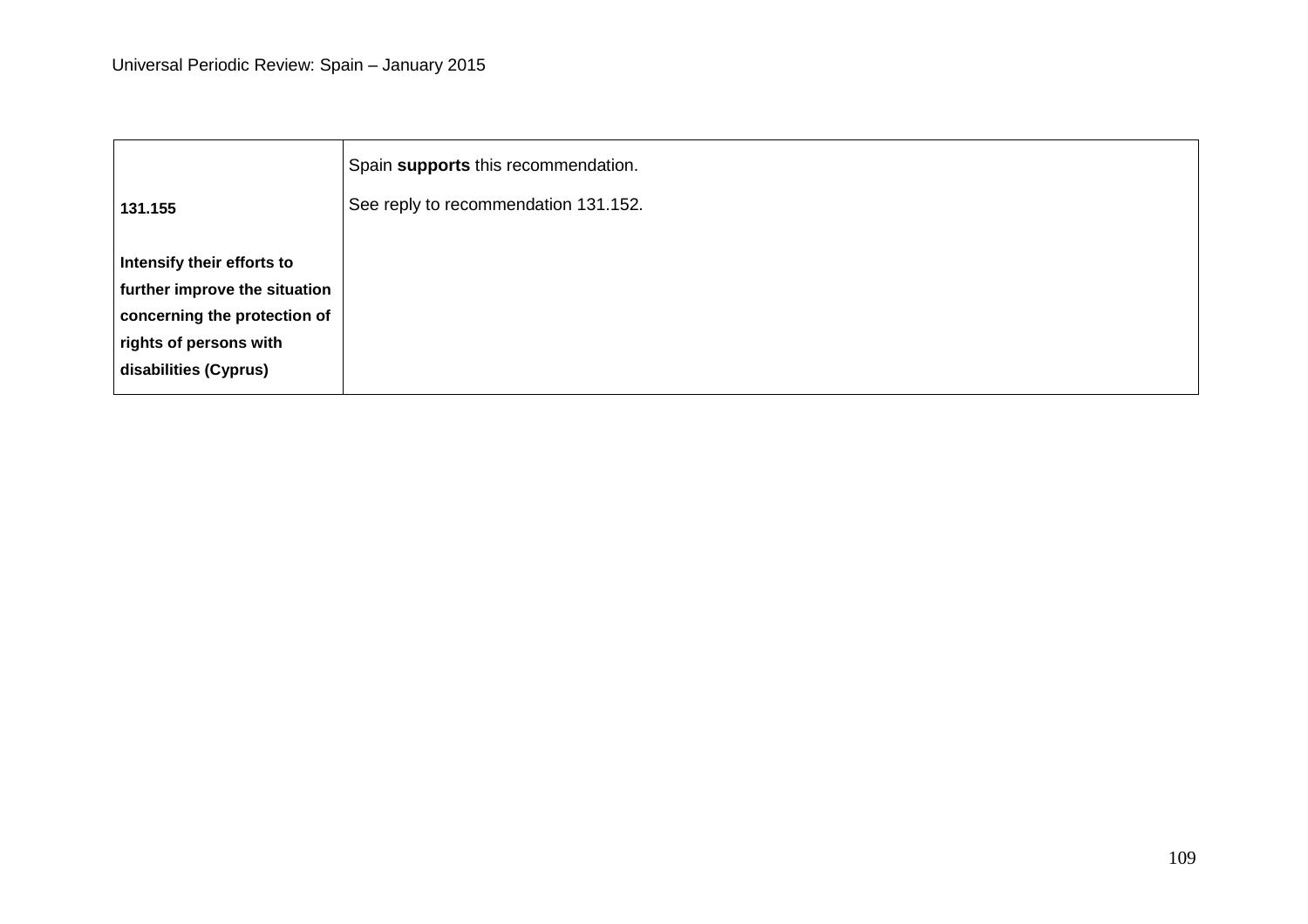| 131.156                         | Spain supports this recommendation.                                                                                   |
|---------------------------------|-----------------------------------------------------------------------------------------------------------------------|
|                                 | Regarding the voting rights of persons with disabilities in Spain, the possible dispossession to which reference      |
| <b>Ensure that persons with</b> | is made only occurs in cases in which the legal capacity of the person with disability is modified by a judicial      |
| disability have the right to    | process.                                                                                                              |
| vote (Ghana)                    | The seventh additional provision of Act 26/2011, of 1 August, on the incorporation into Spanish law of the UN         |
|                                 | Convention on the Rights of Persons with Disabilities, calls on the Government to submit to Parliament a Bill         |
|                                 | transposing legislation in order to comply with Article 12 of the latter Convention, as regards the legal capacity    |
|                                 | of persons with disabilities, on an equal basis with other citizens in all aspects of life. This Bill will define the |
|                                 | changes to be made in the judicial process to ensure the necessary support is provided so that people with            |
|                                 | disabilities are able to take decisions freely. The need for legislative reform has also been noted by the UN         |
|                                 | Committee on the Rights of Persons with Disabilities, which recommended that Spain should "review the laws            |
|                                 | allowing for guardianship and trusteeship, and take action to develop laws and policies to replace regimes of         |
|                                 | substitute decision-making by supported decision-making, which respects the person's autonomy, will and               |
|                                 | preferences". To contribute to achieving this objective, the Ministry of Justice is working on a proposal to reform   |
|                                 | the Civil Code and the Code of Civil Procedure, to adapt them to the requirements of Article 12 of the                |
|                                 | Convention.                                                                                                           |
|                                 | Moreover, the Ministry of Justice and the Interior Ministry are working to ensure that the withdrawal of voting       |
|                                 | rights from people with disabilities should be an exception and not the rule.                                         |

<u> 1989 - Johann Stoff, amerikansk politiker (d. 1989)</u>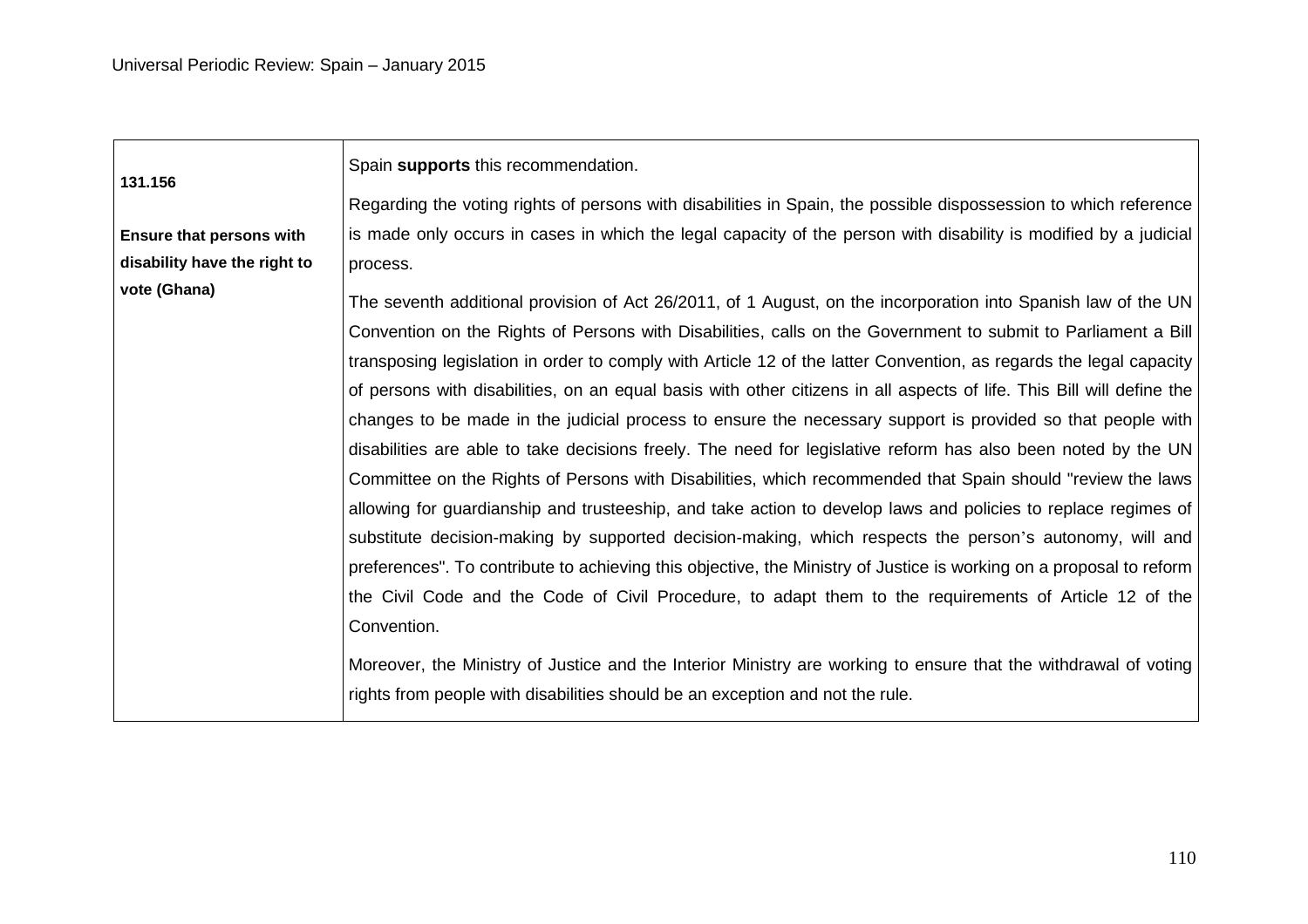| 131.157                        | Spain supports this recommendation.                                                                                |
|--------------------------------|--------------------------------------------------------------------------------------------------------------------|
| Take further action as to      | See reply to recommendations131.152 and 131.156.                                                                   |
| ensure the full participation  |                                                                                                                    |
| of persons with disabilities   |                                                                                                                    |
| in the country's political and |                                                                                                                    |
| public life and their access   |                                                                                                                    |
| to equal opportunities         |                                                                                                                    |
| (Greece)                       |                                                                                                                    |
| 131.158                        | Spain supports this recommendation.                                                                                |
| Continue and strengthen the    | Non-discrimination and the promotion of equal treatment form part of the 2012-2020 National Strategy for the       |
| efforts aimed at the full      | Social Inclusion of Roma, and the Government funds annual programmes to promote intercultural awareness            |
| integration of the Gypsy       | and harmony, equality of treatment, non-discrimination of the Roma population and assistance to victims of         |
| community and other            | discrimination. There exists a network of centres to provide assistance to victims of discrimination; this network |
| minorities (Montenegro)        | forms part of the Council for the Elimination of Racial or Ethnic Discrimination and has two organisations of      |
|                                | Roma associations that provide independent support and assistance to victims of discrimination and contribute      |
|                                | to raising awareness in this area. At present, the network is working to develop a map of discrimination in Spain  |
|                                | so that this reality may be better understood and so that anti-discrimination policies may be improved.            |
|                                | In 2014, the first Operational Plan (2014-2016) of the National Strategy for the Inclusion of Roma was             |
|                                | approved. This Plan, in addition to specific actions to achieve the targets and implement the measures set out     |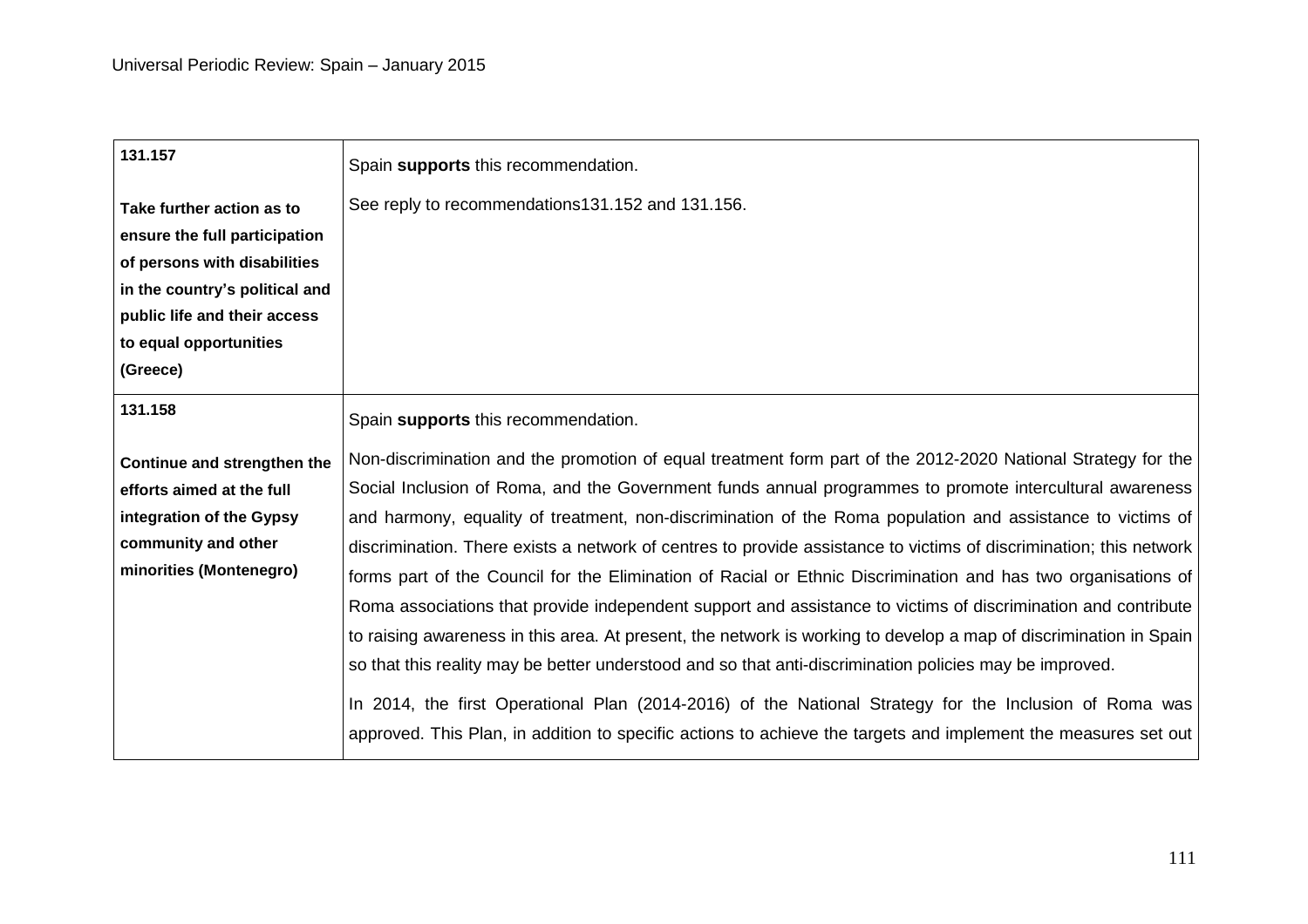in the Strategy itself, stipulates the frameworks for future work by public authorities, in particular, by the national administration and by the Autonomous Communities. The Government will also continue to collaborate with the Autonomous Communities through agreements for technical and financial cooperation. Such agreements have already co-funded far-reaching social intervention projects aimed at Roma families, to a value of 1,412,500 euros in 2014. The Government is also providing technical and financial assistance to organisations working to promote the social development of the Roma population, and contributed 7.7 million euros in this respect in 2014.

The Strategy includes a complementary line of action to promote equal treatment and non-discrimination. At all levels of government, measures are being applied to combat discrimination in the four key areas of education, employment, health and housing. Some are specific measures to combat discrimination against the Roma population, and others, of a general nature, are intended to ensure that the principles of equality and nondiscrimination are respected in the context of policies and services for citizens. A notable initiative in this respect was Spain's participation in the 2013 campaign "Dosta! Stop Prejudice" organised by the Council of Europe. In addition, a pilot training course on equality and non-discrimination was given to public sector workers, studies have been made and periodic reports issued on non-discrimination, and specific questions on Roma issues were included in the survey "Perceptions of discrimination" carried out by the Centre for Sociological Research (in a joint initiative with the Institute for Women and Equal Opportunities).

On a more general note, the Ministry of Employment and Social Security promotes programmes and measures to facilitate the reception and integration of immigrants into Spanish society.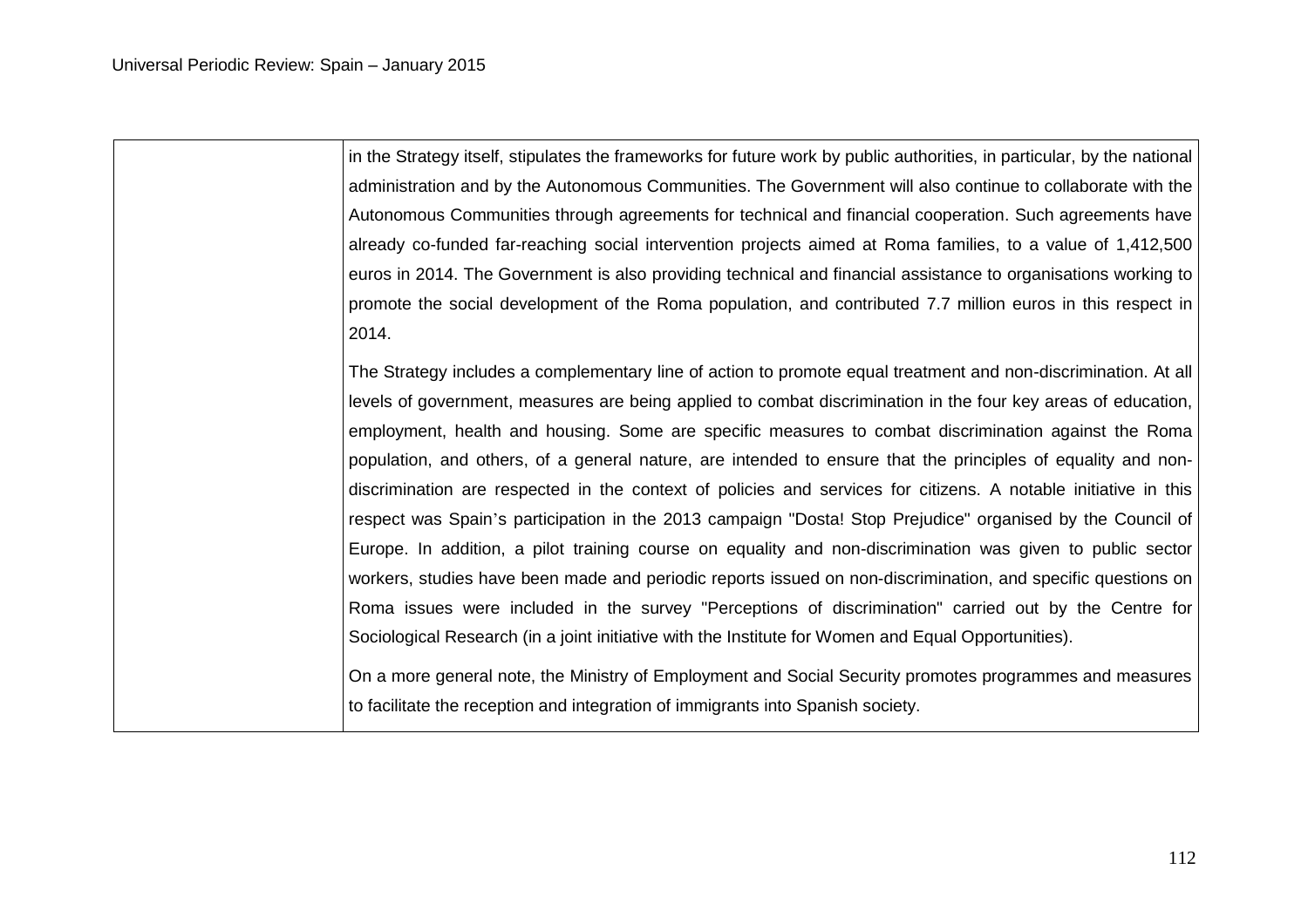| 131.159                        | Spain supports this recommendation.                                                                                 |
|--------------------------------|---------------------------------------------------------------------------------------------------------------------|
| <b>Implement the National</b>  | See reply to recommendation 131.158.                                                                                |
| <b>Strategy for the Social</b> |                                                                                                                     |
| <b>Inclusion of Roma</b>       |                                                                                                                     |
| community in order to          |                                                                                                                     |
| achieve the objectives         |                                                                                                                     |
| provided for their social      |                                                                                                                     |
| community (Albania)            |                                                                                                                     |
| 131.160                        | Spain supports this recommendation.<br>See reply to recommendations 131.119, 131.140, 131.144, 131.147 and 131.158. |
| Make enhanced efforts to       |                                                                                                                     |
| combat discrimination          |                                                                                                                     |
| against the Roma population    |                                                                                                                     |
| to improve their access to     |                                                                                                                     |
| education, housing, health     |                                                                                                                     |
| and employment (India)         |                                                                                                                     |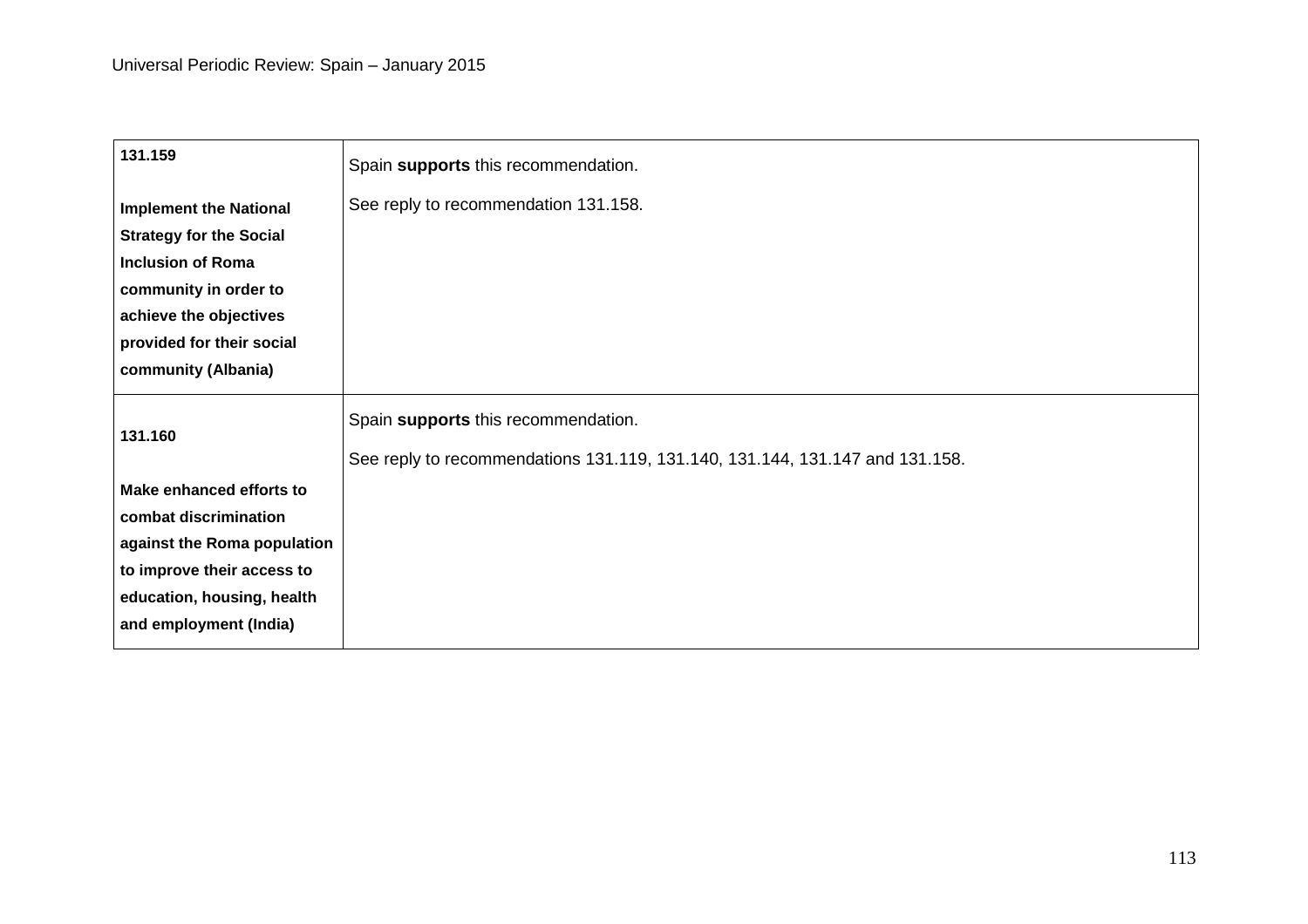| 131.161                             | Spain supports this recommendation.                                                                              |
|-------------------------------------|------------------------------------------------------------------------------------------------------------------|
| Increase measures to                | See reply to recommendations 131.35, 131.36, 131.37, 131.48, 131.119, 131.121, 131.122, 131.140, 131.143,        |
| eradicate discrimination            | 131.144 and 131.158.                                                                                             |
| against the immigrant               |                                                                                                                  |
| population, as well as to           |                                                                                                                  |
| improve the situation of            |                                                                                                                  |
| <b>Gypsies and integration into</b> |                                                                                                                  |
| Spanish society (Azerbaijan)        |                                                                                                                  |
| 131.162                             | Spain supports this recommendation.                                                                              |
| Continue to strengthen the          | Cooperation with countries of origin and transit is one of the fundamental pillars of Spanish strategy to combat |
| cooperation with countries          | illegal immigration, together with prevention at source, improving border management and fighting against the    |
| of origin, transit as well as       | criminal networks that traffic in human beings.                                                                  |
| destination in dealing with         |                                                                                                                  |
| irregular migration                 |                                                                                                                  |
| (Thailand)                          |                                                                                                                  |
| 131.163                             | Spain supports this recommendation.                                                                              |
| Guarantee, explicitly, equal        | The principle of equality before the law is explicitly guaranteed in the Constitution and in Spanish laws. The   |
| rights before the law for non-      | principle is also extended to foreigners who are legally resident - and thus are regarded by the Government as   |
| citizens (Israel)                   | "non-citizens" – with certain exceptions, as provided by the law, such as the right to vote.                     |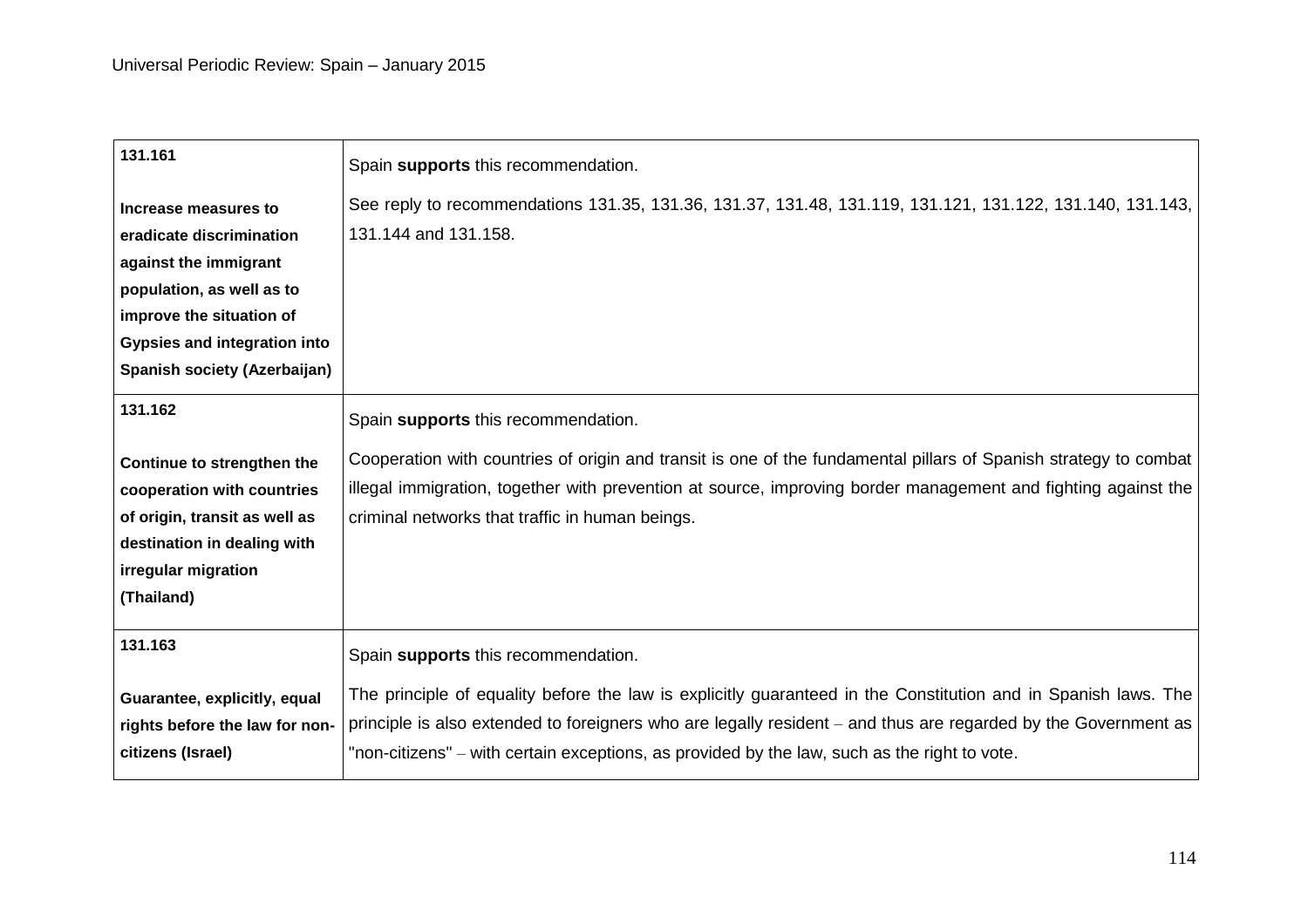| 131.164                                                           | Spain supports this recommendation.                                                                                                                     |
|-------------------------------------------------------------------|---------------------------------------------------------------------------------------------------------------------------------------------------------|
| <b>Ensure equal treatment</b>                                     | See reply to recommendation 131.163.                                                                                                                    |
| before the law for non-<br>citizens (Honduras)                    |                                                                                                                                                         |
| 131.165                                                           | Spain supports this recommendation.<br>Organic Act 4/2000 of 11 January on the rights and freedoms of foreigners in Spain and their social integration, |
| Observe the right of<br>individuals to consular<br>access (India) | and its implementing regulations, regulates the right to consular assistance during repatriation procedures.                                            |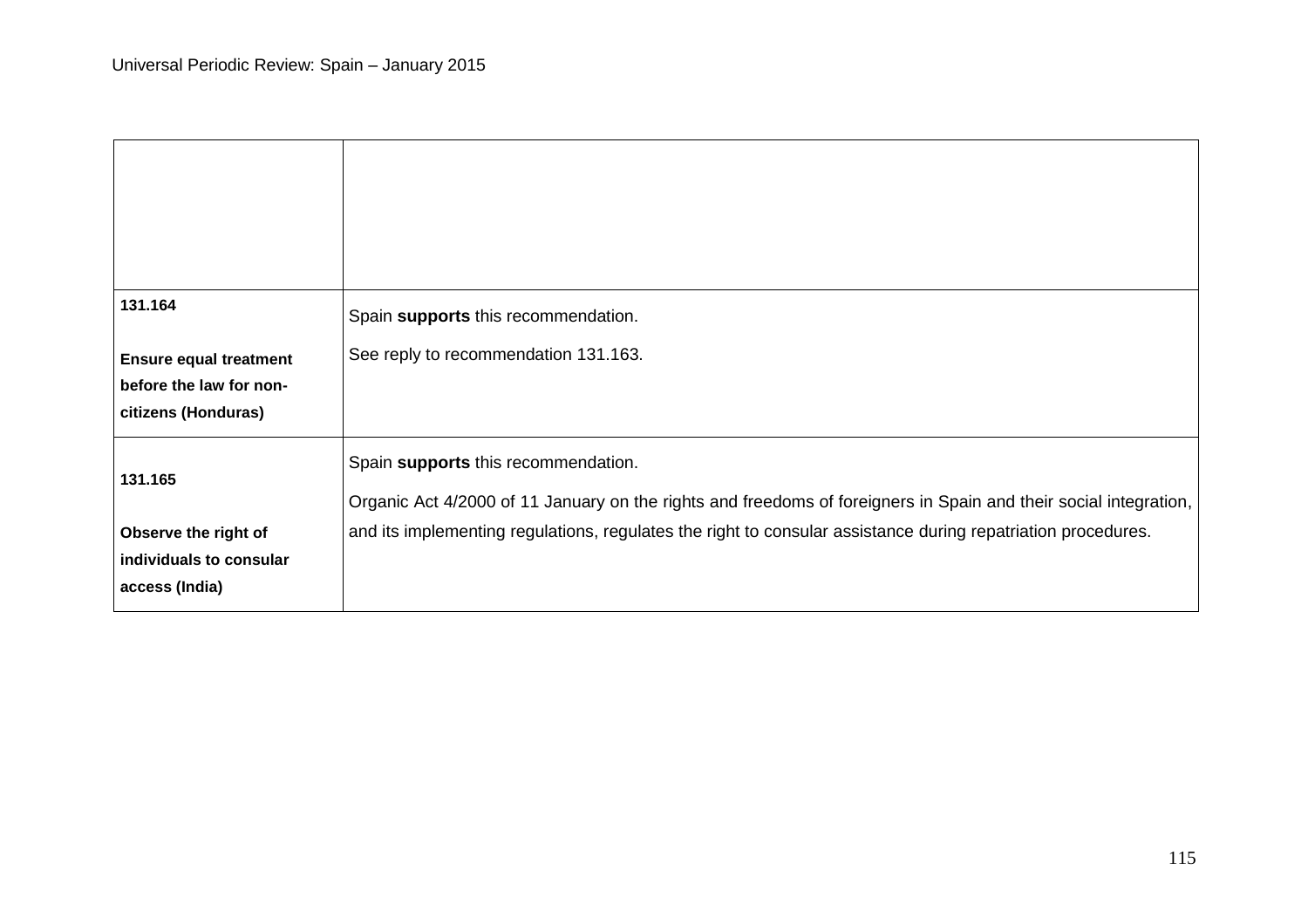| 131.166                                                                                                                                                                                              | Spain supports this recommendation.                                                                                                                                                                                                                                                                                                                                                                                                                                                                                                                                                                                                                                                                                                                                                                                    |
|------------------------------------------------------------------------------------------------------------------------------------------------------------------------------------------------------|------------------------------------------------------------------------------------------------------------------------------------------------------------------------------------------------------------------------------------------------------------------------------------------------------------------------------------------------------------------------------------------------------------------------------------------------------------------------------------------------------------------------------------------------------------------------------------------------------------------------------------------------------------------------------------------------------------------------------------------------------------------------------------------------------------------------|
| Adopt effective measures to<br>stabilize the situation in the<br>area of rights of migrants,<br>including the end of the<br>practice of unauthorised<br>forced repatriation of<br>migrants (Russian  | The actions of the police and security forces are respectful of the rights of migrants. It is important to note that<br>Spain does not carry out unauthorised forced repatriations. The procedures for the repatriation of illegal<br>immigrants in Spain are conducted in full accordance with the guarantees established in Organic Act 4/2000 of<br>11 January on the rights and freedoms of foreigners in Spain, and its implementing regulations.                                                                                                                                                                                                                                                                                                                                                                 |
| Federation)                                                                                                                                                                                          |                                                                                                                                                                                                                                                                                                                                                                                                                                                                                                                                                                                                                                                                                                                                                                                                                        |
| 131.167                                                                                                                                                                                              | Spain supports this recommendation.                                                                                                                                                                                                                                                                                                                                                                                                                                                                                                                                                                                                                                                                                                                                                                                    |
| <b>Strengthen measures to</b><br>ensure the full enjoyment of                                                                                                                                        | In general, see reply to recommendations 131.35, 131.36, 131.37, 131.48, 131.121, 131.122, 131.140, 131.143<br>and 131.144.                                                                                                                                                                                                                                                                                                                                                                                                                                                                                                                                                                                                                                                                                            |
| the investigation and<br>punishment of statements<br>that incite to hate and other<br>acts of discrimination<br>against them, particularly<br>those coming from officials<br>of police, judicial and | With regard to the police and security forces, Organic Act 2/1986 regulates their operation and establishes<br>general principles for their action. These principles, in turn, follow those set out in the Declaration on the Police<br>and the European Code of Police Ethics, both issued by the Council of Europe, and are in accordance with the<br>UN Code of Conduct for Law Enforcement Officials. Any breaches of these rules are examined under the<br>procedures stipulated in Organic Act 12/2007 of 22 October, on the disciplinary system for the Civil Guard and<br>in Organic Act 4/2010 of 20 May, on the disciplinary system for the National Police. If the behaviour in question<br>were considered to constitute a crime, the provisions of the Criminal Code would apply. Spain will at all times |
| the rights of migrants, and<br>penitentiary organs as well                                                                                                                                           |                                                                                                                                                                                                                                                                                                                                                                                                                                                                                                                                                                                                                                                                                                                                                                                                                        |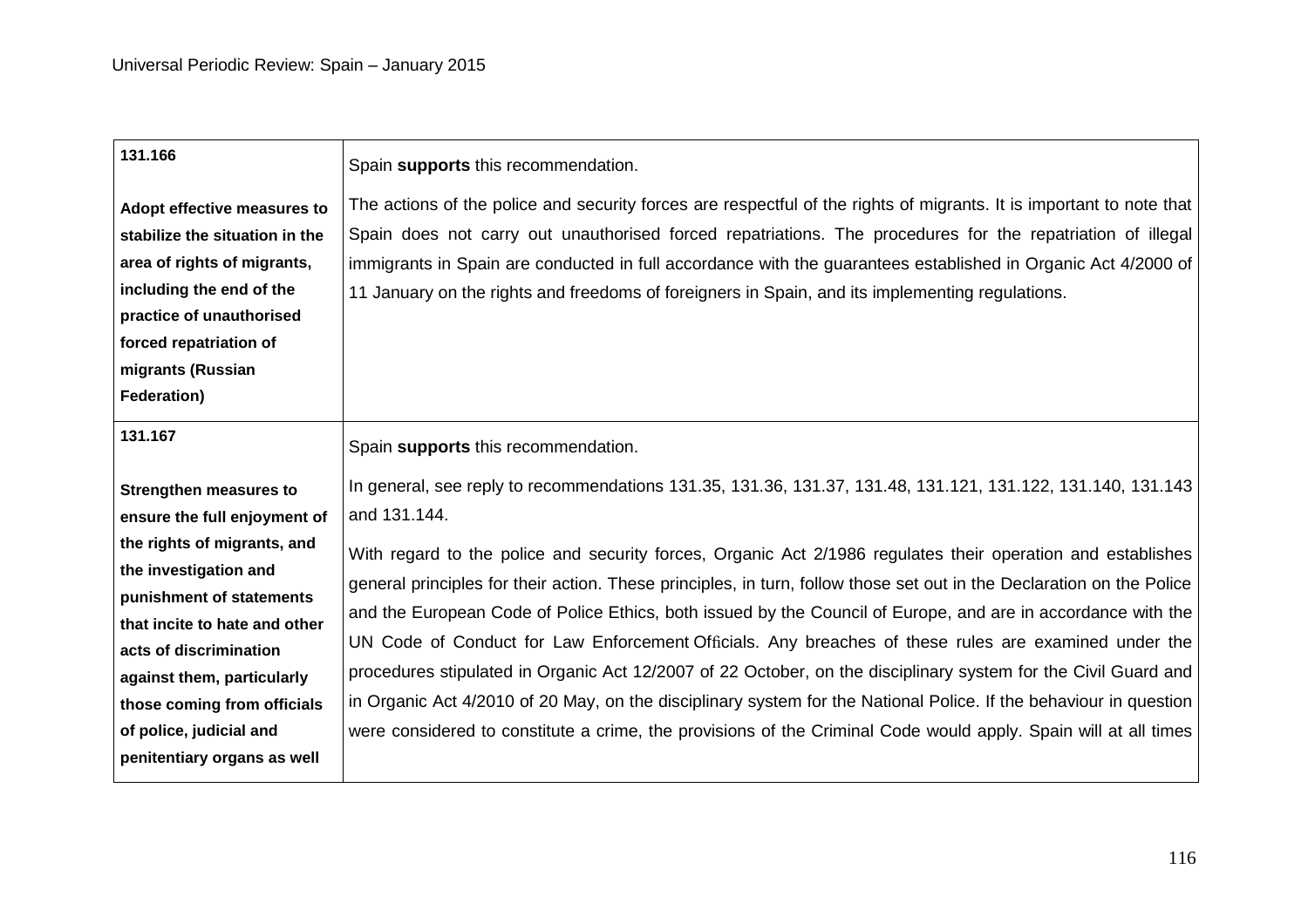| as from immigration services                     | uphold and safeguard the rights of migrants.                                                                        |
|--------------------------------------------------|---------------------------------------------------------------------------------------------------------------------|
| (Argentina)                                      |                                                                                                                     |
|                                                  |                                                                                                                     |
|                                                  |                                                                                                                     |
|                                                  |                                                                                                                     |
|                                                  |                                                                                                                     |
|                                                  |                                                                                                                     |
|                                                  |                                                                                                                     |
| 131.168                                          | Spain supports this recommendation.                                                                                 |
| Continue its efforts to                          | On the one hand, our country meets all the provisions on immigration set out in international treaties to which it  |
| ensure that treatment of                         | is party.                                                                                                           |
| migrants and asylum-<br>seekers is in accordance | On the other, Spain is a member of the European Union, and therefore actively participates in the development       |
| with relevant international                      | and adoption of Community law, and scrupulously complies with all the rules issued in this respect. EU Member       |
| standards (Japan)                                | States are part of the European Convention on Human Rights and in the EU foreigners enjoy the rights                |
|                                                  | recognised under the Convention. The EU Charter of Fundamental Rights also recognises a number of rights            |
|                                                  | and freedoms that also apply to foreigners. In short, one of the fundamental pillars of the EU is the protection of |
|                                                  | human rights, of all people, and the prevention of any kind of discrimination.                                      |
|                                                  | Act 12/2009 of 30 October, regulating the right to asylum and subsidiary protection, contains provisions to         |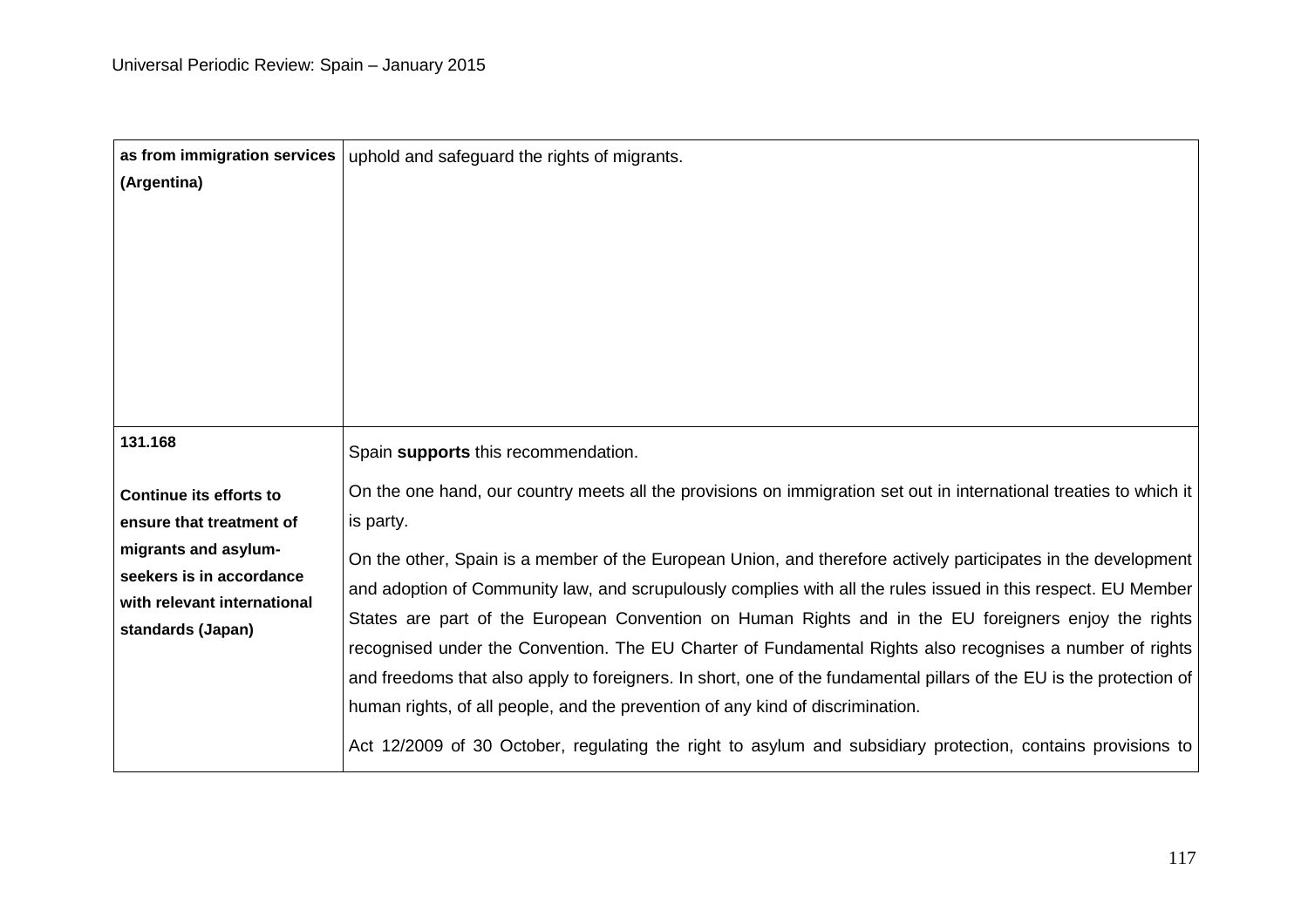|                              | ensure international protection is extended to persons addressed by this Act. The regulations implementing this      |
|------------------------------|----------------------------------------------------------------------------------------------------------------------|
|                              | Act will be approved in the near future. The draft Regulation includes the following innovations, among others:      |
|                              | the protection of the right to information, access to the international protection procedure, the establishment of   |
|                              | an enhanced catalogue of rights for asylum seekers, and their families when appropriate, during the processing       |
|                              | of the application, including in particular the right to legal aid (which, indeed, is mandatory in border procedures |
|                              | and in aliens' detention centres) and to an interpreter, maintaining family unity by recognising the right of family |
|                              | reunion, improved treatment for applicants in situations of special need and/or vulnerability, the regulation of     |
|                              | classifications, guarantees and asylum conditions for applicants for international protection, and the               |
|                              | institutionalisation of the concept of refugee resettlement.                                                         |
|                              |                                                                                                                      |
| 131.169                      | Spain supports this recommendation.                                                                                  |
| Continue with its efforts to | See reply to recommendations 131.35, 131.36, 131.37, 131.48, 131.121, 131.122, 131.140, 131.170 and                  |
| safeguard the rights of      | 131.172.                                                                                                             |
| migrants, and provide        |                                                                                                                      |
| adequate funding for         |                                                                                                                      |
| migrant's integration        |                                                                                                                      |
| policies (Jordan)            |                                                                                                                      |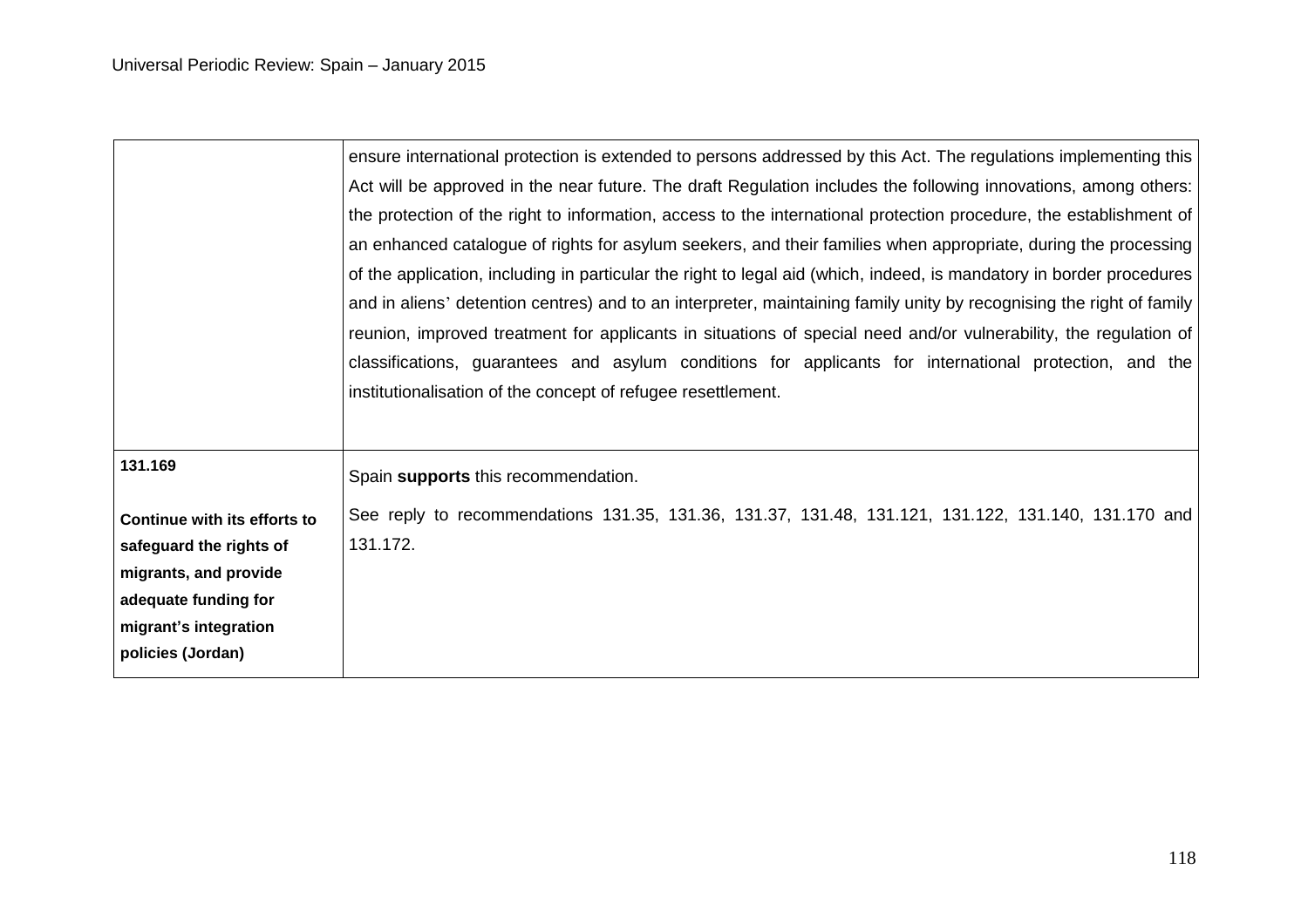| 131.170<br>Take further measures to<br>enhance the rights of regular | Spain takes note of this recommendation. The Spanish legislation on the rights of immigrants, which is<br>expressed mainly in the Organic Act on the Rights and Freedoms of Foreigners, provides that foreigners,<br>regardless of the regularity or otherwise of their situation, are entitled to the following rights: |
|----------------------------------------------------------------------|--------------------------------------------------------------------------------------------------------------------------------------------------------------------------------------------------------------------------------------------------------------------------------------------------------------------------|
| and irregular migrants alike<br>(Turkey)                             | a) Right to documentation (Article 4)                                                                                                                                                                                                                                                                                    |
|                                                                      | b) Freedom of assembly and demonstration (Article 7)                                                                                                                                                                                                                                                                     |
|                                                                      | c) Freedom of association (Article 8)                                                                                                                                                                                                                                                                                    |
|                                                                      | d) Right to education (Article 9)                                                                                                                                                                                                                                                                                        |
|                                                                      | e) Freedom to unionise and strike (Article 11)<br>f) Right to health care (Article 12)                                                                                                                                                                                                                                   |
|                                                                      | Aliens are entitled to health care under the terms established in current legislation in this respect.                                                                                                                                                                                                                   |
|                                                                      | g) The right to basic social services and benefits (Article 14)                                                                                                                                                                                                                                                          |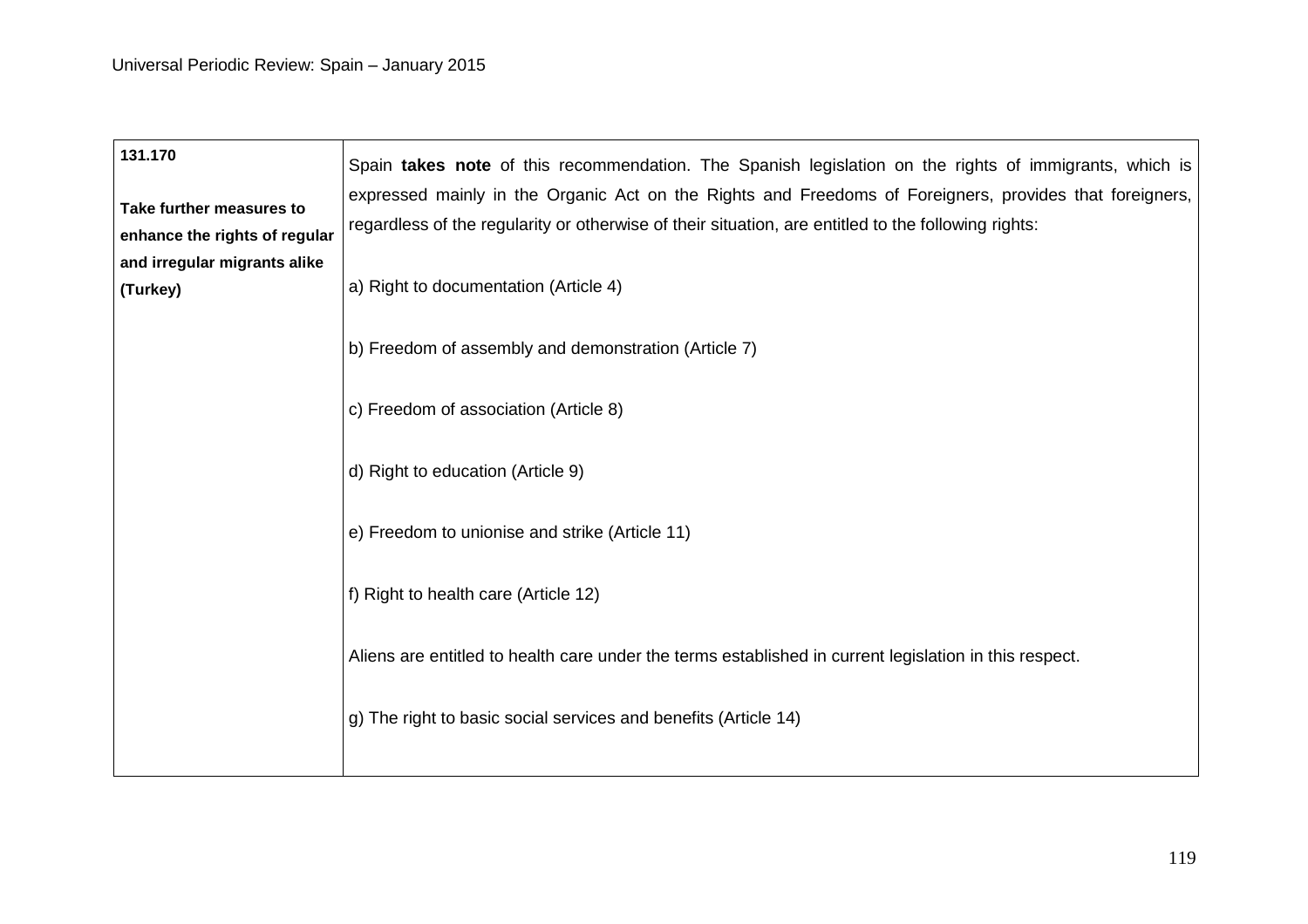|                               | h) The right to effective legal protection (Article 20)                                                                                                                                                             |
|-------------------------------|---------------------------------------------------------------------------------------------------------------------------------------------------------------------------------------------------------------------|
|                               | i) The right to legal aid (Article 22)                                                                                                                                                                              |
|                               | However, to enjoy other rights it is essential to have legal residence in Spain. Such rights include free<br>movement, public participation, work and social security, housing assistance and family reunification. |
| 131.171                       |                                                                                                                                                                                                                     |
|                               | Spain supports this recommendation.                                                                                                                                                                                 |
| Carry-out measures so that,   | All actions with respect to immigrants are performed in accordance with the guarantees established under                                                                                                            |
| especially when treating with | Spanish law, and in compliance with Spain's international obligations on human rights.                                                                                                                              |
| migrants and other            | The Institute for Women and Equal Opportunities and, in particular, its Council for the Elimination of Racial and                                                                                                   |
| vulnerable persons, all       | Ethnic Discrimination, provides assistance to victims of racial or ethnic discrimination and carries out or                                                                                                         |
| actions that are taken are    | participates in training activities to ensure the effective implementation of the principles of equal treatment and                                                                                                 |
| respectful of the guarantees  |                                                                                                                                                                                                                     |
| and protections established   | non-discrimination.                                                                                                                                                                                                 |
| under international human     |                                                                                                                                                                                                                     |
| rights instruments (Costa     |                                                                                                                                                                                                                     |
| Rica)                         |                                                                                                                                                                                                                     |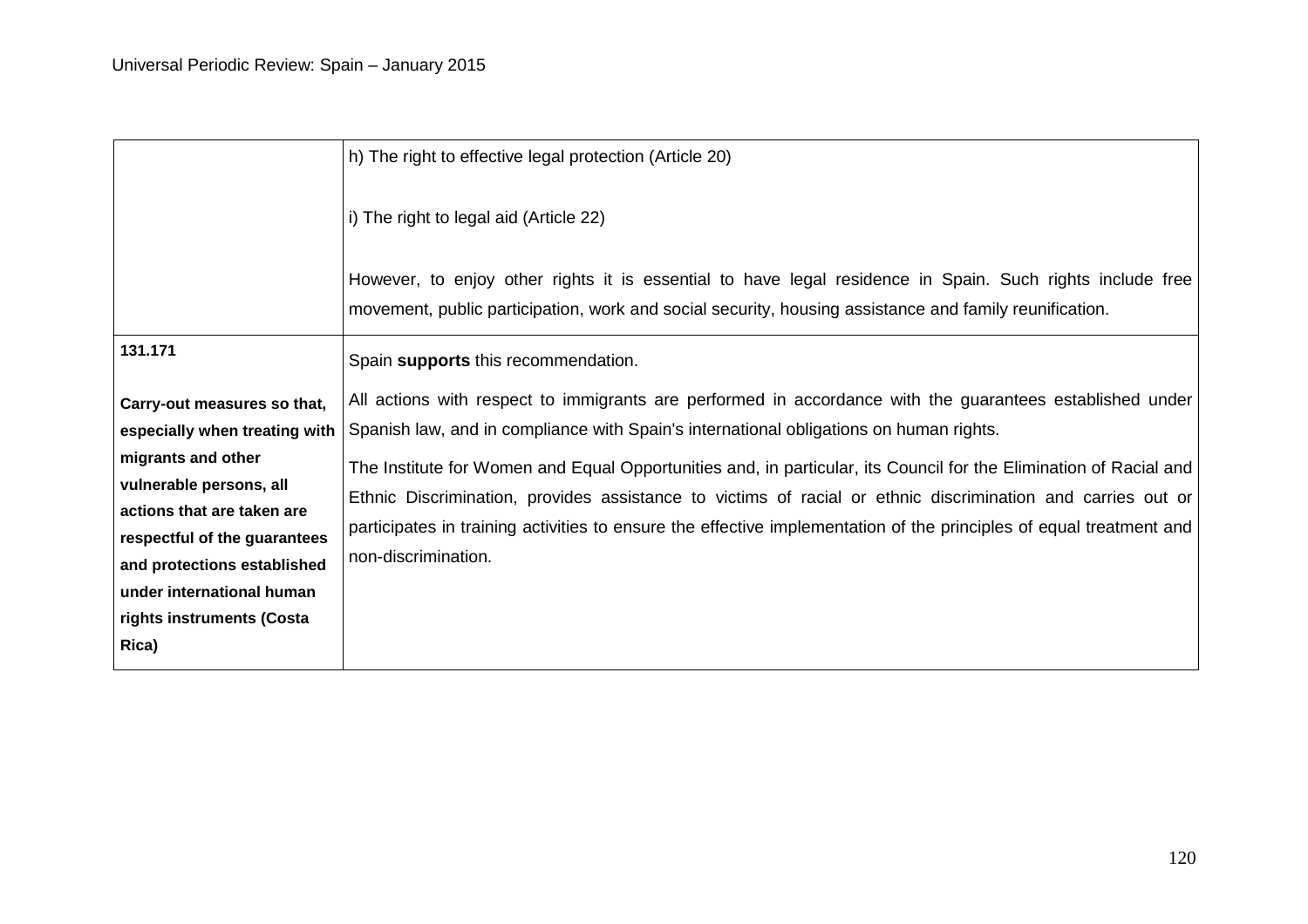| Spain supports this recommendation.                                                                           |
|---------------------------------------------------------------------------------------------------------------|
| The 2013-2016 National Action Plan for Social Inclusion, in the section devoted to actions in favour of       |
| population groups in situations of special vulnerability, section E, entitled "Immigrants, asylum seekers and |
| beneficiaries of international protection", describes the measures to be implemented during the term of the   |
| Plan.                                                                                                         |
| For more information about this Action Plan, see reply to recommendations 131.122, 131.132 and 131.140.       |
|                                                                                                               |
| play a notable role in this respect.                                                                          |
|                                                                                                               |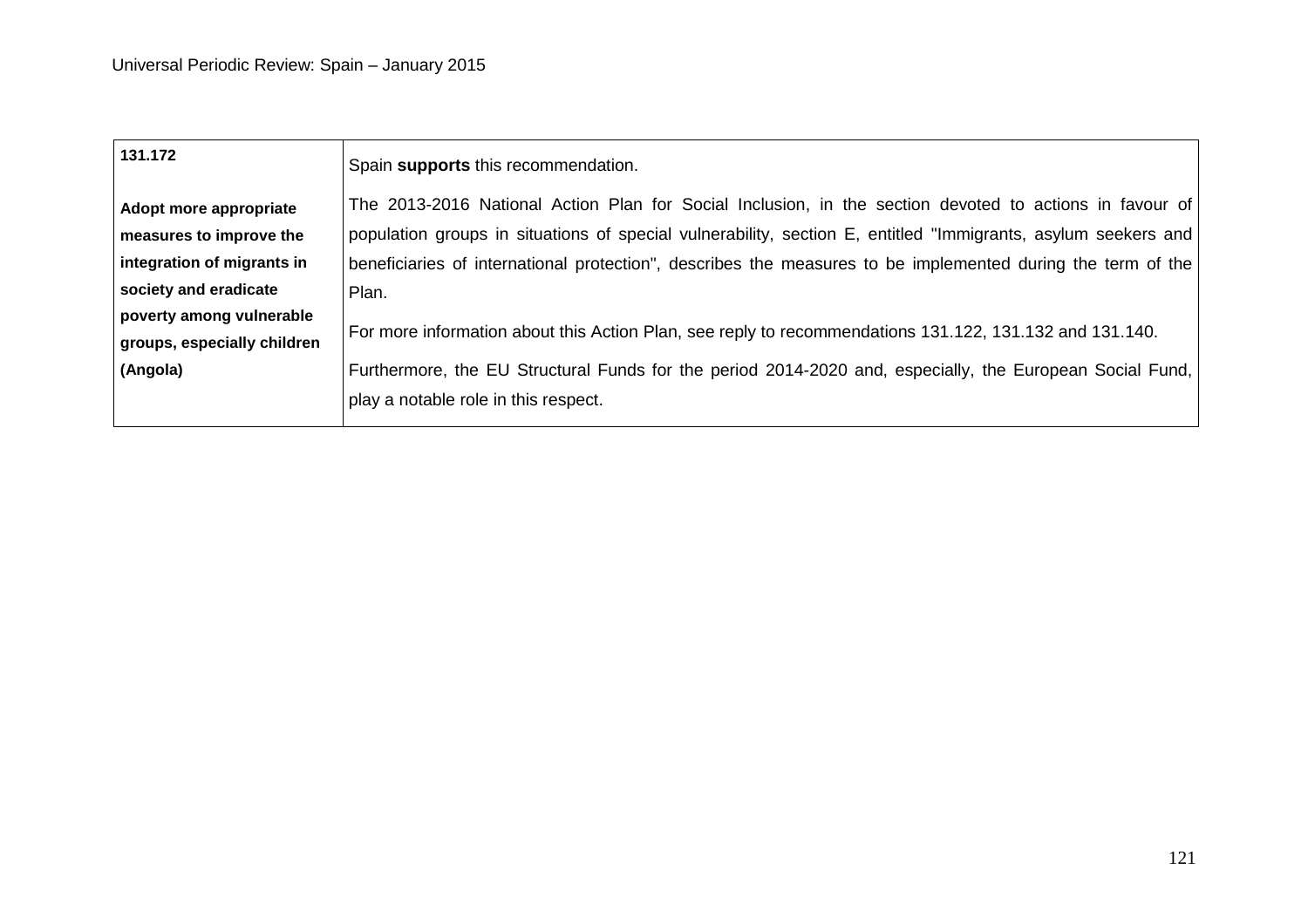| Spain supports this recommendation.<br>The procedures for repatriation of immigrants who are irregularly present in Spain are carried out in accordance                                                                                                                                                                                                                                                                                                                                                                                                                                                                                                                                                                                                                                                                                                 |
|---------------------------------------------------------------------------------------------------------------------------------------------------------------------------------------------------------------------------------------------------------------------------------------------------------------------------------------------------------------------------------------------------------------------------------------------------------------------------------------------------------------------------------------------------------------------------------------------------------------------------------------------------------------------------------------------------------------------------------------------------------------------------------------------------------------------------------------------------------|
| with the guarantees laid down in Organic Act 4/2000 on the rights and freedoms of foreigners in Spain, and its                                                                                                                                                                                                                                                                                                                                                                                                                                                                                                                                                                                                                                                                                                                                          |
| implementing regulations, including the right to legal assistance and an interpreter.                                                                                                                                                                                                                                                                                                                                                                                                                                                                                                                                                                                                                                                                                                                                                                   |
| A draft Organic Bill is currently being prepared to amend the Criminal Procedure Act and Organic Act 6/1985 of<br>1 July on the Judiciary, in order to transpose Directive 2010/64/EU of 20 October 2010 on the right to<br>interpretation and translation in criminal proceedings, Directive 2012/13/EU of 22 May 2012 on the right to<br>information in criminal proceedings and Directive 2013/48/EU of 22 October 2013, on the right to legal<br>assistance in criminal proceedings and in proceedings relating to the European arrest warrant, and on the right<br>to have a third party informed at the moment of detention, to communicate with others and to communicate with<br>consular authorities during the period of detention. The draft Organic Bill also includes new regulations to<br>strengthen procedural guarantees at all times. |
| Spain supports this recommendation.                                                                                                                                                                                                                                                                                                                                                                                                                                                                                                                                                                                                                                                                                                                                                                                                                     |
| Royal Decree 162/2014, of 14 March, on the rules for the operation and internal governance of detention<br>centres for aliens, puts into effect the provisions of the third additional provision of Organic Act 2/2009,<br>amending Organic Act 4/2000 of 11 January on the rights and freedoms of foreigners in Spain and their social<br>integration, and incorporates some aspects of Directive 2008/115/EC of the European Parliament and of the<br>Council of 16 December 2008, on common standards and procedures in Member States for returning third-<br>country nationals in an irregular situation. This Royal Decree addresses aspects such as basic services and                                                                                                                                                                            |
|                                                                                                                                                                                                                                                                                                                                                                                                                                                                                                                                                                                                                                                                                                                                                                                                                                                         |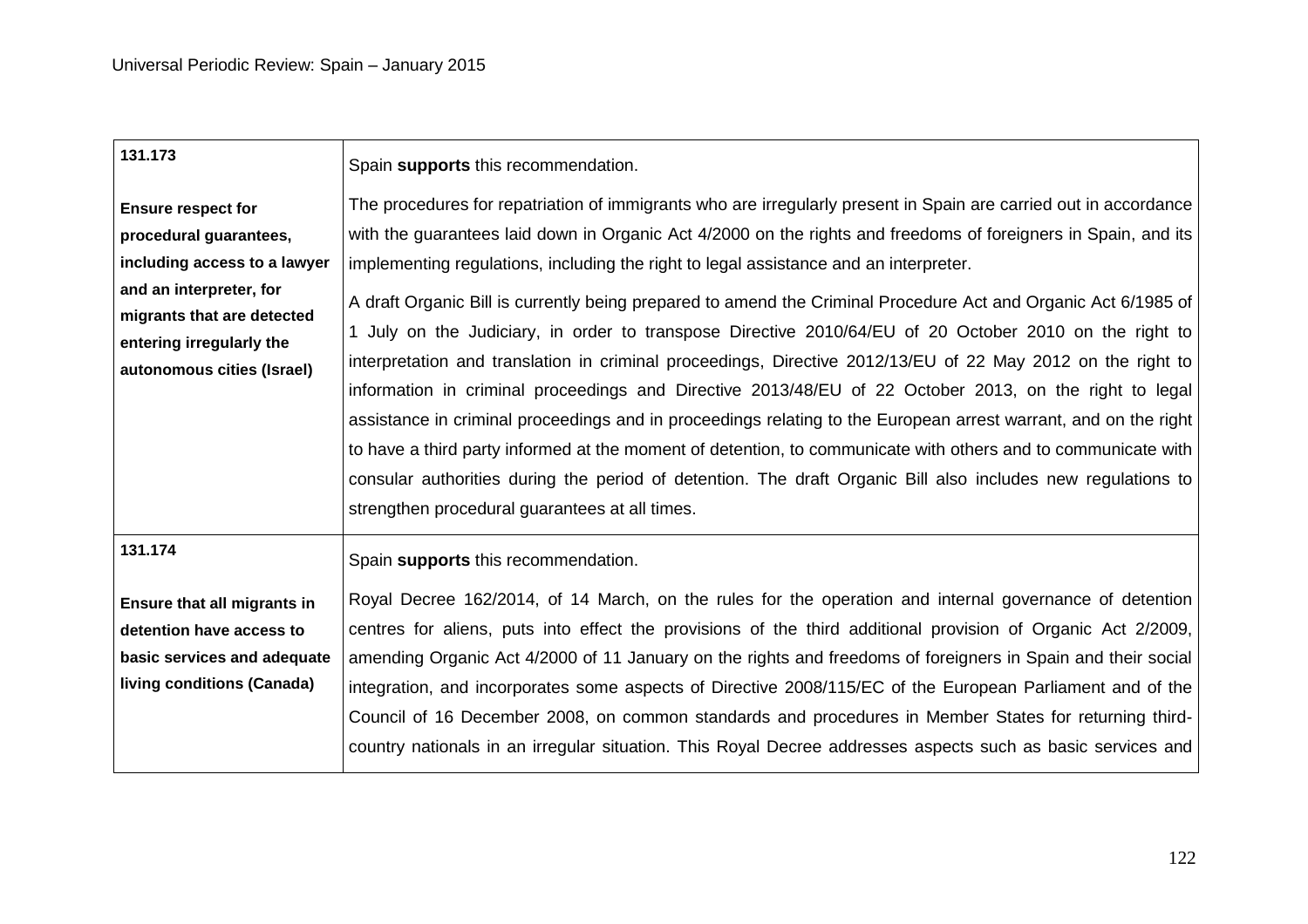|                                    | living conditions within such detention centres, and stipulates measures to be adopted regarding health care, |
|------------------------------------|---------------------------------------------------------------------------------------------------------------|
|                                    | social, legal and cultural assistance, and internal rules and regulations.                                    |
|                                    |                                                                                                               |
|                                    |                                                                                                               |
| 131.175                            | Spain supports this recommendation.                                                                           |
| Further strengthen the             | See reply to recommendations 131.45 and 131.173.                                                              |
| protection of the rights and       |                                                                                                               |
| dignity of foreigners when         |                                                                                                               |
| subjected to identity              |                                                                                                               |
| controls or expulsion              |                                                                                                               |
| procedures (Tunisia)               |                                                                                                               |
| 131.176                            | Spain supports this recommendation.                                                                           |
| <b>Ensure prompt investigation</b> | See reply to recommendation 131.51.                                                                           |
| of allegations of                  |                                                                                                               |
| mistreatment by security           |                                                                                                               |
| forces of migrants at the          |                                                                                                               |
| border to ensure that they         |                                                                                                               |
| are treated in accordance          |                                                                                                               |
| with international human           |                                                                                                               |
| rights obligations (Canada)        |                                                                                                               |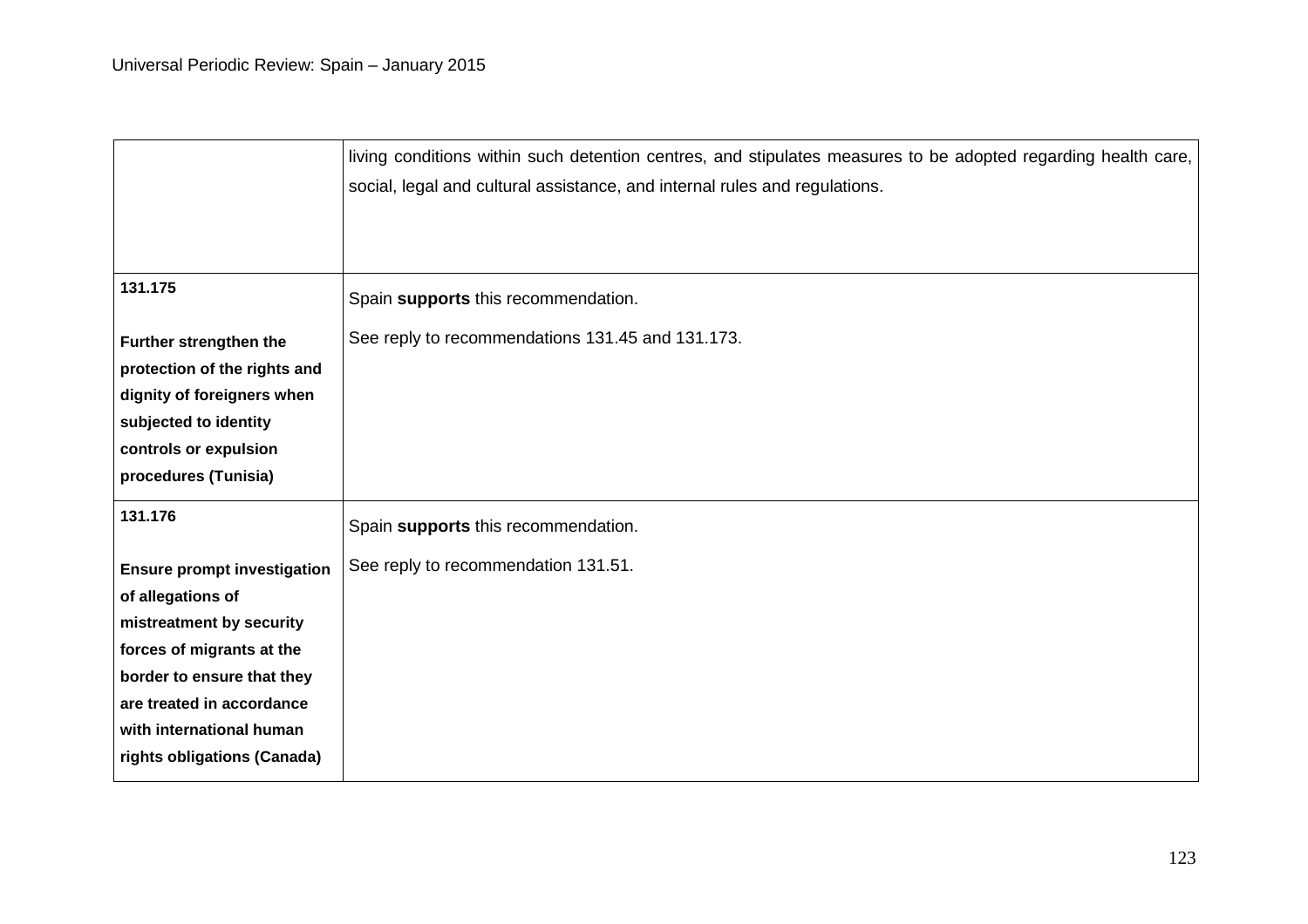|                                                                                                                                                                                                        | Spain supports this recommendation.  |
|--------------------------------------------------------------------------------------------------------------------------------------------------------------------------------------------------------|--------------------------------------|
|                                                                                                                                                                                                        | See reply to recommendation 131.168. |
| 131.177                                                                                                                                                                                                |                                      |
| <b>Ensure access to effective</b><br>asylum procedures in line<br>with international law and<br>that migration policies<br>respect the principle of non-<br>refoulement and EU<br>legislation (Norway) |                                      |
| 131.178                                                                                                                                                                                                | Spain supports this recommendation.  |
| <b>Ensure access to effective</b><br>asylum procedures in line<br>with international law and to<br>ensure that migration<br>policies fully respect the<br>principle of non-refoulement                 | See reply to recommendation 131.168. |
| and are in line with EU-<br>legislation (Sweden)                                                                                                                                                       |                                      |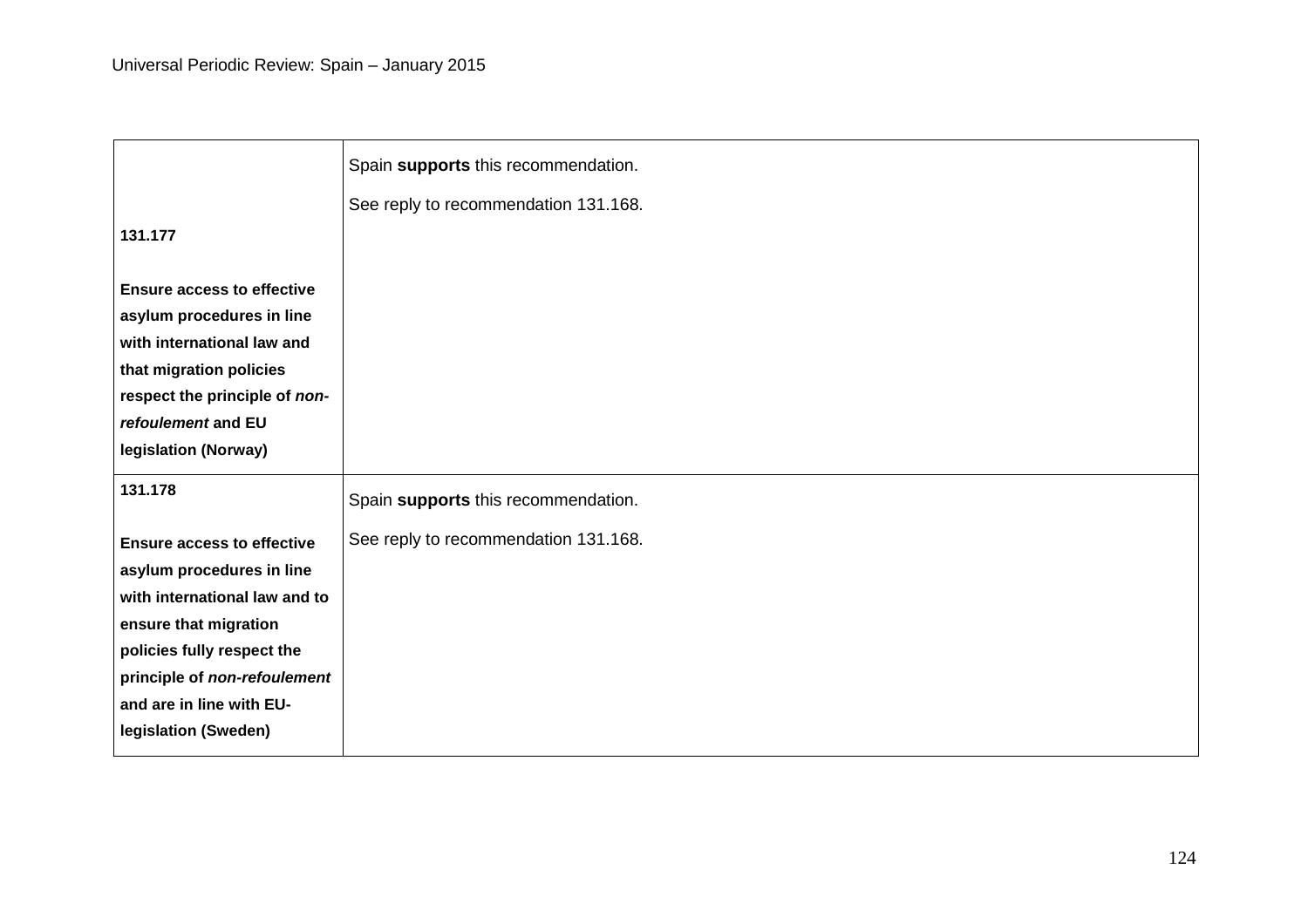| 131.179                        | Spain supports this recommendation.                                                                              |
|--------------------------------|------------------------------------------------------------------------------------------------------------------|
| Fully respect the principle of | See reply to recommendation 131.168.                                                                             |
| non-refoulement and ensure     |                                                                                                                  |
| effective access to asylum     |                                                                                                                  |
| procedures for those fleeing   |                                                                                                                  |
| human rights violations        |                                                                                                                  |
| (Uruguay)                      |                                                                                                                  |
| 131.180                        | Spain partially supports this recommendation.                                                                    |
| <b>Review the current</b>      | It is not considered necessary to revise the procedures for the repatriation of illegal immigrants who are in    |
| deportation practices for      | Ceuta and Melilla, because these persons, as in the rest of Spain, are treated in full compliance with all the   |
| migrants in Ceuta and Melilla  | guarantees stipulated in Organic Act 4/2000 of 11 January on the rights and freedoms of foreigners in Spain,     |
| as well as the proposed        | and its implementing regulations.                                                                                |
| amendment of Spain's           | With respect to the amendment which establishes a special regime for Ceuta and Melilla for cases of              |
| national security law to       |                                                                                                                  |
| ensure the right of an         | immigrants who enter illegally and are detected in Spanish territory, it should be noted that the text finally   |
| individual to seek asylum      | adopted and which entered into force on 1 April 2015 is substantially different from the initial version of the  |
| (Austria)                      | amendment, following the parliamentary debate on its content, and after meetings were held with                  |
|                                | representatives from various organisations and institutions, including the European Commissioner for             |
|                                | Migration, Home Affairs and Citizenship, the Council of Europe Commissioner for Human Rights and the             |
|                                | Official Representative of UNHCR in Spain. The final text stipulates guarantees of compliance with international |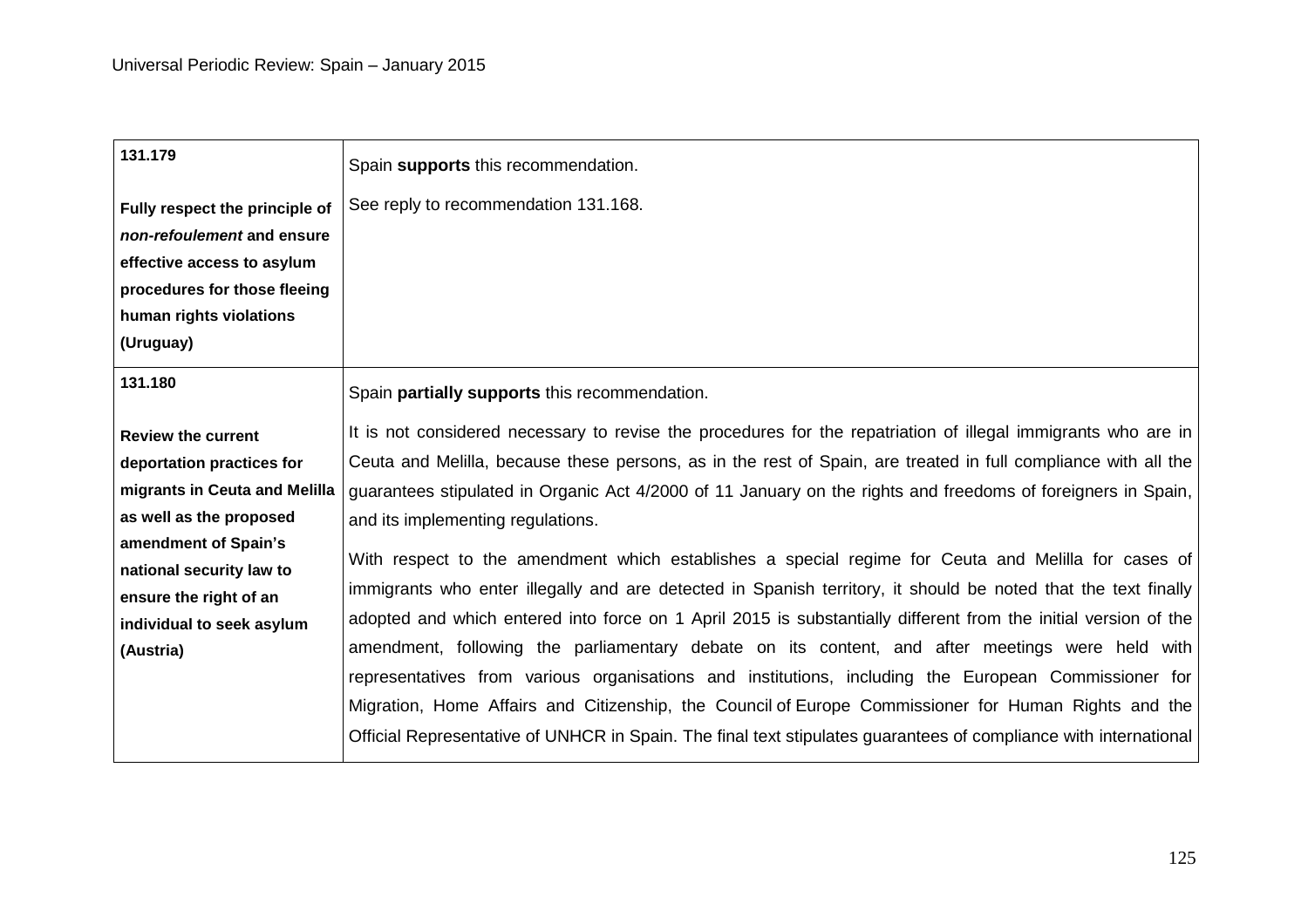|                                | rules on human rights and, specifically, with those regulating the right of asylum and subsidiary protection.     |
|--------------------------------|-------------------------------------------------------------------------------------------------------------------|
|                                | Despite the rejection of those attempting to enter Spain illegally, they may apply, when appropriate, for         |
|                                | recognition of refugee status or for subsidiary protection at the places provided for this purpose at border      |
|                                | crossings, in accordance with the rules governing applications for international protection at the border.        |
|                                |                                                                                                                   |
|                                |                                                                                                                   |
|                                |                                                                                                                   |
|                                |                                                                                                                   |
|                                |                                                                                                                   |
|                                |                                                                                                                   |
|                                |                                                                                                                   |
|                                |                                                                                                                   |
| 131.181                        | Spain supports this recommendation.                                                                               |
|                                |                                                                                                                   |
| <b>Ensure that the Spanish</b> | In general, see reply to recommendation 131.168. In relation to the specific case of Ceuta and Melilla, see reply |
| legal framework concerning     | to recommendation 131.180.                                                                                        |
| migrants, refugees and         |                                                                                                                   |
| asylum seekers, with           |                                                                                                                   |
| particular attention to the    |                                                                                                                   |
| autonomous cities of Ceuta     |                                                                                                                   |
| and Melilla, complies with its |                                                                                                                   |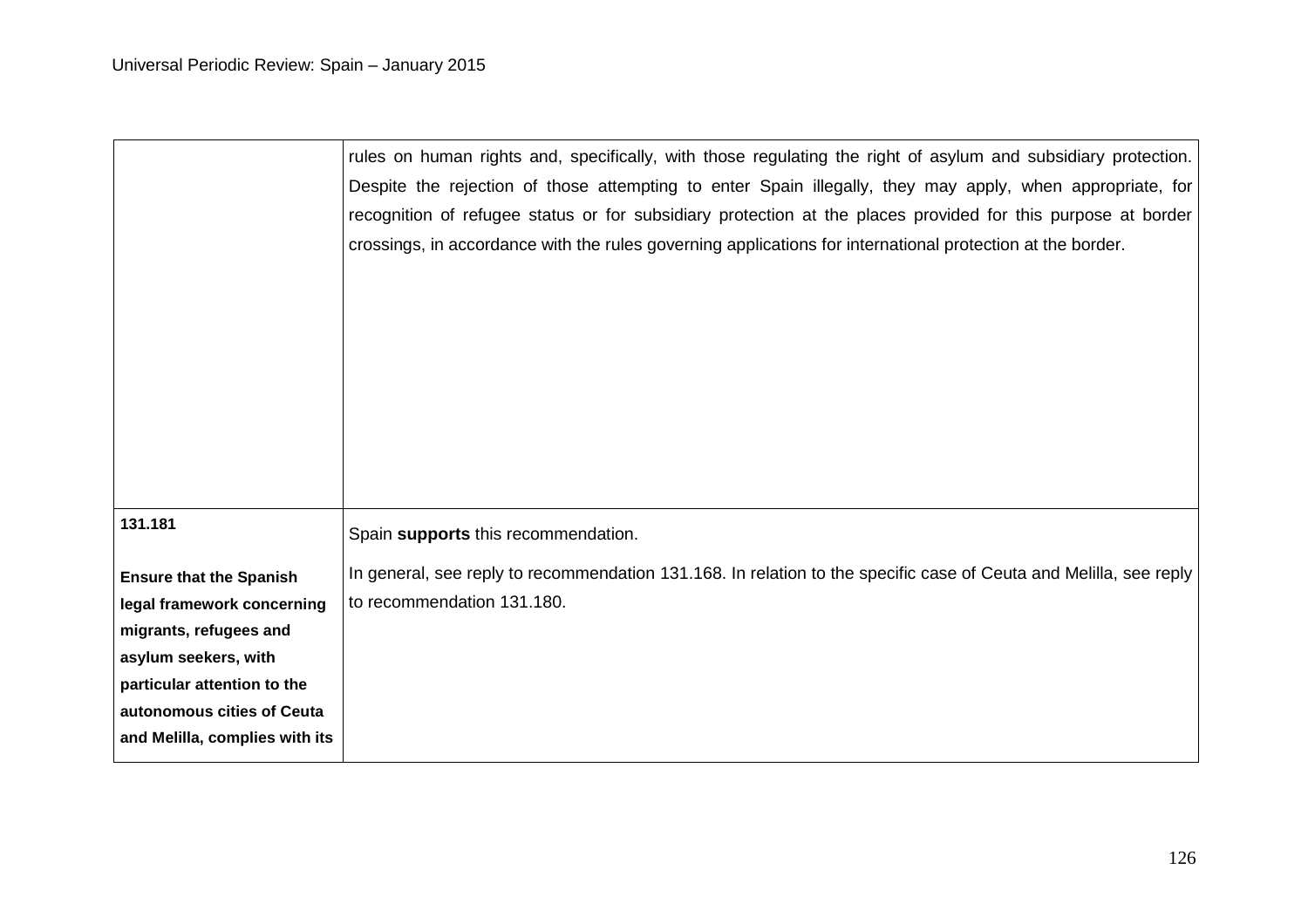| international human rights         |                                                                                                                    |
|------------------------------------|--------------------------------------------------------------------------------------------------------------------|
| obligations, including with        |                                                                                                                    |
| regard to procedural               |                                                                                                                    |
| safeguards (Canada)                |                                                                                                                    |
|                                    |                                                                                                                    |
|                                    |                                                                                                                    |
|                                    |                                                                                                                    |
|                                    |                                                                                                                    |
|                                    |                                                                                                                    |
| 131.182                            | Spain supports this recommendation.                                                                                |
| <b>Ensure that the immigration</b> | Organic Act 4/2000 of 11 January on the rights and freedoms of foreigners in Spain, including the recently-        |
| law and its proposed               | introduced special regime for Ceuta and Melilla, and all other aspects of Spanish law, are fully respectful of the |
| amendments are in                  | principle of non-refoulement, of the prohibition of inhuman and degrading treatment and of all Spain's             |
| compliance with the                | international obligations regarding human rights. It should also be noted that Spain does not conduct the          |
| principle of non-refoulement       | repatriation of immigrants without due process.                                                                    |
| and the prohibition of             |                                                                                                                    |
| inhuman or degrading               |                                                                                                                    |
| treatment, most importantly        |                                                                                                                    |
| the provisions allowing for        |                                                                                                                    |
| summary return of migrants         |                                                                                                                    |
| and refugees without due           |                                                                                                                    |
| process (Czech Republic)           |                                                                                                                    |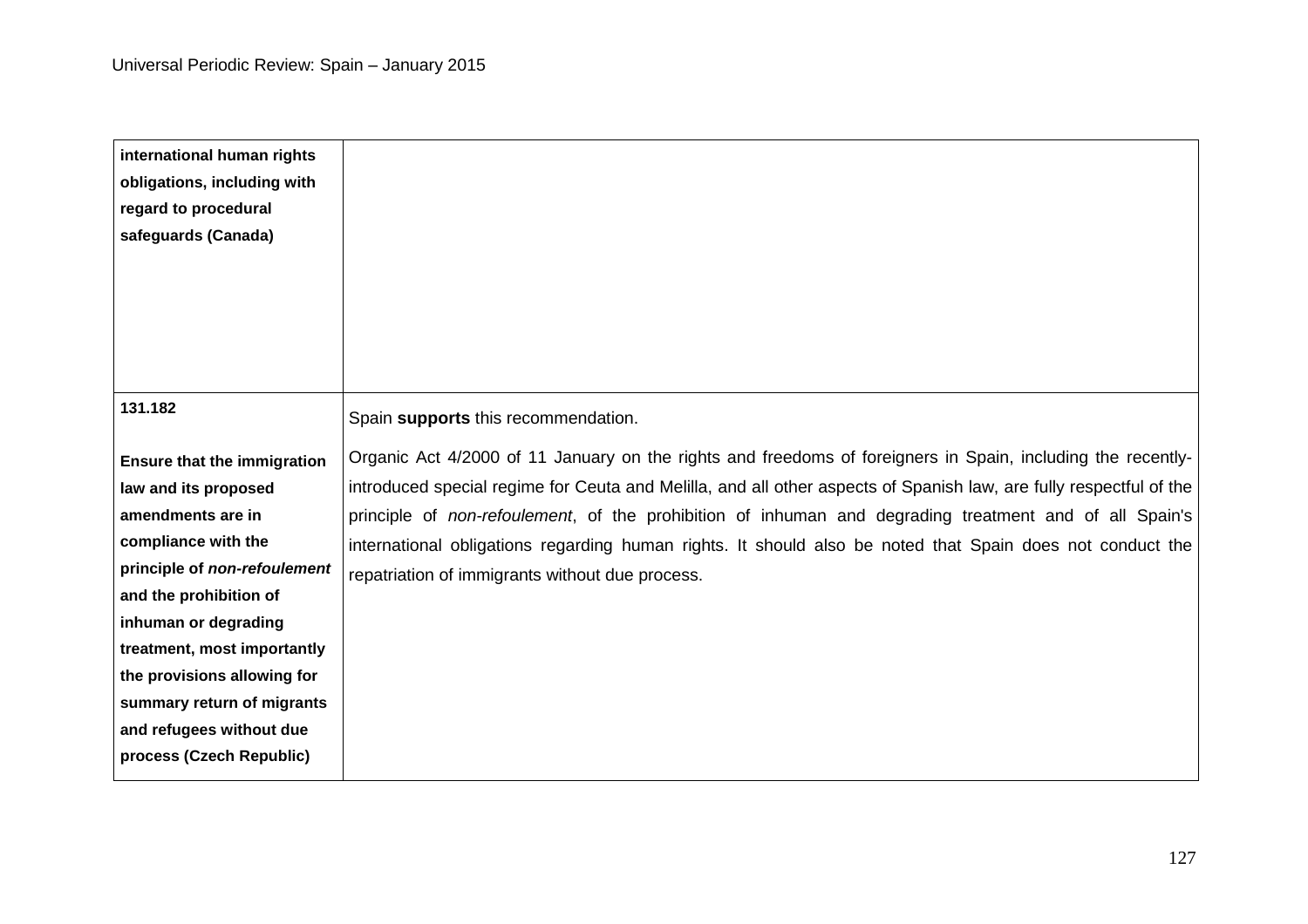| 131.183                           | Spain supports this recommendation.                                                                                                                                                                     |
|-----------------------------------|---------------------------------------------------------------------------------------------------------------------------------------------------------------------------------------------------------|
| Take appropriate measures         | A recent milestone in the protection of under-age immigrants in Spain is the approval of the Framework                                                                                                  |
| to ensure that the framework      | Protocol on certain actions in relation to unaccompanied foreign minors, adopted on 22 July 2014. The aim of                                                                                            |
| protocol for the protection of    | this Protocol is to coordinate the intervention of all institutions and authorities concerned, from the localisation                                                                                    |
| migrant children is               | of foreign minors, to their identification, the determination of their age, the provision of care and protection by                                                                                     |
| consistent with international     | the public child protection agency, and documentation. The actions stipulated in this Protocol are based on                                                                                             |
| standards and that it is          | seeking to protect the child's best interests, and take into account the Convention on the Rights of the Child,                                                                                         |
| effectively implemented and       | and General Comment No. 6 (2005) by the UN Committee on the Rights of the Child on the treatment of                                                                                                     |
| monitored (Philippines)           | unaccompanied and separated children outside their country of origin.                                                                                                                                   |
|                                   | In conjunction with the autonomous cities of Ceuta and Melilla, the Ministry of Employment and Social Security<br>co-finances an annual programme of shelter and care for unaccompanied foreign minors. |
| 131.184                           | Spain takes note of this recommendation.                                                                                                                                                                |
| <b>Adopt legislative measures</b> | See reply to recommendation 131.183.                                                                                                                                                                    |
| strengthening the protection      |                                                                                                                                                                                                         |
| of unaccompanied foreign          |                                                                                                                                                                                                         |
| minors (Iran (Islamic             |                                                                                                                                                                                                         |
| Republic of))                     |                                                                                                                                                                                                         |
|                                   |                                                                                                                                                                                                         |
|                                   |                                                                                                                                                                                                         |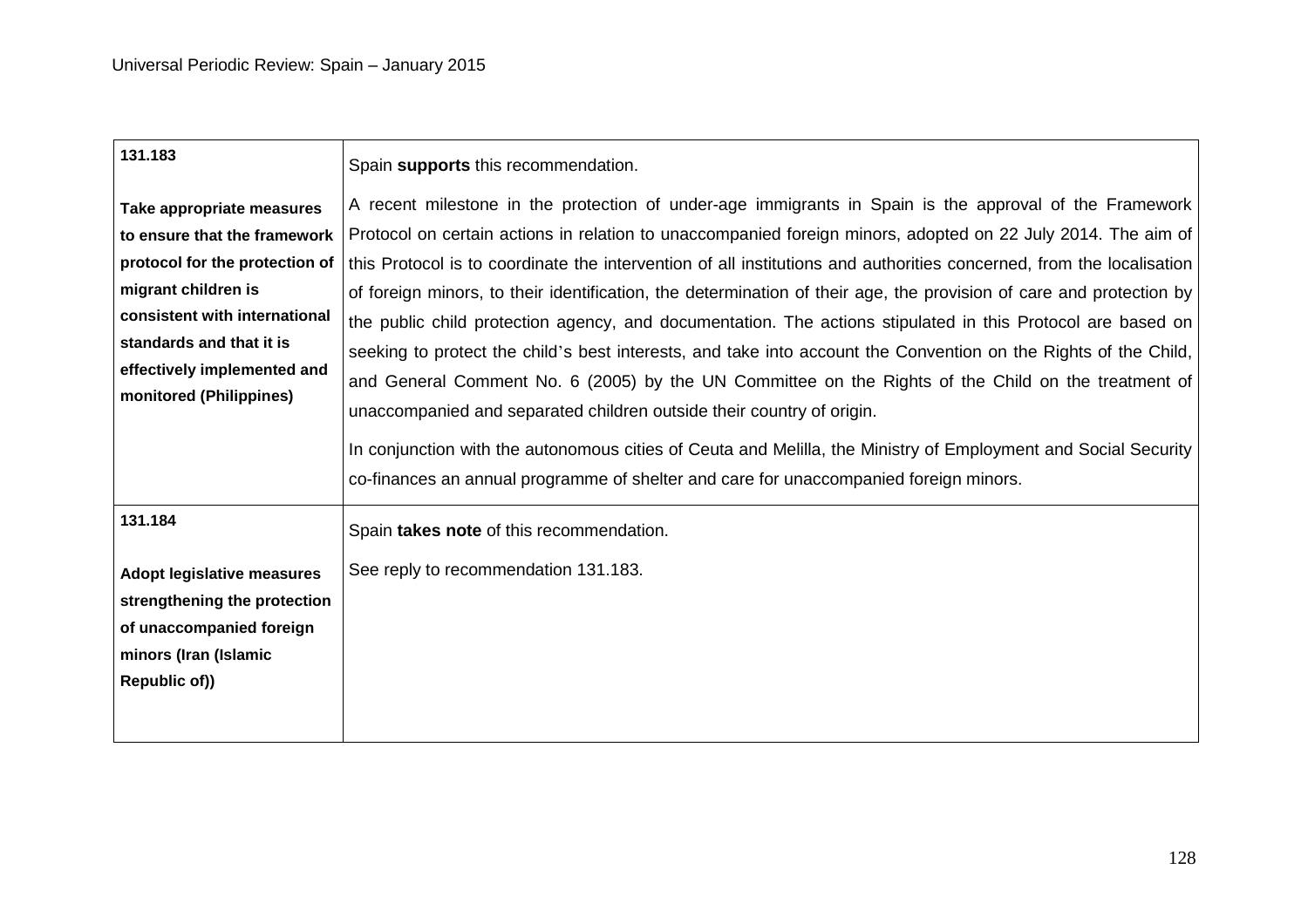| 131.185                                                                                                                                                                   | Spain takes note of this recommendation.                                         |
|---------------------------------------------------------------------------------------------------------------------------------------------------------------------------|----------------------------------------------------------------------------------|
| Take legislative and<br>administrative measures to<br>better protect<br>unaccompanied migrant<br>children (Togo)                                                          | See reply to recommendation 131.183.                                             |
| 131.186                                                                                                                                                                   | Spain takes note of this recommendation.<br>See reply to recommendation 131.183. |
| <b>Adopt legislative measures</b><br>in order to strengthen the<br>protection of<br>unaccompanied foreign<br>minors (The former Yugoslav<br><b>Republic of Macedonia)</b> |                                                                                  |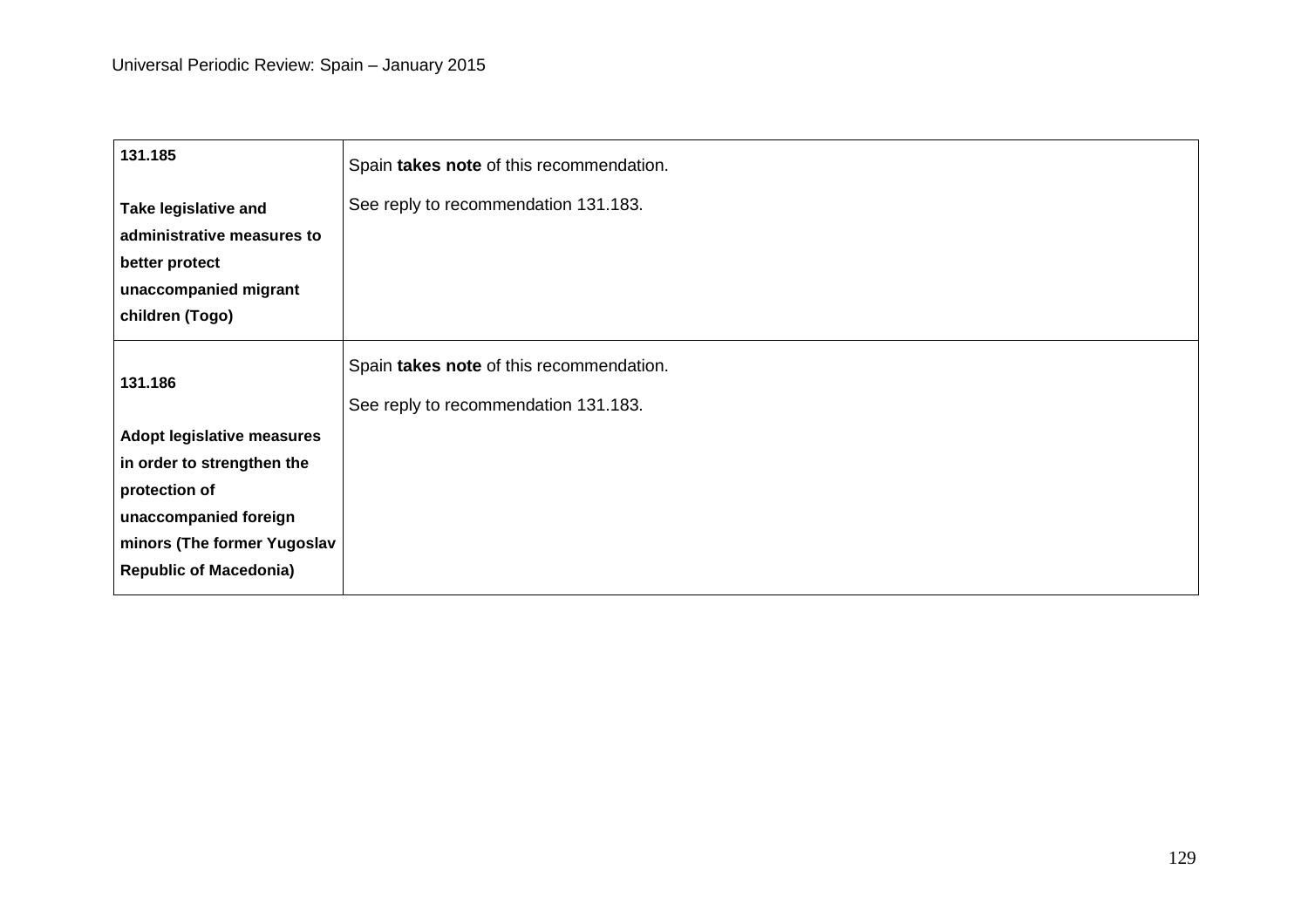| 131.187                              | Spain partially supports this recommendation.                                                                     |
|--------------------------------------|-------------------------------------------------------------------------------------------------------------------|
| Take the appropriate                 | See reply to recommendation 131.183.                                                                              |
| measures so that                     |                                                                                                                   |
| international standards and          |                                                                                                                   |
| the principle of the best            |                                                                                                                   |
| interests of the child are           |                                                                                                                   |
| observed in cases of                 |                                                                                                                   |
| repatriation of                      |                                                                                                                   |
| unaccompanied children,              |                                                                                                                   |
| and adopt legislative                |                                                                                                                   |
| measures to prevent that             |                                                                                                                   |
| they become victims of               |                                                                                                                   |
| trafficking (Honduras)               |                                                                                                                   |
| 131.188                              | Spain supports this recommendation.                                                                               |
| <b>Finalise a National Action</b>    | In 2012, in accordance with the Guiding Principles on Business and Human Rights, Spain began the process of       |
| Plan on business and human           | drafting its National Plan for Business and Human Rights, an open, inclusive exercise in which all stakeholders   |
| rights in order to implement         | were invited to participate, including government agencies, civil society and businesses. After several meetings  |
| the UN Guiding Principles on         | and the production of successive draft texts, we are now in the final stage of inter-ministerial consultations on |
| <b>Business and Human Rights</b>     | this subject.                                                                                                     |
| (United Kingdom of Great             |                                                                                                                   |
| <b>Britain and Northern Ireland)</b> |                                                                                                                   |
|                                      |                                                                                                                   |